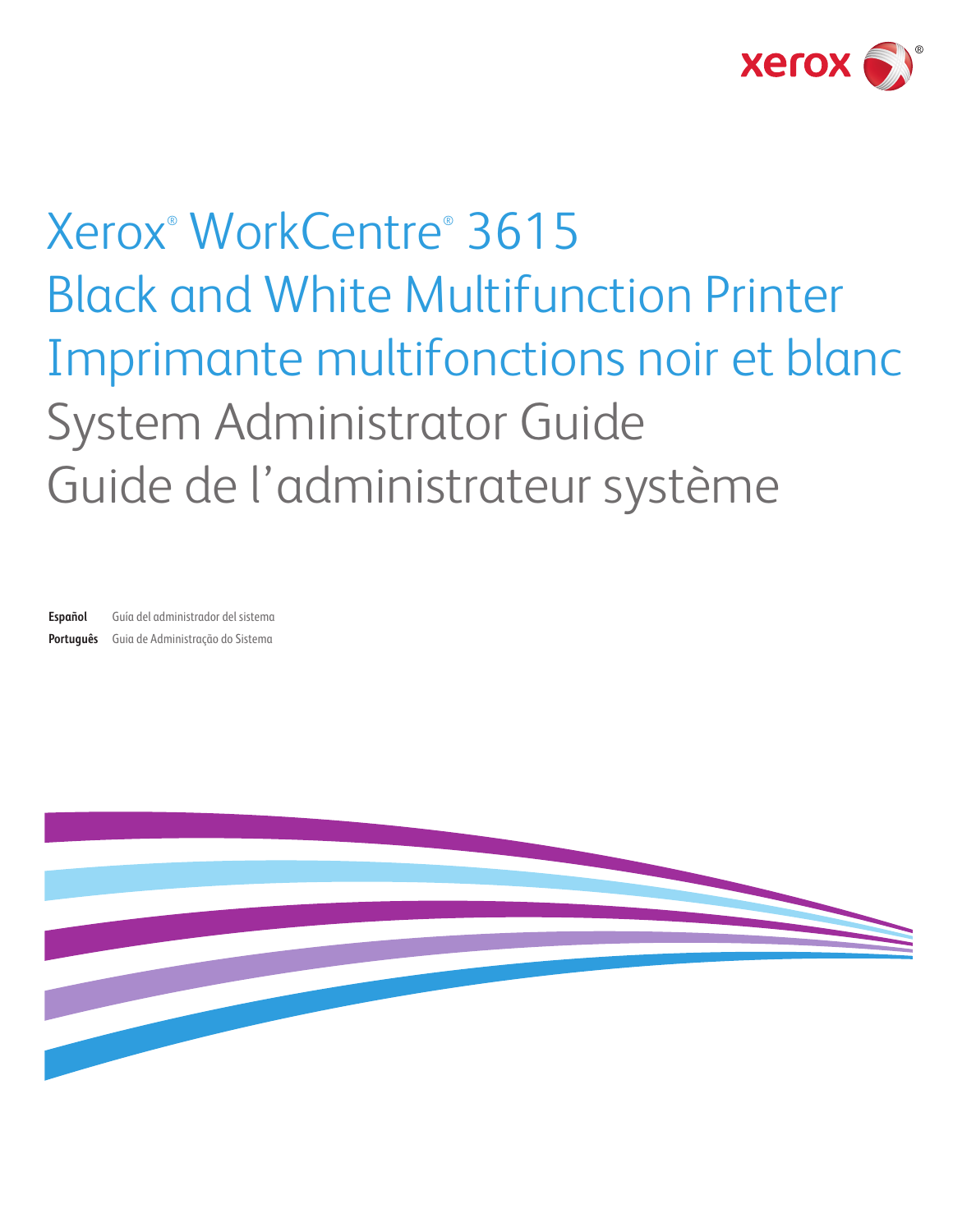© 2014 Xerox Corporation. All rights reserved. Unpublished rights reserved under the copyright laws of the United States. Contents of this publication may not be reproduced in any form without permission of Xerox Corporation.

Copyright protection claimed includes all forms of matters of copyrightable materials and information now allowed by statutory or judicial law or hereinafter granted, including without limitation, material generated from the software programs which are displayed on the screen such as styles, templates, icons, screen displays, looks, and so on.

Xerox® and Xerox and Design®, Phaser®, PhaserSMART®, PhaserMatch®, PhaserCal®, PhaserMeter™, CentreWare®, PagePack®, eClick®, PrintingScout®, Walk-Up®, WorkCentre®, FreeFlow®, SMARTsend®, Scan to PC Desktop®, MeterAssistant®, SuppliesAssistant®, Xerox Secure Access Unified ID System®, Xerox Extensible Interface Platform®, ColorQube®, Global Print Driver®, and Mobile Express Driver® are trademarks of Xerox Corporation in the United States and/or other countries.

Adobe® Reader®, Adobe® Type Manager®, ATM™, Flash®, Macromedia®, Photoshop®, and PostScript® are trademarks of Adobe Systems Incorporated in the United States and/or other countries.

Apple, Bonjour, EtherTalk, TrueType, iPad, iPhone, iPod, iPod touch, Mac and Mac OS are trademarks of Apple Inc., registered in the U.S. and other countries. AirPrint and the AirPrint logo are trademarks of Apple Inc.

HP-GL<sup>®</sup>. HP-UX<sup>®</sup>, and PCL<sup>®</sup> are trademarks of Hewlett-Packard Corporation in the United States and/or other countries.

 $IBM^{\circ}$  and AIX $^{\circ}$  are trademarks of International Business Machines Corporation in the United States and/or other countries.

Microsoft<sup>®</sup>, Windows Vista®, Windows®, and Windows Server® are trademarks of Microsoft Corporation in the United States and other countries.

Novell<sup>®</sup>, NetWare®, NDPS®, NDS®, IPX™, and Novell Distributed Print Services™ are trademarks of Novell, Inc. in the United States and other countries.

 $SGI^{\circ}$  and IRIX $^{\circ}$  are trademarks of Silicon Graphics International Corp. or its subsidiaries in the United States and/or other countries.

Sun, Sun Microsystems, and Solaris are trademarks or registered trademarks of Oracle and/or its affiliates in the United States and other countries.

McAfee®, ePolicy Orchestrator®, and McAfee ePO™ are trademarks or registered trademarks of McAfee, Inc. in the United States and other countries.

UNIX<sup>®</sup> is a trademark in the United States and other countries, licensed exclusively through X/ Open Company Limited.

PANTONE® and other Pantone, Inc. trademarks are the property of Pantone, Inc.

Document version 1.1: June 2014

BR10120\_en-us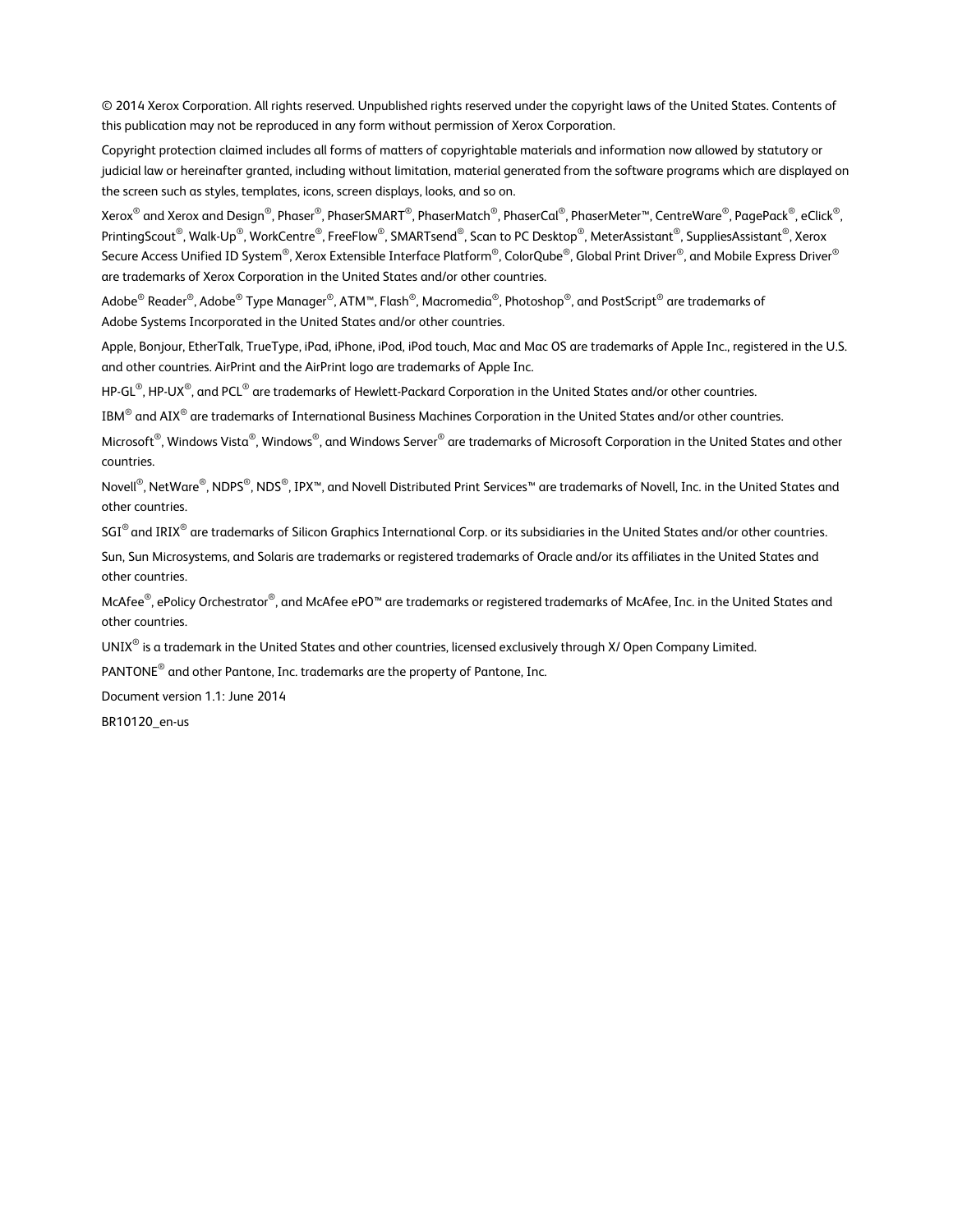### Contents

|   | Introduction                                                                              |    |
|---|-------------------------------------------------------------------------------------------|----|
|   |                                                                                           |    |
|   |                                                                                           |    |
|   |                                                                                           |    |
| 2 | <b>Initial Setup</b>                                                                      | 11 |
|   |                                                                                           |    |
|   |                                                                                           |    |
|   |                                                                                           |    |
|   |                                                                                           |    |
|   |                                                                                           |    |
|   |                                                                                           |    |
|   |                                                                                           |    |
|   |                                                                                           |    |
|   |                                                                                           |    |
|   |                                                                                           |    |
|   |                                                                                           |    |
|   |                                                                                           |    |
|   |                                                                                           |    |
|   |                                                                                           |    |
|   |                                                                                           |    |
|   |                                                                                           |    |
|   |                                                                                           |    |
|   |                                                                                           |    |
|   |                                                                                           |    |
|   |                                                                                           |    |
|   |                                                                                           |    |
| 3 | <b>Network Connectivity</b>                                                               | 31 |
|   |                                                                                           |    |
|   |                                                                                           |    |
|   |                                                                                           |    |
|   |                                                                                           |    |
|   |                                                                                           |    |
|   | Connecting to a Wireless Network Using the Control Panel Wi-Fi Setup Wizard  36           |    |
|   | Collecting Wireless Network Information for Connecting to a Wireless Network Manually  36 |    |
|   | Connecting to a Wireless Network Using the Control Panel Wi-Fi Setup Wizard  37           |    |
|   |                                                                                           |    |
|   |                                                                                           |    |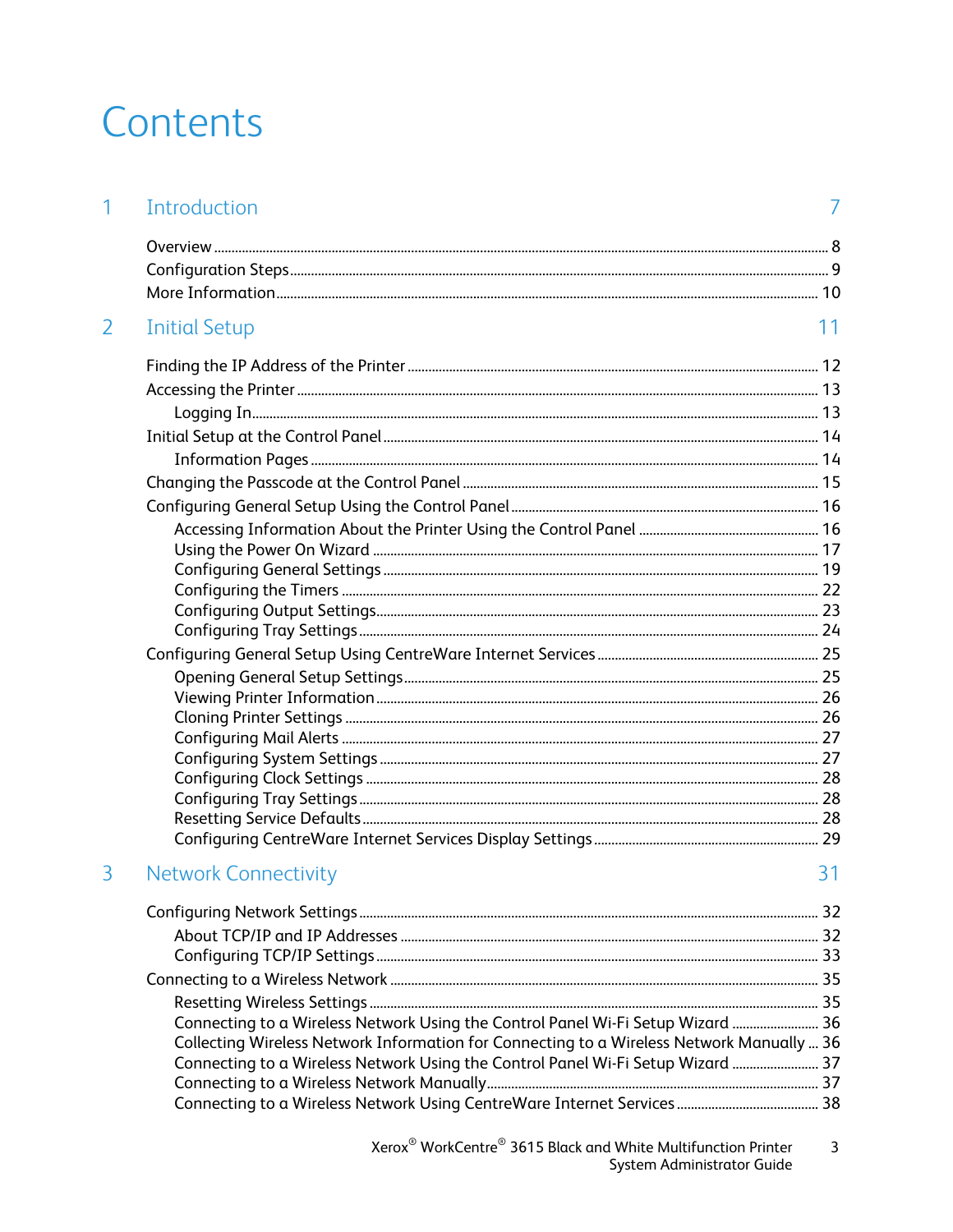$\overline{4}$ 

| Security | 63 |
|----------|----|
|          |    |
|          |    |
|          |    |
|          |    |
|          |    |
|          |    |
|          |    |
|          |    |
|          |    |
|          |    |
|          |    |
|          |    |
|          |    |
|          |    |
|          |    |
|          |    |

Xerox $^\circledast$  WorkCentre $^\circledast$  3615 Black and White Multifunction Printer<br>System Administrator Guide  $\mathbf{4}$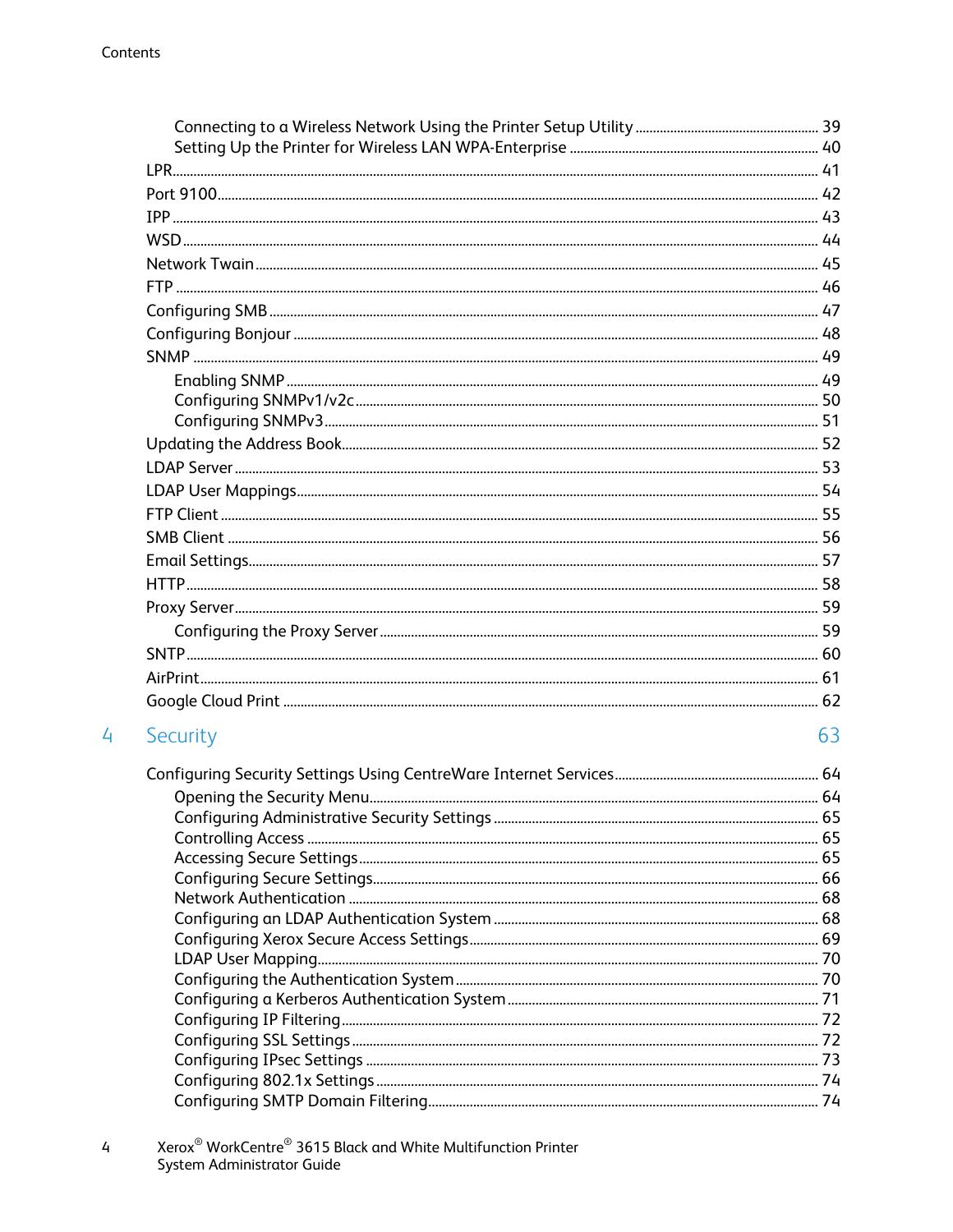| Copying  | 83 |
|----------|----|
|          |    |
|          |    |
|          |    |
|          |    |
|          |    |
|          |    |
|          |    |
| Scanning | 89 |
|          |    |
|          |    |
|          |    |
|          |    |
|          |    |
|          |    |
|          |    |
|          |    |
|          |    |
|          |    |
|          |    |
|          |    |
|          |    |
|          |    |
|          |    |
|          |    |
|          |    |
|          |    |
|          |    |
|          |    |
|          |    |
|          |    |

5

6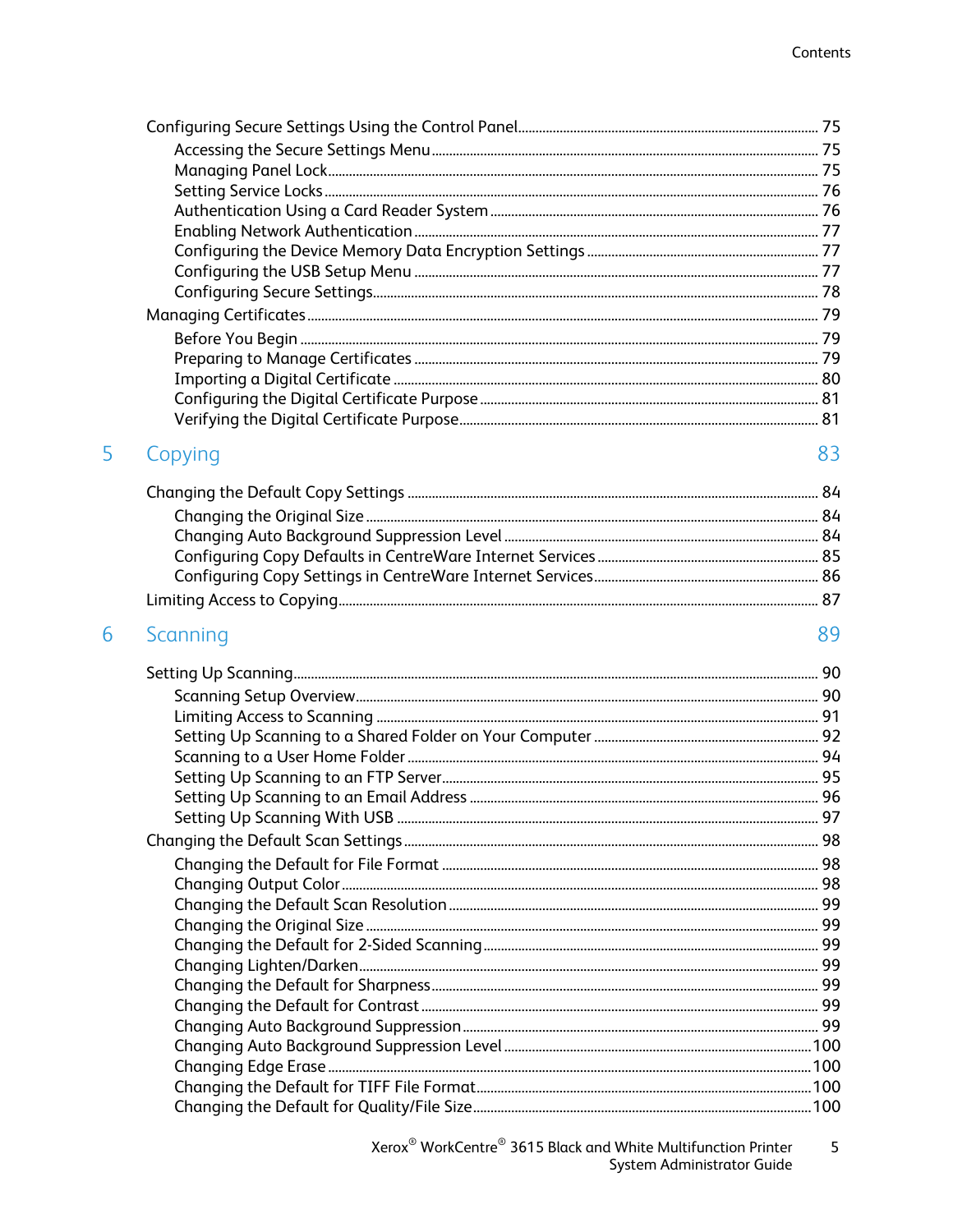| 7 | Faxing                                                                                  | 103 |
|---|-----------------------------------------------------------------------------------------|-----|
|   |                                                                                         |     |
|   |                                                                                         |     |
|   |                                                                                         |     |
|   |                                                                                         |     |
|   |                                                                                         |     |
|   |                                                                                         |     |
|   |                                                                                         |     |
|   | Adding or Editing Contacts in the Fax Address Book in CentreWare Internet Services113   |     |
|   | Adding or Editing Groups in the Fax Address Book in CentreWare Internet Services113     |     |
|   | Adding or Editing Contacts in the Fax Address Book at the Control Panel  114            |     |
|   |                                                                                         |     |
|   |                                                                                         |     |
| 8 | <b>Administrator Tools</b>                                                              | 115 |
|   |                                                                                         |     |
|   |                                                                                         |     |
|   |                                                                                         |     |
|   |                                                                                         |     |
|   |                                                                                         |     |
|   |                                                                                         |     |
|   |                                                                                         |     |
|   |                                                                                         |     |
|   |                                                                                         |     |
|   |                                                                                         |     |
|   |                                                                                         |     |
|   |                                                                                         |     |
|   |                                                                                         |     |
|   | Assigning the Printer IP Address for the Xerox® WorkCentre® 3615 Black and White        |     |
|   |                                                                                         |     |
|   | Assigning the Printer IP Address for the Xerox® Phaser® 3610 Black and White Printer124 |     |
|   |                                                                                         |     |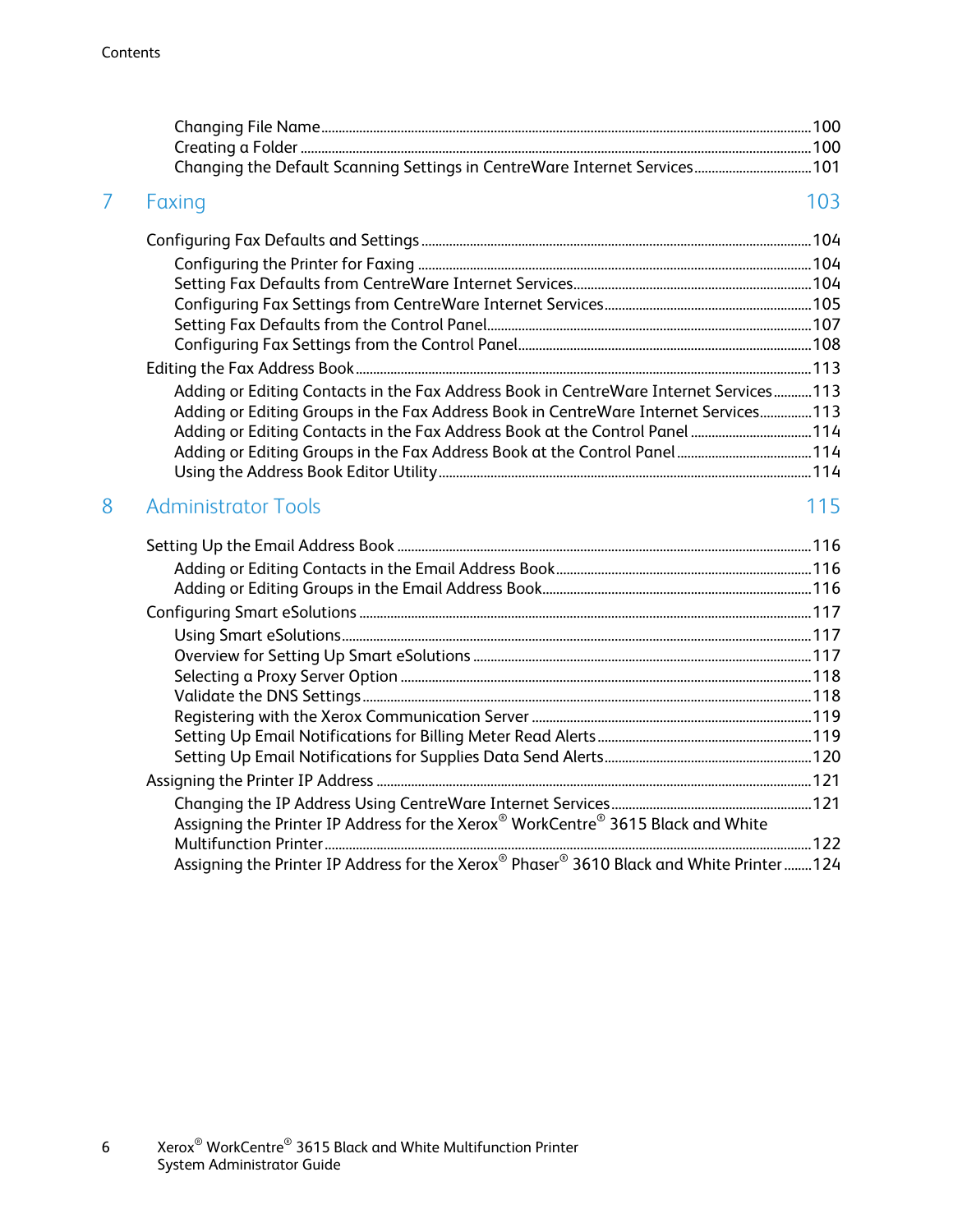## Introduction

#### This chapter includes: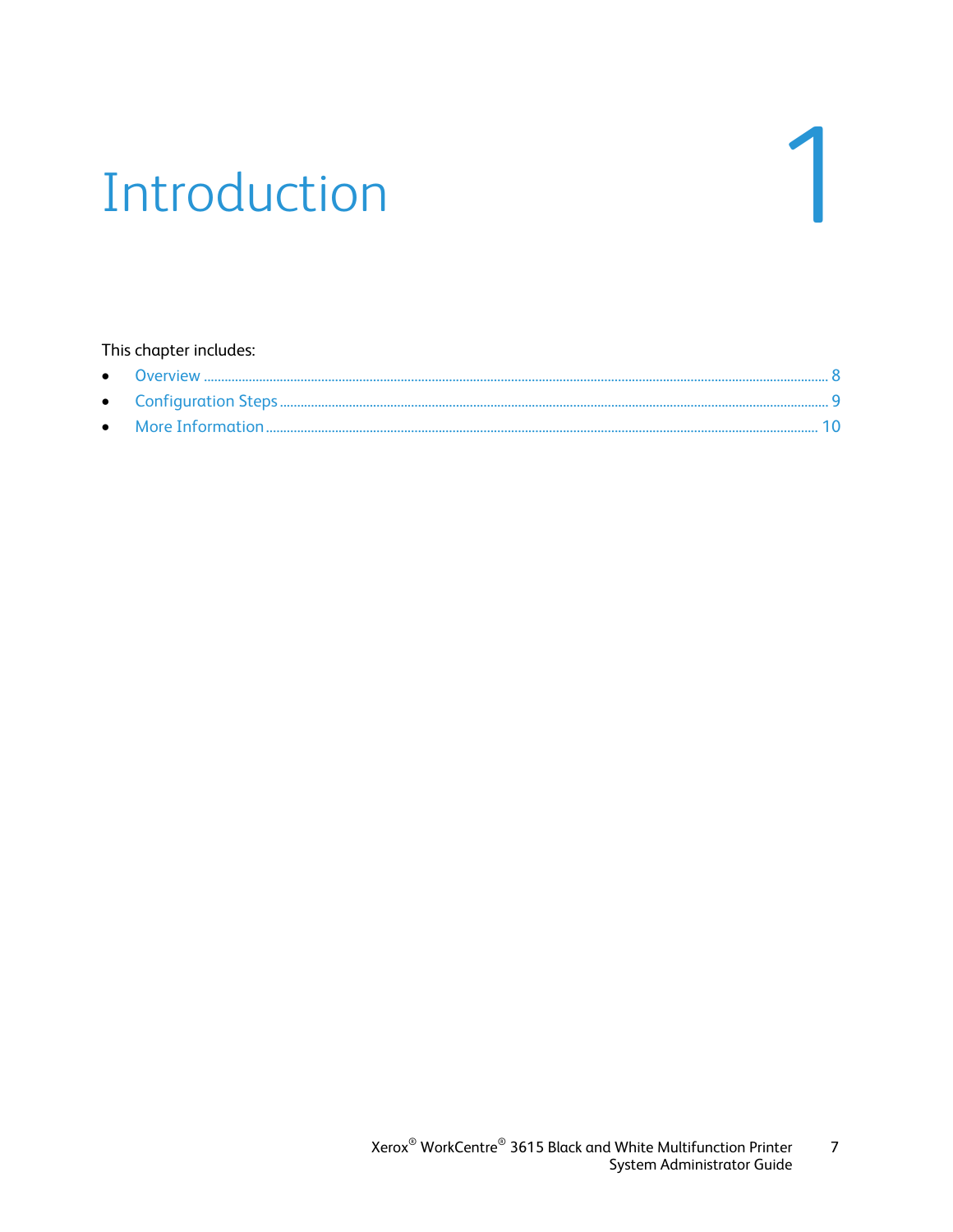### <span id="page-7-0"></span>**Overview**

This guide is designed for a system administrator with network administrator rights who understands networking concepts and has experience creating and managing network user accounts.

Use this guide to help you configure and manage your printer on a network.

Notes:

- Network features are not available when you are connected over USB.
- Not all options listed are supported on all printers. Some options apply only to specific printer models or configurations.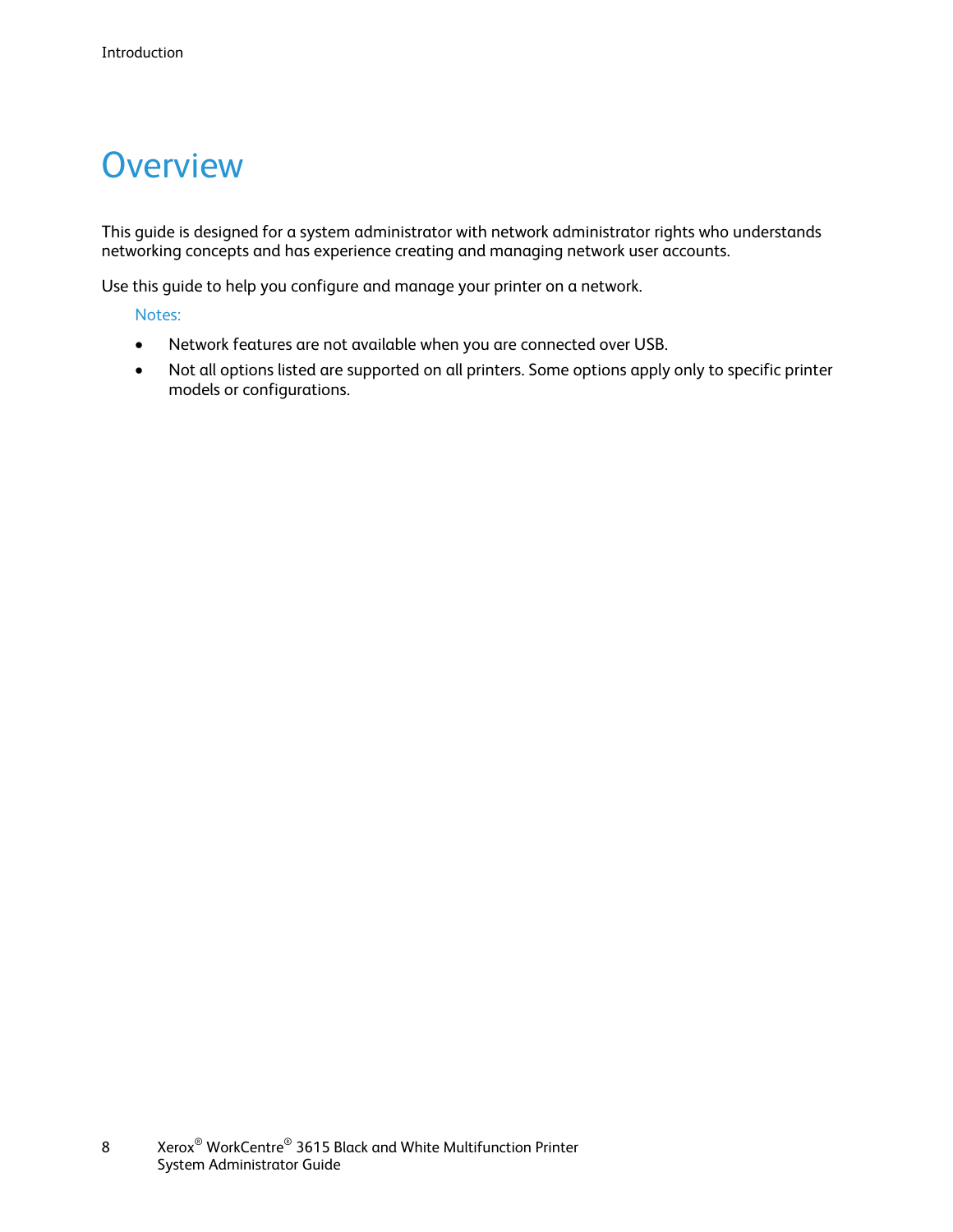### <span id="page-8-0"></span>Configuration Steps

To configure the printer for the first time, complete the following tasks:

- 1. Ensure that your printer is connected physically to your network, and to the fax line as needed.
- 2. Confirm that your printer is recognized on your network. By default, the printer is configured to receive an IP address from a DHCP server over a TCP/IP network. For details, see Network Connectivity on page [31.](#page-30-0) To assign a static IP address, see Assigning the IP Address of the Printer on page [121.](#page-120-0)
- 3. Configure basic printer settings such as your location, time zone, and date and time preferences. For details, see Configuring General Settings on page [19.](#page-18-0)
- 4. Print a Configuration Report that lists the current printer configuration. Review the report to locate the printer IPv4 or IPv6 address. For details, see Configuration Report on page [14,](#page-13-0) on page [125.](#page-124-0)
- 5. To access CentreWare Internet Services, open a Web browser, then type the IP address for your printer. CentreWare Internet Services is the administration and configuration software installed on the embedded Web server in the printer. It allows you to configure and administer the printer from a Web browser. For details, see Logging In to CentreWare Internet Services on page [13.](#page-12-0)

Note: You can access most configuration settings in CentreWare Internet Services on the Properties tab.

- 6. Configure network connections, such as wireless connections, as needed. For details, see Configuring Network Settings on page [32.](#page-31-0)
- 7. Configure security features as needed. For details, see Security on page [63.](#page-62-0)
- 8. Configure copy, scan, and fax features. For details about Copy features, see Copyingon page [83.](#page-82-0) For details about Scan features, see Scanning on pag[e 89.](#page-88-0) For details about Fax features, see Faxing on pag[e 103.](#page-102-0)

Note: Not all options listed are supported on all printers. Some options apply only to a specific printer model, configuration, operating system, or driver type.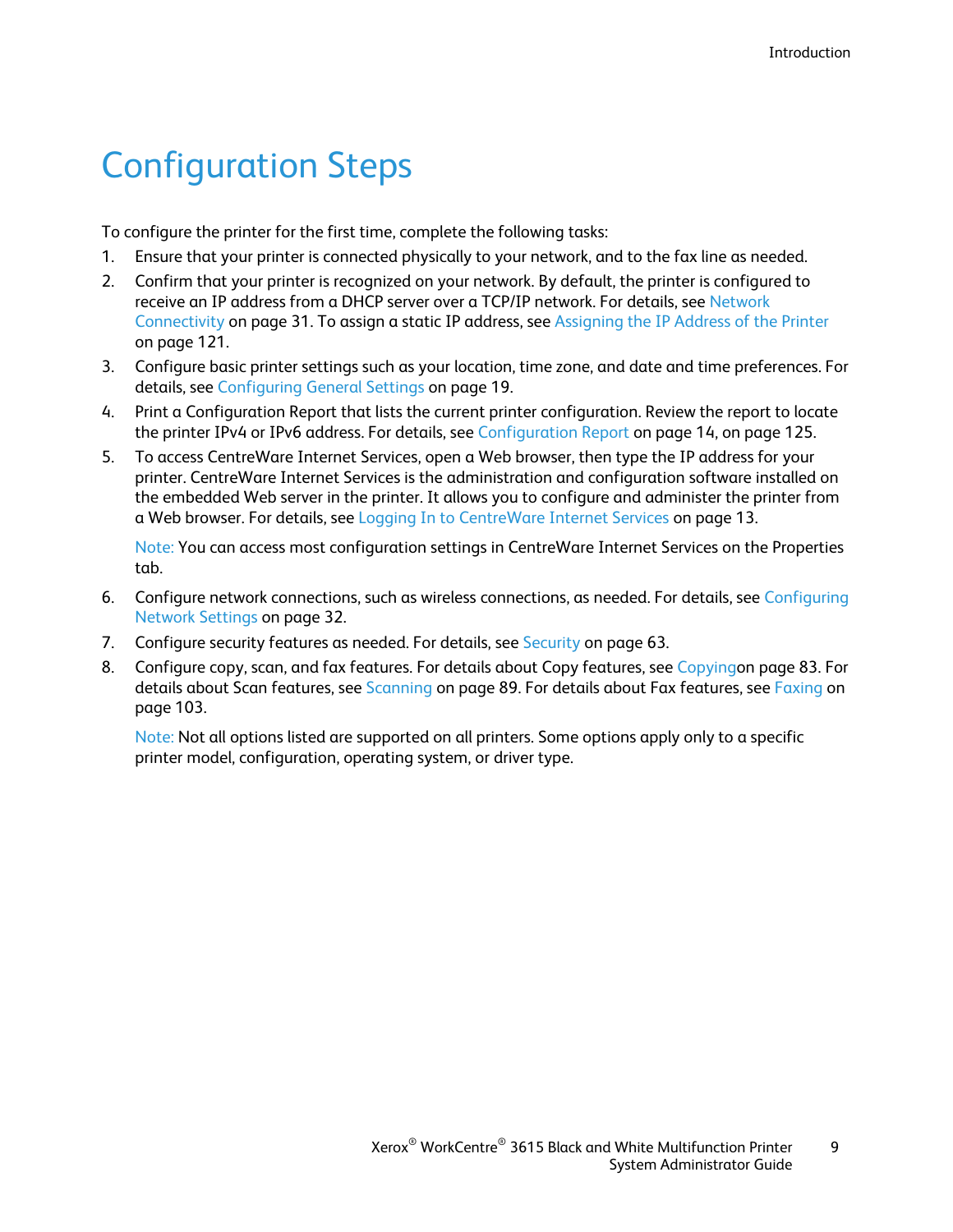### <span id="page-9-0"></span>More Information

You can obtain more information about your printer from these sources:

| <b>Resource</b>                                                                                                                                                          | Location                                                                                                         |
|--------------------------------------------------------------------------------------------------------------------------------------------------------------------------|------------------------------------------------------------------------------------------------------------------|
| <b>Installation Guide</b>                                                                                                                                                | Packaged with the printer.                                                                                       |
| Other documentation for your printer                                                                                                                                     | www.xerox.com/office/WC3615docs                                                                                  |
| Recommended Media List                                                                                                                                                   | United States: www.xerox.com/paper                                                                               |
|                                                                                                                                                                          | European Union: www.xerox.com/europaper                                                                          |
| Technical support information for your printer;<br>including online technical support, Online Support<br>Assistant, and driver downloads.                                | www.xerox.com/office/WC3615support                                                                               |
| <b>Information Pages</b>                                                                                                                                                 | Print from the control panel, or from CentreWare<br><b>Internet Services, click Status&gt;Information Pages.</b> |
| CentreWare Internet Services documentation                                                                                                                               | In CentreWare Internet Services, click Help.                                                                     |
| Order supplies for your printer                                                                                                                                          | www.xerox.com/office/WC3615supplies                                                                              |
| A resource for tools and information, including<br>interactive tutorials, printing templates, helpful tips,<br>and customized features to meet your individual<br>needs. | www.xerox.com/office/businessresourcecenter                                                                      |
| Local sales and support center                                                                                                                                           | www.xerox.com/office/worldcontacts                                                                               |
| Printer registration                                                                                                                                                     | www.xerox.com/office/register                                                                                    |
| Xerox <sup>®</sup> Direct online store                                                                                                                                   | www.direct.xerox.com/                                                                                            |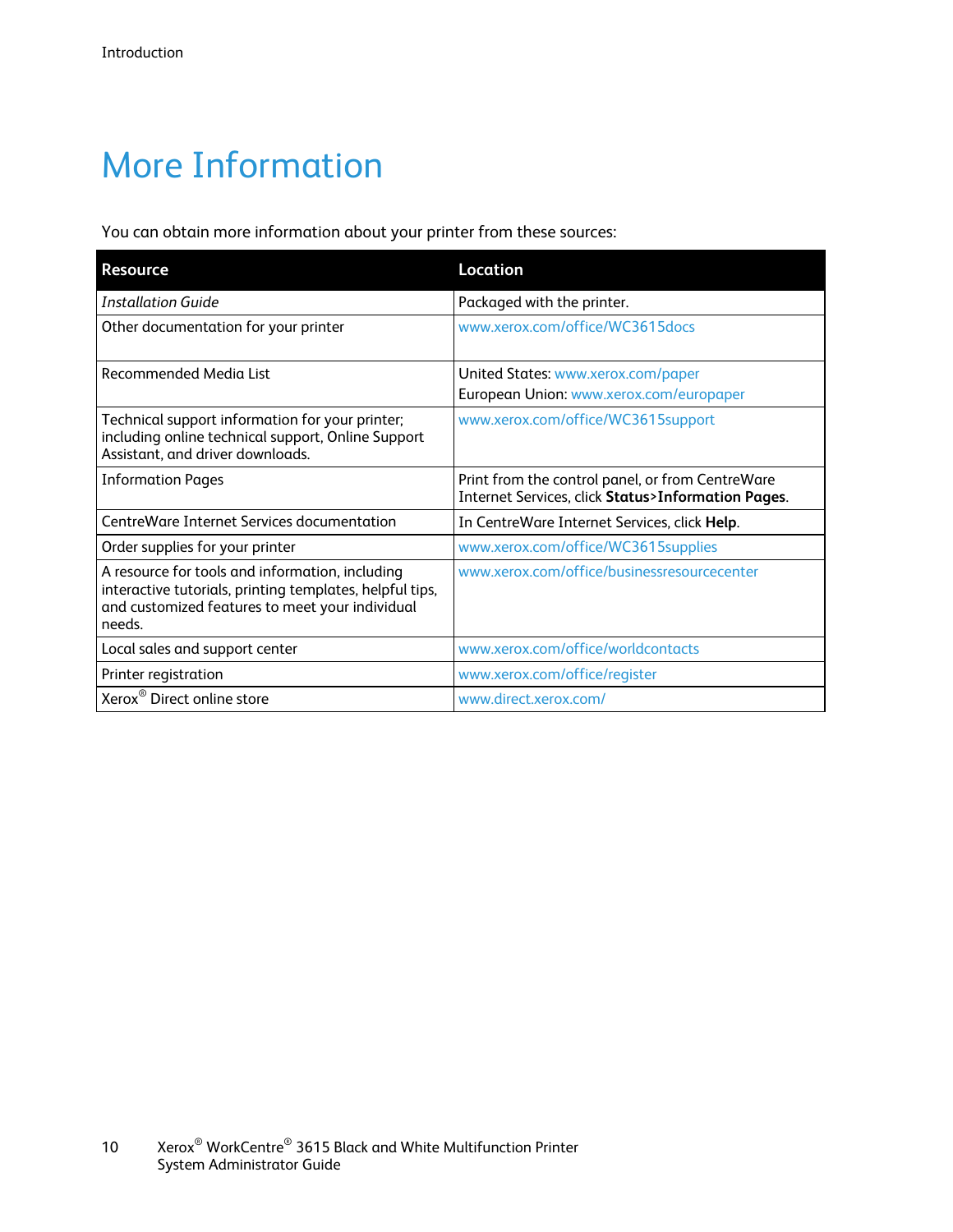# Initial Setup 2

#### This chapter includes: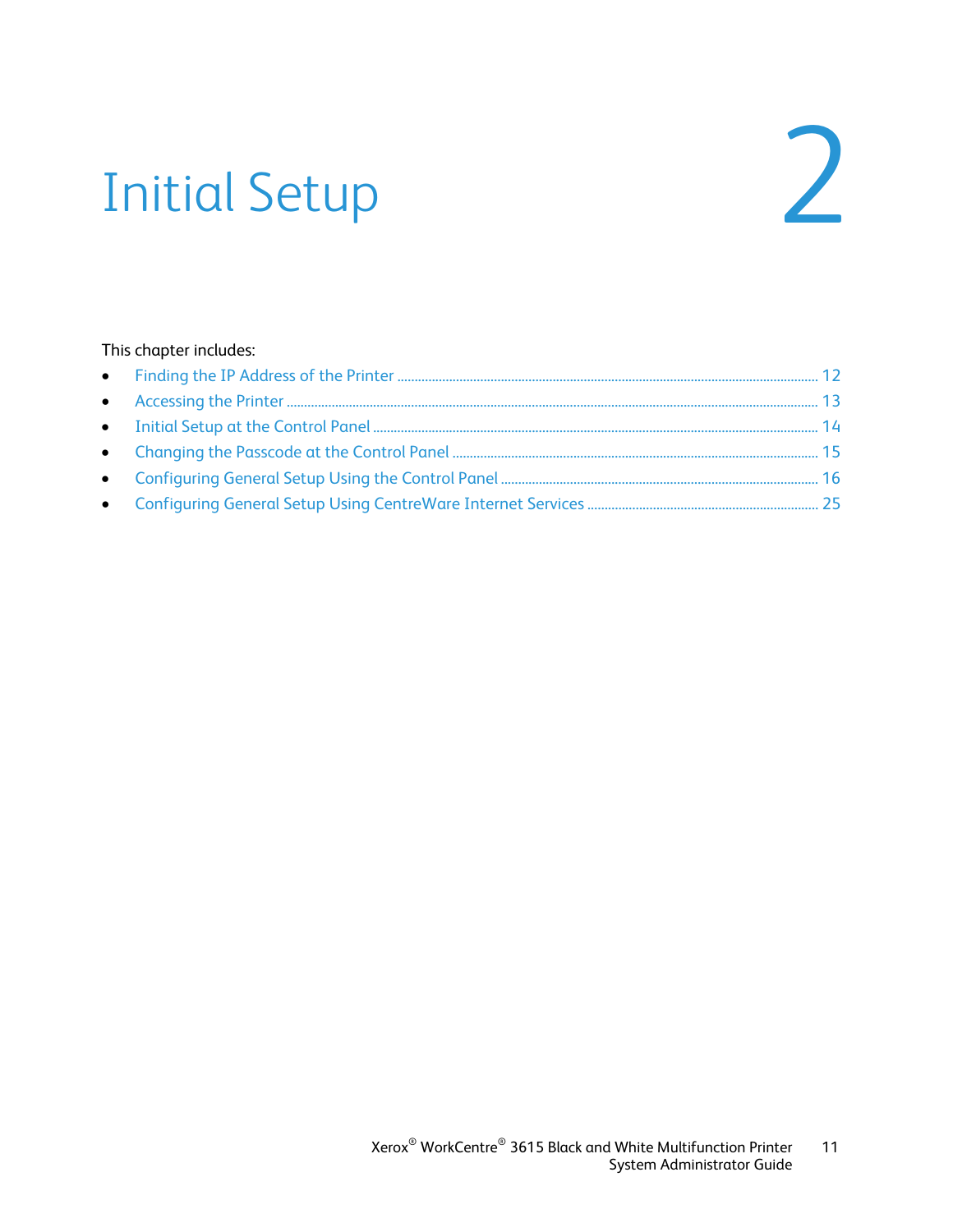### <span id="page-11-0"></span>Finding the IP Address of the Printer

You can view the IP address of your printer on the Configuration Report. IPv4 and IPv6 address information is located in the Network Setup section of the Configuration Report under IPv4 and IPv6.

Note: After the printer has been on for two minutes, print the Configuration Report. The TCP/IP address appears in the Network section of the page. If the IP address listed on the page is 0.0.0.0, the printer needs more time to acquire an IP address from the DHCP server. Wait two minutes, then print the Configuration Report again.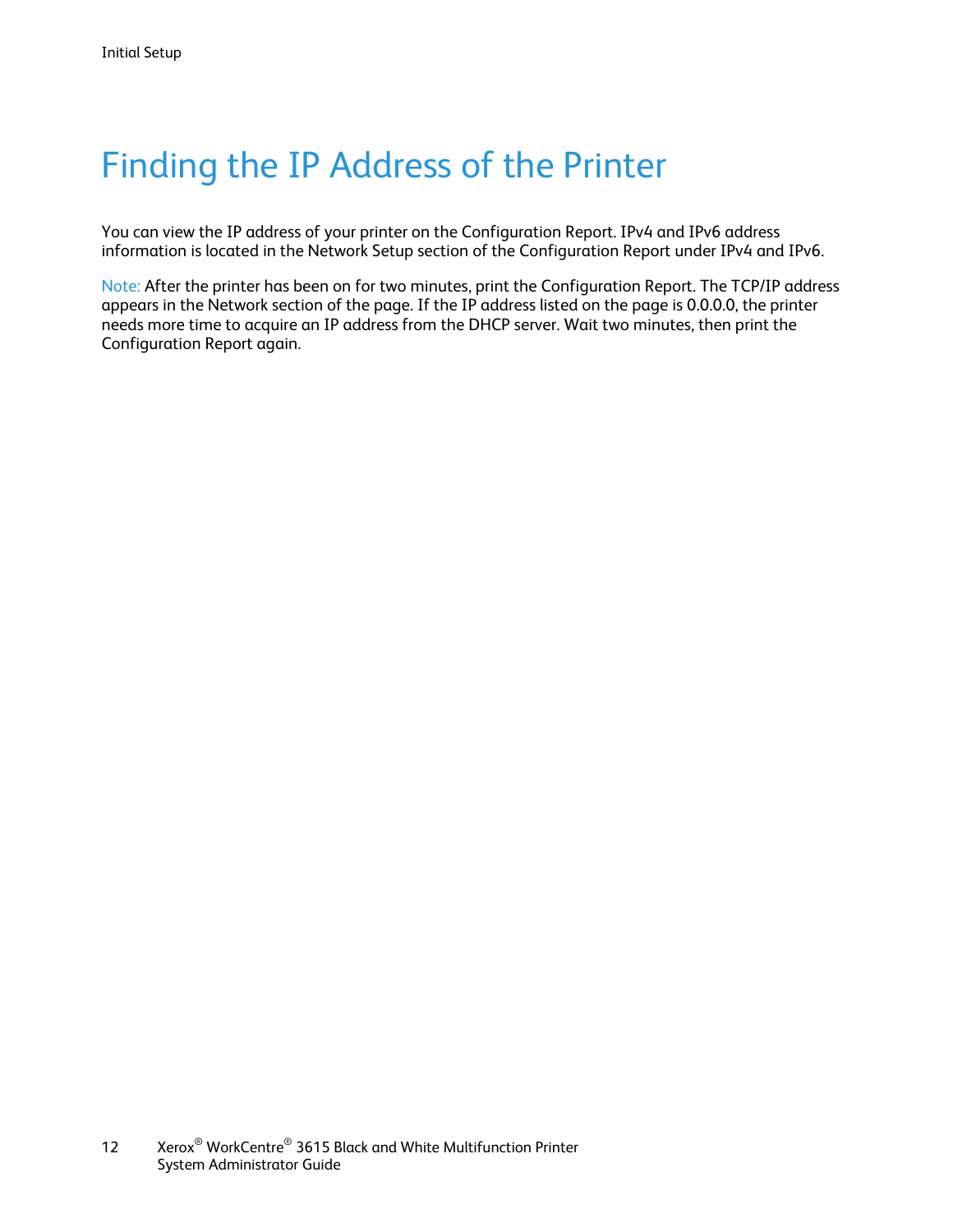### <span id="page-12-1"></span>Accessing the Printer

The system administrator can set access rights on the printer to ensure that unauthorized users cannot access the printer. If the system administrator configures authentication and authorization, users require a login and password to access some or all of the features of the printer. The administrator can also configure accounting to require an accounting code to access tracked features.

#### Logging In

Logging in is the process by which you identify yourself to the printer for authentication. If authentication is set, to access printer features, you log in with your user credentials. The system administrator user name is **admin** and the default password is **1111**.

#### **Logging In at the Control Panel**

- 1. At the printer control panel, press the **Machine Status** button.
- 2. Touch **Tools**>**Admin Settings**.
- 3. Type the passcode using the keypad.
- 4. Touch **OK**.

Note: Repeat steps 3 and 4 of the procedure to access each service that is password protected.

#### <span id="page-12-0"></span>**Logging In to CentreWare Internet Services**

When Administrator Mode is enabled, the Jobs, Address Book, Properties, and Support tabs are locked until you enter the administrator user name and password.

To log in to CentreWare Internet Services as the administrator:

1. At your computer, open a Web browser, in the address field, type the IP address of the printer, then press **Enter** or **Return**.

Note: If you do not know the IP address of your printer, see Finding the IP Address of Your Printer on pag[e 12.](#page-11-0)

- 2. Click the **Jobs**, **Address Book**, **Properties**, or **Support** tab.
- 3. Type the administrator user name.
- 4. Type the password, then type the password again to verify.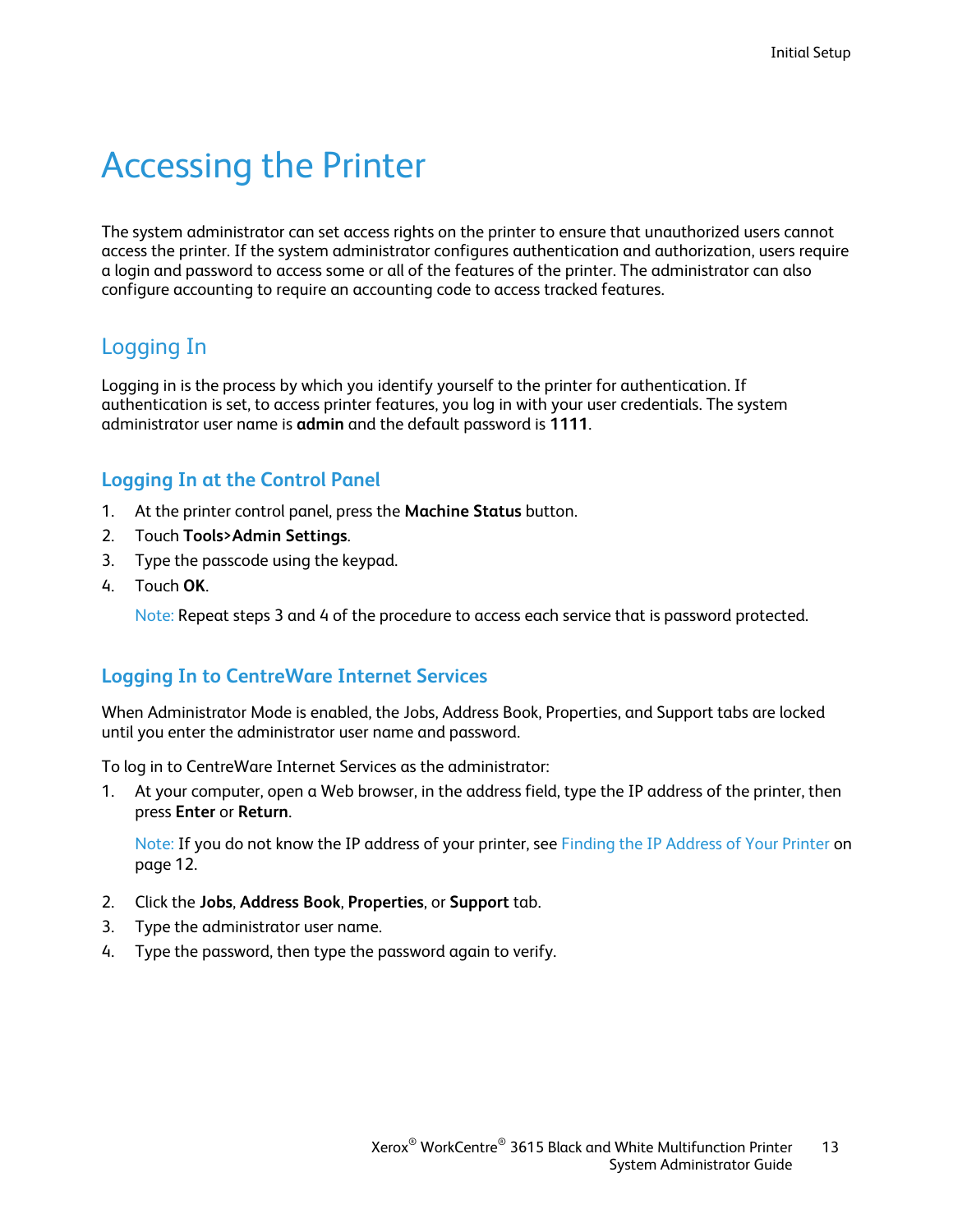### <span id="page-13-1"></span>Initial Setup at the Control Panel

#### Information Pages

Your printer has a printable set of information pages. These include configuration and font information, demonstration pages, and more.

#### <span id="page-13-0"></span>**Configuration Report**

The Configuration Report lists printer information such as default settings, installed options, network settings including IP address, and font settings. Use the information on this page to help you configure network settings for your printer, and to view page counts and system settings.

#### **Printing a Configuration Report**

- 1. At the printer control panel, press the **Machine Status** button.
- 2. Touch **Information**>**Information Pages**.
- 3. Touch **Configuration**, then touch **Print**.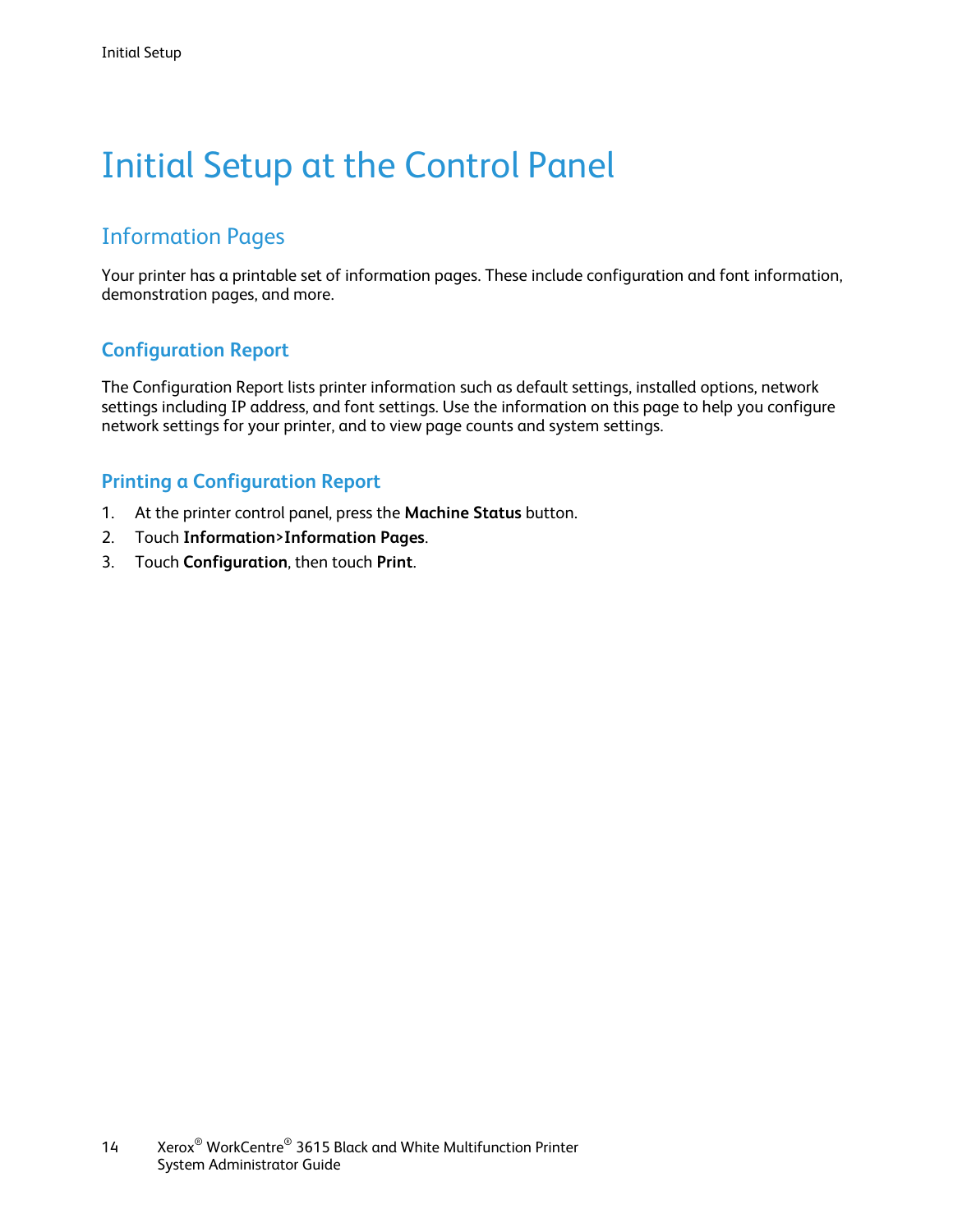### <span id="page-14-0"></span>Changing the Passcode at the Control Panel

- 1. At the printer control panel, press the **Machine Status** button.
- 2. Touch **Tools**>**Admin Settings**.
- 3. At the prompt, enter a four-digit passcode, then touch **OK**.
- 4. To navigate, use the **Up** or **Down** arrows, then touch **Secure Settings**.
- 5. Touch **Panel Lock**, then touch **Change Passcode**.

Note: This feature is available only when Panel Lock is enabled.

- 6. At the prompt, enter a four-digit passcode, then touch **OK**.
- 7. At the prompt, enter the new passcode, then touch **OK**.
- 8. At the prompt, reenter the passcode, then touch **OK**.
- 9. Touch the **Back** arrow to return to the previous menu, or press the **Services Home** button to return to Service Home.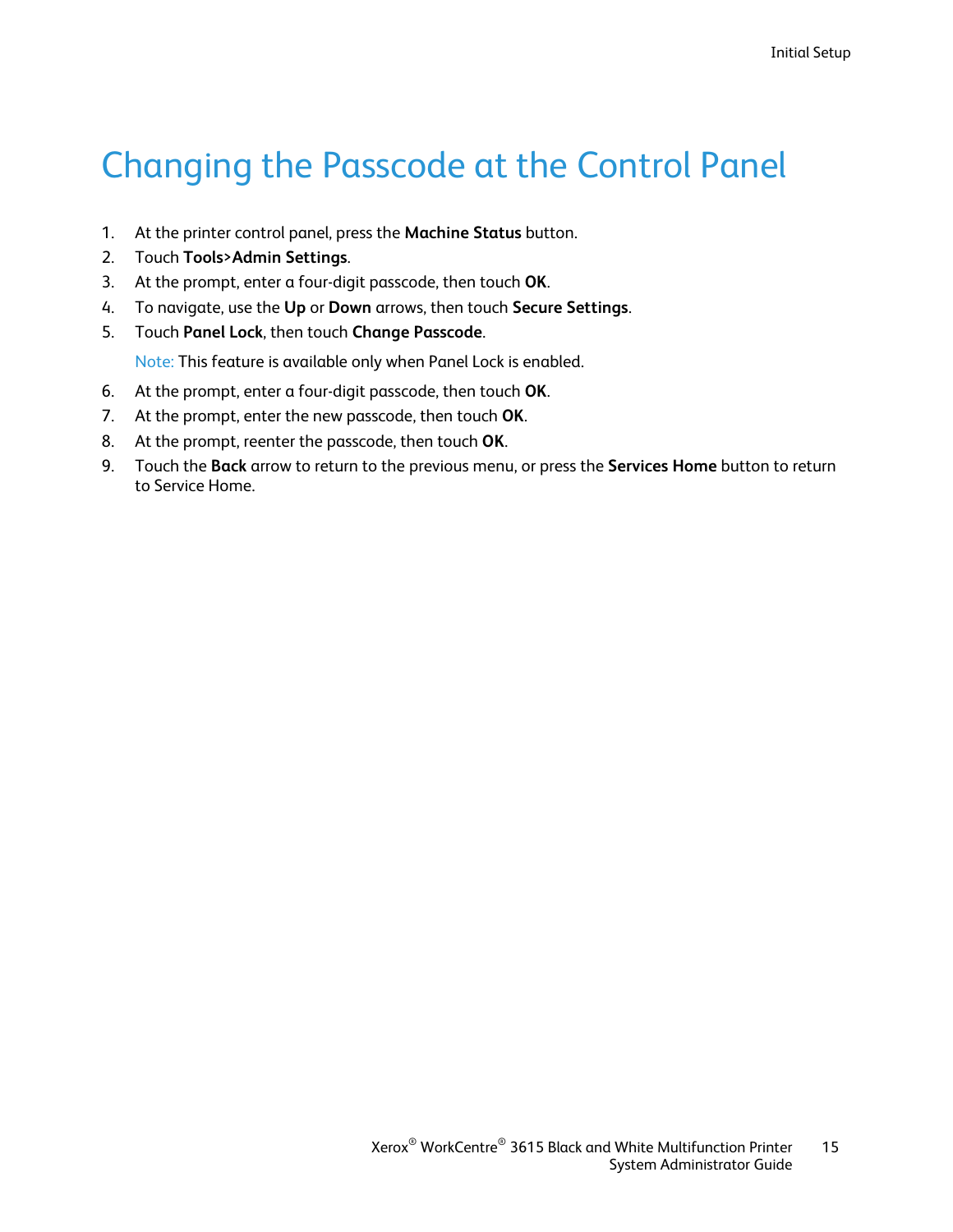### <span id="page-15-0"></span>Configuring General Setup Using the Control Panel

#### This section includes:

#### <span id="page-15-1"></span>Accessing Information About the Printer Using the Control Panel

- 1. At the printer control panel, press the **Machine Status** button.
- 2. Touch **Information Pages**.
- 3. To scroll through the lists of information pages, use the **Up** or **Down** arrows on the touch screen.
- 4. To print a specific information page, touch the page, then touch **Print**.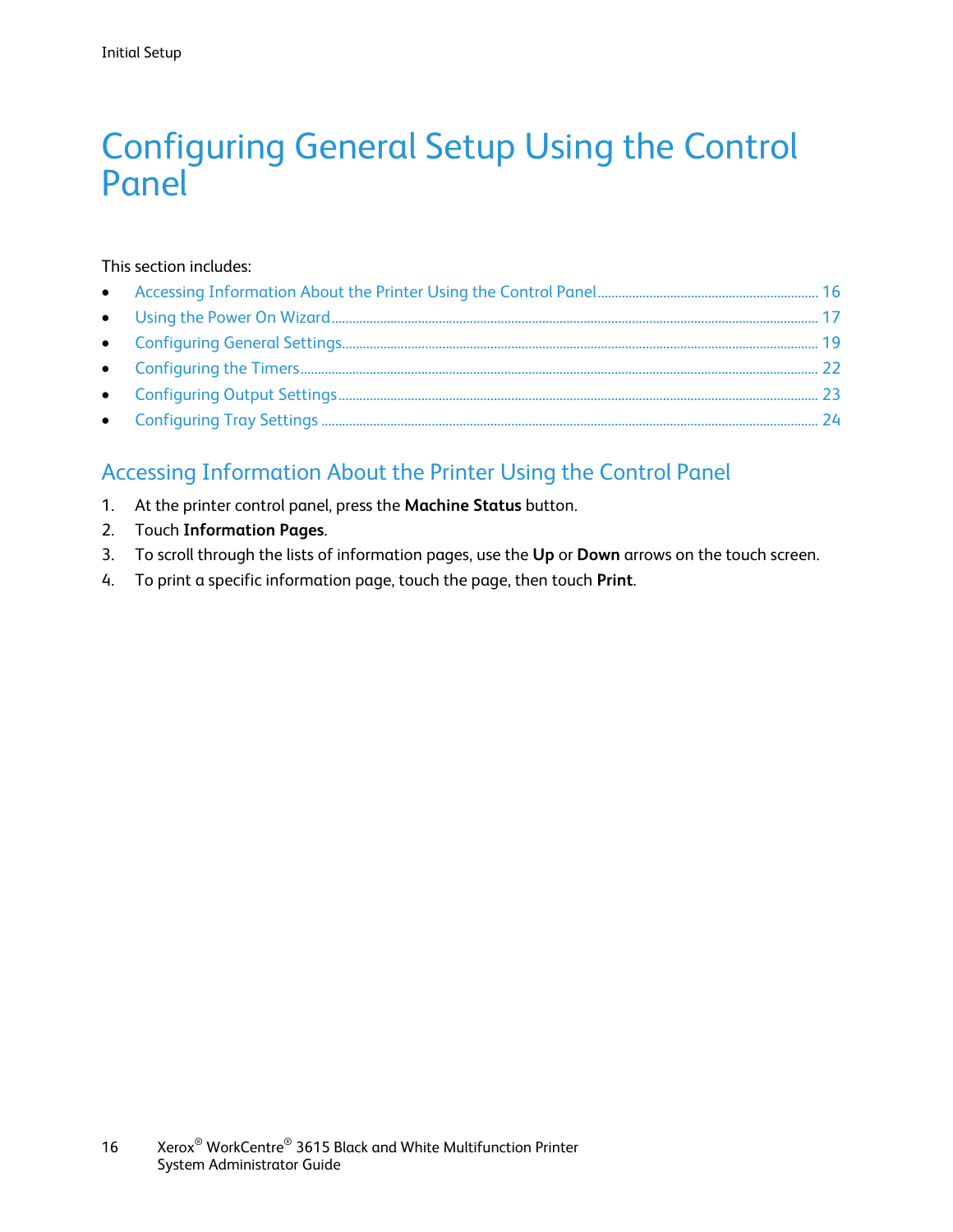#### Using the Power On Wizard

- <span id="page-16-0"></span>1. At the printer control panel, press the **Machine Status** button.
- 2. Touch **Tools**>**Admin Settings**.
- 3. Touch **System Settings**, then touch **General**.
- 4. To navigate to the Power On Wizard, use the **Up** or **Down** arrows, then select **Power On Wizard**.
- 5. At the prompt, touch **Start**.
- 6. At the message for Restart is Required, touch **Yes, Restart**.
- 7. To select your language, use the **Up** or **Down** arrows to navigate, touch your language, then touch **Next**.
- 8. To select your time zone:
	- a. Touch **Time Zone**.
	- b. Use the **Up** or **Down** arrows to navigate, select your geographic region and time zone, then touch **OK**.
- 9. To set the date:
	- a. Touch **Date**.
	- b. Touch **Format**, then touch the date format that you want to use.
	- c. To enter the month, touch **Month**, then use the keypad.
	- d. To enter the date, touch **Day**, then use the keypad.
	- e. To enter the year, touch **Year**, then use the keypad.
	- f. Touch **OK**.
- 10. To set the time:
	- a. Touch **Time**.
	- b. To select the format, touch **12 Hour** or **24 Hour**.
	- c. To enter the hour, touch **Hours**, then use the keypad.
	- d. To enter the minutes, touch **Minutes**, then use the keypad.
	- e. Touch **OK**.
- 11. Touch **Next**.
- 12. At the fax setup message, select an option.
- 13. To set up the fax:
	- a. To enter the fax number, use the keypad.
	- b. Touch **Country**.
	- c. To navigate, use the **Up** or **Down** arrows, then touch the name of your country.
	- d. Touch **Next**.
- 14. At the email setup message, select an option.
- 15. To select how to find an outgoing mail server, select **Find It For Me** or **I Know My SMTP**.
- 16. If you selected Find It For Me:
	- a. Touch **Next**.
	- b. From the list, select a server.
	- c. Touch **Next**.

The printer runs a test on the SMTP mail server.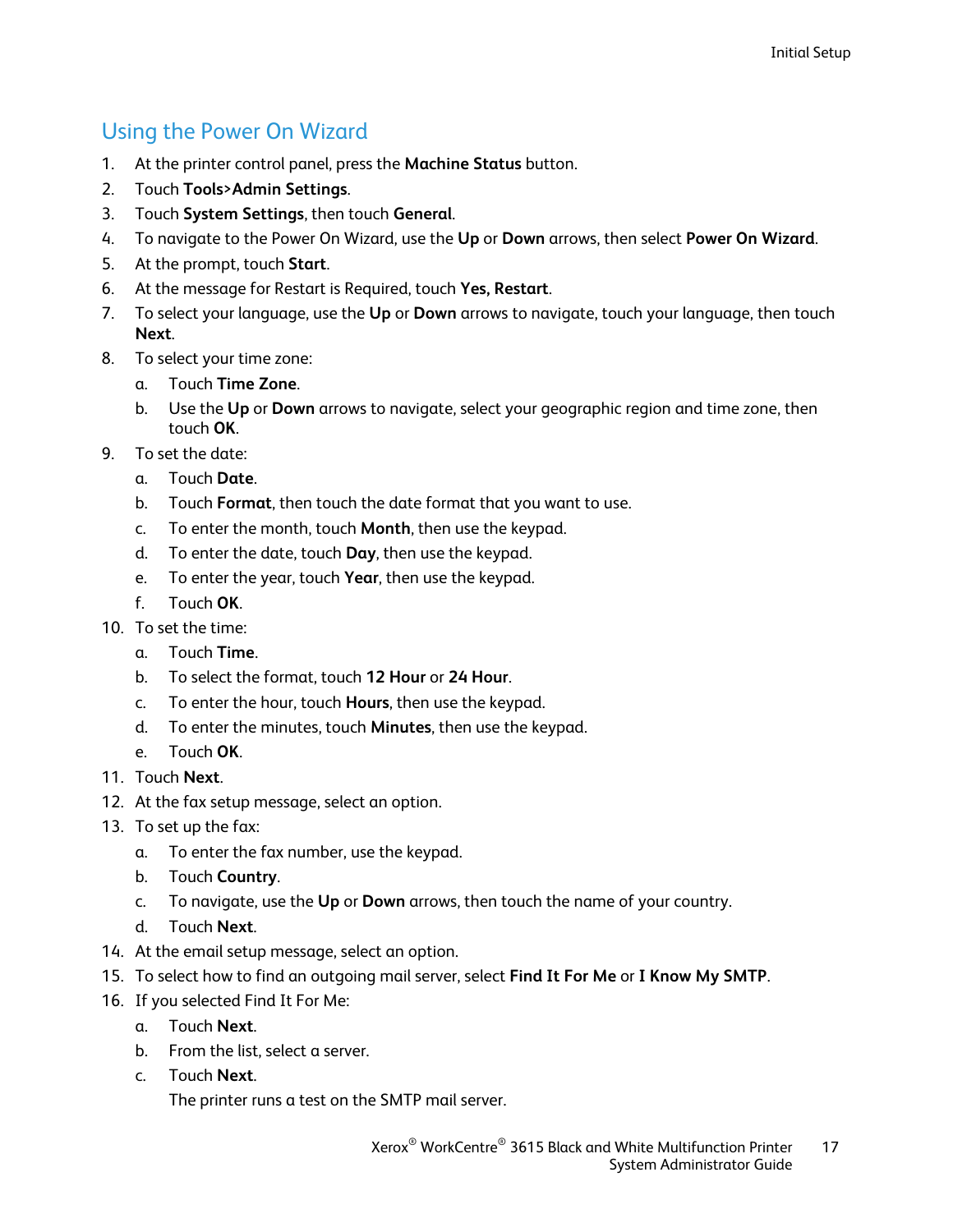- 17. If you selected I Know My SMTP:
	- a. Touch **Next**.
	- b. To enter the SMTP server name, use the keypad.
	- c. Touch **Next**.
	- d. Enter the port number for the SMTP server.
	- e. Touch **Next**.
	- f. If you selected Server Requires Login, enter the SMTP login name.
	- g. Touch **OK**.
	- h. Enter the password.
	- i. Touch **OK**.
	- j. Touch **Next**.

The printer runs a test on the SMTP mail server.

- 18. To enter the "From" email address, use the keypad.
- 19. Touch **Next**.
- 20. Enter the "From" display name.
- 21. Touch **Next**.
- 22. At the prompt for changing the email address when scanning to email, select an option.
- 23. Touch **Done**.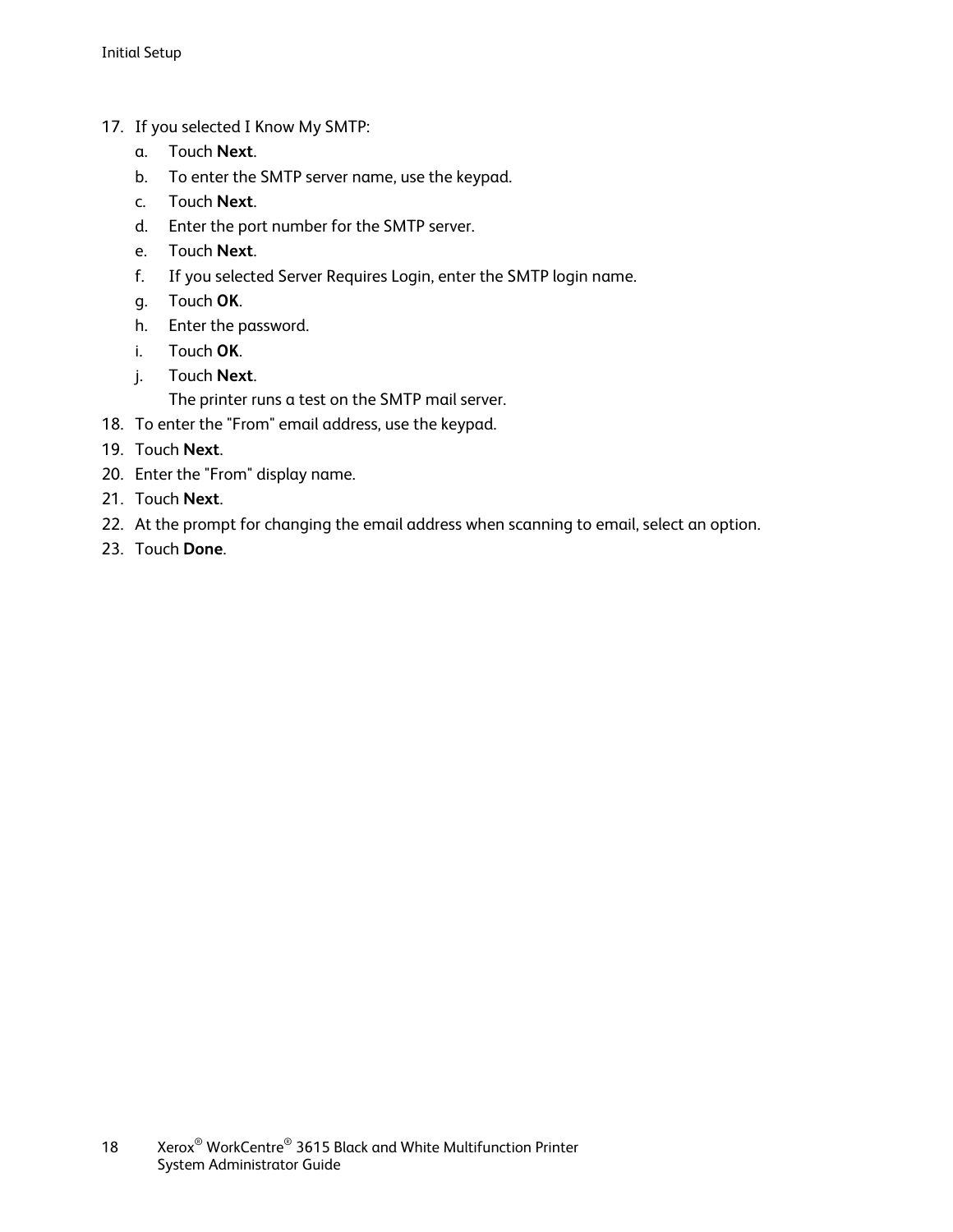#### <span id="page-18-0"></span>Configuring General Settings

#### This section includes:

| $\bullet$ |  |
|-----------|--|
| $\bullet$ |  |
| $\bullet$ |  |
|           |  |
|           |  |
|           |  |
| $\bullet$ |  |
| $\bullet$ |  |
|           |  |

Use this menu to configure general settings of the printer. For example, time to Energy Saver mode, alarm settings, and so on.

#### <span id="page-18-1"></span>**Accessing the General Settings Menu**

- 1. At the printer control panel, press the **Machine Status** button.
- 2. Touch **Tools**>**Admin Settings**.
- <span id="page-18-2"></span>3. Touch **System Settings**, then touch **General**.

#### **Configuring the Energy Saver Timers**

- 1. At the printer control panel, press the **Machine Status** button.
- 2. Touch **Tools**>**Admin Settings**.
- 3. Touch **System Settings**, then touch **General**.
- 4. Touch **Energy Saver**.
- 5. To set the delay before the printer enters Low Power mode, use the keypad to enter the time, then touch **OK**.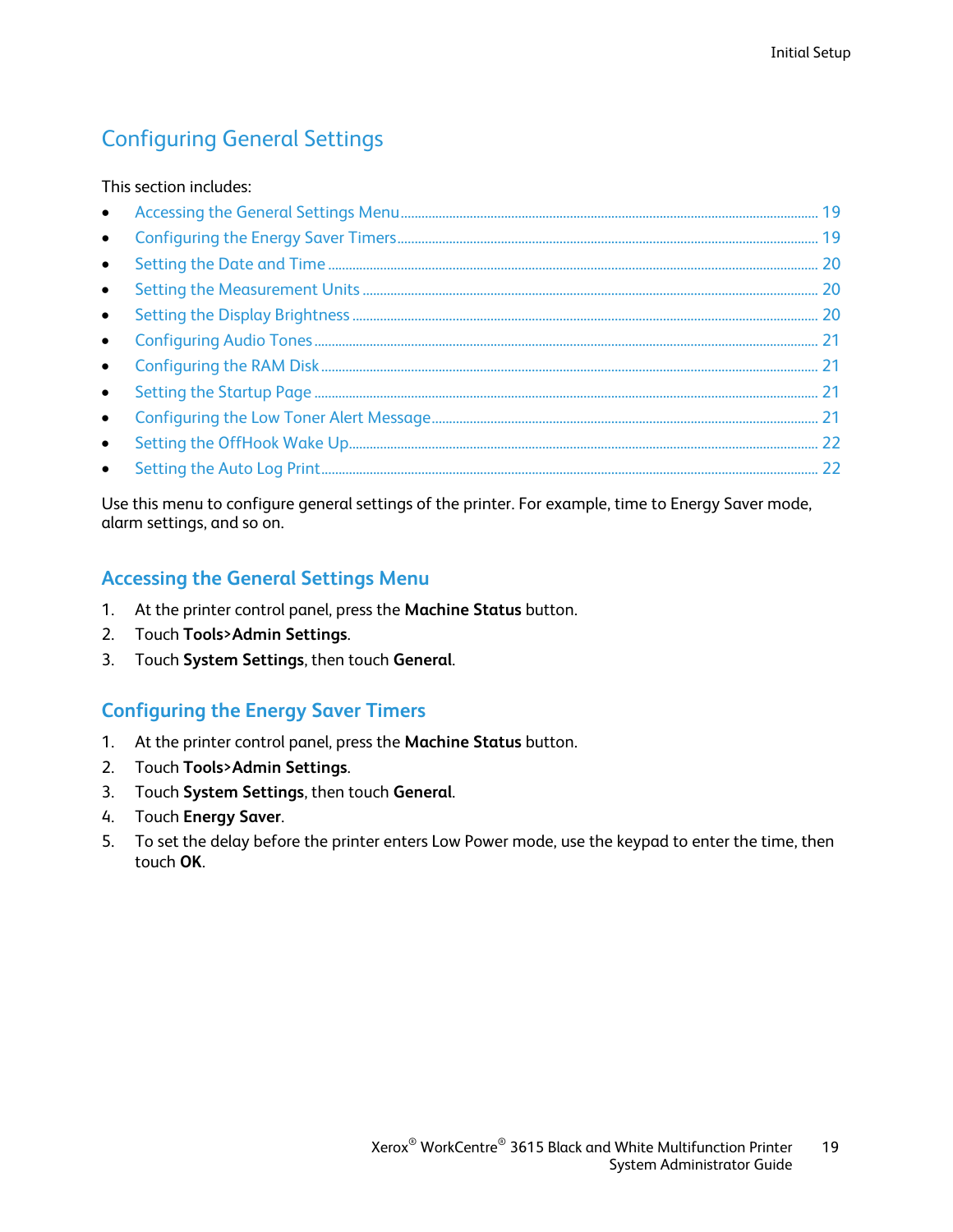#### **Setting the Date and Time**

- <span id="page-19-0"></span>1. At the printer control panel, press the **Machine Status** button.
- 2. Touch **Tools**>**Admin Settings**.
- 3. Touch **System Settings**, then touch **General**.
- 4. Touch **Date and Time**.
- 5. To select your time zone:
	- a. Touch **Time Zone**.
	- b. Use the **Up** or **Down** arrows to navigate, select your geographic region and time zone, then touch **OK**.
- 6. To set the date:
	- a. Touch **Date**.
	- b. Touch **Format**, then touch the date format that you want to use.
	- c. To enter the month, touch **Month**, then use the keypad.
	- d. To enter the date, touch **Day**, then use the keypad.
	- e. To enter the year, touch **Year**, then use the keypad.
	- f. Touch **OK**.
- 7. To set the time:
	- a. Touch **Time**.
	- b. To select the format, touch **12 Hour** or **24 Hour**.
	- c. To enter the hour, touch **Hour**, then use the keypad.
	- d. To enter the minutes, touch **Minute**, then use the keypad.
- 8. Touch **OK**.
- <span id="page-19-1"></span>9. To return to the General menu, touch the **Back** arrow.

#### **Setting the Measurement Units**

- 1. At the printer control panel, press the **Machine Status** button.
- 2. Touch **Tools**>**Admin Settings**.
- 3. Touch **System Settings**, then touch **General**.
- 4. Touch **Measurement**.
- 5. To select an option for units, touch **millimeter (mm)** or **inches (")**.
- <span id="page-19-2"></span>6. Touch **OK**.

#### **Setting the Display Brightness**

- 1. At the printer control panel, press the **Machine Status** button.
- 2. Touch **Tools**>**Admin Settings**.
- 3. Touch **System Settings**, then touch **General**.
- 4. Touch **Display Brightness**.
- 5. Touch **-** or **+** on the display or use the keypad to enter a number from 1 through 10.
- 6. Touch **OK**.
- 20 Xerox<sup>®</sup> WorkCentre<sup>®</sup> 3615 Black and White Multifunction Printer System Administrator Guide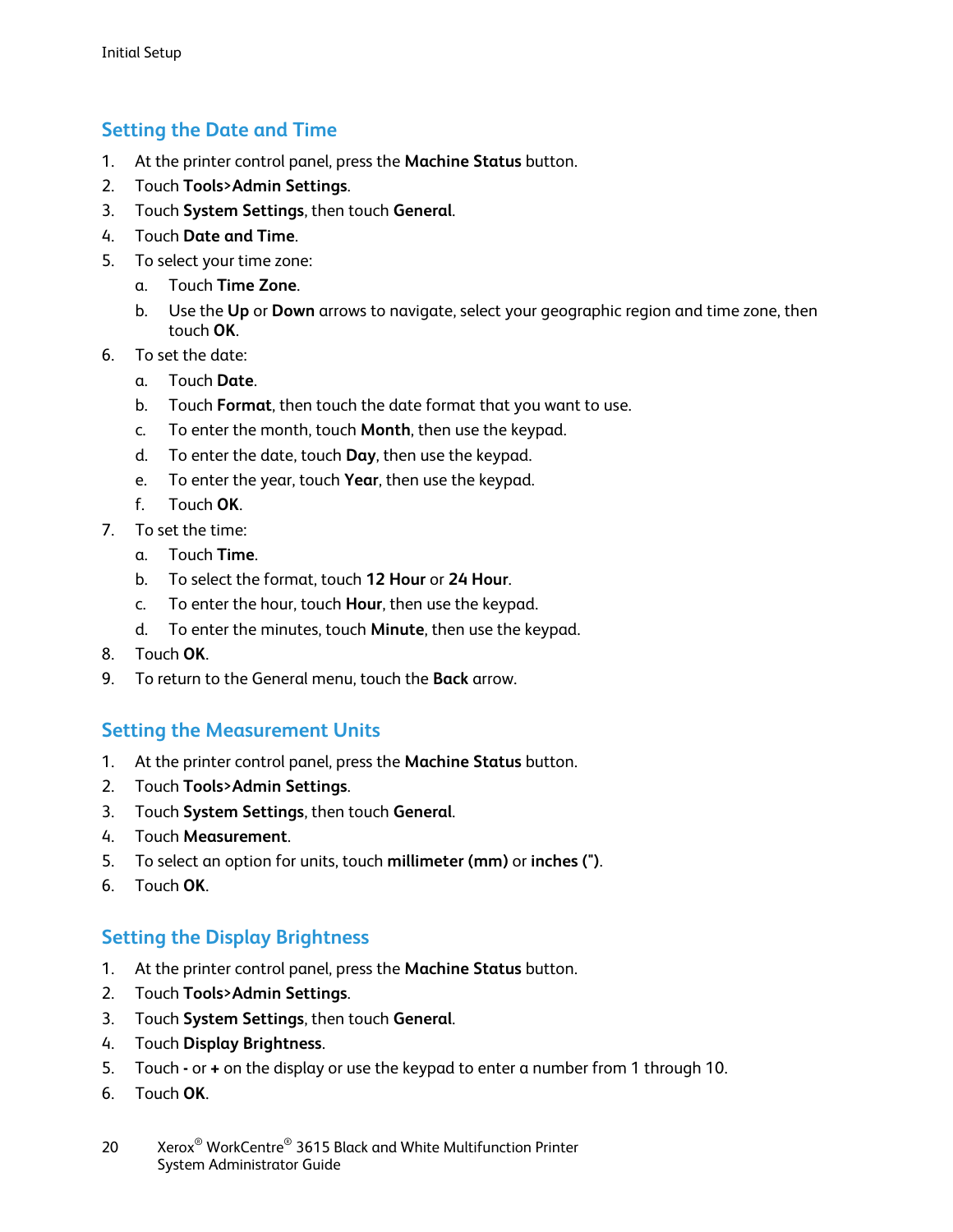#### **Configuring Audio Tones**

- <span id="page-20-0"></span>1. At the printer control panel, press the **Machine Status** button.
- 2. Touch **Tools**>**Admin Settings**.
- 3. Touch **System Settings**, then touch **General**.
- 4. Touch **Audio**.
- 5. Select the tone to change, then select an option.
- 6. Touch **OK**.
- 7. Repeat for each tone that you want to set.
- <span id="page-20-1"></span>8. To return to the General menu, touch the **Back** arrow.

#### **Configuring the RAM Disk**

- 1. At the printer control panel, press the **Machine Status** button.
- 2. Touch **Tools**>**Admin Settings**.
- 3. Touch **System Settings**, then touch **General**.
- 4. Touch **RAM Disk**, then touch **On**.

Note: The RAM Disk feature is not available when the Device Memory option is installed.

- 5. To specify the amount of memory to allocate to the RAM Disk file system, touch Plus (**+**) or Minus (**-**).
- <span id="page-20-2"></span>6. Touch **OK**.

#### **Setting the Startup Page**

- 1. At the printer control panel, press the **Machine Status** button.
- 2. Touch **Tools**>**Admin Settings**.
- 3. Touch **System Settings**, then touch **General**.
- 4. Touch **Startup Page**.
- 5. To print a Startup Page when the printer is turned on, touch **On**.
- <span id="page-20-3"></span>6. Touch **OK**.

#### **Configuring the Low Toner Alert Message**

- 1. At the printer control panel, press the **Machine Status** button.
- 2. Touch **Tools**>**Admin Settings**.
- 3. Touch **System Settings**, then touch **General**.
- 4. Touch **Low Toner Alert Message**.
- 5. To display an alert message when the toner is low, touch **On**.
- 6. Touch **OK**.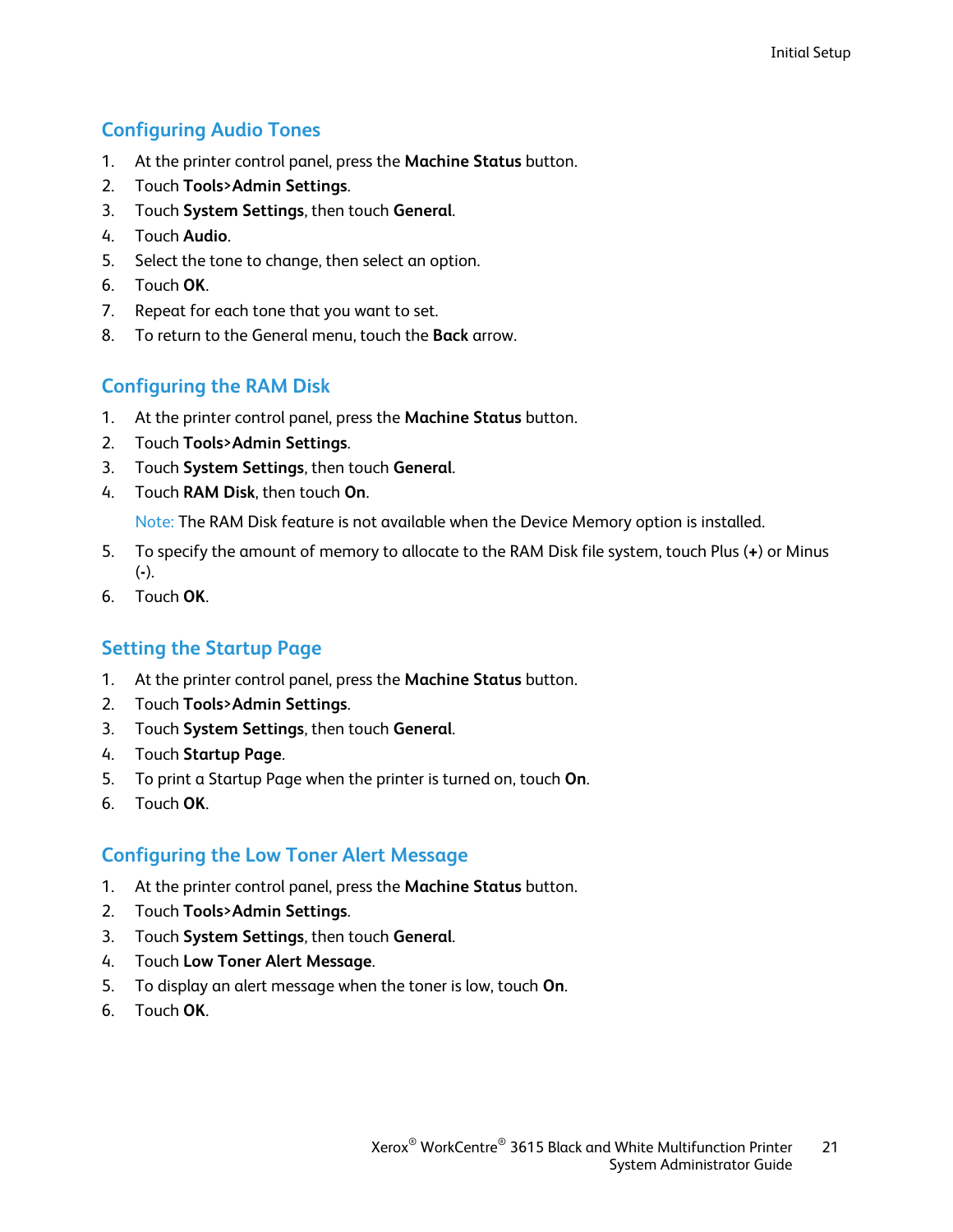#### **Setting the OffHook Wake Up**

- <span id="page-21-1"></span>1. At the printer control panel, press the **Machine Status** button.
- 2. Touch **Tools**>**Admin Settings**.
- 3. Touch **System Settings**, then touch **General**.
- 4. Touch **OffHook Wake Up**.
- 5. To have the printer leave Energy Saver mode when you pick up the handset of the external telephone, touch **On**.
- <span id="page-21-2"></span>6. Touch **OK**.

#### **Setting the Auto Log Print**

- 1. At the printer control panel, press the **Machine Status** button.
- 2. Touch **Tools**>**Admin Settings**.
- 3. Touch **System Settings**, then touch **General**.
- 4. To print a job history log after every 20 print jobs automatically, touch **Auto Log Print**.
- 5. Touch **On**.
- 6. Touch **OK**.
- <span id="page-21-0"></span>7. At the Restart System prompt, touch **Close**.

#### Configuring the Timers

Use the Timers menu to set the timeouts for the control panel touch screen, for faults, and for jobs being sent to the printer.

To configure the timers:

- 1. At the printer control panel, press the **Machine Status** button.
- 2. Touch **Tools**>**Admin Settings**.
- 3. Touch **System Settings**>**Timers**.
- 4. To set the delay before the control panel times out, touch **Control Panel**, touch the delay that you want, then touch **OK**.
- 5. To set how long the printer waits before canceling a print job that stops abnormally:
	- a. Touch **Fault Timeout**>**On**.
	- b. To enter a delay time, use the keypad. The range is 3–300 seconds.
	- c. Touch **OK**.
- 6. Touch the **Back** arrow to return to the previous menu, or press the **Services Home** button to return to Service Home.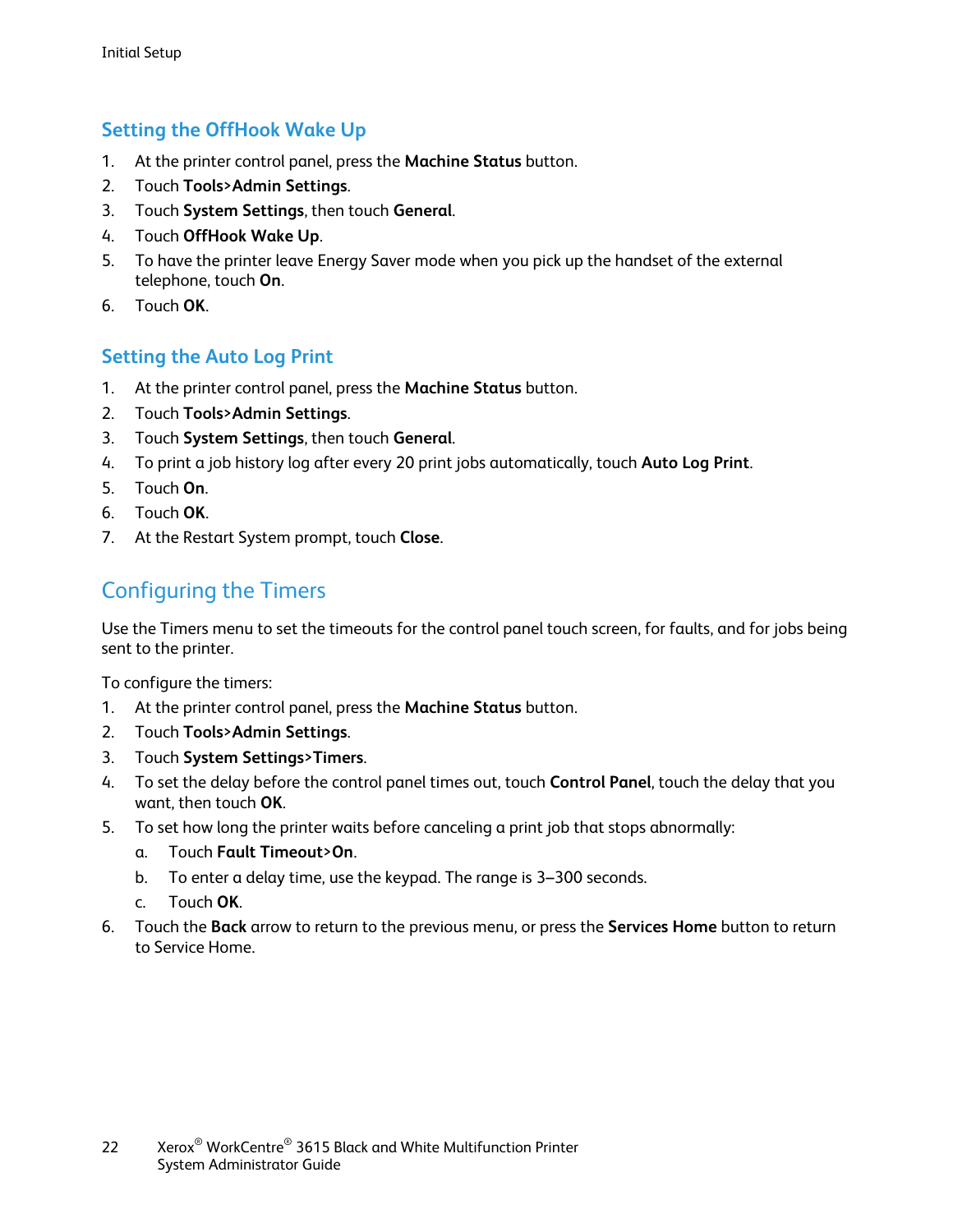#### Configuring Output Settings

<span id="page-22-0"></span>Use this menu to configure settings concerning the output of the printer.

- 1. At the printer control panel, press the **Machine Status** button.
- 2. Touch **Tools**>**Admin Settings**.
- 3. Touch **System Settings**, then touch **Output Settings**.
- 4. To set the default paper size, touch **Default Paper Size**, touch an option, then touch **OK**. Note: The default for Default Paper Size varies, depending on the country-specific default setting.
- 5. To print the user ID on the output page, touch **Print ID**, touch a position where the ID is printed, then touch **OK**.
- 6. To have the printer output PDL data as text, touch **Print Text**>**On**>**OK**. The printer does not support printing in PDL.
- 7. To specify if a banner page is printed:
	- a. Touch **Banner Page**>**Insert Position**.
	- b. Touch an option:
		- **Off:** Directs the printer not to print a banner page.
		- **Front**: Directs the printer to insert a banner page before the first page of each copy.
		- **Back**: Directs the printer to insert a banner page after the last page of every copy.
		- **Front and Back**: Directs the printer to insert a banner page before the first page and after the last page of every copy.
	- c. Touch **OK**.
	- d. To select the tray used to print the banner page, touch **Specify Tray**, then touch an option.
	- e. Touch **OK**.
	- f. To return to the Output Settings menu, touch the **Back** arrow.
- 8. To select what action the printer takes when a paper size mismatch occurs:
	- a. Touch **Size Mismatch**, then select an option.
		- **Off**: Directs the printer to print with no further action.
		- **Crop to Size**: Directs the printer to trim the print to fit the printable area of the page.
		- **Scale to Size**: Directs the printer to reduce or enlarge the print image to fit the printable area of the page.
		- **Use Size in Bypass Tray**: Directs the printer to use the paper size in the Bypass Tray.
	- b. Touch **OK**.
- 9. To have letterhead print on both sides of the paper, touch **Letterhead 2-Sided**>**Enable**>**OK**.
- 10. To have information pages print on both sides of the paper, touch **Report 2-Sided Print**>**2-Sided**>**OK**.
- 11. Touch the **Back** arrow to return to the previous menu, or press the **Services Home** button to return to Service Home.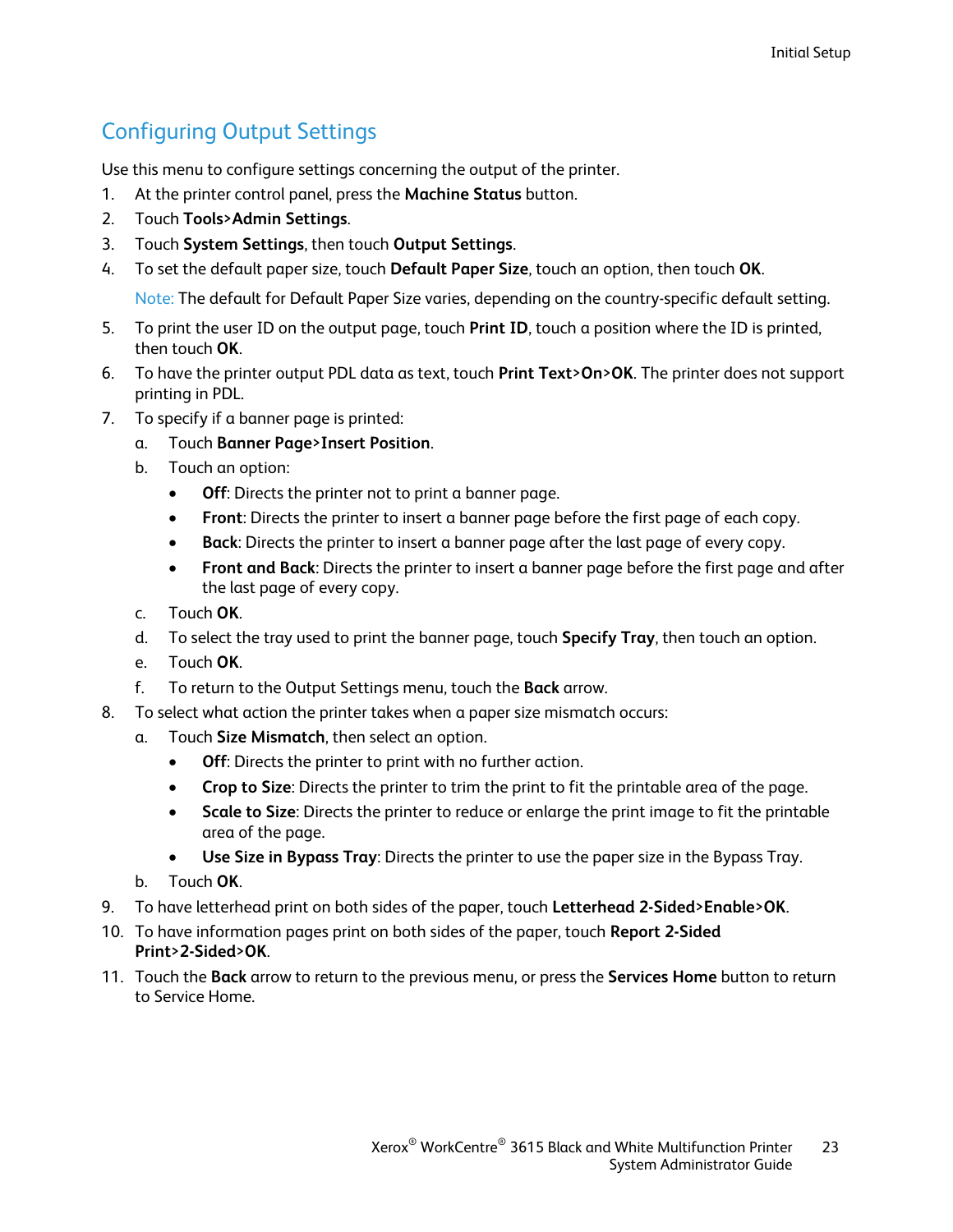#### Configuring Tray Settings

<span id="page-23-0"></span>Use this menu to configure the paper trays for the paper size and type, set custom sizes, and turn the display prompts on and off.

- 1. At the printer control panel, press the **Machine Status** button.
- 2. Touch **Tools**>**Tray Management**>**Tray Settings**.
- 3. To configure the bypass tray settings:
	- a. Touch **Bypass Tray**.
	- b. To have the printer prompt you to set the paper type and size when paper is loaded, select **Display Tray Prompt**.
	- c. To use the paper size and type from the print driver, select **Use Driver Settings for Print Job**.
	- d. To dedicate the bypass tray for a paper size and type, clear **Display Tray Prompt** and **Use Driver Settings for Print Job**.
		- To select a paper or envelope size, touch **Size**, touch the **Up** or **Down** arrows to navigate, then touch a size.
		- To select a paper type, touch **Type**, touch the **Up** or **Down** arrows to navigate, then touch a paper type.
	- e. Touch **OK**.
- 4. To configure a paper tray:
	- a. Touch **Tray 1–4**.
	- b. To have the printer prompt you to set the paper type and size when paper is loaded, select **Display Tray Prompt**.
		- To select a paper or envelope size, touch **Size**, touch the **Up** or **Down** arrows to navigate, then touch a size.
		- To select a paper type, touch **Type**, touch the **Up** or **Down** arrows to navigate, then touch a paper type.
	- c. Touch **OK**.
- 5. Touch the **Back** arrow to return to the previous menu, or press the **Services Home** button to return to Service Home.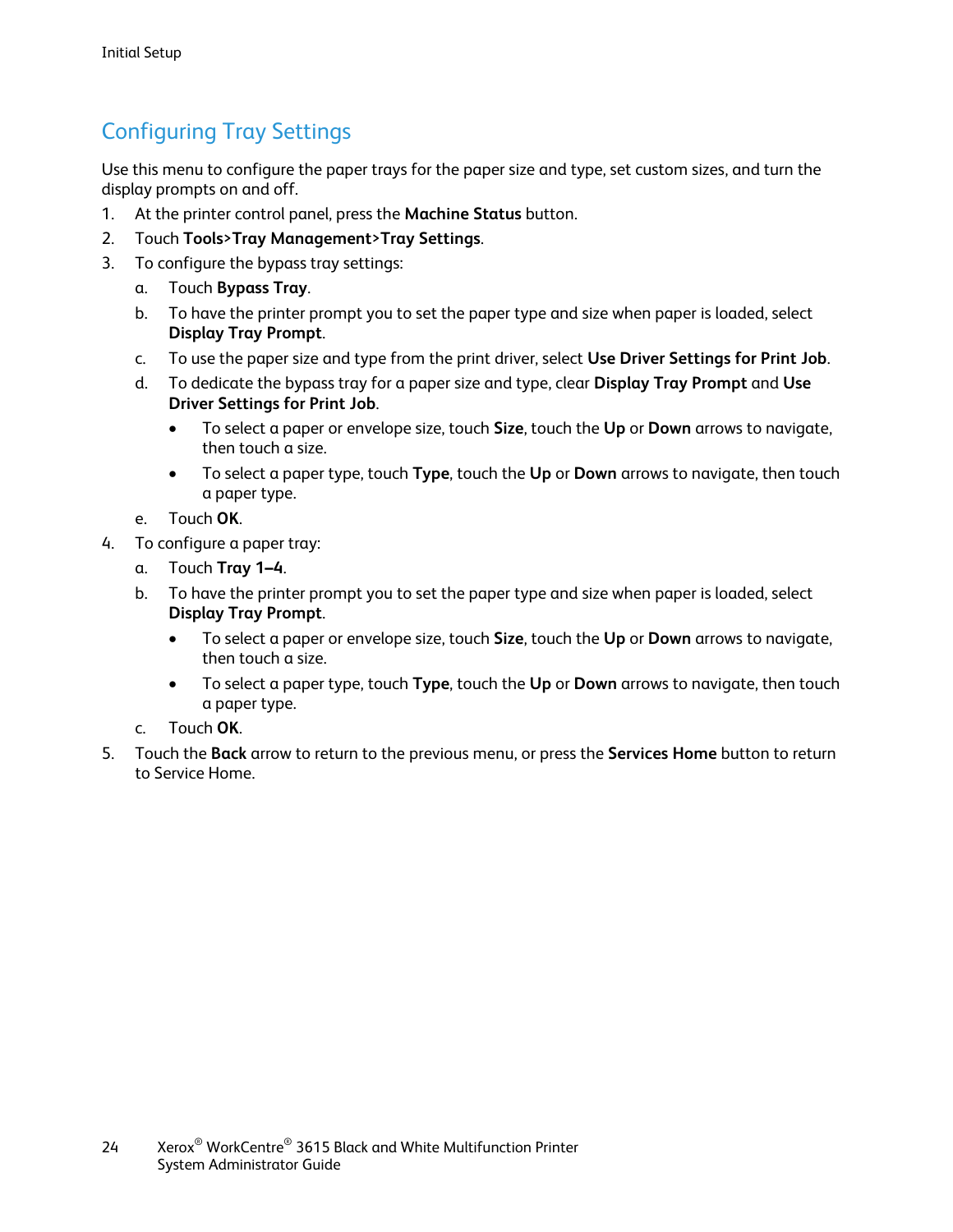### <span id="page-24-0"></span>Configuring General Setup Using CentreWare Internet Services

#### This section includes:

| $\bullet$ |  |
|-----------|--|
|           |  |

General Setup in CentreWare Internet Services allows you to configure printer settings onscreen using your Web browser.

#### <span id="page-24-1"></span>Opening General Setup Settings

- 1. At your computer, open a Web browser, in the address field, type the IP address of the printer, then press **Enter** or **Return**.
- 2. In CentreWare Internet Services, click **Properties**.
- 3. To expand the menu, in the Properties pane, next to the General Setup folder, click the plus symbol (**+**).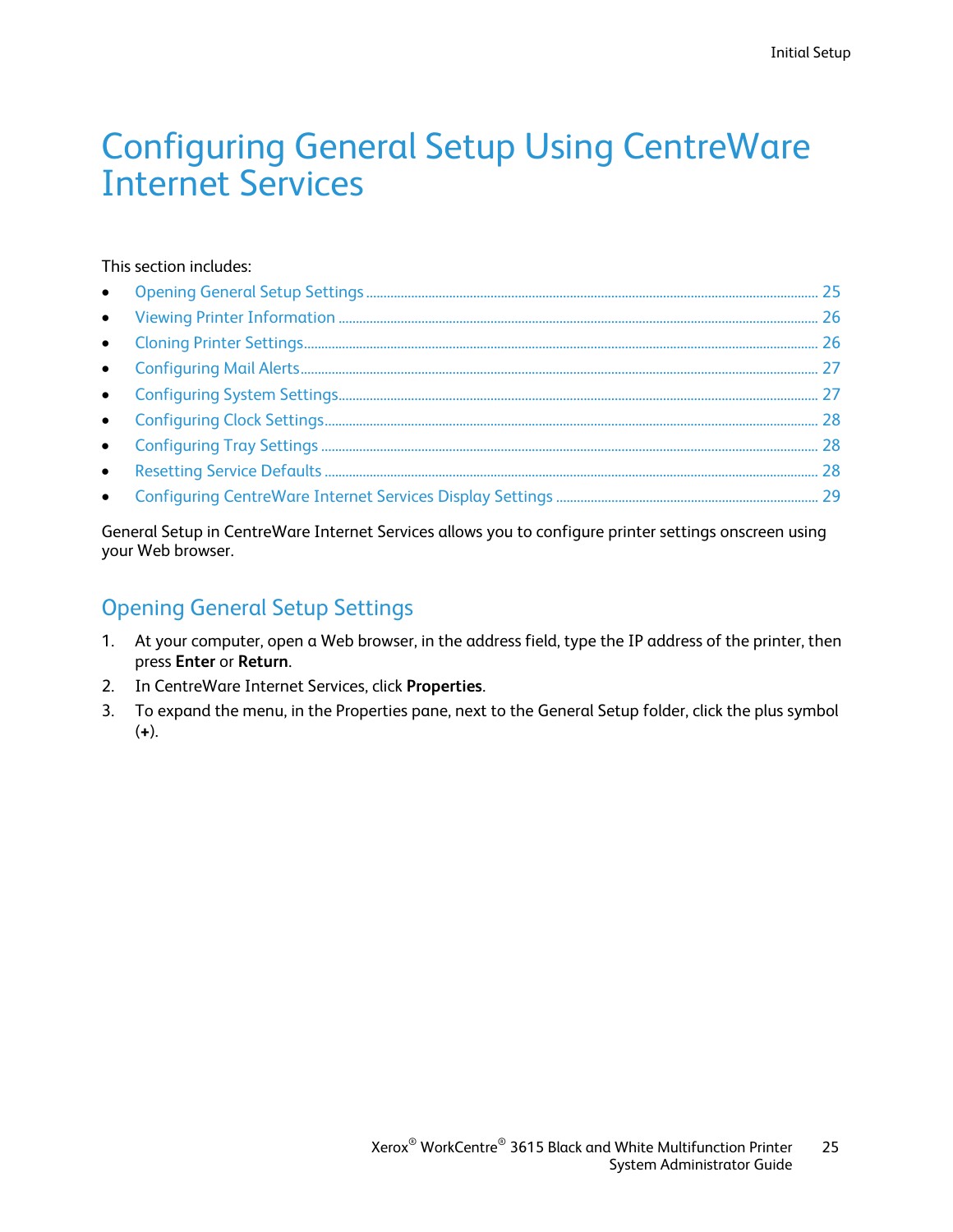#### Viewing Printer Information

- <span id="page-25-0"></span>1. At your computer, open a Web browser, in the address field, type the IP address of the printer, then press **Enter** or **Return**.
- 2. In CentreWare Internet Services, click **Properties**.
- 3. To expand the menu, in the Properties pane, next to the General Setup folder, click the plus symbol (**+**).
- 4. Click **About Printer**.
- 5. Under Version Information, view the following:
	- **Printer Model:** The specific printer model configuration.
	- − **Printer Serial Number**: The unique factory-assigned serial number for the printer.
	- − **Controller**: Version information for the firmware installed on your printer.
	- **Boot: Version information for the boot code installed on your printer.**
	- − **Engine**: Version information for the engine software installed on your printer.
	- − **Network**: Version information for the networking software installed on your printer.
- 6. Under Page Description Language, view the version information for the PCL, PostScript, and PDF software installed on your printer.
- 7. Under Memory, view the RAM size and RAM disk of the printer. The RAM Disk function is available only on printers without an optional SD memory card installed.

#### <span id="page-25-1"></span>Cloning Printer Settings

You can use cloning to copy configuration settings from one printer to another printer on the same network. To use the clone feature, both the source printer and the destination printer must be the same model and have the same version of firmware.

Note: Before you copy the address book, verify that the address book of the target printer is empty.

To clone the printer settings:

- 1. From the General Setup menu, click **Cloning**.
- 2. Select the parameters to clone from this printer:
	- a. To clone the settings from this printer, select **Printer Settings**.
	- b. To clone the contact information from the address book, select **Address Book**.
- 3. To use the password for the destination printer, under Enter IP Address of Destination Printer, select **Use the printer's password**.
- 4. In the IP Address field, enter the IP address of the destination printer.
- 5. If you selected Use the printer's password, in the Password field, enter the password for the destination printer.
- 6. Click **Clone Selected Settings**.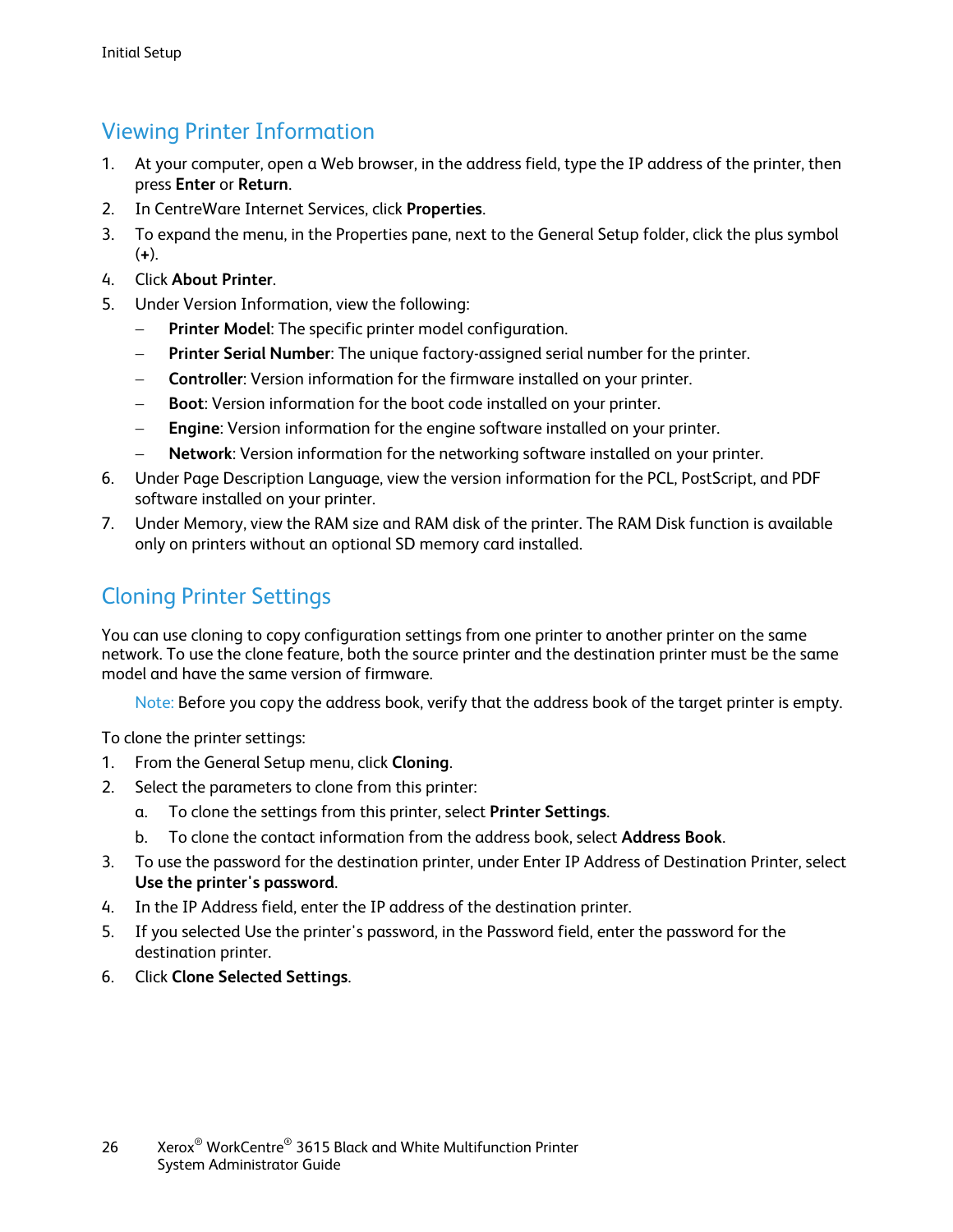#### Configuring Mail Alerts

<span id="page-26-0"></span>You can define groups to receive email notifications when selected status alerts occur on the printer.

To configure mail alerts:

- 1. From the General Setup menu, click **Mail Alerts**.
- 2. To have the printer send email alerts, select **Enable Mail Alerts**.
- 3. To send email alerts to the printer system administrator, next to SysAdmin Mail Address, enter a valid address for the system administrator.
- 4. To send email alerts to a service representative, next to Service Mail Address, enter a valid address for the service representative.
- 5. Under Notification Items, select each of the items to generate an email notification for the system administrator or service representative.
- 6. Click **Save Changes**.
- 7. Next to Connection Setup, click **Email Settings**.
	- a. Enter the From: Email Address for the printer.
	- b. Next to SMTP Server, enter the IP Address or DNS Name of the SMTP server to which the printer is connected.

If you do not know the IP Address or DNS Name of the SMTP server, click **Auto Detect SMTP Server**.

Note: Before clicking Auto Detect SMTP Server, to save any entries that you have made, click **Save Changes**.

- c. Next to SMTP Port, enter the port number for the SMTP server.
- d. If the SMTP server requires authentication, select the Authentication Type, then enter the SMTP Login Name and SMTP Password in the appropriate fields.
- e. Click **Save Changes**.

#### <span id="page-26-1"></span>Configuring System Settings

Use this menu to configure general settings of the printer. For example, time to Energy Saver mode, alarm settings, and so on.

- 1. From the General Setup menu, click **System Settings**.
- 2. Under General, enter values for the Energy Saver modes, then select values for the other selections from each of their lists.
- 3. Under Timers, for Panel Timeout, select the time from the list. For the Fault Timeout, enter the time in seconds.
- 4. Under Output Settings, for each of the items, select a value from the list.
- 5. Click **Save Changes**.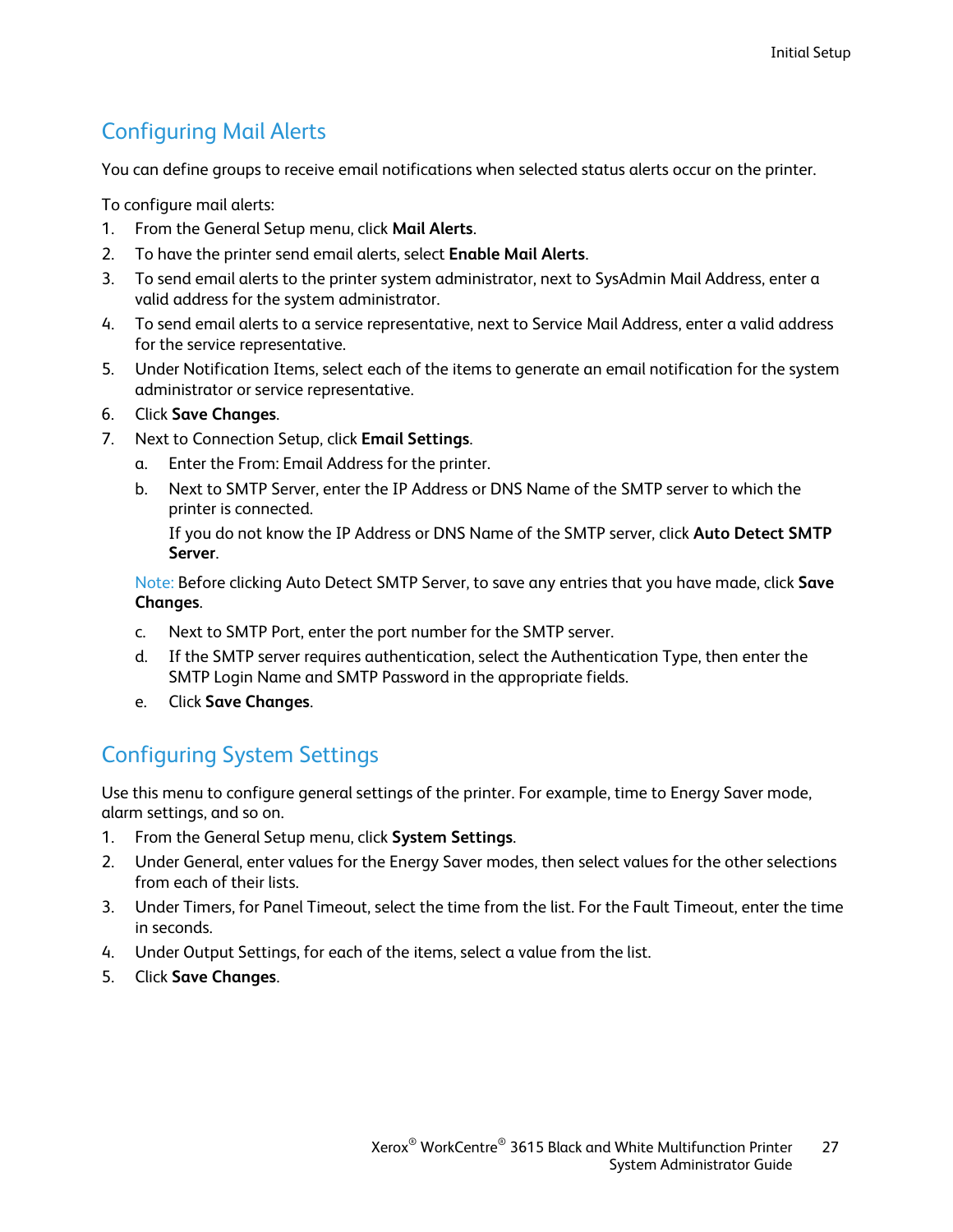#### Configuring Clock Settings

<span id="page-27-0"></span>Use this menu to set the date and clock settings of the printer.

To configure the clock settings:

- 1. From the General Setup menu, click **Clock Settings**.
- 2. Next to Date Format, Time Format, and Time Zone, select the setting for each from the corresponding list.
- 3. Using the selected format, next to Set Date, enter the date.
- 4. Using the selected format, next to Set Time, enter the time.
- <span id="page-27-1"></span>5. Click **Save Changes**.

#### Configuring Tray Settings

Use this menu to configure the paper trays for the paper size and type, set custom sizes, and turn the display prompts on and off.

- 1. From the General Setup menu, click **Tray Management**.
- 2. Select a bypass tray option.
	- − To allow the print driver settings to specify the bypass tray mode, under Tray Settings, select **Bypass Tray Use Driver Settings For Print Job**.
	- − To allow the control panel settings to specify the bypass tray mode, under Tray Settings, clear **Bypass Tray Use Driver Settings For Print Job**.
- 3. Under Tray Settings, next to each tray selection, from the lists, select the paper size and paper type.
- 4. Under Tray Settings, for the paper width (X) and the paper length (Y), enter the custom paper sizes.
- 5. To have the display prompt you for the paper settings each time the paper tray is loaded, next to Display Popup, select **On**.
- 6. Under Tray Priority, select the tray priority for paper usage.
- <span id="page-27-2"></span>7. Click **Save Changes**.

#### Resetting Service Defaults

Use this menu to restart the printer or to reset the default settings for faxing, scanning, printer, and network settings using CentreWare Internet Services. Restarting the printer can take up to five minutes, during which time CentreWare Internet Services is not available.

1. At your computer, open a Web browser, in the address field, type the IP address of the printer, then press **Enter** or **Return**.

Note: If you do not know the IP address of your printer, see Finding the IP Address of Your Printer on pag[e 12.](#page-11-0)

- 2. Click **Properties**.
- 3. From the General Setup menu, click **Resets**.
- 4. To reset a service default, next to the default service, click **Power Off/On Printer**.
- 5. To restart the printer without resetting any of the default settings, next to Power Off/On the Printer, click **Power Off/On Printer**.
- 28 Xerox<sup>®</sup> WorkCentre<sup>®</sup> 3615 Black and White Multifunction Printer System Administrator Guide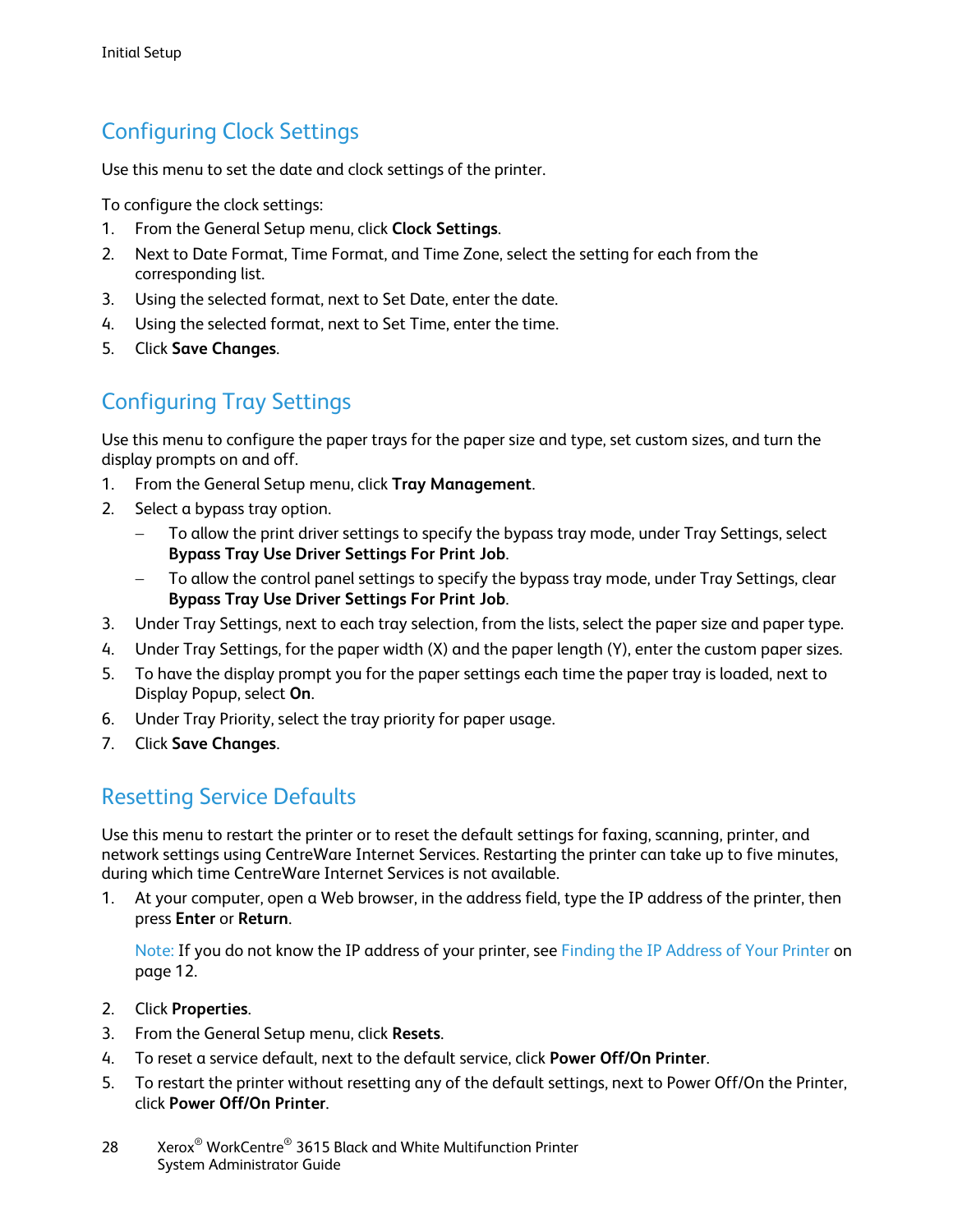#### Configuring CentreWare Internet Services Display Settings

<span id="page-28-0"></span>Internet Services Settings determine how the CentreWare Internet Services page displays in your Internet browser and how often the page refreshes.

1. At your computer, open a Web browser, in the address field, type the IP address of the printer, then press **Enter** or **Return**.

Note: If you do not know the IP address of your printer, see Finding the IP Address of Your Printer on pag[e 12.](#page-11-0)

- 2. Click **Properties**.
- 3. Next to Auto Refresh, from the list, select **Enabled**.
- 4. Next to Auto Refresh Interval, type the time in seconds.
- 5. For to Web Page Title, from the list, select an option.
- 6. Click **Save Changes**.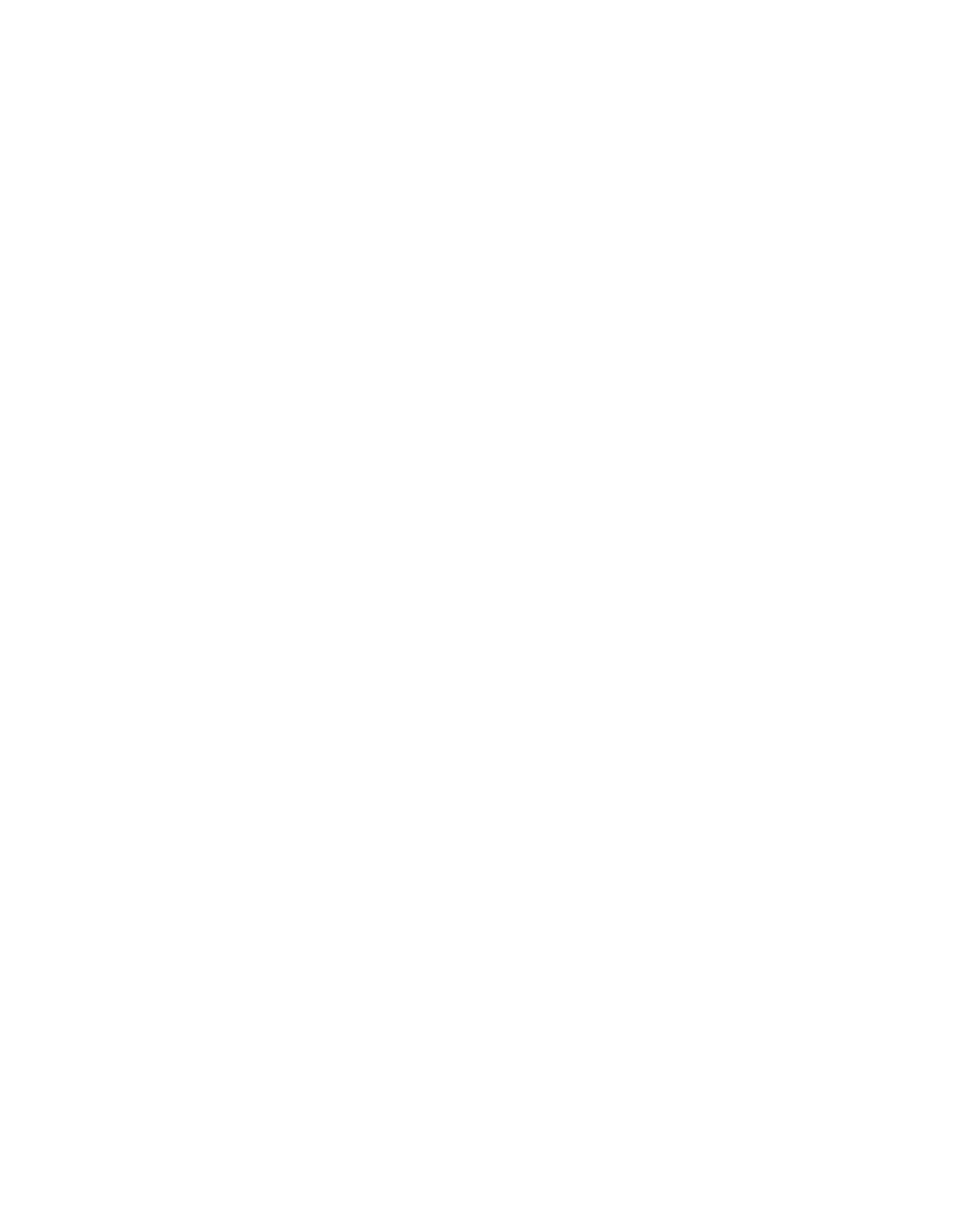# <span id="page-30-0"></span>**Network Connectivity**

#### This chapter includes:

| Google Cloud Print Contract to the Contract of Contract of Contract of Contract of Contract of Contract of Contract of Contract of Contract of Contract of Contract of Contract of Contract of Contract of Contract of Contrac | 62 |
|--------------------------------------------------------------------------------------------------------------------------------------------------------------------------------------------------------------------------------|----|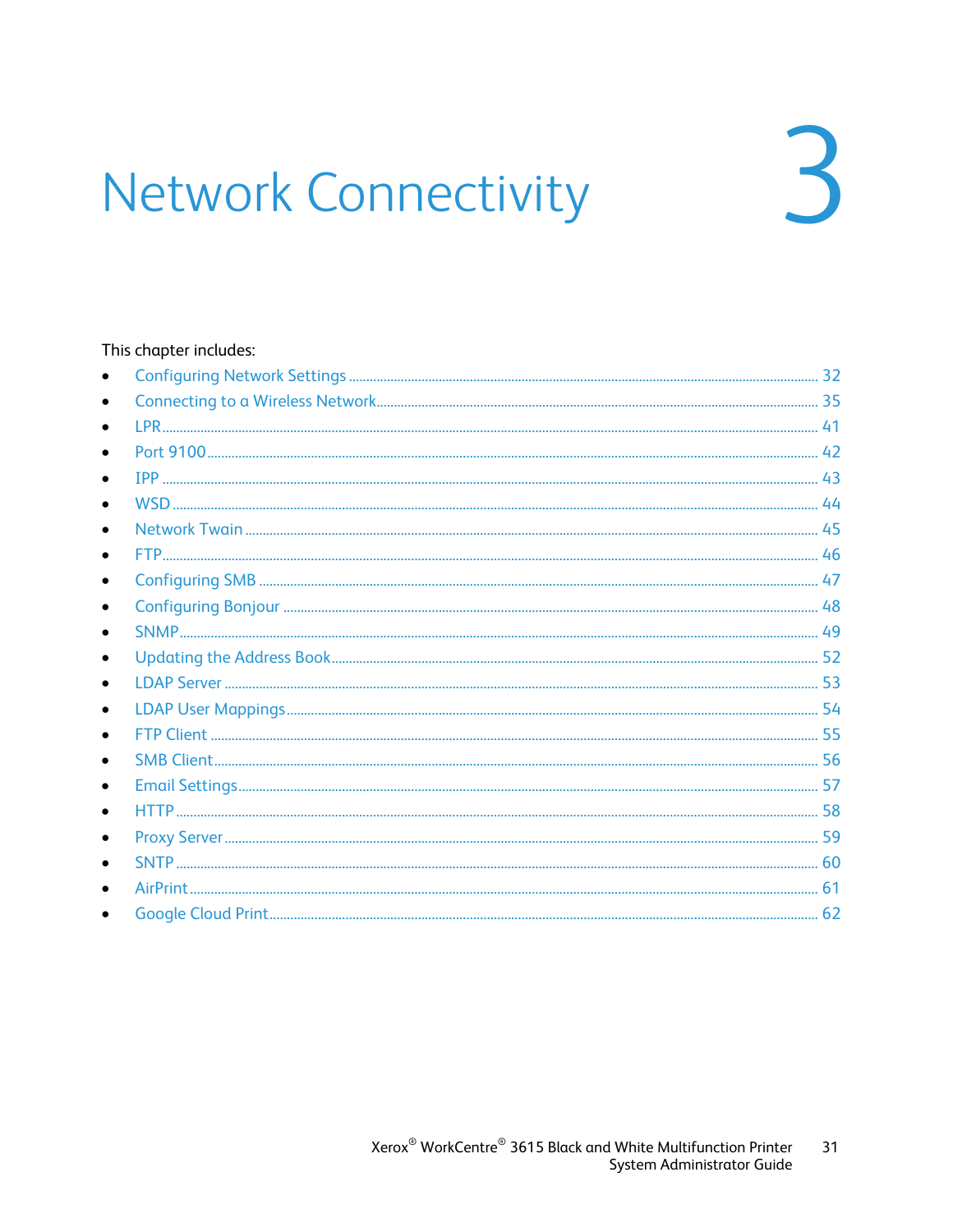### <span id="page-31-0"></span>Configuring Network Settings

#### This section includes:

#### <span id="page-31-1"></span>About TCP/IP and IP Addresses

Computers and printers primarily use TCP/IP protocols to communicate over an Ethernet network. Generally, Macintosh computers use either TCP/IP or the Bonjour protocol to communicate with a network printer. For Macintosh OS X systems, TCP/IP is preferred. Unlike TCP/IP, however, Bonjour does not require printers or computers to have IP addresses.

With TCP/IP protocols, each printer and computer must have a unique IP address. Many networks and cable and DSL routers have a Dynamic Host Configuration Protocol (DHCP) server. A DHCP server automatically assigns an IP address to every computer and printer on the network that is configured to use DHCP.

If you use a Cable or DSL router, see the documentation for your router for information on IP addressing.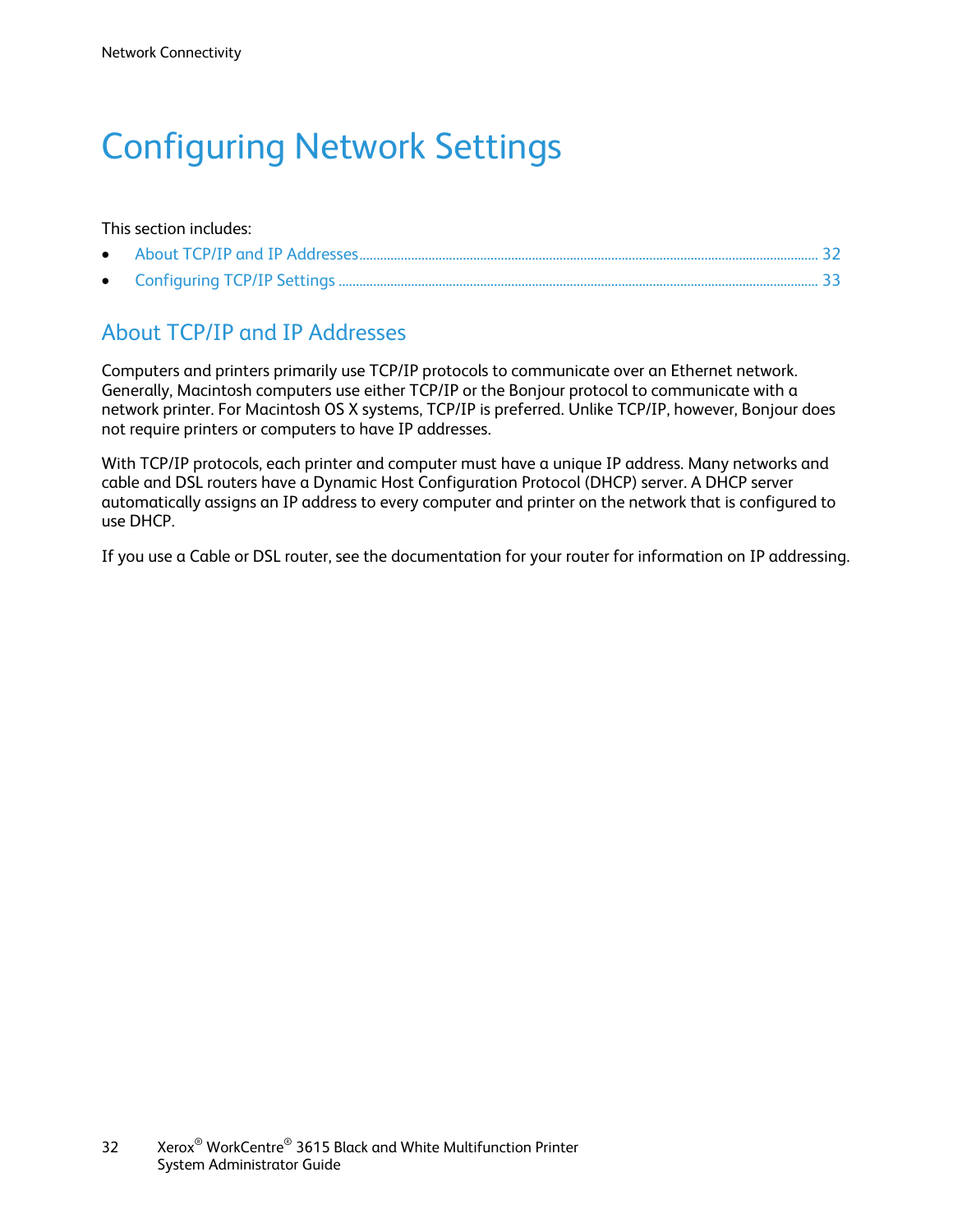#### Configuring TCP/IP Settings

<span id="page-32-0"></span>1. At your computer, open a Web browser, in the address field, type the IP address of the printer, then press **Enter** or **Return**.

Note: If you do not know the IP address of your printer, see Finding the IP Address of Your Printer on pag[e 12.](#page-11-0)

- 2. Click **Properties**>**Protocols**>**TCP/IP**.
- 3. For IP Mode, select an option. The IP Mode determines the available settings on the TCP/IP page.
- 4. For Host Name, type a name. The host name can include up to 47 alphanumeric characters and can include hyphens (**-**).
- 5. For IPv4 or Dual Stack modes:
	- a. For Get IP Address, select an option.
		- **Manual**: The addresses specified on this page are used. Ensure that the IPv4 address, network mask, and gateway addresses are valid.
		- **DHCP**: The addresses are set automatically using DHCP.
		- **BOOTP**: The addresses are set automatically using BOOTP.
		- **RARP**: The addresses are set automatically using RARP.
		- **DHCP/AutoIP**: The addresses are set automatically using DHCP/AutoIP.

Note: If you select DHCP, BOOTP, RARP, or DHCP/AutoIP, the IP address entered on this page is ignored.

- b. For IPv4 address, type an address. The format is x.x.x.x, where x represents a decimal number from 0 through 255. The value entered must be a valid IP address. It cannot be 0.0.0.0, 255.255.255.255, or any address starting with 127 or a number from 224 through 254.
- c. For Network Mask, type the network mask. The format is x.x.x.x, where x represents a decimal number from 0 through 255.
- d. For Router/Gateway Address, type an address. This address serves as the host that retransmits the packets from the current network segment to another network segment. The format is x.x.x.x, where x represents a decimal number from 0 through 255. Ensure that the value entered is a valid address and does not start with 127 or a number from 224 through 254.
- 6. For IPv6 or Dual Stack modes:
	- a. To enter the IPv6 address manually, select **Enable Manual Address**.
	- b. To specify DHCP to assign a dynamic IP address from a pool of available IP addresses, select **Get IP Address from DHCP**.
	- c. For IP Address, type an address and prefix length. In the first field, the IPv6 address contains hexadecimal digits delimited by a colon (**:**) character. The address can contain up to 39 characters. In the second field, the prefix length can be a number from 0 through 128.
	- d. For Stateless Address 1-3, view the stateless, automatically configured IPv6 addresses. When a router is found that offers one or more prefixes, addresses can be assigned automatically. Automatically assigned addresses can be routed.
	- e. For Link-Local Address, ensure that the Link-Local Address that the printer has assigned to itself appears. A Link-Local address cannot be routed.
	- f. For Gateway Address, type an address. This address includes hexadecimal digits delimited by the colon (**:**) character, and can be up to 39 characters in length.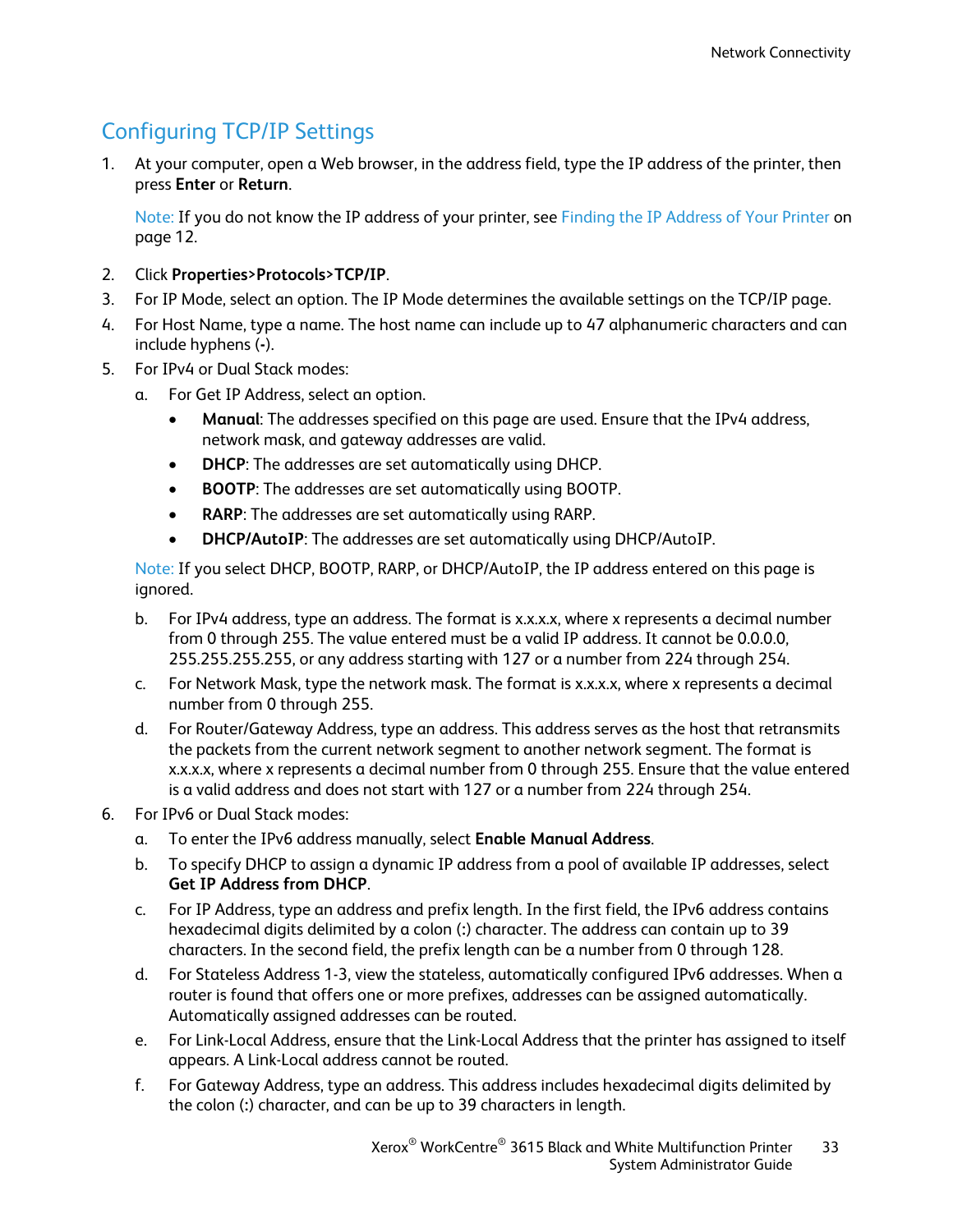- 7. For DNS Domain Name, type a domain name. The name can include up to 255 alphanumeric characters, and can include periods (**.**) and hyphens (**-**).
- 8. For IPv4 or Dual Stack modes:
	- a. To set the DNS server address using DHCP, select **Obtain DNS Server Address Automatically**. When selected, DNS information entered on this page is ignored.
	- b. For DNS Server Address, type an address. The format is x.x.x.x, where x represents a decimal number from 0 through 255. Ensure that the value entered is a valid address and does not start with 127 or a number from 224 through 254.
	- c. To enable DDNS, select **Dynamic DNS Registration (IPv4)**.
	- d. Select **Obtain IPv6 DNS Server Address Automatically** as needed. When selected, DNS information entered on this page is ignored.
	- e. For DNS Server Address, type an address. This address includes hexadecimal digits delimited by the colon (**:**) character, and can be up to 39 characters in length.
	- f. To enable DDNSv6, select **Dynamic DNS Registration (IPv6).** Information is sent to the DHCPv6 server so that it can register the printer host name with DNS. If the server prohibits dynamic DNS, this setting is ignored even if the check box is selected.
- 9. Select **Auto Generation of Search List** as needed.
- 10. Select **Search Domain Name** as needed. The name can include up to 255 alphanumeric characters, and can include periods (**.**) and hyphens (**-**).
- 11. For Connection Timeout, type the amount of time to wait before the connection times out.
- 12. To prefer IPv6 addresses when both IPv6 and IPv4 addresses are available, select **DNS Resolution via IPv6 First**. This field is available when you select Dual Stack IP mode.
- 13. Under WINS Server, for IPv4 and Dual Stack modes:
	- a. To set the WINS server address using DHCP, select **Get WINS Server Address**. When enabled, WINS Server information entered on this page is ignored.
	- b. For Primary WINS Server Address, type an address. The format is x.x.x.x, where x represents a decimal number from 0 through 255. Ensure that the value entered is a valid address and does not start with 127 or a number from 224 through 254. A value of all zeros indicates that no server is configured. If both primary and secondary name servers are undefined, the printer broadcasts (peer-to-peer) name recognition.
	- c. For Secondary WINS Server Address, type an address. The format is x.x.x.x, where x represents a decimal number from 0 through 255. Ensure that the value entered is a valid address and does not start with 127 or a number from 224 through 254. A value of all zeros indicates that no server is configured. If both primary and secondary name servers are undefined, the printer broadcasts (peer-to-peer) name recognition.
- 14. Click **Save Changes**.
- 15. For the new settings to take effect, restart your printer.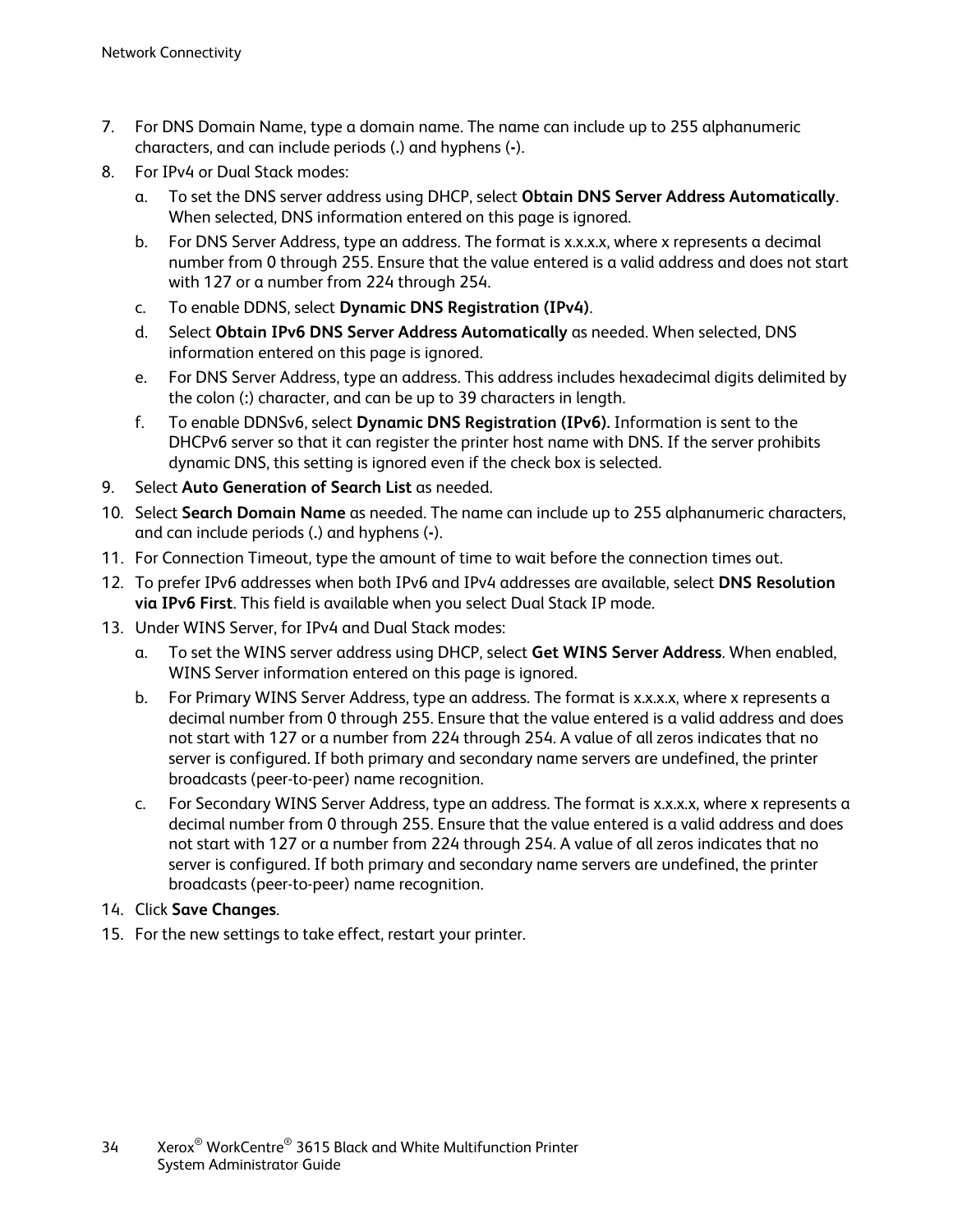### <span id="page-34-0"></span>Connecting to a Wireless Network

A wireless local area network (WLAN) provides the means to connect two or more devices in a LAN without a physical connection. The printer can connect to a wireless LAN that includes a wireless router or wireless access point. Before connecting the printer to a wireless network, the wireless router must be configured with a service set identifier (SSID), a passphrase, and security protocols.

#### Notes:

- Wireless networking is available only on printers with the optional Wireless Network Adapter installed.
- Some features are available only if you install the optional Data Memory Drive.

#### Resetting Wireless Settings

If the printer was previously installed in a wireless network environment, it could retain setup and configuration information.

To prevent the printer from trying to connect to the previous network, perform the following steps:

- 1. At the printer control panel, press the **Machine Status** button.
- 2. Touch the **Tools** tab.
- 3. Touch **Admin Setting**>**Network**>**Wi-Fi**.
- 4. Touch the **Down** arrow to navigate to the next screen.
- 5. Touch **Reset Wi-Fi**>**Reset**>**Yes, Reset**.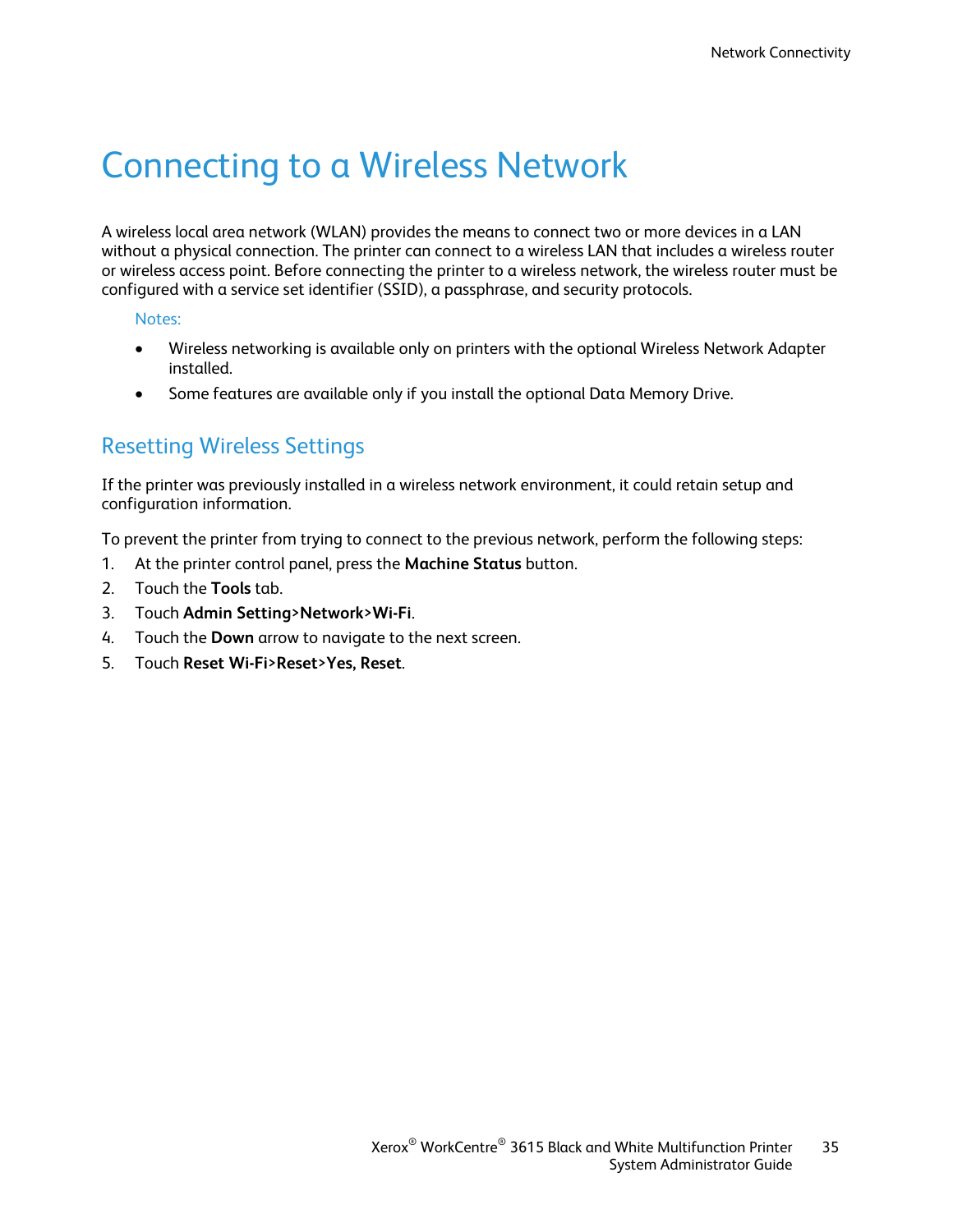#### Connecting to a Wireless Network Using the Control Panel Wi-Fi Setup **Wizard**

Before you begin, ensure that you have the wireless network Service Set Identifier (SSID), encryption type, and passphrase. For details, see Collecting Wireless Network Information for Connecting to a Wireless Network Manually on pag[e 36.](#page-35-0)

To connect to a wireless network using the Wi-Fi Setup Wizard:

- 1. At the printer control panel, press the **Machine Status** button.
- 2. Touch the **Tools** tab.
- 3. Touch **Admin Setting**>**Network**>**Wi-Fi**.
- 4. Touch **Wi-Fi Setup Wizard**.
- 5. Select the desired network.

Note: If the wireless network does not appear in the list, see Connecting to a Wireless Network Manually on pag[e 37.](#page-36-0)

- 6. Touch **Next**.
- 7. Enter the passcode for the selected network, then touch **OK**.
- 8. To view the new IP address and ensure that the connection is successful, print a Configuration Report.

Note: For the new settings to take effect, restart your printer.

#### <span id="page-35-0"></span>Collecting Wireless Network Information for Connecting to a Wireless Network Manually

When connecting to a wireless network that does not include a WPS-compliant router, set up and configure the printer manually. Before starting, you must get the setup and configuration information, such as name and passphrase, from the router. After you collect the network information, you can set up the printer from the control panel or from CentreWare Internet Services. For the easiest manual connection, use CentreWare Internet Services.

To record the network information from the wireless router or access point:

- 1. On your computer, use your Web browser to open the control panel for the wireless router.
- 2. Click **Wireless Settings**.
- 3. Record the following information. The network name and passphrase are case sensitive. Ensure that you record them exactly as they appear in the wireless router control panel.
	- − **Name (SSID)**
	- − **Security Options (Encryption Type)**
	- − **Passphrase**

Note: The wireless router must be connected and properly configured for the network before you install the printer. For details, see your router documentation.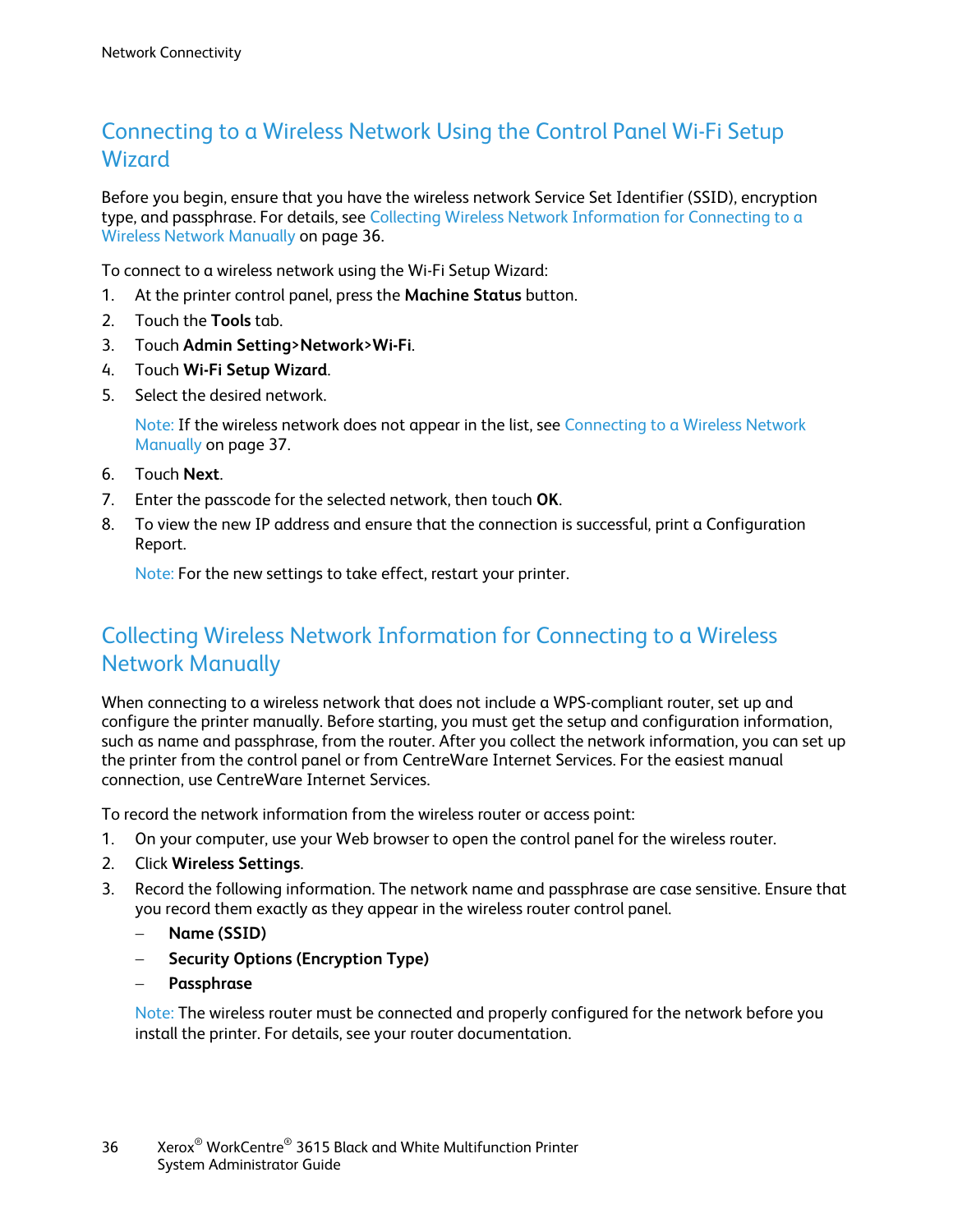#### Connecting to a Wireless Network Using the Control Panel Wi-Fi Setup **Wizard**

Before you begin, ensure that you have the wireless network Service Set Identifier (SSID), encryption type, and passphrase. For details, see Collecting Wireless Network Information for Connecting to a Wireless Network Manually on pag[e 36.](#page-35-0)

To connect to a wireless network using the Wi-Fi Setup Wizard:

- 1. At the printer control panel, press the **Machine Status** button.
- 2. Touch the **Tools** tab.
- 3. Touch **Admin Setting**>**Network**>**Wi-Fi**.
- 4. Touch **Wi-Fi Setup Wizard**.
- 5. Select the desired network.

Note: If the wireless network does not appear in the list, see Connecting to a Wireless Network Manually on pag[e 37.](#page-36-0)

- 6. Touch **Next**.
- 7. Enter the passcode for the selected network, then touch **OK**.
- 8. To view the new IP address and ensure that the connection is successful, print a Configuration Report.

#### <span id="page-36-0"></span>Connecting to a Wireless Network Manually

Before you begin, ensure that you have the wireless network Service Set Identifier (SSID), encryption type, and passphrase. For details, see Collecting Wireless Network Information for Connecting to a Wireless Network Manually on pag[e 36.](#page-35-0)

To connect to a wireless network manually:

- 1. At the printer control panel, press the **Machine Status** button.
- 2. Touch the **Tools** tab.
- 3. Touch **Admin Setting**>**Network**>**Wi-Fi**.
- 4. Touch **Wi-Fi Setup Wizard**.
- 5. Select **Manual SSID Setup**, then touch **Next**.
- 6. Enter the network SSID, then touch **Next**.
- 7. Select the Infrastructure type, then touch **Next**.
- 8. Enter the passcode for the selected network, then touch **OK**.
- 9. To exit the menu, touch **OK**.
- 10. Restart the printer, then wait two minutes for the printer to connect.
- 11. To view the new IP address and ensure that the connection is successful, print a Configuration Report.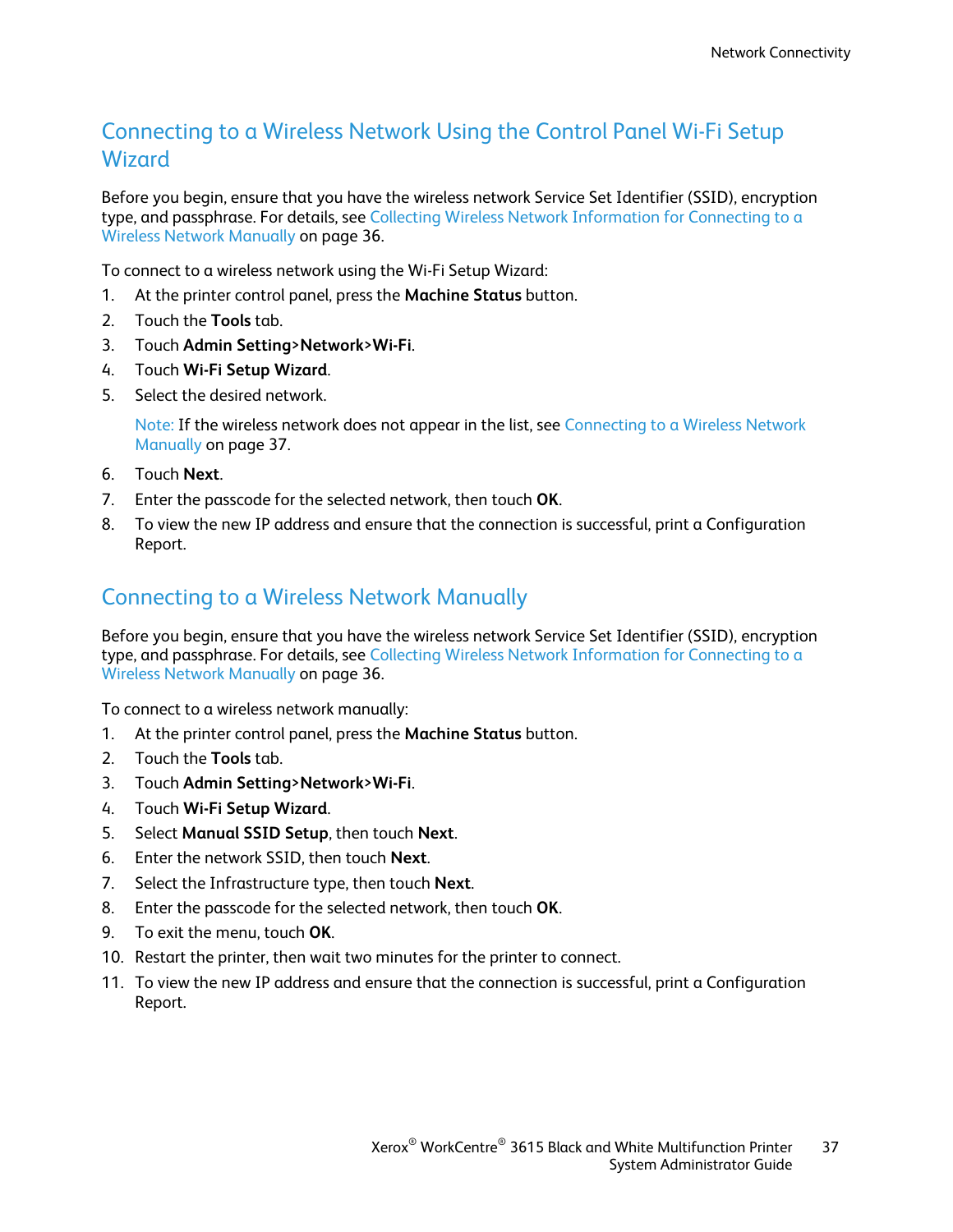#### Connecting to a Wireless Network Using CentreWare Internet Services

Before you begin, ensure that you have the wireless network Service Set Identifier (SSID), encryption type, and passphrase. For details, see Collecting Wireless Network Information for Connecting to a Wireless Network Manually on pag[e 36.](#page-35-0)

Note: To use CentreWare Internet Services to set up the printer on a wireless network, connect the printer to your computer through an Ethernet wired network.

To connect to a wireless network manually using the CentreWare Internet Services:

1. At your computer, open a Web browser, in the address field, type the IP address of the printer, then press **Enter** or **Return**.

Note: If you do not know the IP address of your printer, see Finding the IP Address of Your Printer on pag[e 12.](#page-11-0)

- 2. Click **Properties**.
- 3. In the Properties pane at the left of the window, under Physical Connection, click **Wi-Fi**.
- 4. In the **SSID** field, enter the SSID.
- 5. To select the **Network Type**, from the drop-down menu, select **Infrastructure** or **AdHoc**.

Note: Infrastructure provides the greatest selection of security options. AdHoc provides only WEP encryption in most networks.

- 6. To select **Encryption**, under Security Settings, select the appropriate security option for your router.
- 7. To remove the dots in the Passphrase field, select them, then press **Backspace**.
- 8. In the Passphrase field, enter the network passphrase. To remove the dots in the Re-enter Passphrase field, select them, then press **Backspace**.
- 9. In the Re-enter Passphrase field, re-enter the network passphrase.
- 10. Click **Save Changes**.
- 11. Disconnect the Ethernet cable from the printer.
- 12. Turn off the printer, then turn it on again.

When the printer restarts, it uses the information from CentreWare Internet Services to connect with the wireless router

Wait about two minutes, then print a Configuration Report to check the connection. If the printer does not successfully connect with the wireless network, check your network information and try again.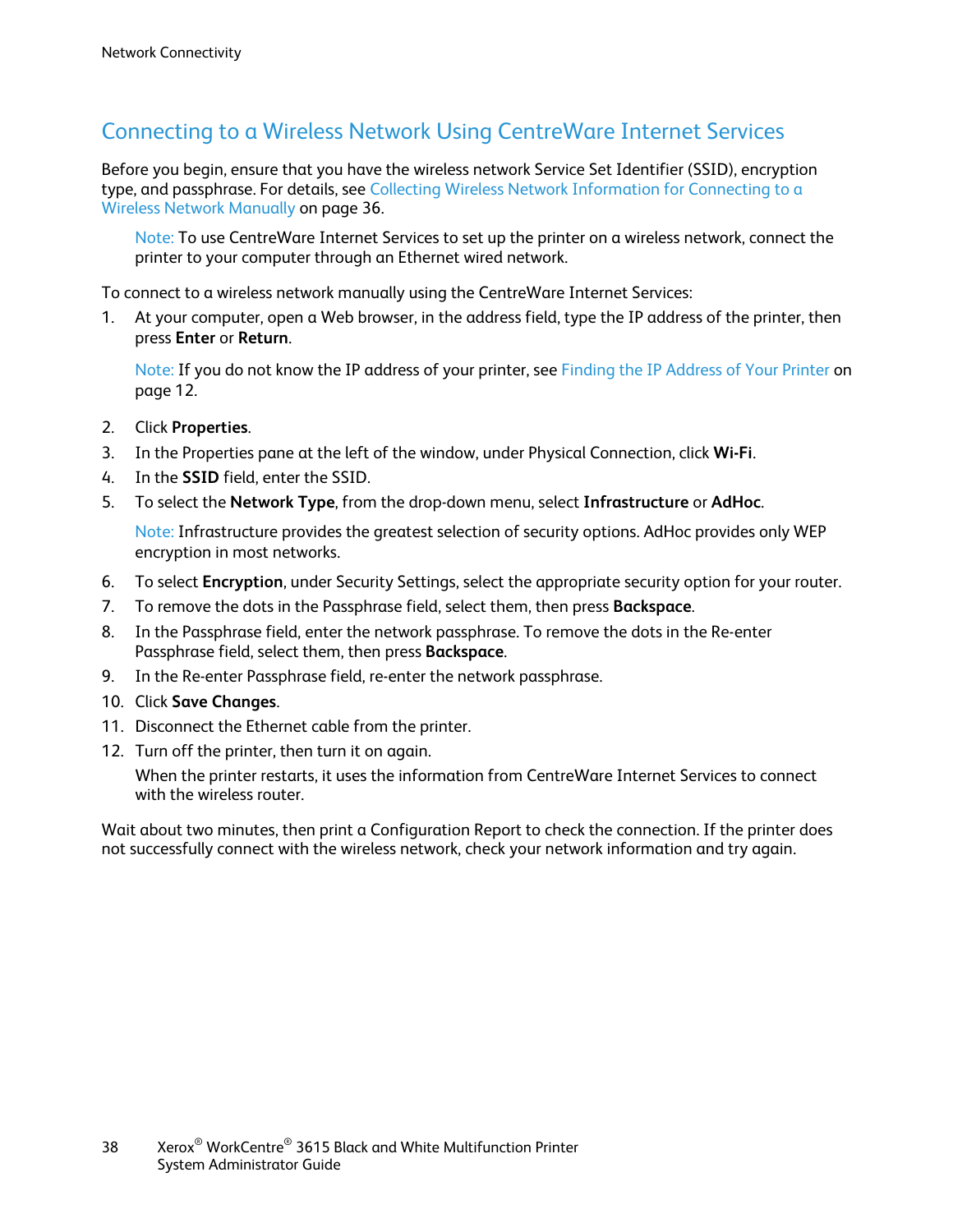#### Connecting to a Wireless Network Using the Printer Setup Utility

Before you begin, ensure that you have the wireless network Service Set Identifier (SSID), encryption type, and passphrase. For details, see Collecting Wireless Network Information for Connecting to a Wireless Network Manually on pag[e 36.](#page-35-0)

Note: To use the Printer Setup Utility for setting up on a wireless network, connect your printer to your computer through the Ethernet wired network. You can also use the Printer Setup Utility to set up the printer connected with a USB cable.

- 1. Open the Printer Setup Utility.
- 2. At the Select Configuration screen, select **Wi-Fi Configuration**, then click **Next**.
- 3. At Select the current connection to printer screen, select the connection type the printer is currently using.
- 4. Click **Next**.
- 5. From the Access Point list, select the SSID for the network to which you wish to connect.
- 6. IIf the desired network does not appear in the list, select **Input the SSID directly**, then enter the network name in the SSID field.
- 7. Click **Next**.
- 8. In the Password field, enter the password for the selected network.
- 9. Click **Next**.
- 10. On the IP Address Settings screen, select the IP Mode to use for the connection:
	- − **Dual Stack**: Allows the router to assign IPv4 and IPv6 IP addresses, as needed.
	- − **IPv4**: Directs the router to assign an appropriate IPv4 address only.
	- − **IPv6**: Directs the router to assign an appropriate IPv6 address only.
- 11. Select the type of method of assigning the IP address:
	- **DHCP** allows your DHCP server to assign an IP address to the printer. This option enables Dynamic DNS Registration.
	- − **Auto IP** allows the printer to assign an IP address to itself, in the absence of a DHCP-capable router or access point.
	- **Static IP** enables the system administrator to assign an IP address to the printer.
		- If you selected Static IP, enter an IP Address that is in the range of the IP address of the access point or router.
		- Enter the Network Mask, and Gateway Address.
		- If you need a specific IPv6 address, under IPv6 Settings, select **Use Manual Address**, then enter the IP Address and Gateway Address.

Note: If the network and wireless router are IPv6 compatible, the router assigns an IPv6 address as appropriate. Do not use Manual Address unless you are experienced assigning and using IPv6 addresses.

- 12. Click **Next**.
- 13. At Confirm the Settings, select your Panel Language, then click **Apply**.

If any of the settings are incorrect, click the **Back** button to return to the previous screen.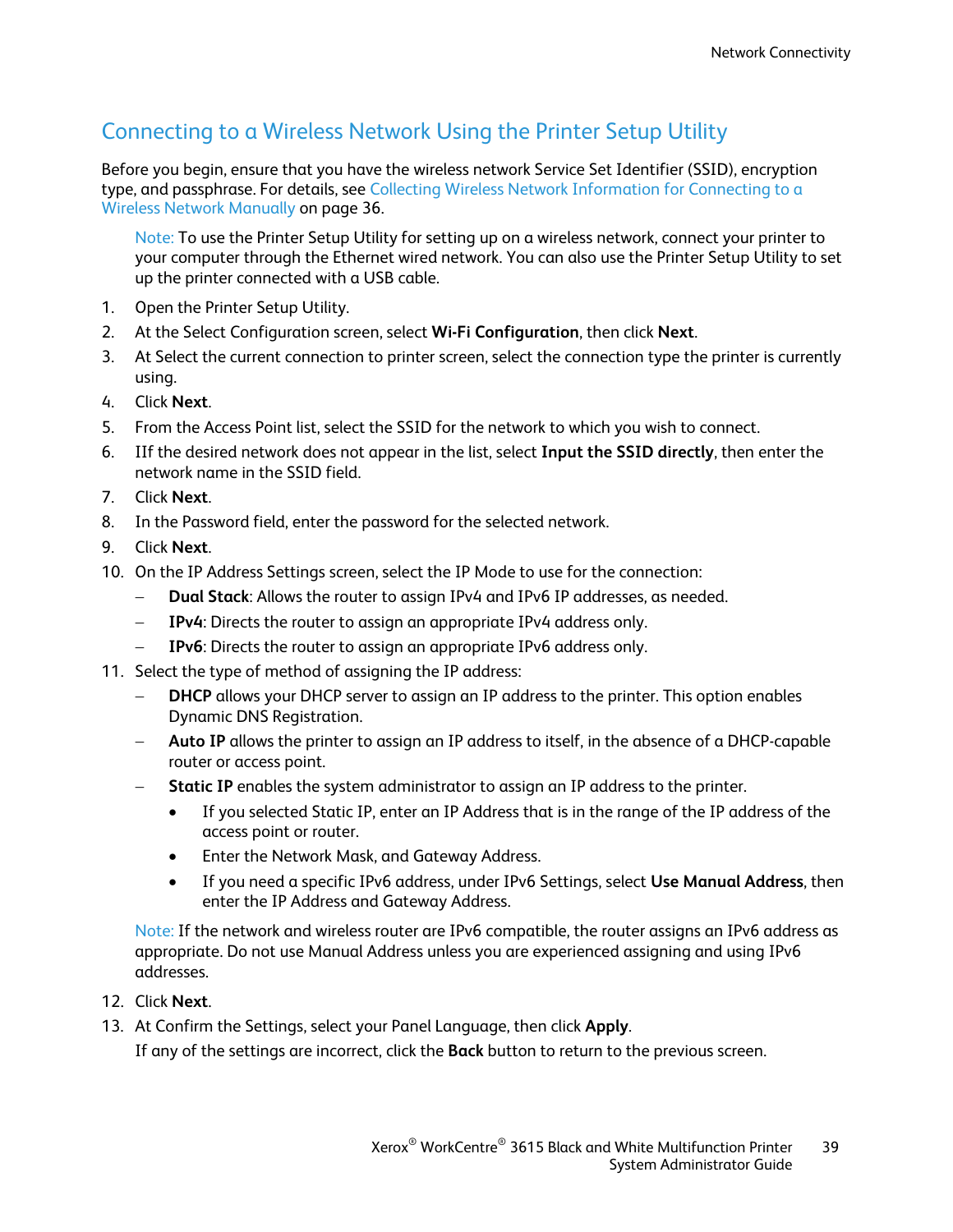- 14. To print a record of the IP settings, click **Print Printer Settings**.
- 15. Click **Finish**.

When the printer restarts, it uses the information from Printer Setup Utility to connect with the wireless router.

- 16. If the Ethernet cable is connected to the printer, disconnect it.
- 17. Wait approximately two minutes, then print a Configuration Report to check the connection. If the printer does not successfully connect with the wireless network, check your network information and try again.

#### Setting Up the Printer for Wireless LAN WPA-Enterprise

WPA-Enterprise Encryption is supported only when Infrastructure is selected as the Network Type in the Wi-Fi settings section.

Note: To manage digital certificates, enable the Device Memory Data Encryption and HTTPS communication.

1. Import the certificate to use with the wireless LAN. For details, see Importing a Digital Certificate on pag[e 80.](#page-79-0)

Note: Use Internet Explorer to import the certificate from Windows. Use Safari to import certificates from Macintosh.

- 2. Configure the digital certificate Purpose for wireless LAN (server or root certificate). For details, see Configuring the Digital Certificate Purpose on page [81.](#page-80-0)
- 3. Verify the **Certificate Authorities** within the Category. For details, see Verifying the Digital Certificate Purpose on page [81.](#page-80-1)
- 4. Configure WPA-Enterprise for PEAPVO-MS-CHAPV2, EAP-TLS, EAP-TTLS PAP, or EAP-TTLS CHAP.
	- a. At your computer, open a Web browser, in the address field, type the IP address of the printer, then press **Enter** or **Return**.
	- b. Click **Properties**.
	- c. In the left navigation panel, scroll down to Physical Connection, then select **Wi-Fi**.
	- d. Configure the **SSID**.
	- e. At Network Type, select **Infrastructure**.
	- f. In the Security Settings section, select one of the following:
		- WPA-Enterprise-AES/WPA2-Enterprise-AES
		- WPA-Enterprise-TKIP
	- g. In the WPA-Enterprise section, configure the EAP Identity, Login Name, and Password.
	- h. From the Authentication Method list, select one of the following:
		- PEAPVO-MS-CHAPV2
		- EAP-TLS
		- EAP-TTLS PAP
		- EAP-TTLS CHAP
	- i. Click **Save Changes**.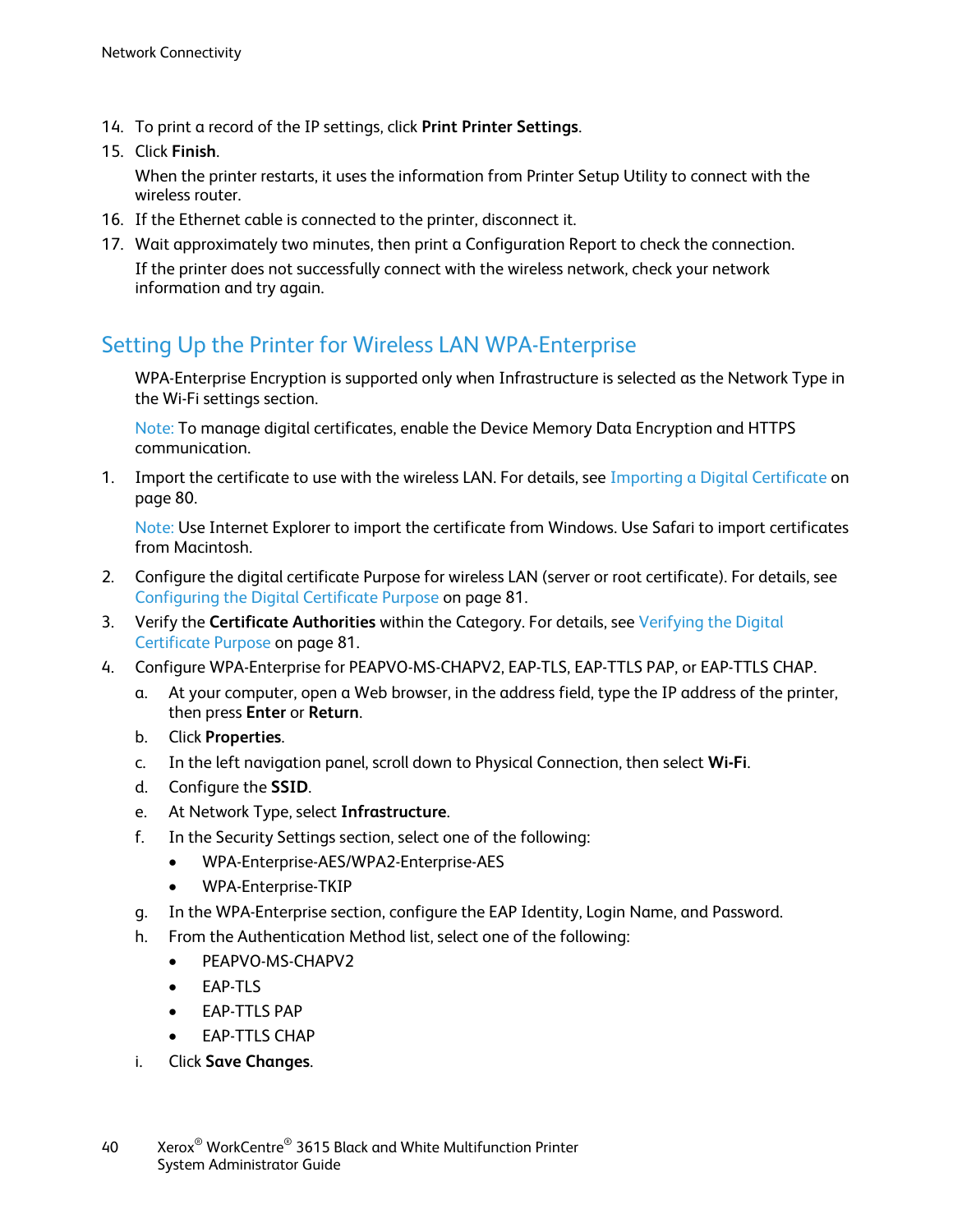### LPR

1. At your computer, open a Web browser, in the address field, type the IP address of the printer, then press **Enter** or **Return**.

- 2. Click **Properties**>**Protocols**>**LPR**.
- 3. Select **Enable LPR**.
- 4. For Connection Timeout, type the amount of time to wait before the connection times out.
- 5. To edit the Host Access list, click the link.
- 6. Click **Save Changes**.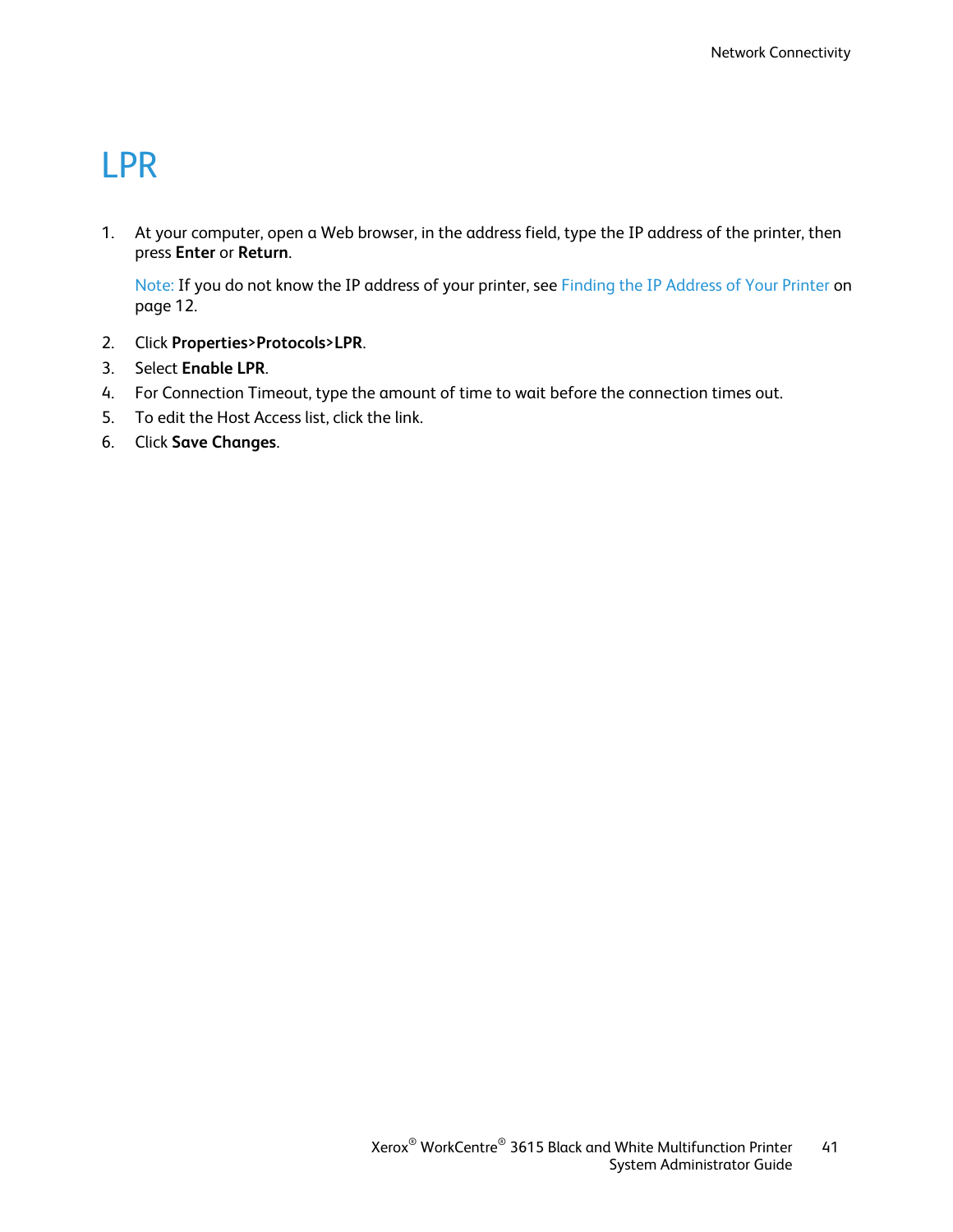### Port 9100

1. At your computer, open a Web browser, in the address field, type the IP address of the printer, then press **Enter** or **Return**.

- 2. Click **Properties**>**Protocols**>**Port 9100**.
- 3. Select **Enable Port 9100**.
- 4. For Port Number, type a port number or TCP/IP socket number.
- 5. For Connection Timeout, type the amount of time to wait before the connection times out.
- 6. To specify the hosts that can access the printer, click **Host Access List**.
- 7. Click **Save Changes**.
- 8. For the new settings to take effect, restart your printer.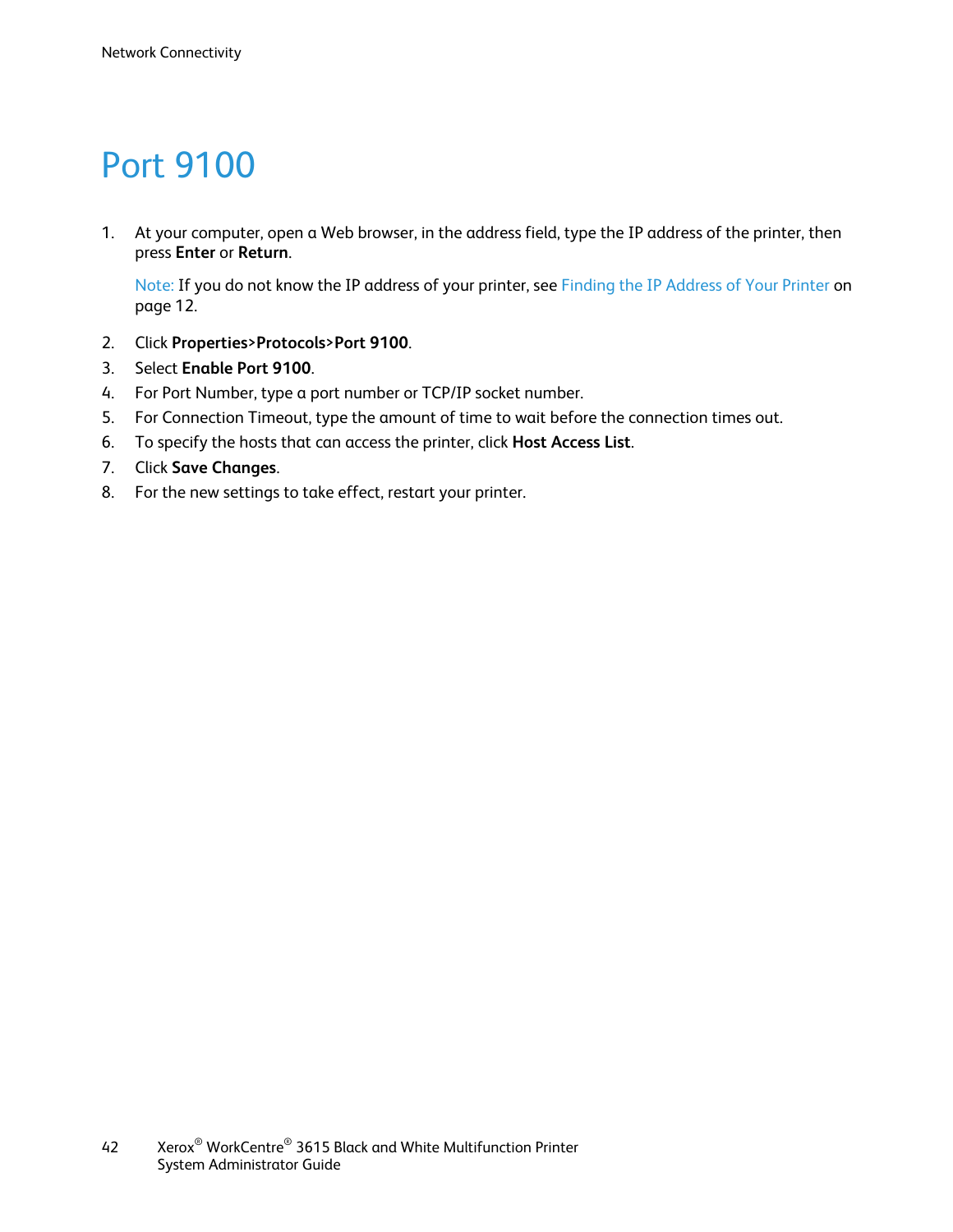### IPP

Internet Printing Protocol (IPP) is a standard network protocol that allows you to print and manage jobs remotely.

1. At your computer, open a Web browser, in the address field, type the IP address of the printer, then press **Enter** or **Return**.

- 2. Click **Properties**>**Protocols**>**IPP**.
- 3. Select **Enable IPP**.
- 4. To verify the URL of the printer, for Network Path, view the path.
- 5. For Connection Timeout, type the amount of time to wait before the connection times out.
- 6. For Port Number, verify the TCP/IP port number used by IPP.
- 7. For Maximum Number of Sessions, verify the maximum number of connections.
- 8. Click **Save Changes**.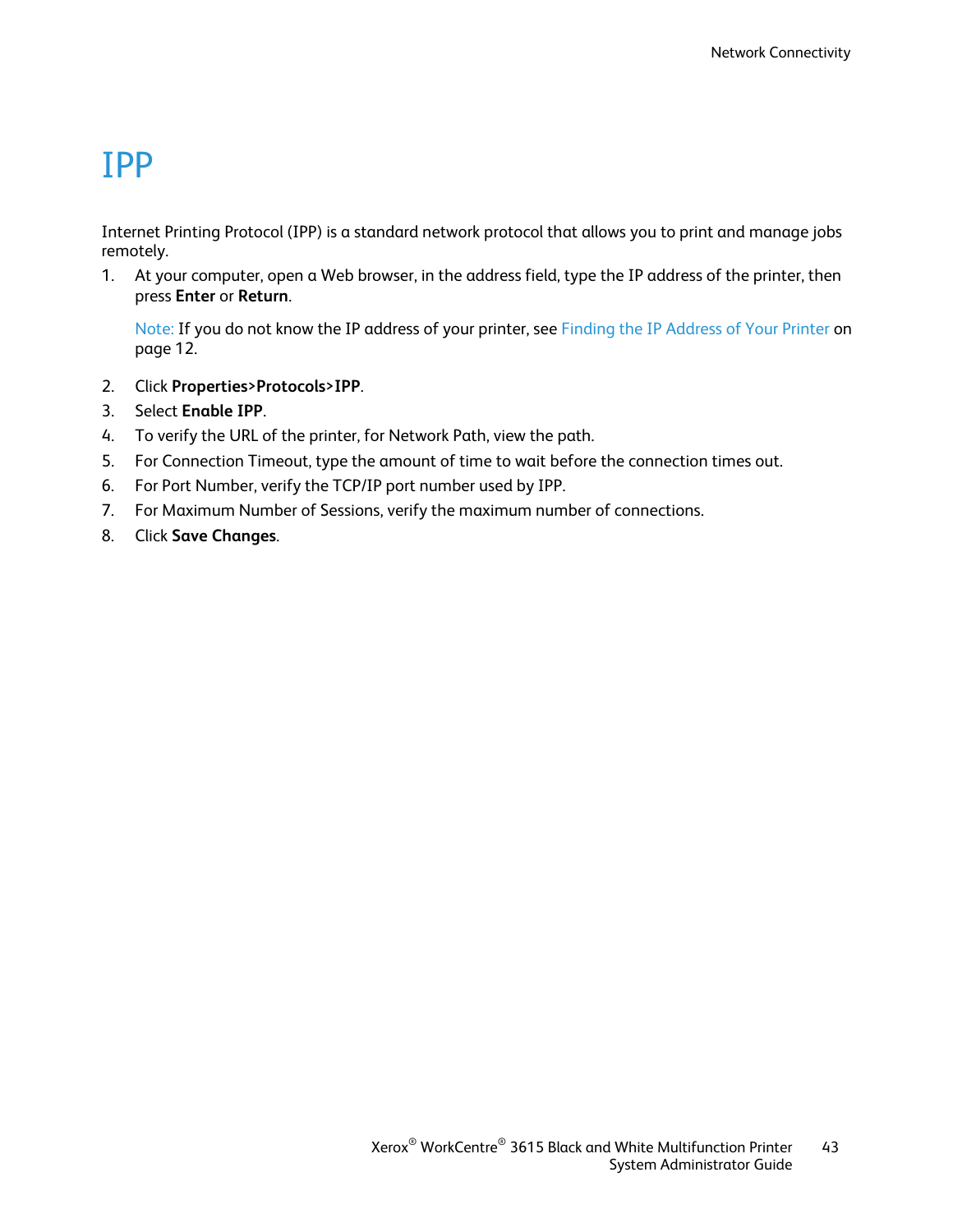### **WSD**

Web Services for Devices (WSD) is technology from Microsoft that provides a standard method for discovering and using network connected devices. It is supported in Windows Vista, Windows Server 2008, and newer operating systems. WSD is one of several supported communication protocols.

Note: Not all options listed are supported on all printers. Some options apply only to a specific printer model, configuration, operating system, or driver type.

1. At your computer, open a Web browser, in the address field, type the IP address of the printer, then press **Enter** or **Return**.

- 2. Click **Properties**>**Protocols**>**WSD**.
- 3. Select **Enable WSD Print** or **Enable WSD Scan**.
- 4. For Port Number, type a port number or TCP/IP socket number.
- 5. For Data Receive Timeout, type the amount of time to wait before the data receiving connection times out.
- 6. For Notification Delivery Timeout, type the amount of time to wait before the delivery notification connection times out.
- 7. To specify the maximum TTL (Time to Live) of the WSD packet, for Maximum TTL, type a numeric value.
- 8. To load balance the number of subscribers, for Maximum Number of Subscribers, type a numeric value. When the WSD server reaches the subscriber limit, it can assign users to a server at a greater distance and some information becomes unavailable. The larger the number of subscribers, information becomes more readily available but turns come less frequently.
- 9. Click **Save Changes**.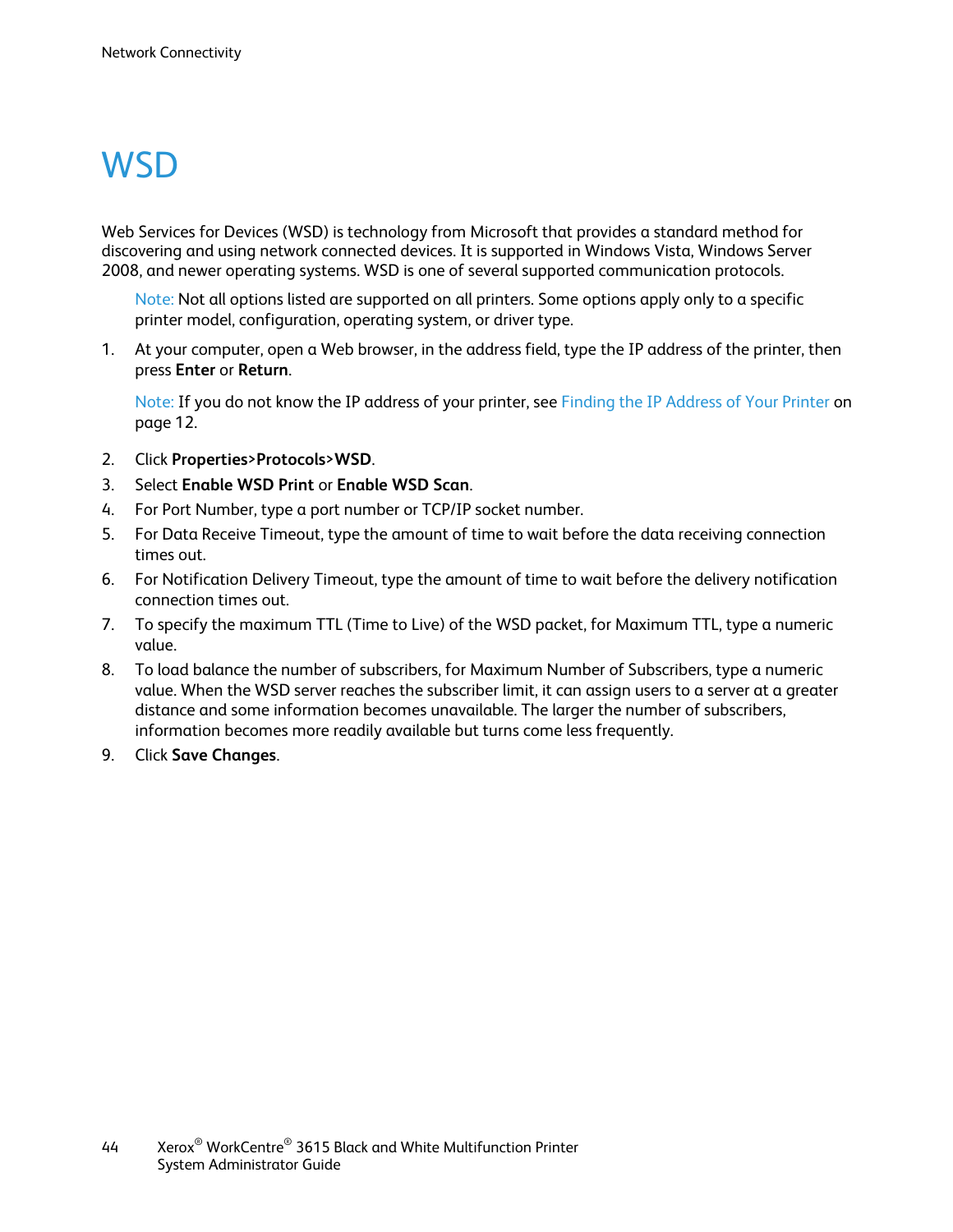### Network Twain

Network Twain allows you to import a scanned image directly into an application.

Note: Not all options listed are supported on all printers. Some options apply only to a specific printer model, configuration, operating system, or driver type.

1. At your computer, open a Web browser, in the address field, type the IP address of the printer, then press **Enter** or **Return**.

- 2. Click **Properties**>**Protocols**>**Network Twain**.
- 3. Select **Enable Network Twain**.
- 4. For Connection Timeout, type the amount of time to wait before the connection times out.
- 5. Click **Save Changes**.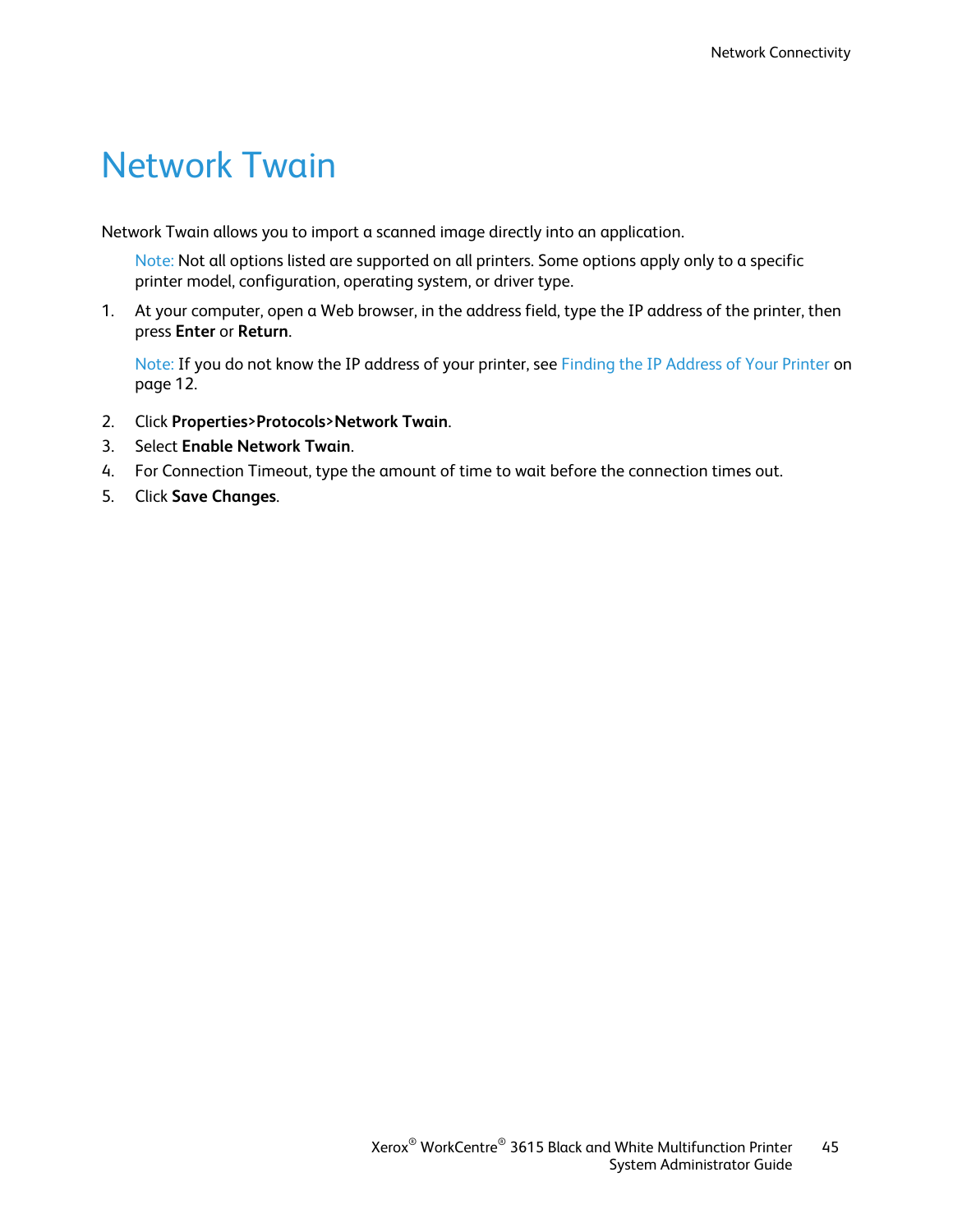### FTP

File Transport Protocol (FTP) is a standard network protocol used to pass and manipulate files over a TCP/IP network. Several services running on your printer, including Network Scanning, Saved Jobs Backup, and Software upgrade can use FTP as a filing service.

1. At your computer, open a Web browser, in the address field, type the IP address of the printer, then press **Enter** or **Return**.

- 2. Click **Properties**>**Protocols**>**FTP**.
- 3. Select **Enable FTP**.
- 4. For Connection Timeout, type the amount of time to wait before the connection times out.
- 5. Type and retype a password as needed. The password can include up to 7 characters.
- 6. Click **Save Changes**.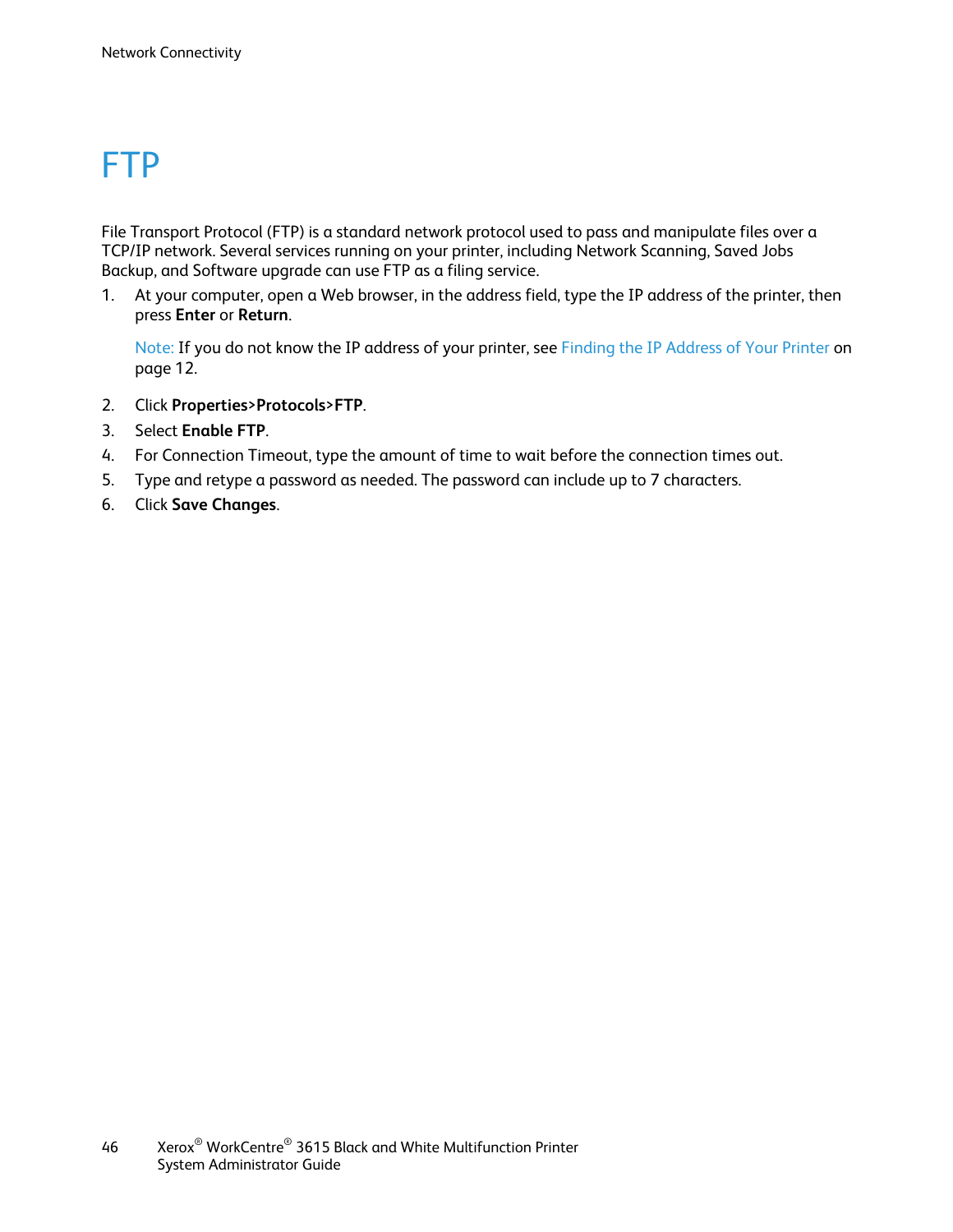## Configuring SMB

1. At your computer, open a Web browser, in the address field, type the IP address of the printer, then press **Enter** or **Return**.

- 2. Click **Properties**>**Protocols**>**SMB**.
- 3. Select **Enable SMB**.
- 4. Select **TCP/IP** and **NetBEUI** as needed.
- 5. For Host Name, type a name. The name can be up to 15 characters in length.
- 6. For Workgroup, type a name. The name can be up to 15 characters in length. The workgroup name can include alphanumeric characters and the following special characters:  $!$  #  $\oint \mathcal{Q} \otimes \setminus () \cdot$ . ^ \_ { } ~
- 7. For Maximum Number of Sessions, verify the maximum number of connections.
- 8. To send the host name and workgroup name in unicode characters during SMB transmission, for Unicode Support, select **Enabled**.
- 9. To manage device host names in a workgroup, for Auto Master Mode, select **Enabled**. When there is no master browser in the workgroup, Auto Master Mode allows the printer to become the domain master browser at startup.
- 10. To encrypt the password during SMB transmission, for Password Encryption, select **Enabled**.
- 11. For Print Timeout, type the amount of time allowed in seconds before print data times out.
- 12. For Non-print Timeout, type the amount of time in seconds before non-print data times out.
- 13. Click **Save Changes**.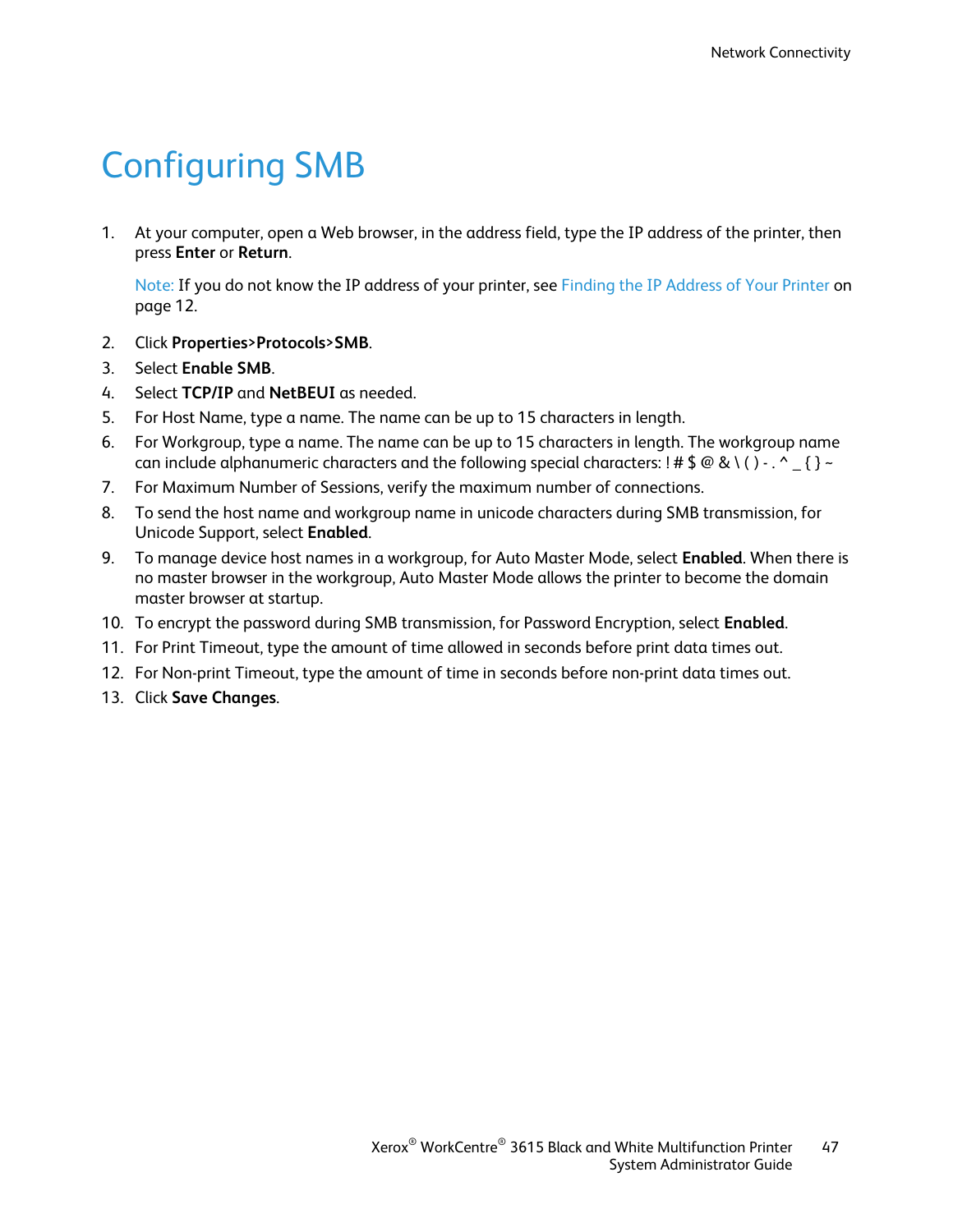### Configuring Bonjour

1. At your computer, open a Web browser, in the address field, type the IP address of the printer, then press **Enter** or **Return**.

- 2. Click **Properties**>**Protocols**>**Bonjour**.
- 3. To enable Bonjour, select **Enable Bonjour**.
- 4. For Host Name, type a name. The host name can include up to 63 alphanumeric characters and can include hyphens (**-**). If blank, multicast DNS determines the name.
- 5. To specify a printer service name, for Printer Name, type a name. The printer name can include up to 63 characters. If blank, multicast DNS determines the name.
- 6. To enable wide area service discovery using an appropriately configured DNS server, select **EnableWide-Area Bonjour**.
- 7. Click **Save Changes**.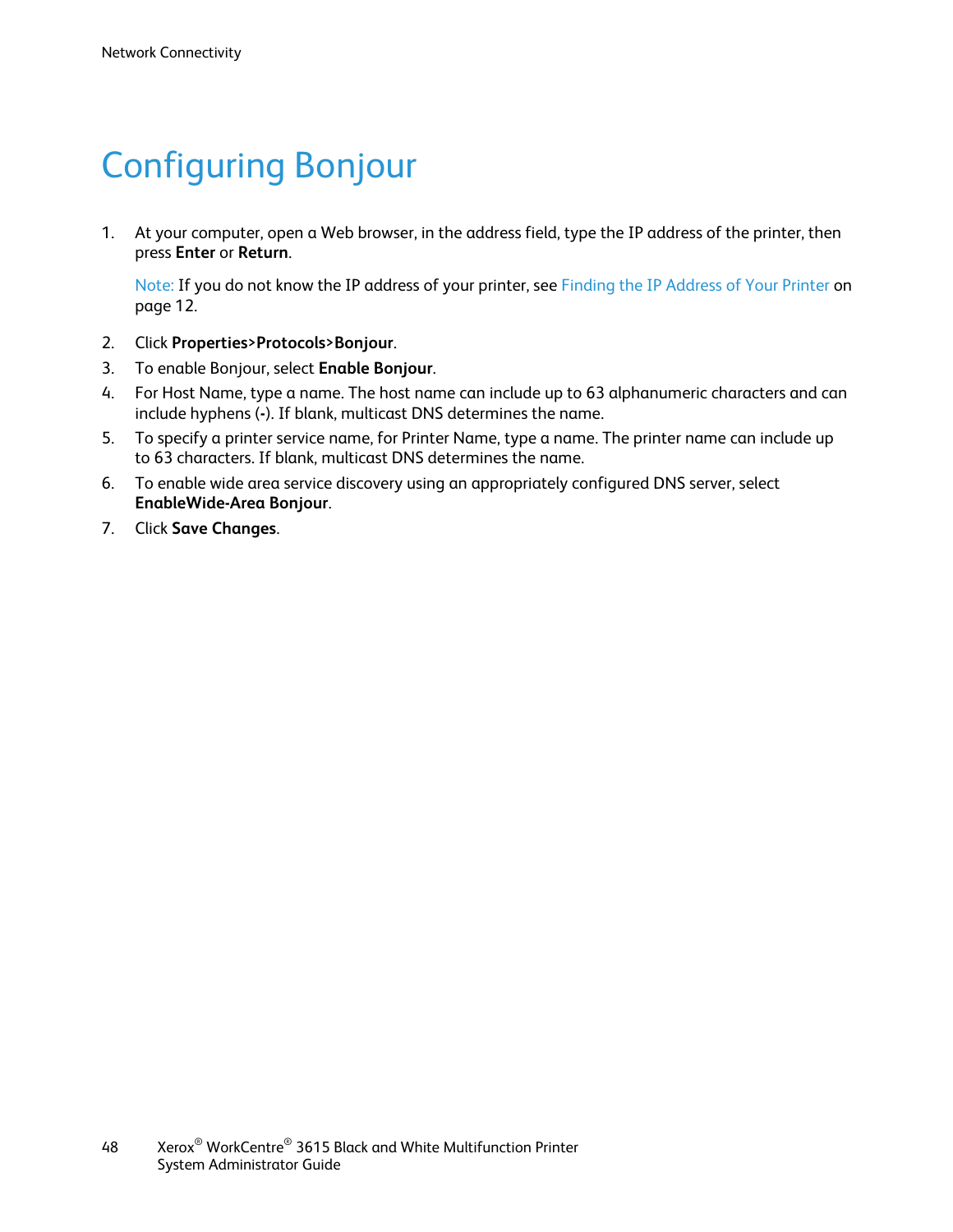### **SNMP**

Simple Network Management Protocol (SNMP) is a set of network protocols designed to allow you to manage and monitor devices on your network.

#### Enabling SNMP

1. At your computer, open a Web browser, in the address field, type the IP address of the printer, then press **Enter** or **Return**.

- 2. Click **Properties**>**Protocols**>**SNMP**.
- 3. Select **Enable SNMP**.
- 4. Select **Enable SNMPv1/v2c Protocols** or **Enable SNMPv3 Protocol**.
- 5. To edit the SNMP properties, click **Edit SNMPv1/v2c Properties** or **Edit SNMPv3 Properties**.
- 6. Click **Save Changes**.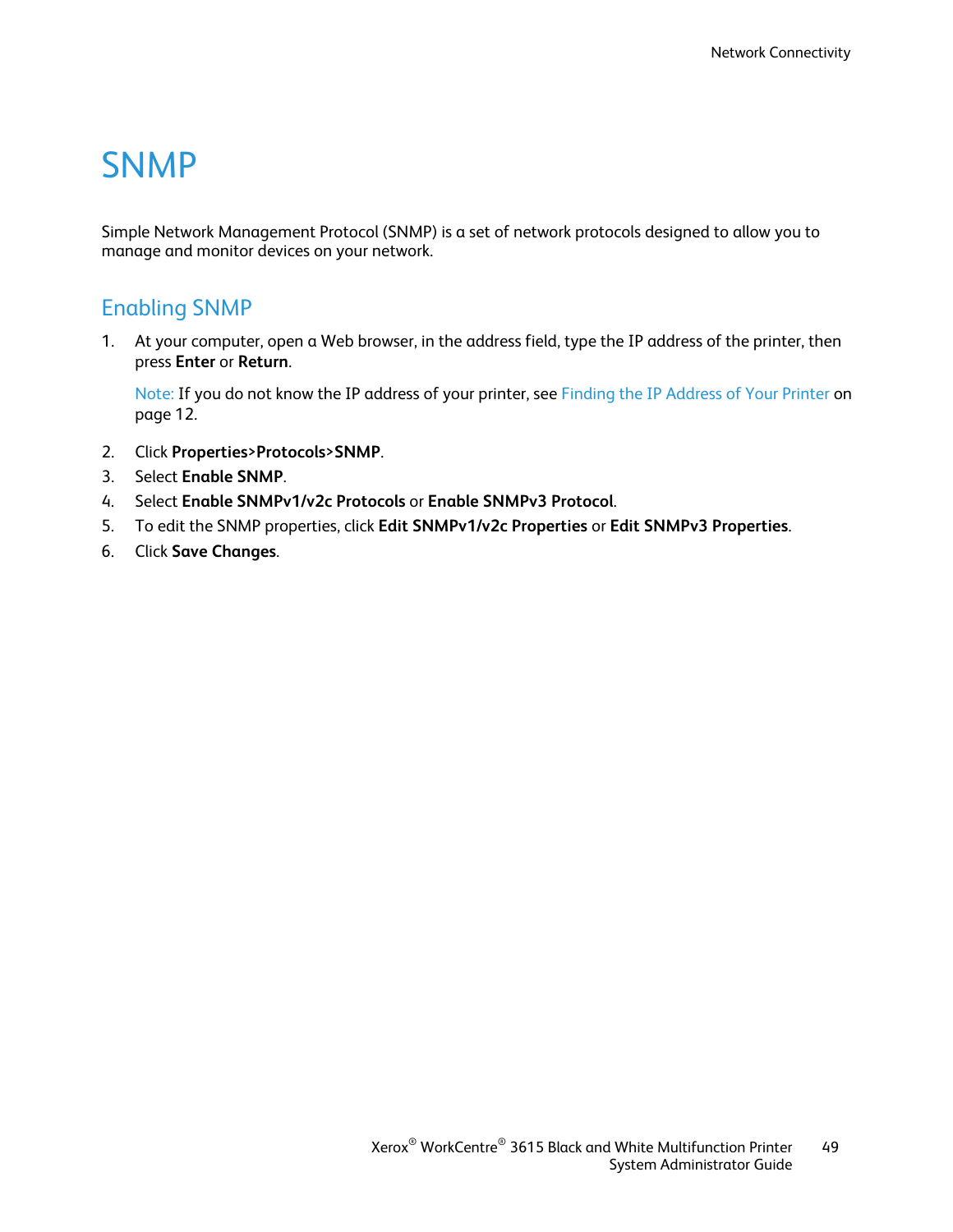### Configuring SNMPv1/v2c

SNMP is a network management protocol. SNMP version 1 (SNMPv1) is the first implementation of the SNMP protocol. It operates over protocols including UDP, IP, and IPX.

SNMP version 2 (SNMPv2c) includes improvements in performance, confidentiality, and manager-to-manager communications over SNMPv1, however it uses the simple-community based security scheme of SNMPv1.

1. At your computer, open a Web browser, in the address field, type the IP address of the printer, then press **Enter** or **Return**.

- 2. Click **Properties**>**Protocols**>**SNMP**>**Edit SNMPv1/v2c Properties**.
- 3. For GET Community Name, type a name.
- 4. To allow a host with this community name to perform SNMP SETS on the printer, for SET Community Name, type a name.
- 5. To allow a host with this community name to receive traps from printer, for Trap Community Name, type a name.
- 6. For up to four configurations, do the following:
	- a. For Trap Address Type, select an option.
	- b. For Trap Destination Address, type an IP address. IPv4 address format is x.x.x.x, where x represents a decimal number from 0 through 255. Ensure that the value entered is a valid address and does not start with 127 or a number from 224 through 254. IPv6 addresses contain hexadecimal digits delimited by the colon (**:**) character, and can be up to 39 characters in length.
	- c. For Port Number, type a number from 0 through 65535.
	- d. To send notifications to specified addresses, for Notify, select the trap types.
- 7. To enable authentication traps, for Authentication Error Trap, select **Enabled**.
- 8. Click **Save Changes**.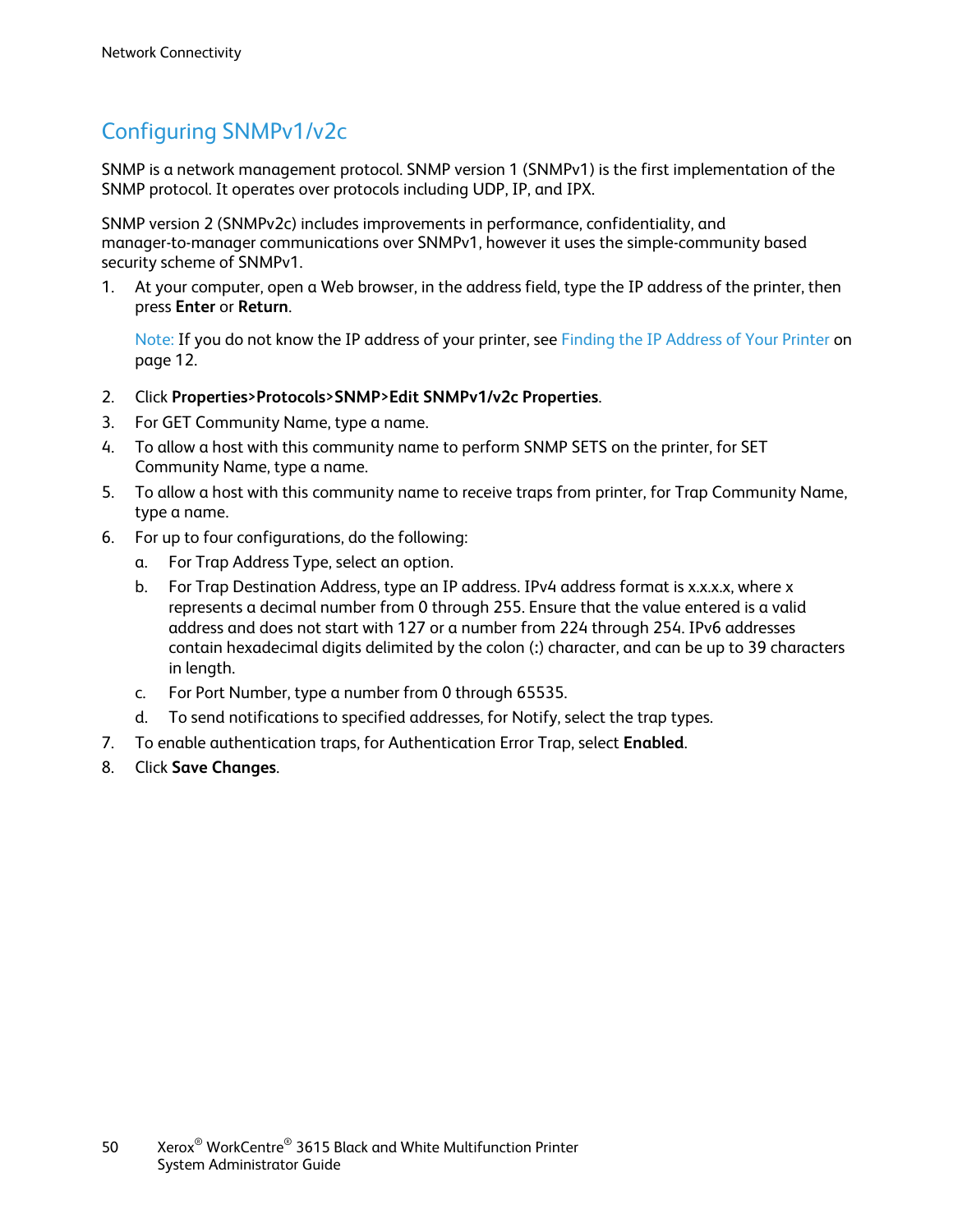### Configuring SNMPv3

SNMPv3 is the current standard version of SNMP defined by the Internet Engineering Task Force (IETF). It provides three important security features:

- Message integrity to ensure that a packet has not been tampered with in transit
- Authentication to verify that the message is from a valid source
- Encryption of packets to prevent unauthorized access

#### **Editing SNMPv3 Properties**

1. At your computer, open a Web browser, in the address field, type the IP address of the printer, then press **Enter** or **Return**.

- 2. Click **Properties**>**Protocols**>**Edit SNMPv3 Properties**.
- 3. To create the SNMP administrator account, for Account Enabled, select **Enabled**. An administrator account can provide more extensive access to the objects on the printer.
- 4. For Authentication Password, type and retype the SNMP administrator account password. The authentication password is used when sending authenticated SNMPv3 messages.
- 5. For Privacy Password, type and retype a password. The privacy password is used when sending private, encrypted SNMPv3 messages.
- 6. Under Print Drivers/Remote Client Account, for Account Enabled, select **Enabled**. Account Enabled creates an account for bi-directional printer drivers and Xerox remote clients. When this feature is enabled, it allows applications using SNMPv3, such as such as Xerox printer drivers, to communicate with the printer.
- 7. Under Print Drivers/Remote Client Account, for Reset to default password, click **Reset** as needed.
- 8. Click **Save Changes**.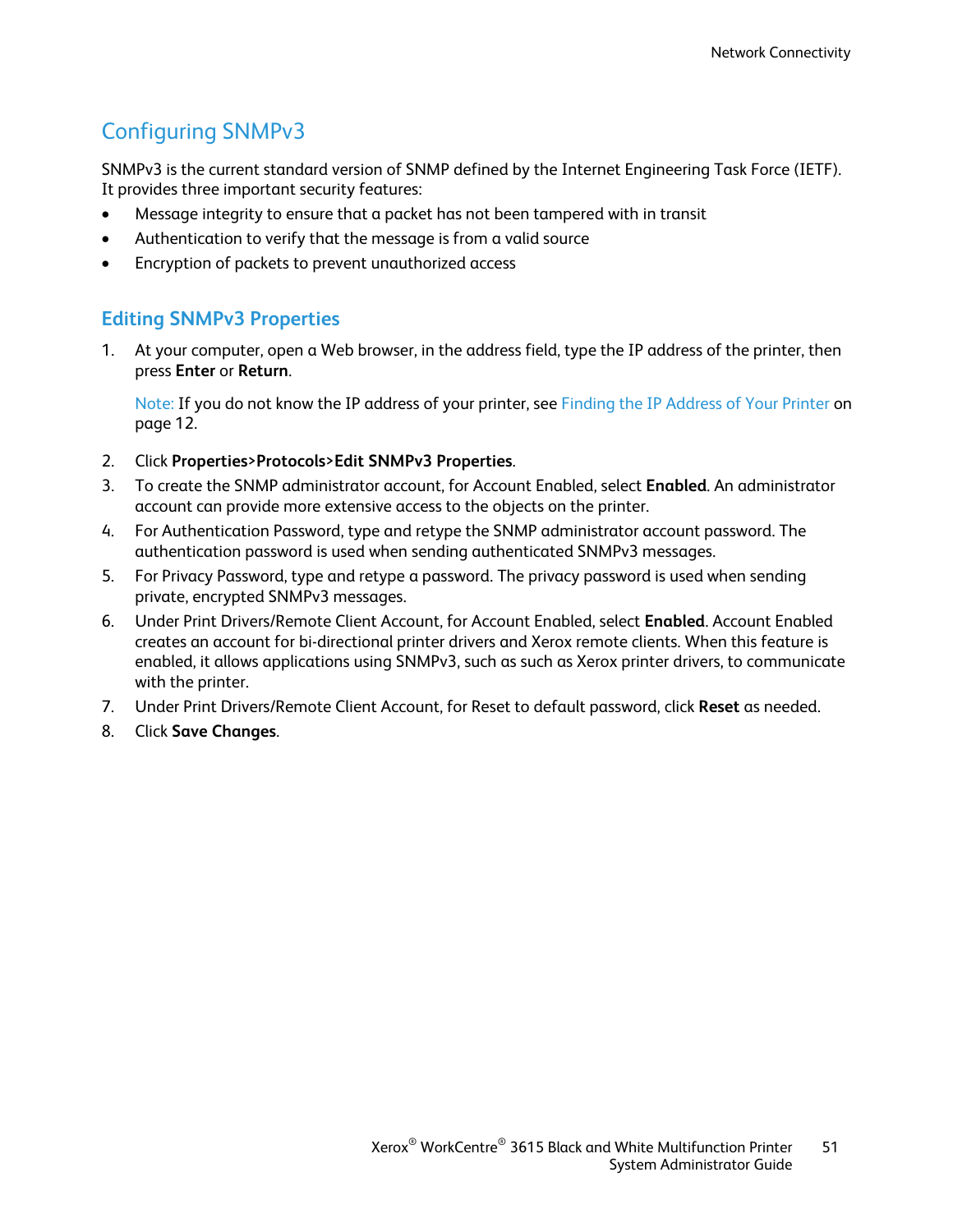## Updating the Address Book

You can allow users to edit the address book.

1. At your computer, open a Web browser, in the address field, type the IP address of the printer, then press **Enter** or **Return**.

- 2. Click **Properties**>**Protocols**>**Update Address Book**.
- 3. Select **Enable Update Address Book**.
- 4. For Connection Timeout, type the amount of time to wait before the connection times out.
- 5. Click **Save Changes**.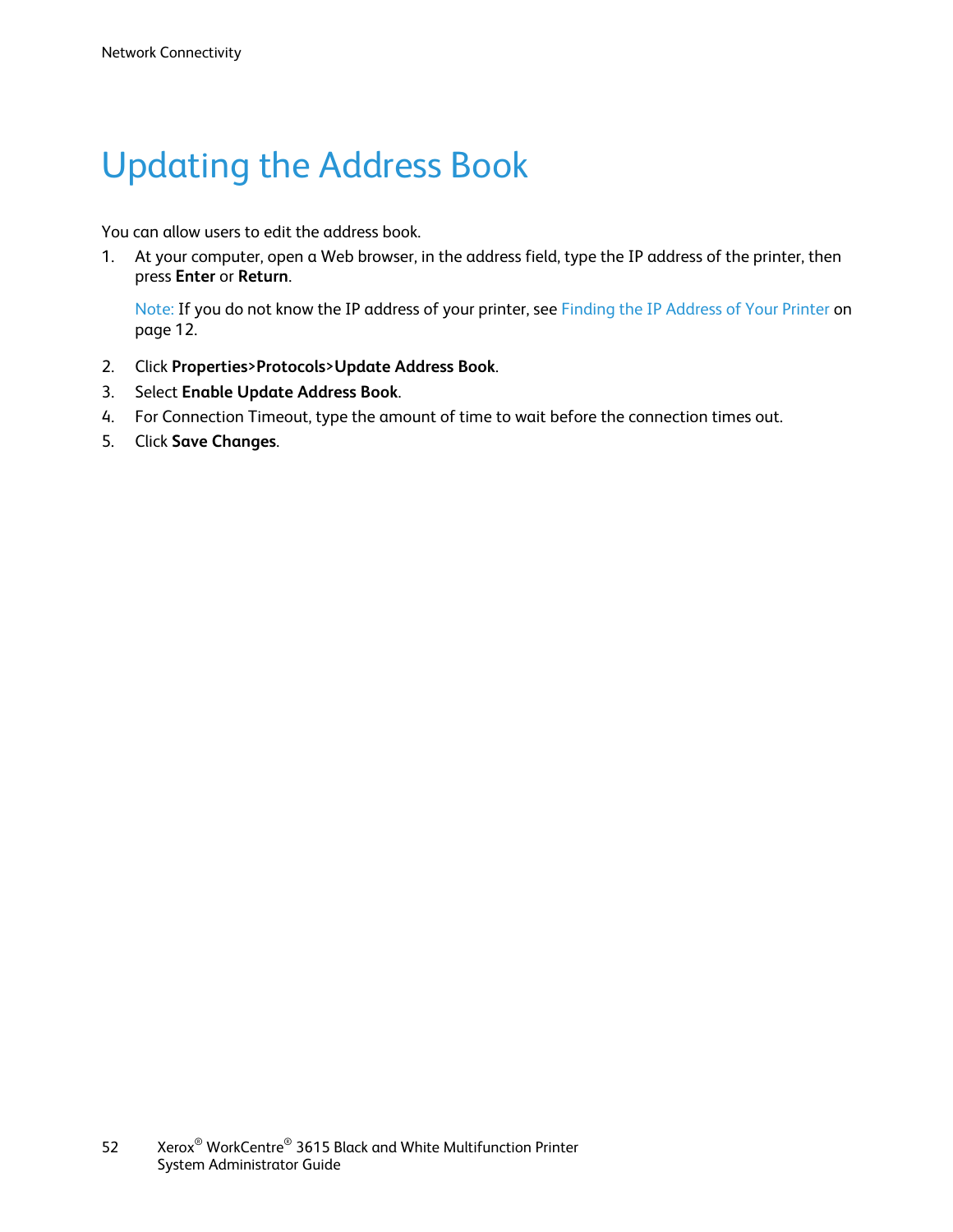### <span id="page-52-0"></span>LDAP Server

Lightweight Directory Access Protocol (LDAP) is a protocol used to process queries and updates to an LDAP information directory, on an external server. LDAP can also be used for network authentication and authorization. LDAP directories are heavily optimized for read performance. Use this page to define how the printer retrieves user information from an LDAP directory.

1. At your computer, open a Web browser, in the address field, type the IP address of the printer, then press **Enter** or **Return**.

Note: If you do not know the IP address of your printer, see Finding the IP Address of Your Printer on pag[e 12.](#page-11-0)

- 2. Click **Properties**>**Protocols**>**LDAP Server**.
- 3. Type the LDAP IP address or host name and port number.

Notes:

- The settings for the LDAP-SSL/TLS appear only if the optional Device Memory Data is installed and Device Memory Data encryption is enabled under Secure Settings.
- Before you click the SSL link, save any changes on the LDAP Server page.
- 4. To enable LDAP-SSL/TLS, click **SSL**.
- 5. Configure the optional LDAP server information as needed.
	- a. Type the root path of the search directory in the Search Directory Root field using Base DN format. For example, DC=xerox, DC=net.
	- b. If you select System, type the Login Name and Password used to access the server. **None** instructs the printer to access the server without providing credentials.
	- c. For Search Timeout, specify the type of timeout to use for the server. You can set the LDAP server to limit the time or you can set the time limit manually in the seconds field.
	- d. For Search Name Order, specify the method to search names.
	- e. To enable the Network Address Book for the Scan to Email service, for Server Email Address Book, select **On**.
	- f. To enable the Network Address Book for the fax service, for Server Fax Address Book, select **On**.
- 6. Click **Save Changes**.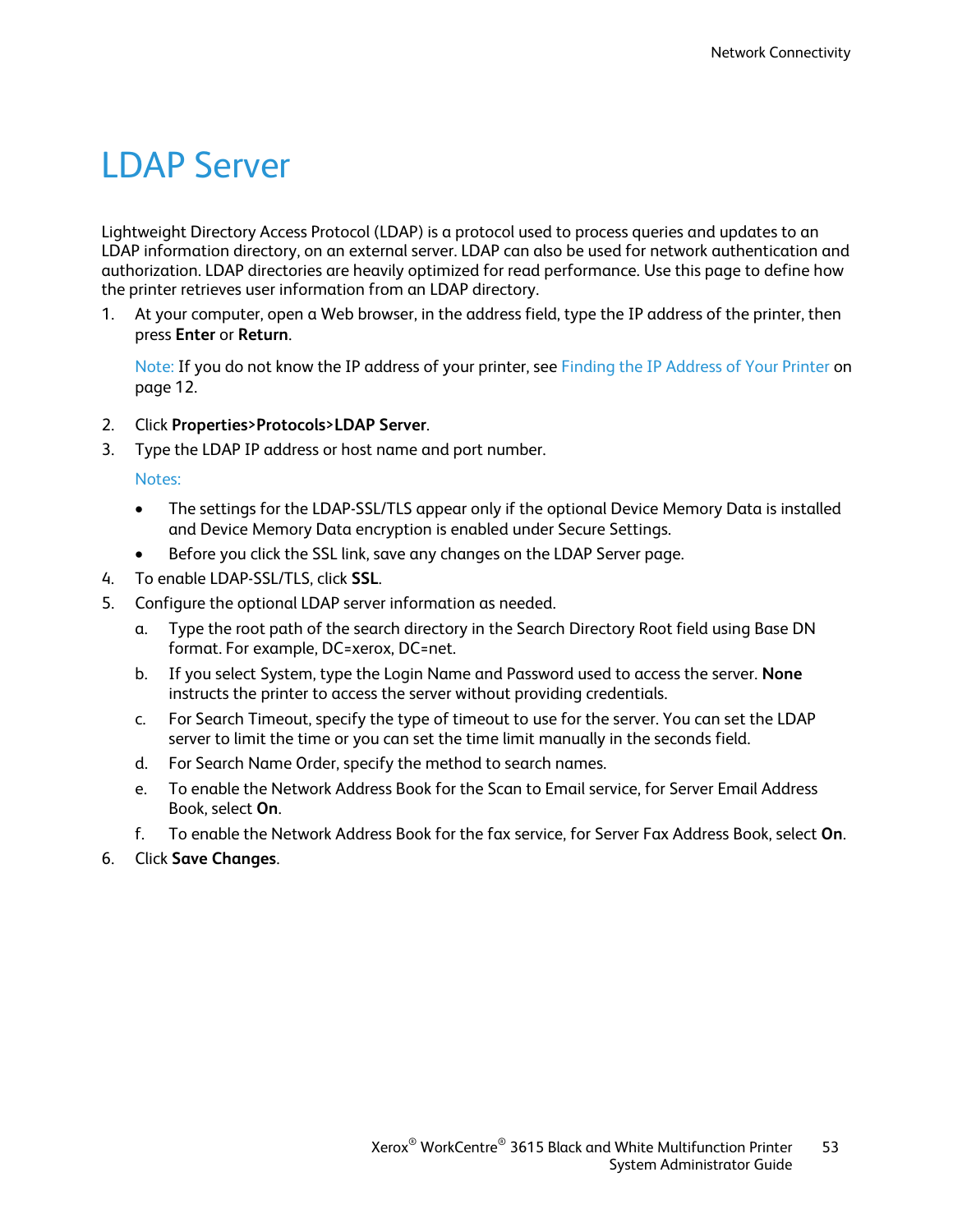### LDAP User Mappings

LDAP servers display different results depending on how they implement mappings. Use this page to map LDAP fields to fields on your printer. Editing current map settings allows you to fine-tune server search results.

To define LDAP user mappings:

1. At your computer, open a Web browser, in the address field, type the IP address of the printer, then press **Enter** or **Return**.

- 2. Click **Properties**>**Protocols**>**LDAP User Mappings**.
- 3. In the User Mapping fields, type the information. For example, the Surname and Given Name fields allow you to search for the last and first name of the user.
- 4. Click **Save Changes**.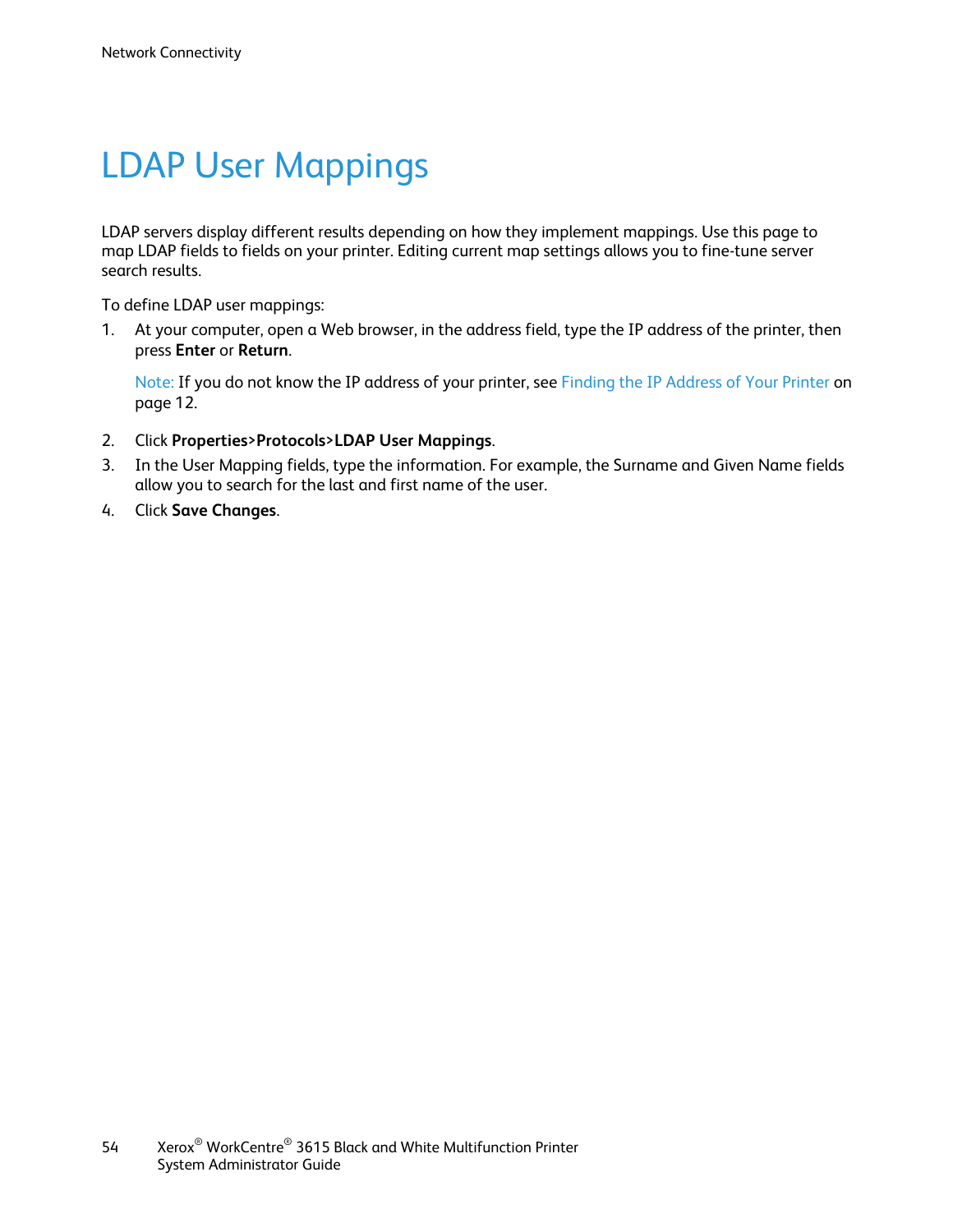### **FTP Client**

You can configure the FTP Client settings to specify the connection timeout and to select FTP Passive instead of FTP Active mode.

1. At your computer, open a Web browser, in the address field, type the IP address of the printer, then press**Enter** or **Return**.

- 2. Click **Properties**>**Protocols**>**FTP Client**.
- 3. For Connection Timeout, type the amount of time to wait before the connection times out.
- 4. Select **FTP Passive** as needed. FTP Passive mode transfers data over a random port specified by the FTP server from a connection made from the printer.
- 5. Click **Save Changes**.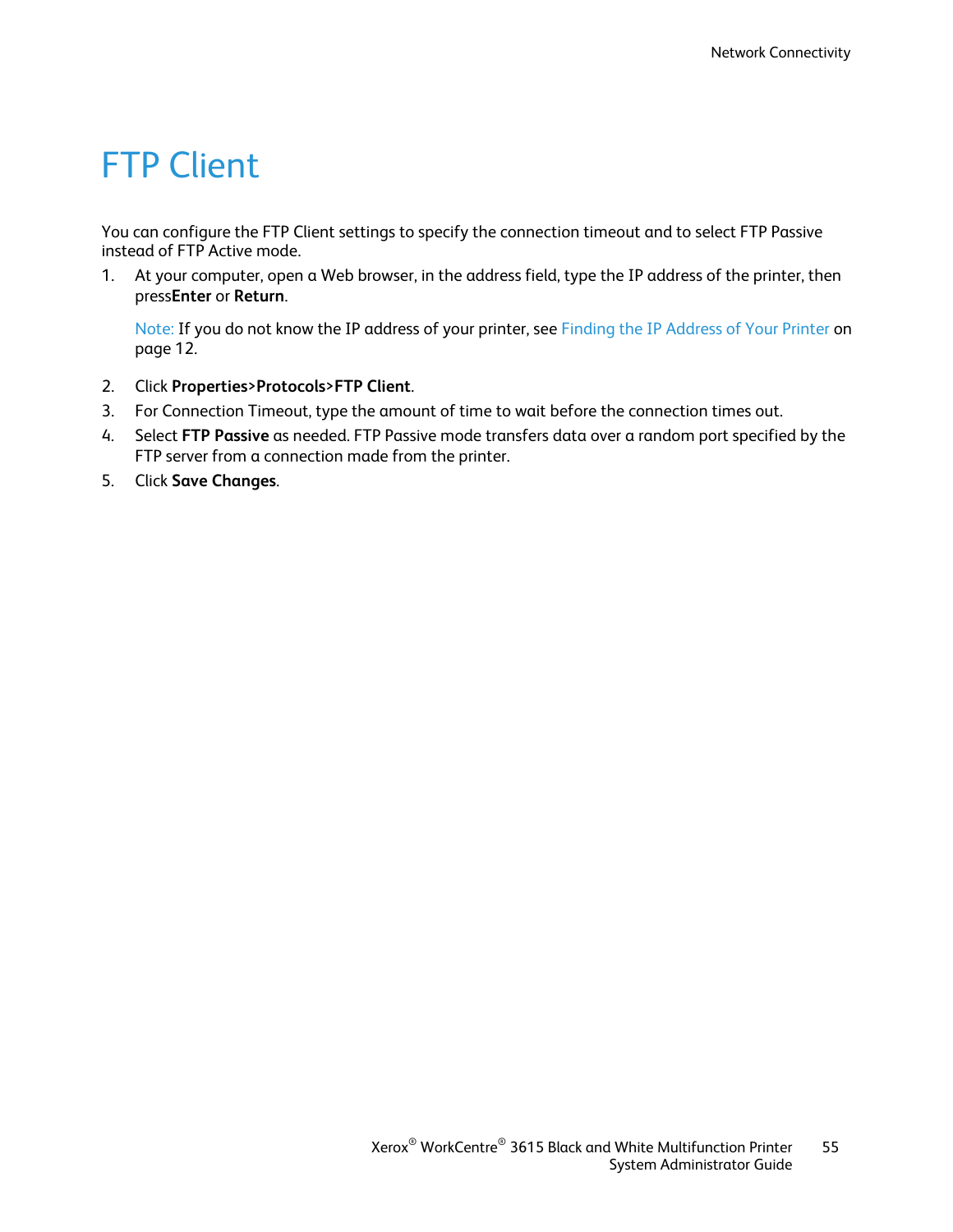### SMB Client

Server Message Block (SMB) is a client server, request-response protocol that provides shared access to files, printers, ports, and miscellaneous communications between nodes on a network.

1. At your computer, open a Web browser, in the address field, type the IP address of the printer, then press **Enter** or **Return**.

- 2. Click **Properties**>**Protocols**>**SMB Client**.
- 3. For Connection Timeout, type the amount of time to wait before the connection times out.
- 4. Click **Save Changes**.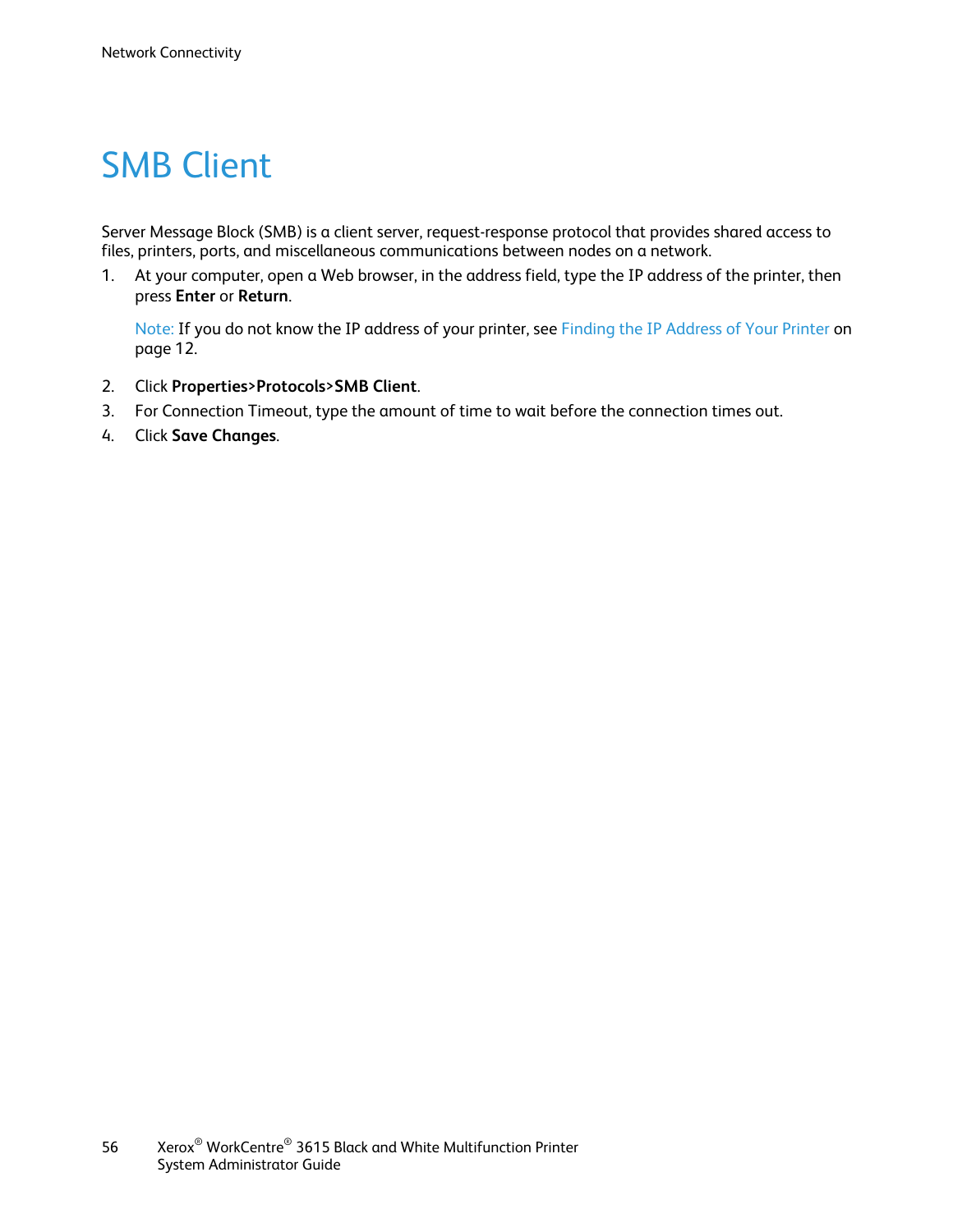### Email Settings

Configure email settings to perform tasks such as sending alerts or faxes to an email address.

1. At your computer, open a Web browser, in the address field, type the IP address of the printer, then press **Enter** or **Return**.

Note: If you do not know the IP address of your printer, see Finding the IP Address of Your Printer on pag[e 12.](#page-11-0)

- 2. Click **Properties**>**Protocols**>**Email Settings**.
- 3. For Enter the From: Email Address, type the email address that you want to use to send emails from the printer.

Note: Before you click Auto Detect SMTP Server, to save your entries, click **Save Changes**.

- 4. For SMTP Server, enter the IP Address or DNS Name of the SMTP server. If you do not know the IP Address or DNS Name of the SMTP server, click **Auto Detect SMTP Server**.
- 5. For SMTP Port, enter the port number for the SMTP server.
- 6. If the SMTP server requires authentication, select the Authentication Type, then enter the SMTP Login Name and SMTP Password. If the login feature is not used, select **No Authentication**.

Note: When you select SMTP AUTH (Auto), the printer automatically supports Plain/Login/CRAM-MD5. SMTP AUTH (Auto) works for most SMTP servers.

- 7. To verify the status of the SMTP Server Connection, click **Refresh Status**.
- 8. Click **Save Changes**.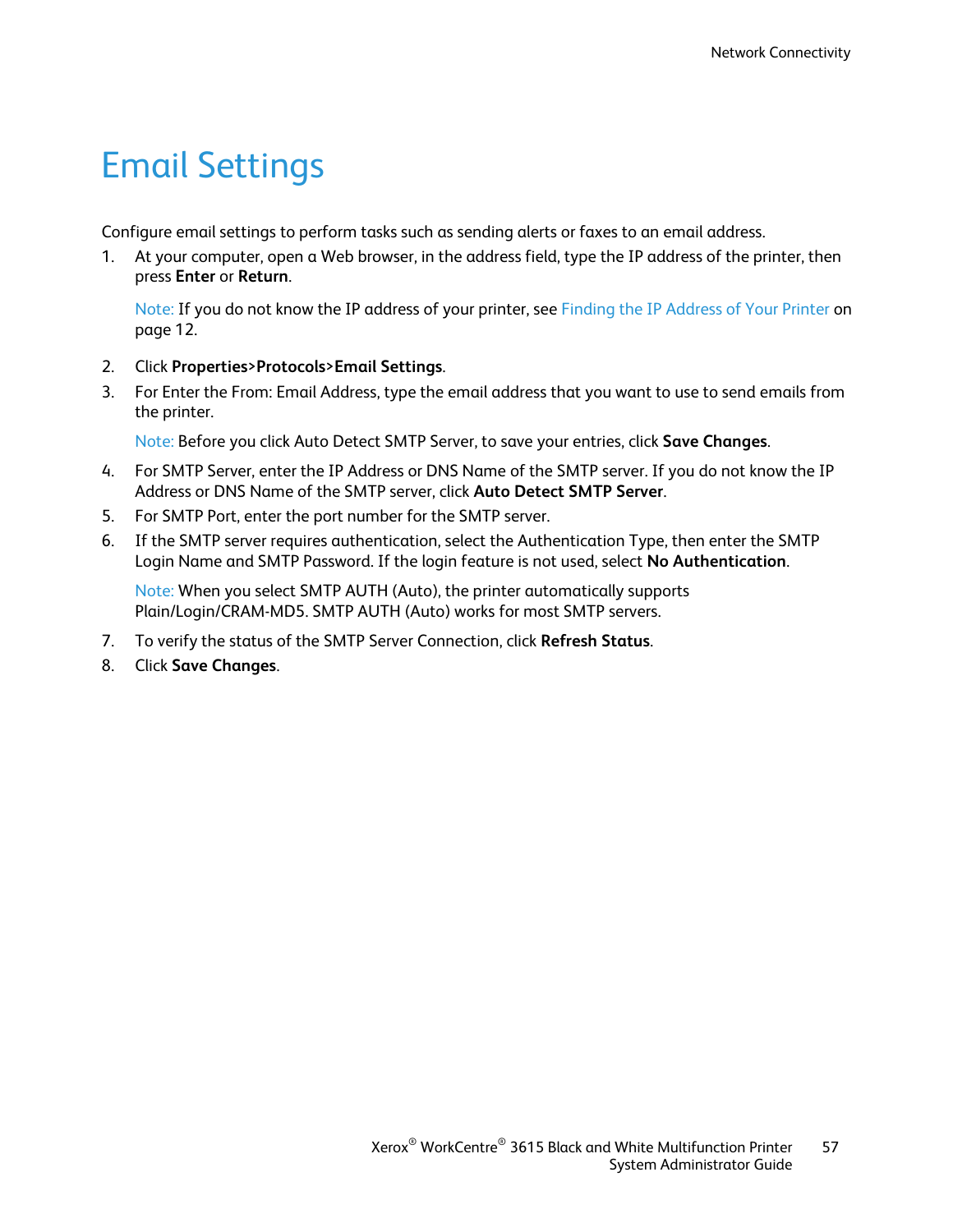### **HTTP**

Hypertext Transfer Protocol (HTTP) is a request-response standard protocol between clients and servers.

1. At your computer, open a Web browser, in the address field, type the IP address of the printer, then press **Enter** or **Return**.

- 2. Click **Properties**>**Protocols**>**HTTP**.
- 3. For Port Number, type the TCP/IP port number used by CentreWare Internet Services.
- 4. For the new settings to take effect, restart your printer.
- 5. For Connection Timeout, type the amount of time to wait for a response from the Web browser.
- 6. Click **Save Changes**.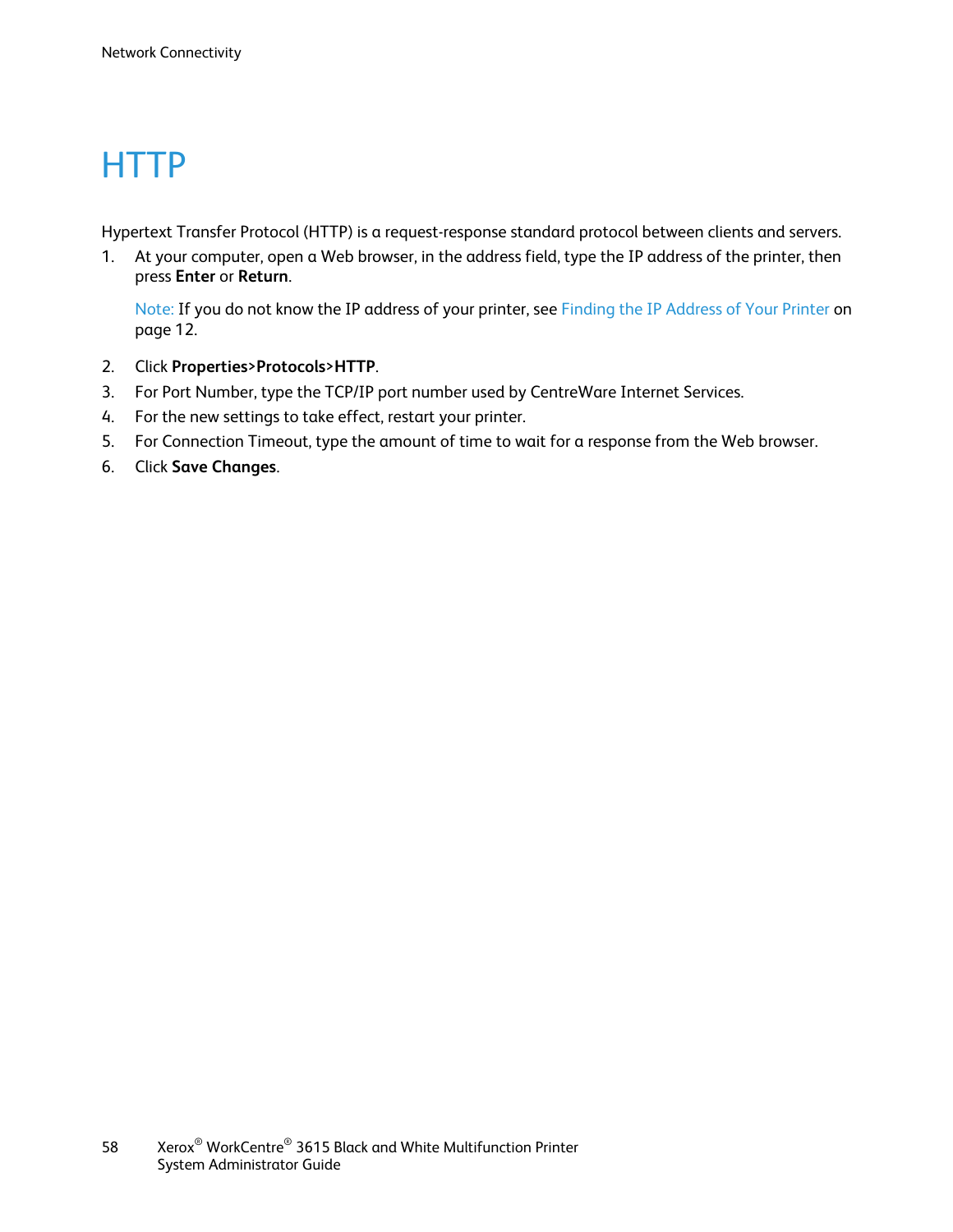### Proxy Server

A proxy server acts as a go-between for clients seeking services and servers that provide them. The proxy server filters client requests and if the requests meet the proxy server filtering rules, it grants the request and allows the connection.

A proxy server has two main purposes:

- To keep any devices behind it anonymous for security purposes.
- To cache content from resources, such as Web pages from a Web server, to increase resource access time.

#### Configuring the Proxy Server

1. At your computer, open a Web browser, in the address field, type the IP address of the printer, then press **Enter** or **Return**.

- 2. Click **Properties**>**Protocols**>**Proxy Server**.
- 3. If your network uses a proxy server, next to Use Proxy Server, select **Enabled**.
- 4. To specify an address for the proxy server to bypass, next to Address to Bypass Proxy Server, type an address or addresses. If you have several addresses to bypass, separate each entry with a semicolon.
- 5. Next to Server Name, type the name for the proxy server.
- 6. Next to Port Number, type the port number of the proxy server.
- 7. If your proxy server requires authentication, next to Authentication, select **Enabled**.
- 8. If authentication is enabled, next to Login Name, type the login name for the proxy server.
- 9. Type and retype a password as needed.
- 10. Click **Save Changes**.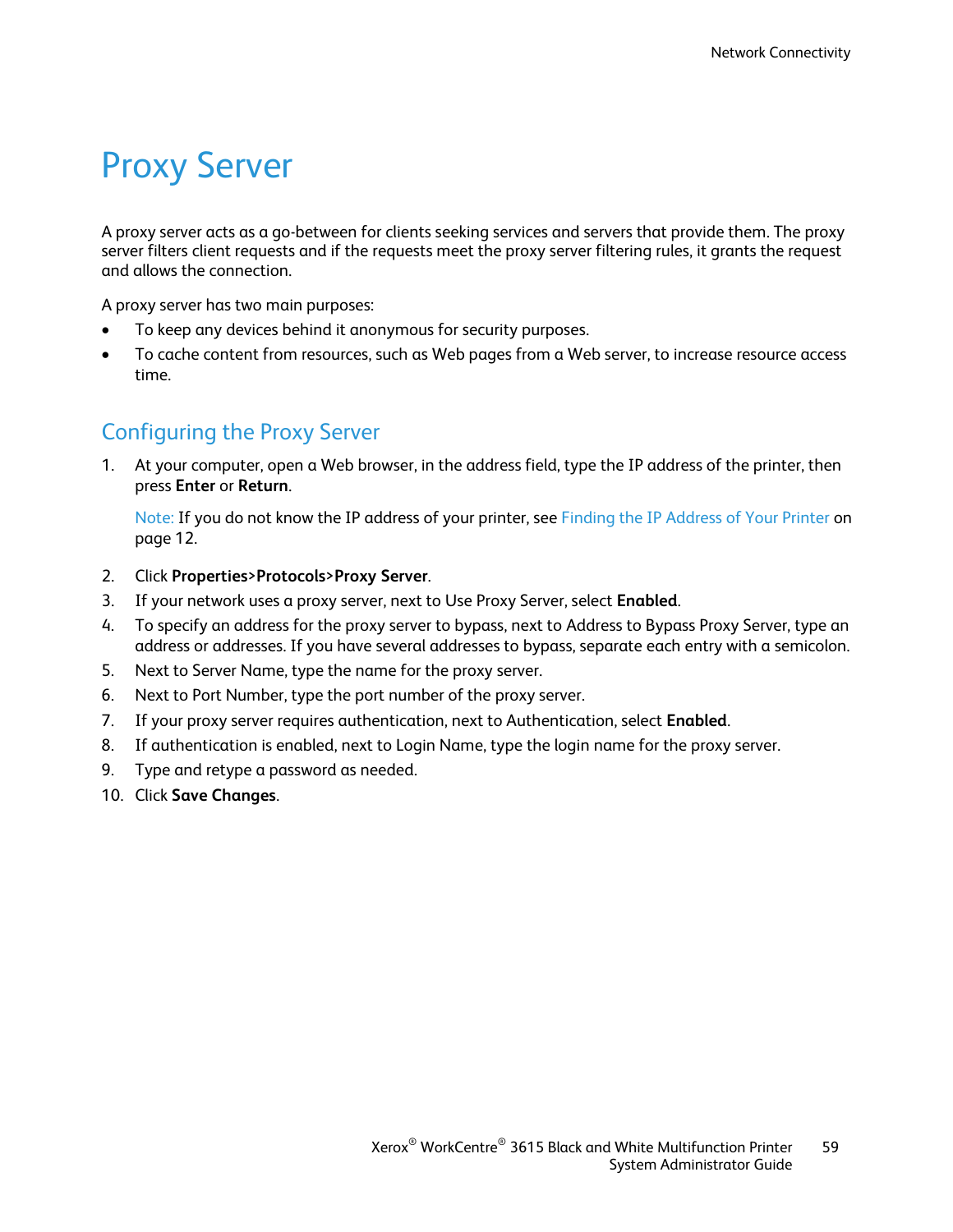### **SNTP**

Simple Network Time Protocol (SNTP) synchronizes the internal clocks of computers over a network connection.

1. At your computer, open a Web browser, in the address field, type the IP address of the printer, then press **Enter** or **Return**.

Note: If you do not know the IP address of your printer, see Finding the IP Address of Your Printer on pag[e 12.](#page-11-0)

- 2. Click **Properties**>**Protocols**>**SNTP**.
- 3. Select **Enable SNTP**.
- 4. For IP Address/Host Name, type the appropriately formatted IP address or host name for the time server.
- 5. For Connection Timeout, type the time in seconds that the printer waits before disconnecting from the time server.
- 6. For Time Synchronization Interval, type the synchronization interval in hours.

Notes:

- Last Connection Time indicates when the printer last synchronized the time.
- Connection Status indicates if the printer is connected to the time server.
- 7. Click **Save Changes**.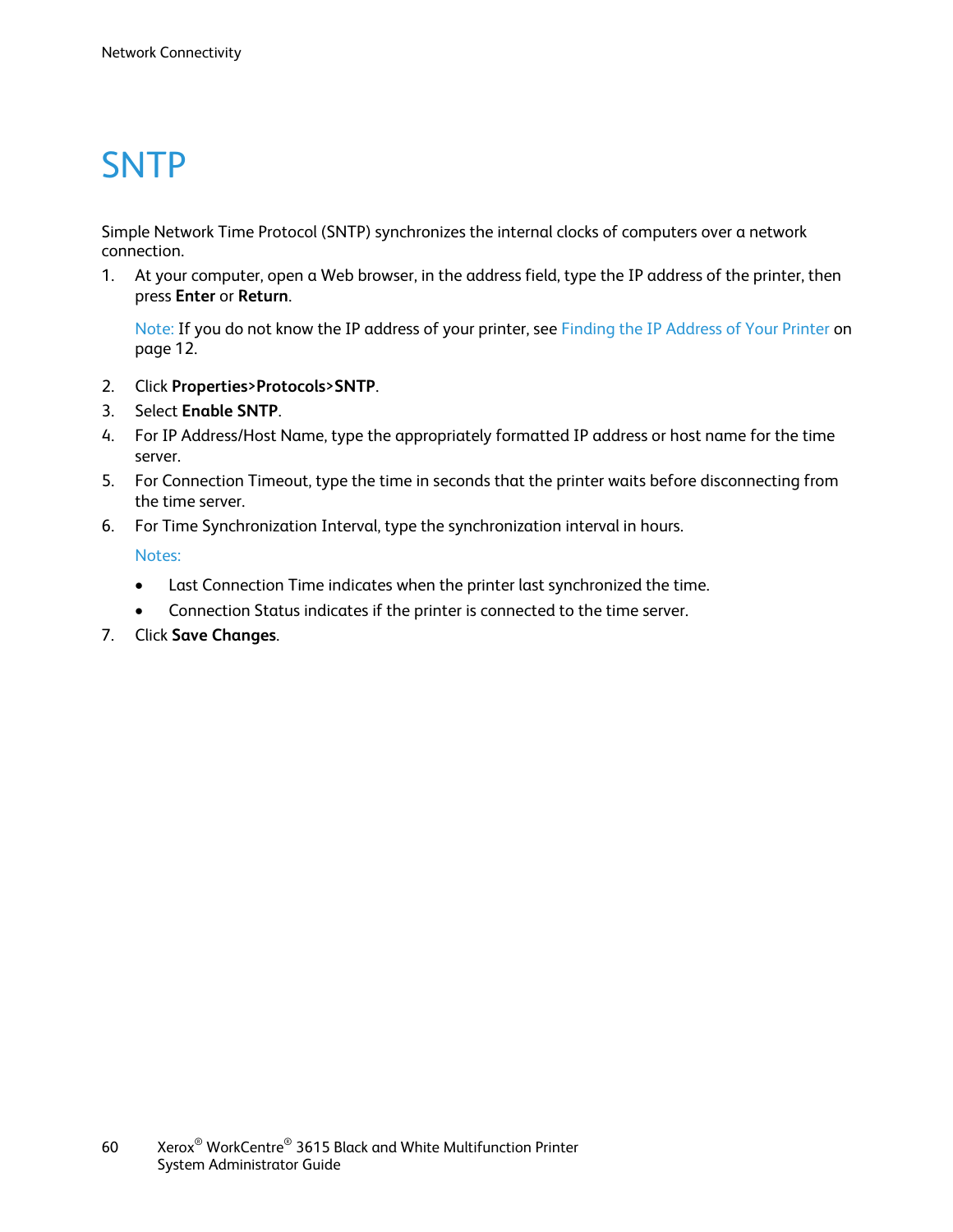### AirPrint

AirPrint is a software feature that allows for driverless printing from Apple iOS-based mobile devices and Mac OS-based devices. AirPrint-enabled printers let you print directly from a Mac or from an iPhone, iPad, or iPod touch.

| <b>AirPrint</b> |  |
|-----------------|--|

Notes:

- Not all applications support AirPrint.
- Wireless devices must join the same wireless network as the printer.
- For AirPrint to function, both IPP and Bonjour (mDNS) protocols must be enabled.
- The device that submits the AirPrint job must be on the same subnet as the printer. To allow devices to print from different subnets, configure your network to pass multicast DNS traffic across subnets.
- AirPrint-enabled printers work with iPad (all models), iPhone (3GS or later), and iPod touch (3rd generation or later), running the latest version of iOS.
- The Mac OS device must be Mac OS 10.7 or later.
- 1. At your computer, open a Web browser, in the address field, type the IP address of the printer, then press **Enter** or **Return**.

Note: If you do not know the IP address of your printer, see Finding the IP Address of Your Printer on pag[e 12.](#page-11-0)

#### 2. Click **Properties**>**Protocols**>**AirPrint**.

3. To enable AirPrint, for Enable AirPrint, click **Turn On AirPrint**.

Note: AirPrint is enabled by default when IPP and Bonjour (mDNS) are both enabled. To disable AirPrint, disable either the IPP or Bonjour (mDNS) protocol.

- To change the printer name, in the Name field, type a new name.
- To enter a location for the printer, in the Location field, type the location.
- To enter a physical location or address for the printer, in the Geo-Location field, enter the geographic latitude and longitude coordinates in decimal form. For example, use coordinates such as 45.325026, -122.766831.
- 4. Click **Save Changes**.
- 5. For the new settings to take effect, restart your printer.
- 6. Note: If you click Restart, the printer takes several minutes to restart and apply the new settings.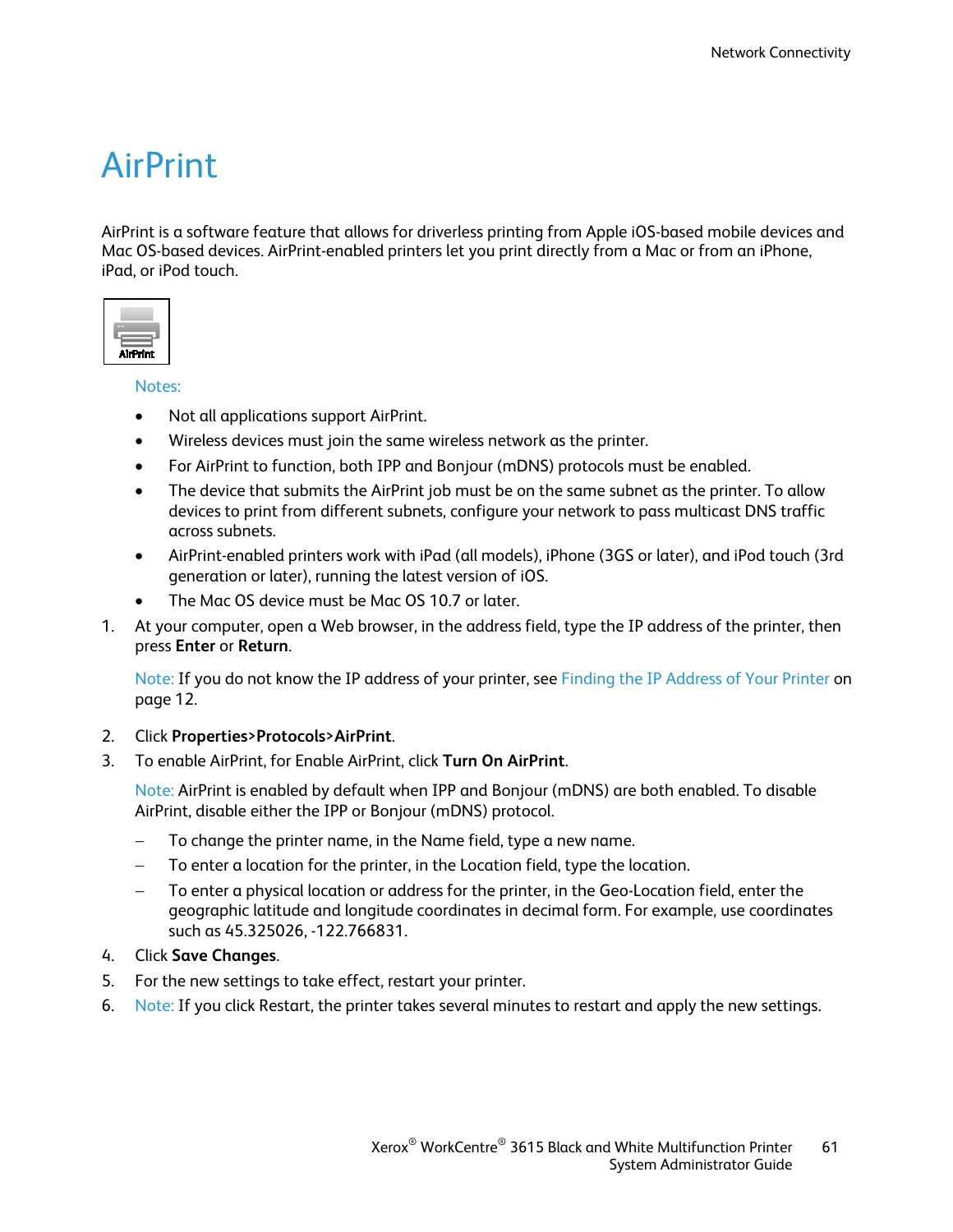### Google Cloud Print

Google Cloud Print allows you to print documents that are stored in the cloud without using a print driver. Depending on your security configuration, your firewall might not support Google Cloud Print.

Before you begin:

- Set up a Google email account.
- Configure the printer to use IPv4.
- Configure Proxy Server settings as needed.

To register the printer to Google Cloud Print web printing service:

1. At your computer, open a Web browser, in the address field, type the IP address of the printer, then press **Enter** or **Return**.

Note: If you do not know the IP address of your printer, see Finding the IP Address of Your Printer on pag[e 12.](#page-11-0)

- 2. Click **Properties**>**Protocols**>**Google Cloud Print**.
- 3. Click **Register This Device to Google Cloud Print**. A printer registration page prints.
- 4. To register the printer, in your Web browser, type the URL provided, or use your mobile phone to scan the barcode.

Once registered, the word Registered appears in the printer status.

5. To access the Google Cloud Print feature, in your Google account, click **Manage Your Printer**.

Note: The default printer name appears in this format: Model name (MAC address).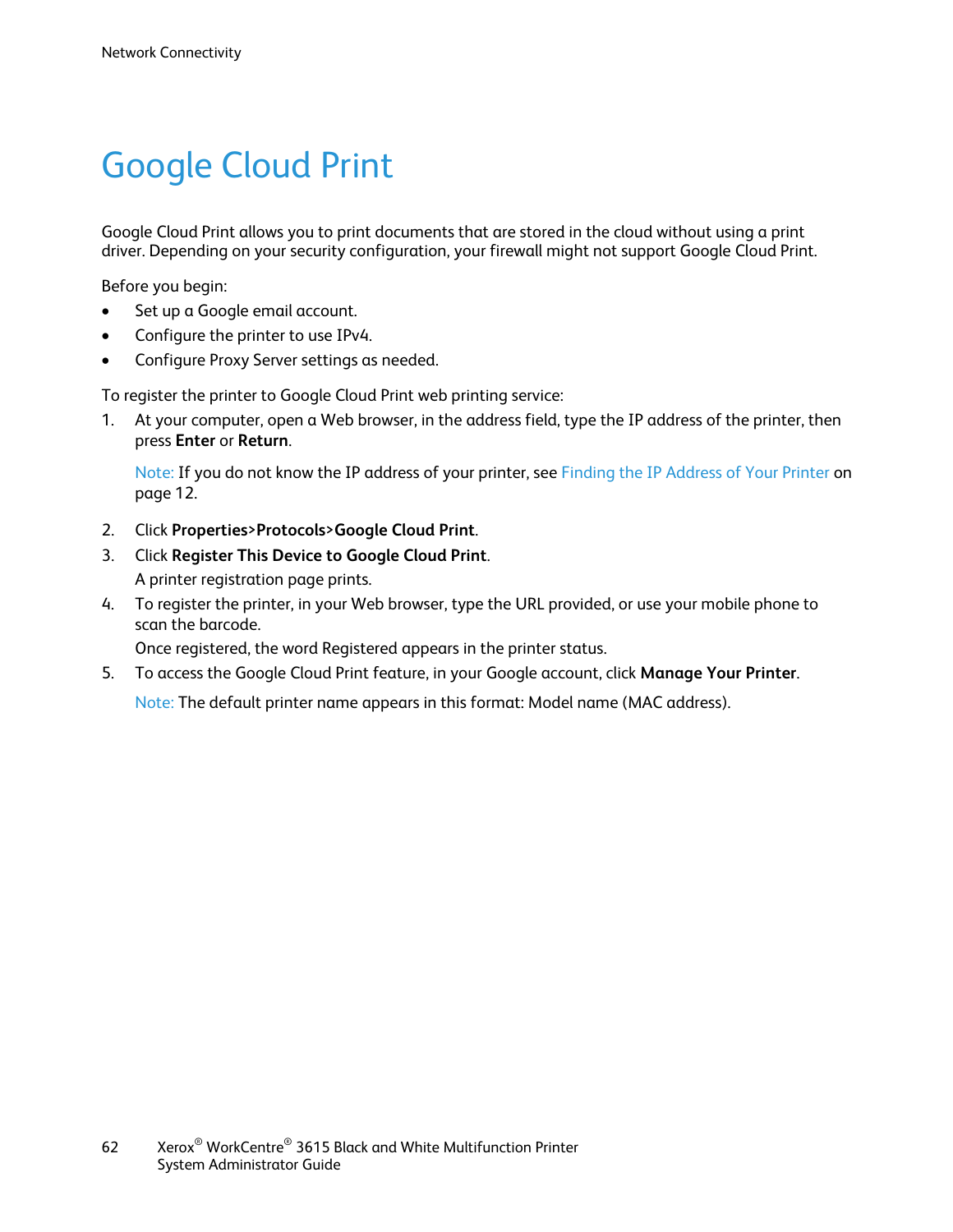# Security 4

#### This chapter includes: • [Configuring Security Settings Using CentreWare Internet Services.](#page-63-0)............................................................. [64](#page-63-0) • [Configuring Secure Settings Using the Control Panel.](#page-74-0)......................................................................................... [75](#page-74-0) • [Managing Certificates.](#page-78-0)...................................................................................................................................................... [79](#page-78-0)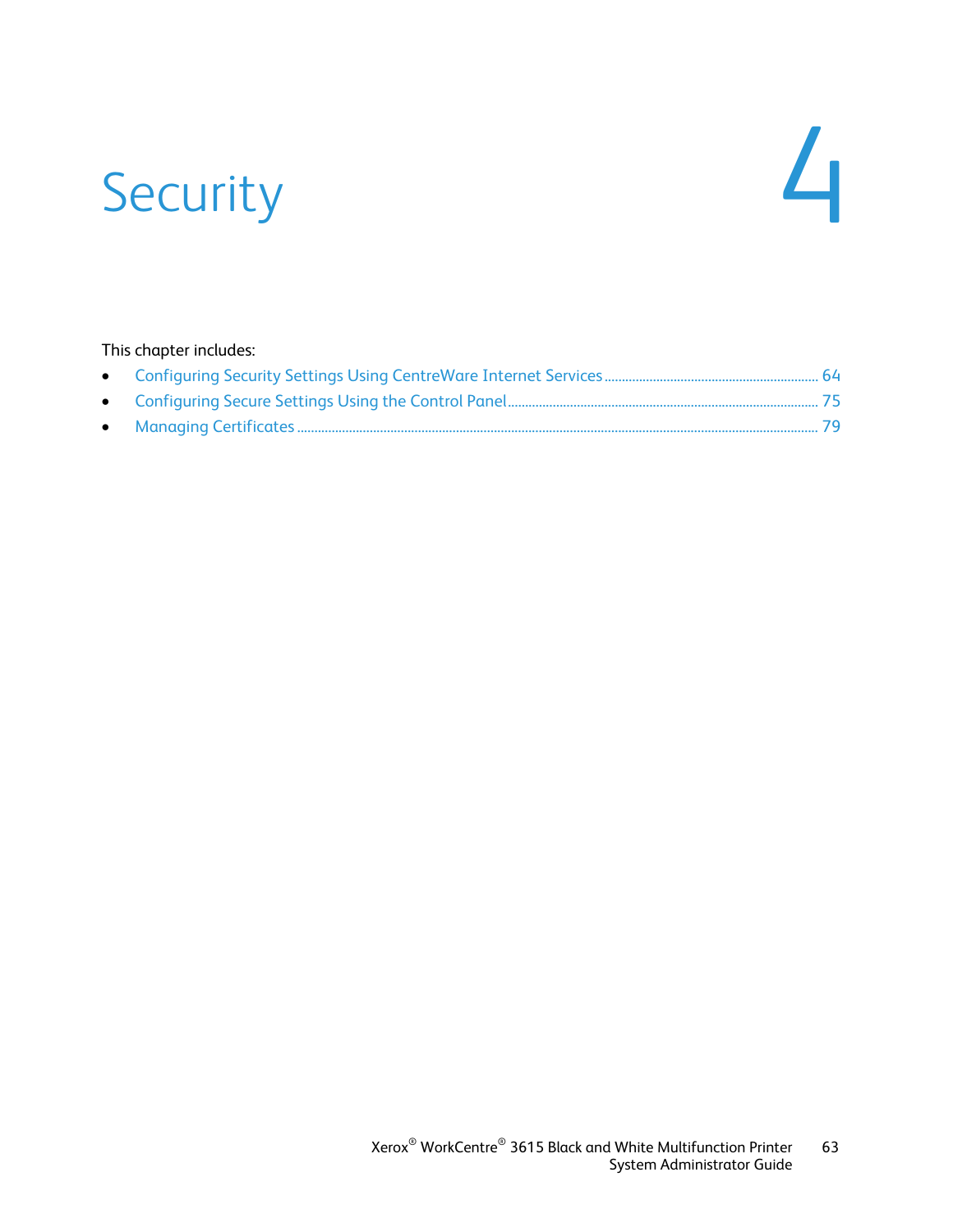### <span id="page-63-0"></span>Configuring Security Settings Using CentreWare Internet Services

#### This section includes:

| $\bullet$ |  |
|-----------|--|
| $\bullet$ |  |
| $\bullet$ |  |
| $\bullet$ |  |
| $\bullet$ |  |
| $\bullet$ |  |
| $\bullet$ |  |
| $\bullet$ |  |
| $\bullet$ |  |
| $\bullet$ |  |
| $\bullet$ |  |
| $\bullet$ |  |
| $\bullet$ |  |
| $\bullet$ |  |
| $\bullet$ |  |

Use security settings to configure administrative settings, authentication, user access and privileges, and service access.

Note: If the optional Device Memory Data is installed, and encryption is enabled under Secure Settings, more features appear.

#### <span id="page-63-1"></span>Opening the Security Menu

- 1. At your computer, open a Web browser, in the address field, type the IP address of the printer, then press **Enter** or **Return**.
- 2. In CentreWare Internet Services, click **Properties**.
- 3. In the Properties pane, to expand the menu, click the plus (**+**) symbol next to the Security folder.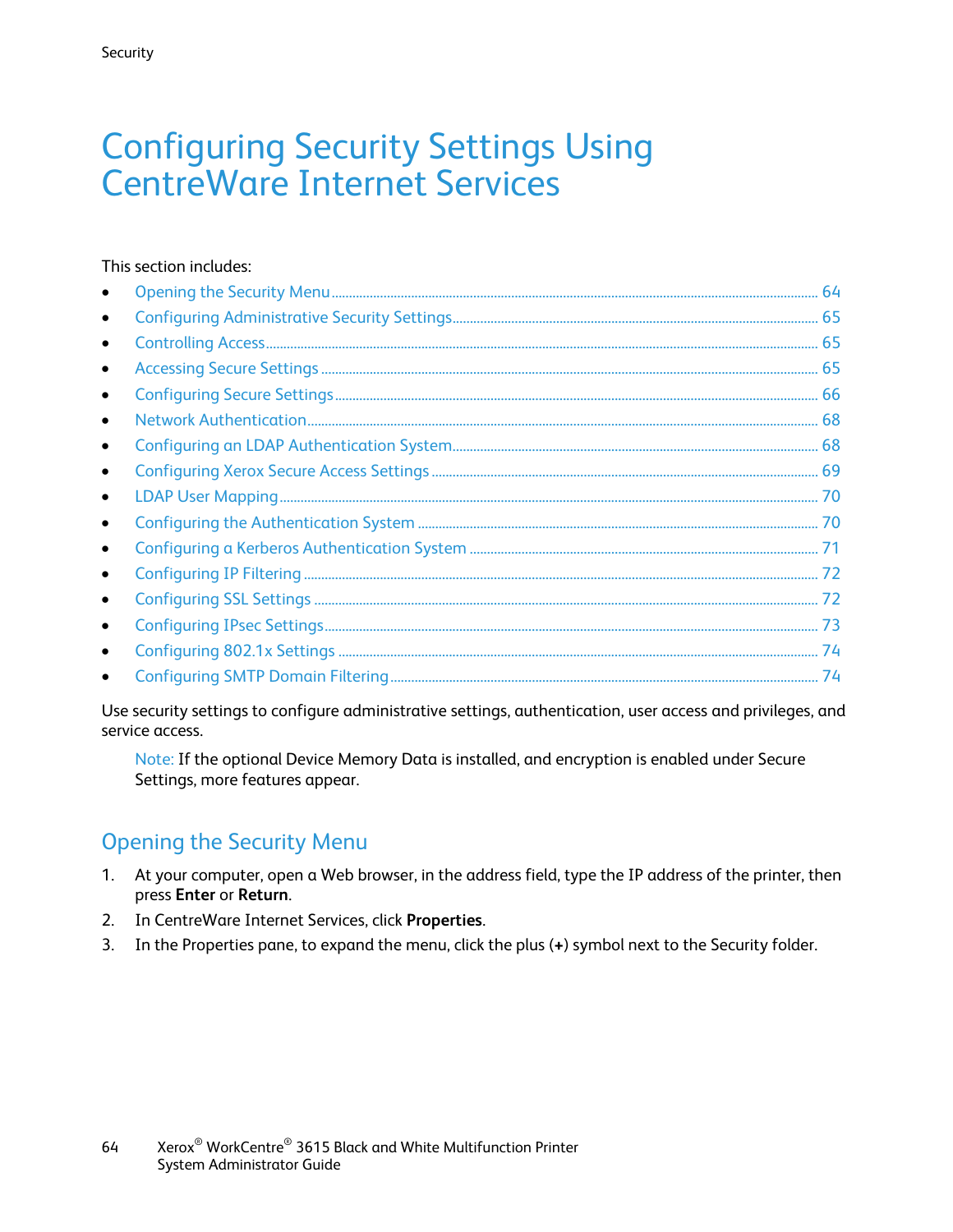### Configuring Administrative Security Settings

- <span id="page-64-0"></span>1. At your computer, open a Web browser, in the address field, type the IP address of the printer, then press **Enter** or **Return**.
- 2. In CentreWare Internet Services, click **Properties**.
- 3. In the Properties pane, to expand the menu, click the plus (**+**) symbol next to the Security folder.
- 4. Click **Administrator Security Settings**.
- 5. To turn on administrator privileges, select **Enable Administrator Mode**.
- 6. Enter the user name and password, then reenter the password.
- 7. For Access denial by the authentication failure of the Administrator, enter the number of login attempts allowed before the user is locked out.
- <span id="page-64-1"></span>8. Click **Save Changes**.

### Controlling Access

Panel lock and network authentication allow you to control access to the printer. Panel lock requires a user to enter a passcode at the control panel. Network authentication requires the user to enter a user name and password that is valid for that network.

Note: To enable Network Authentication, see Enabling Network Authentication on pag[e 77.](#page-76-0)

#### <span id="page-64-2"></span>Accessing Secure Settings

- 1. At your computer, open a Web browser, in the address field, type the IP address of the printer, then press **Enter** or **Return**.
- 2. In CentreWare Internet Services, click **Properties**.
- 3. In the Properties pane, to expand the menu, click the plus (**+**) symbol next to the Security folder.
- 4. Click **Secure Settings**.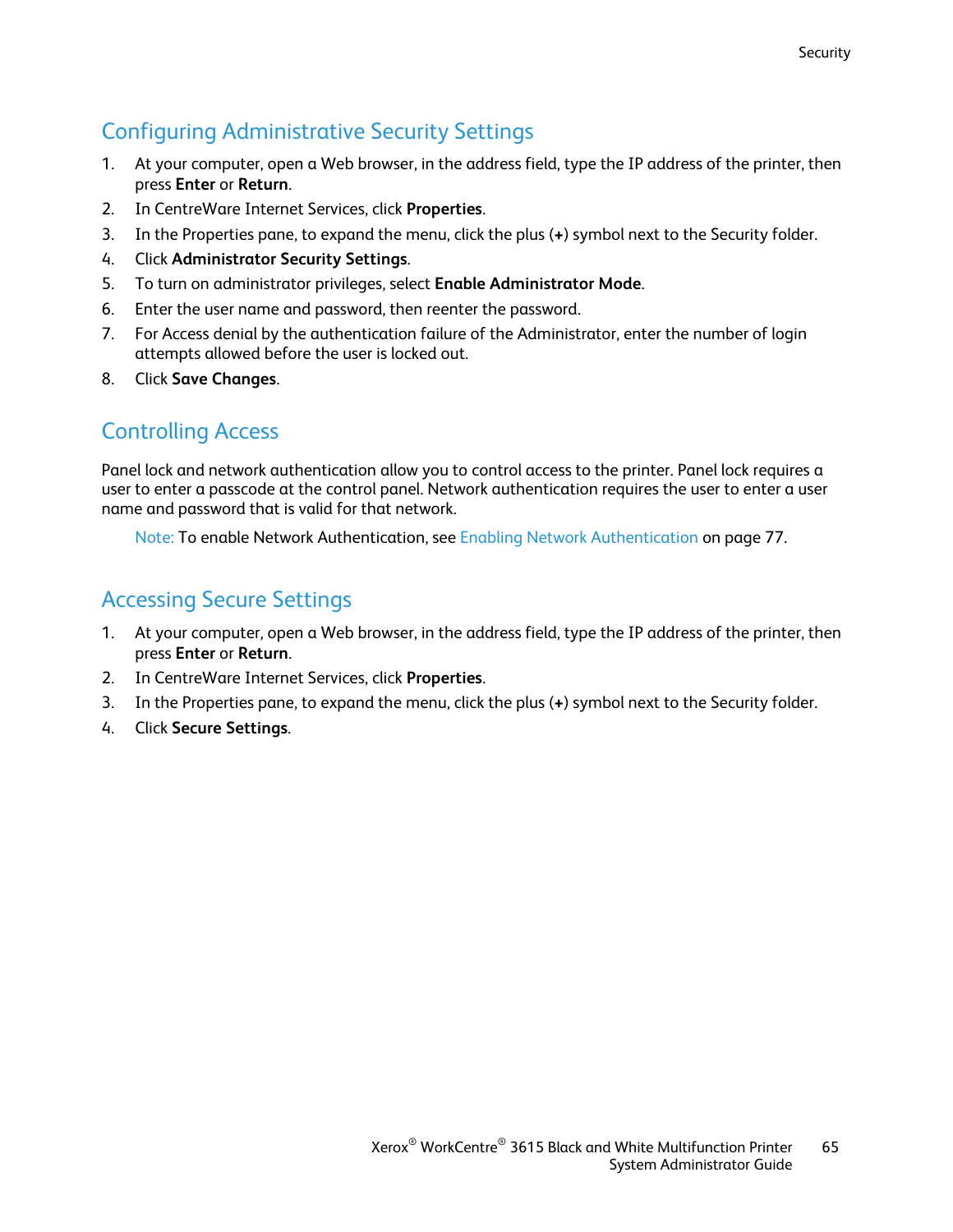### Configuring Secure Settings

<span id="page-65-0"></span>To enable network authentication:

- 1. For Network Authentication, select **On**.
- 2. Click **Save Changes**.

To limit access to the control panel menus:

- 1. For Panel Lock Set, select **Enable**.
- 2. Type, then retype a passcode.
- 3. To view service lock setting options, click **Save Changes**.

To set access rights for non-authorized users:

- 1. For a service name, from the lists, select an access level.
- 2. To allow users to make copies, for Copy, select **Enabled**.
- 3. To allow users to scan and email documents, for Email, select **Enabled**.
- 4. To allow users to fax documents, for Fax, select **Enabled**.
- 5. To allow faxes to send from the fax driver, for Send via Fax Driver, select **Enable**.
- 6. To allow users to scan documents and send them to a network server, for Scan to Network, select **Enabled**.
- 7. To allow users to scan documents and send them to a computer, for Scan to PC, select **Enabled**.
- 8. To allow users to scan documents using TWAIN or WIA, for PC Scan, select **Enabled**.
- 9. To allow users to scan to a USB drive, for Scan to USB, select **Enabled**.
- 10. To allow users to print documents from a USB drive, for Print from USB, select **Enabled**.
- 11. To enable the printer to copy ID cards front and back, for ID Card Copy, select **Enable**.
- 12. To set the USB menu to pop up when a USB Flash drive is inserted, for USB Services Show USB Pop Up Menu, select **Enable**.
- 13. To select when the USB Memory appears, for USB Services Display USB Memory Services, select an option.
- 14. Type, then retype a passcode.
- 15. Click **Save Changes**.

To prevent unauthorized users from viewing incoming faxes:

- 1. For Secure Receive Set, select **Enable**.
- 2. Type, then retype a passcode.
- 3. Click **Save Changes**.

To allow users to edit the From field in emails sent from the printer:

- 1. To allow users to edit the From field in emails sent from the printer, for Edit Email From Field, select **Enable**.
- 2. Click **Save Changes**.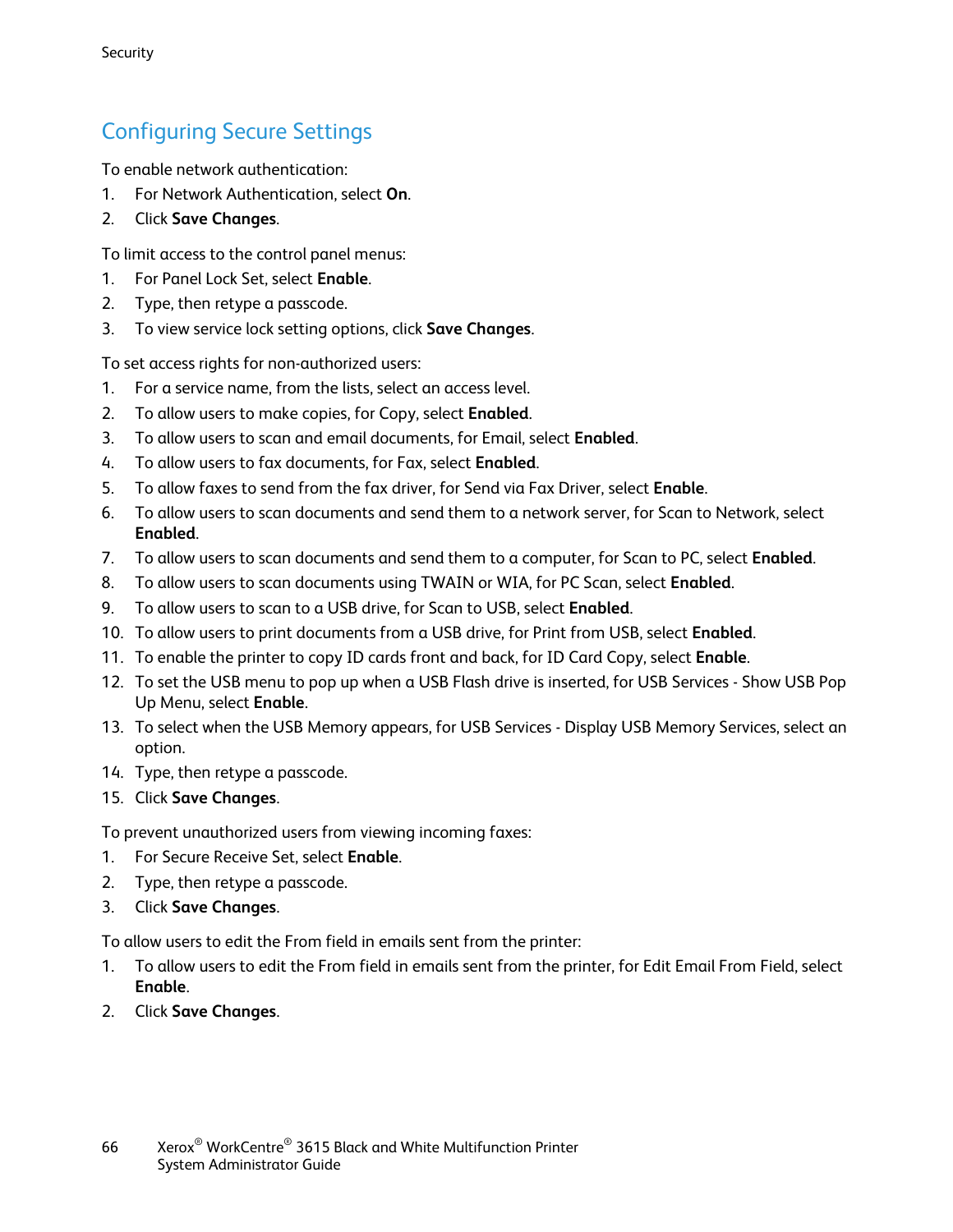To limit users to selecting recipients from the phonebook or address book only:

- 1. To allow users to select recipients only from the phonebook or address book, from the list, select **Confirm Recipients**.
- 2. Click **Save Changes**.

To allow download of firmware updates:

- 1. To allow download of firmware updates, for Software Downloads, select **Enable**.
- 2. Click **Save Changes**.

To set the IP address or host name to appear on the control panel screen:

- 1. To set the IP address or host name to appear on the control panel screen, for Display Network Information, select an option.
- 2. Click **Save Changes**.

To encrypt the data on the device memory:

- 1. Click the **Device Memory Data Encryption** link.
- 2. For Encryption, select **On**.
- 3. Enter an Encryption Key for the printer, then reenter the key.

Note: All stored data is deleted after you change the Data Encryption Settings.

4. Click **Save Changes**.

To limit the number of attempts allowed when a user logs in as an administrator:

- 1. To limit the number of attempts allowed when logging in as an administrator, for Login Attempts, select an option.
- 2. Click **Save Changes**.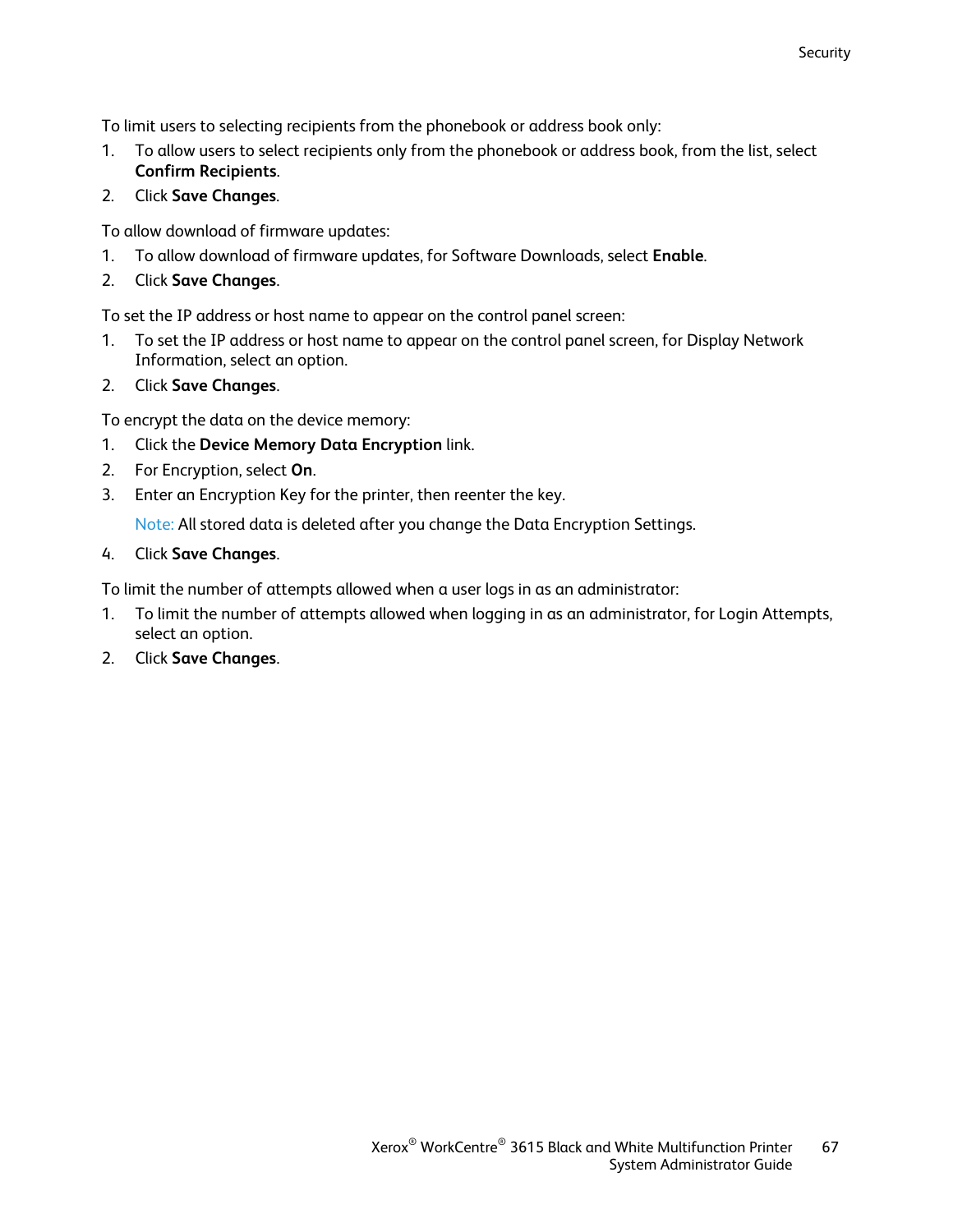#### Network Authentication

<span id="page-67-0"></span>Network Authentication is a security protocol that requires users to provide their login credentials before they can access the printer. The printer compares the user credentials to the information stored on an authentication server. To prove their identity, users can type their user credentials at the control panel, in CentreWare Internet Services, or they can use a card reader.

To configure access rights using network authentication:

- Provide information about your authentication server and configure authentication server settings.
- Enable Panel Lock. For details, see Managing Panel Lock on pag[e 75.](#page-74-1)
- Ensure that service locks are set. For details, see Setting Service Locks on page [76.](#page-75-0)
- Ensure that Network Authentication is enabled. For details, see Configuring Secure Settings on page [78.](#page-77-0)

To access the authentication system:

- 1. In CentreWare Internet Services, click **Properties**>**Security**.
- 2. Click **Authentication System**.

#### See also:

- Configuring a Kerberos Authentication System on page [71](#page-70-0)
- Configuring Xerox Secure Access Settings on pag[e 69](#page-68-0)
- <span id="page-67-1"></span>• Configuring LDAP Authentication on page [68](#page-67-1)

#### Configuring an LDAP Authentication System

Before using LDAP servers for authentication, configure the settings in CentreWare Internet Services. To use an LDAP server, see **Properties**>**Protocols** in CentreWare Internet Services.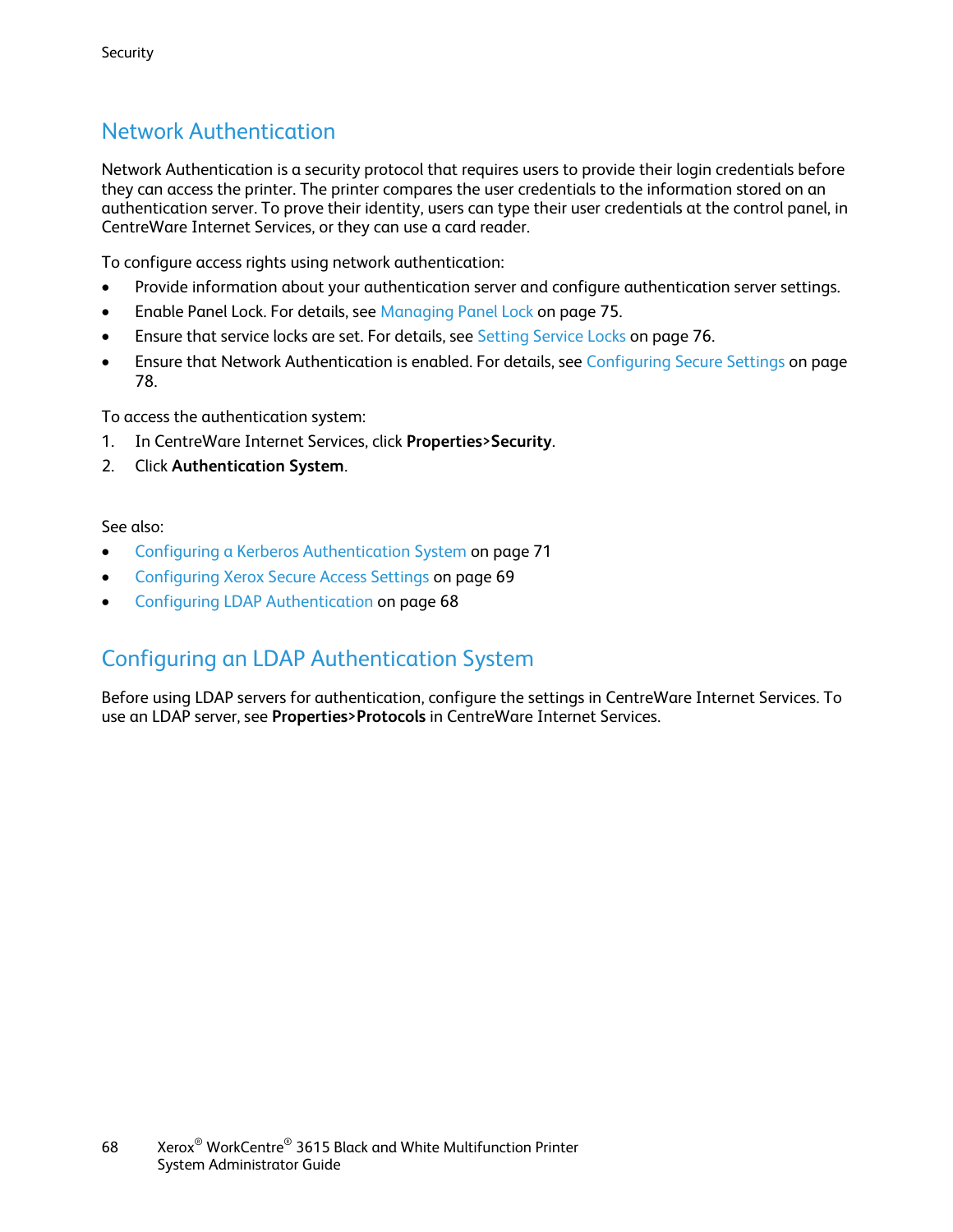### Configuring Xerox Secure Access Settings

<span id="page-68-0"></span>When Xerox Secure Access is enabled, users swipe a pre-programmed identification card through a proximity card reader at the control panel. To use this method, purchase and install a USB card reader and an authentication server that supports the Convenience Authentication API.

For recommended authentication servers and supported USB card readers, see [www.xerox.com/office/WC3615support.](http://www.office.xerox.com/cgi-bin/printer.pl?APP=udpdfs&Page=Color&Model=WorkCentre+WC3615&PgName=tech&Language=English)

To configure Xerox Secure Access Settings:

- 1. At your computer, open a Web browser, in the address field, type the IP address of the printer, then press **Enter** or **Return**.
- 2. In CentreWare Internet Services, click **Properties**>**Security**.
- 3. Click **Xerox Secure Access Settings**.

Note: When you register the printer, most authentication servers automatically configure the Xerox Secure Access Server setting. If prompted to set these fields manually, you can set the IP Address/Host Name and Path fields as specified in your authentication server documentation.

- 4. For IP Address/Host Name and Port, type the appropriately formatted address and port number.
- 5. For Path, type the HTTP path that your authentication server provides.
- 6. Enter additional information as needed.
	- − **Connection Time-Out**: This option sets the length of time the printer waits for a response from the server before it cancels the operation.
	- − **Alternate Login**: When an authentication server enables the feature, this setting provides an option for the user to enter login credentials using a keyboard.
	- − **Default Title** and **Default Prompt**: These fields set the instructional text that appears when the user attempts to enter a locked service.
- 7. For USB Card Reader, choose a detection policy.
- 8. Click **Save Changes**.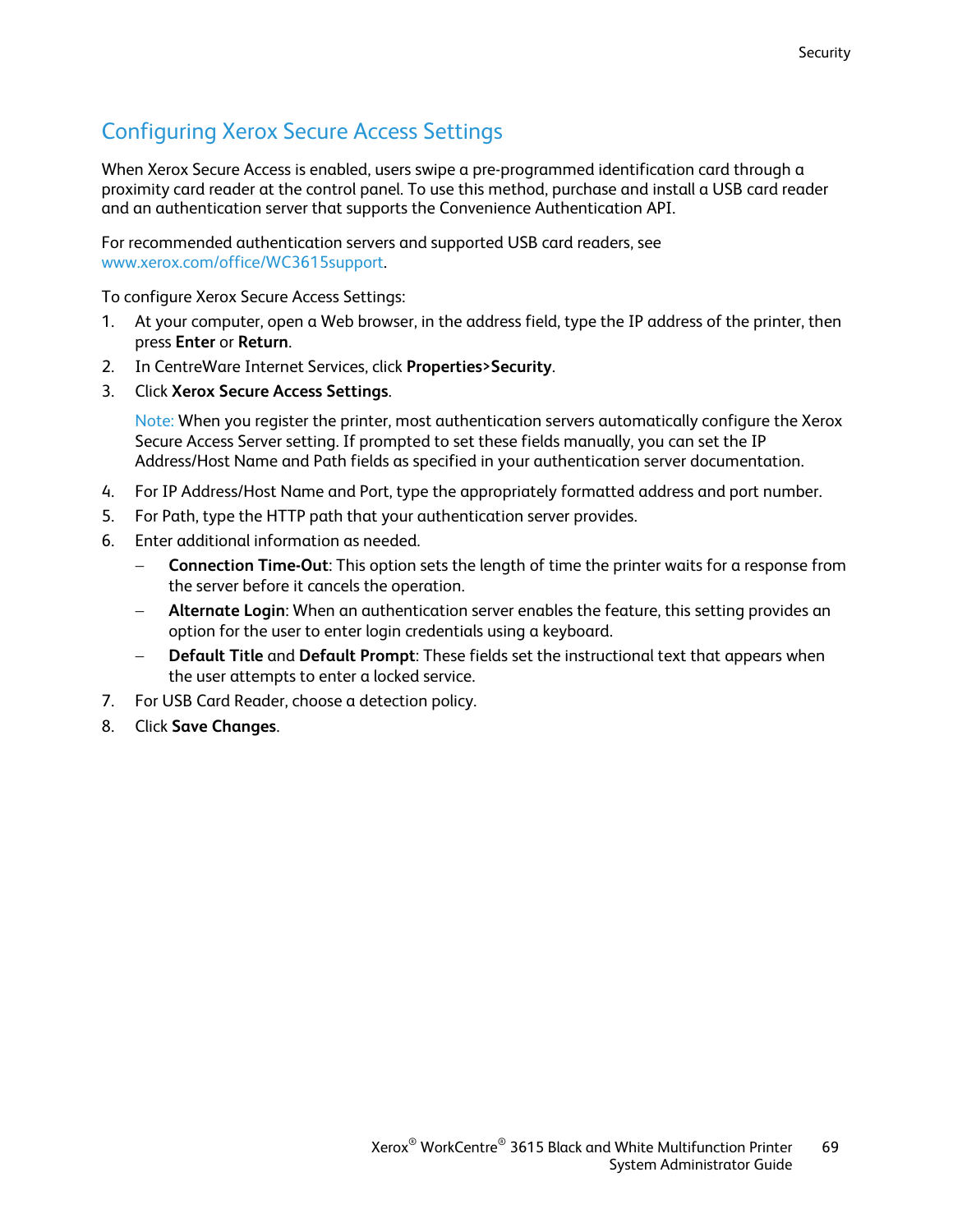### LDAP User Mapping

<span id="page-69-0"></span>LDAP servers display different results depending on how they implement mappings. Use this page to map LDAP fields to fields on your printer. Editing current map settings allows you to fine-tune server search results.

Before you begin:

- Ensure that you have configured the LDAP server settings. For details, see LDAP on pag[e 53.](#page-52-0)
- Ensure that you have set LDAP for authentication. For details, see Configuring LDAP Authentication on page [68.](#page-67-1)
- Ensure that LDAP is enabled. For details, see Network Authentication on page [68.](#page-67-0)
- Ensure that Network Authentication is enabled. For details, see Configuring Secure Settings on page [78.](#page-77-0)

To define LDAP user mappings:

- 1. At your computer, open a Web browser, in the address field, type the IP address of the printer, then press **Enter** or **Return**.
- 2. Click **Properties**>**Protocols**>**LDAP User Mappings**.
- 3. In the User Mapping fields, type the information. For example, the Surname and Given Name fields allow you to search for the last and first name of the user.
- 4. If Network Authentication is enabled, the Home field appears. The Home field indicates the location the personal directory of the user. The system administrator defines the default for homeDirectory when the user account is created.
- <span id="page-69-1"></span>5. Click **Save Changes**.

#### Configuring the Authentication System

- 1. At your computer, open a Web browser, in the address field, type the IP address of the printer, then press **Enter** or **Return**.
- 2. In CentreWare Internet Services, click **Properties**.
- 3. In the Properties pane, to expand the menu, click the plus (**+**) symbol next to the Security folder.
- 4. Click **Authentication System**.
- 5. For Authentication Type (for User Authentication), select an authentication system settings option.
- 6. To configure the Kerberos Server, click **Kerberos Server**.
- 7. To configure the LDAP Directory settings, click **LDAP Server**.
- 8. To configure Xerox Secure Access Settings, click **Xerox Secure Access Settings**.
- 9. For Authentication Type (for Server Address/Phone Book), select an authentication type option.
- 10. To configure the Kerberos Server, click **Kerberos Server**.
- 11. To configure the LDAP Directory settings, click **LDAP Server**.
- 12. Under Option Information, for the Server Response Timeout and Search Timeout, enter the timeout in seconds.
- 13. Click **Save Changes**.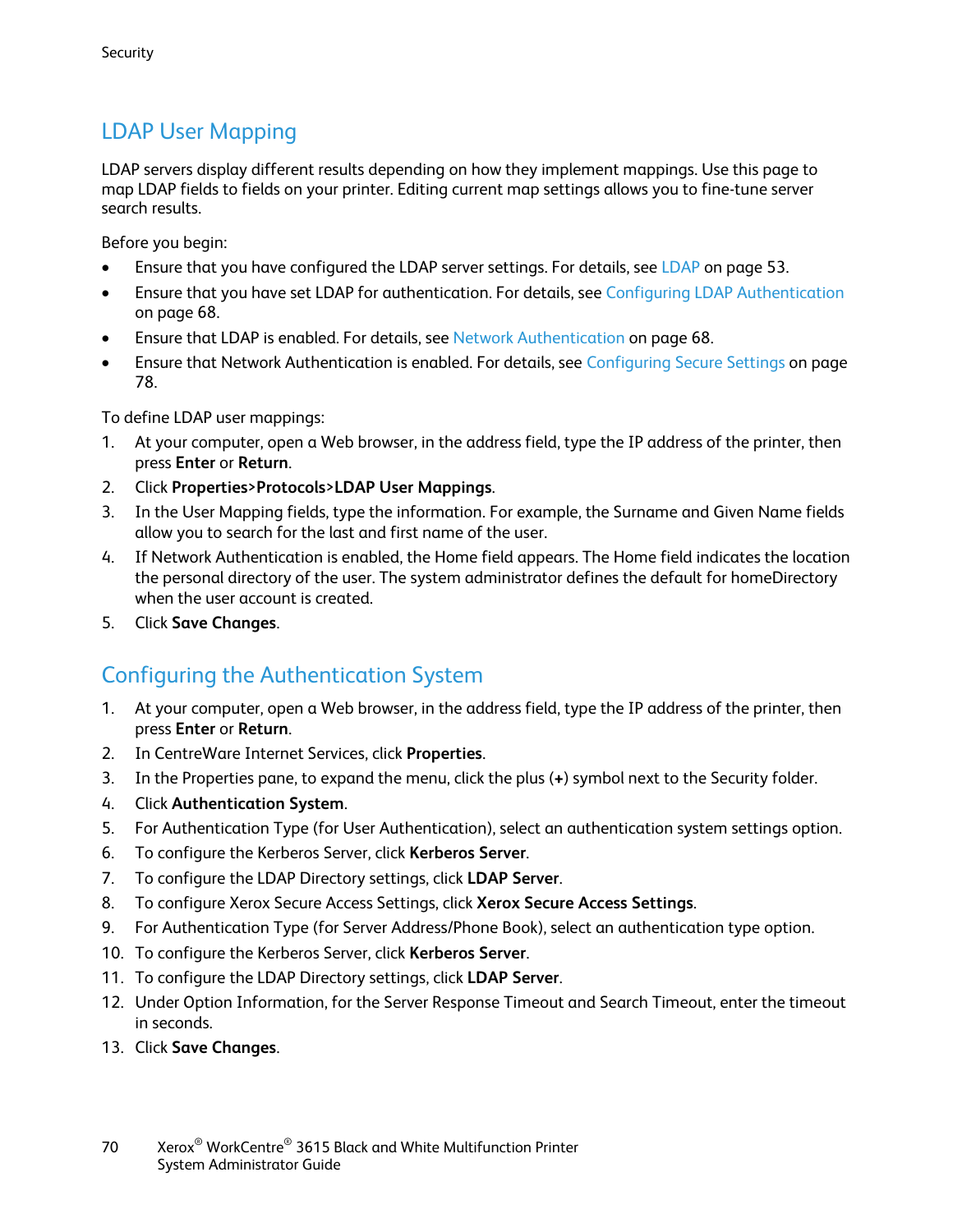### Configuring a Kerberos Authentication System

<span id="page-70-0"></span>Before using Kerberos servers for authentication, configure the settings in CentreWare Internet Services. To use a Kerberos server, see **Properties**>**Security**>**Kerberos Server**.

Note: For Kerberos authentication to be successful, configure the printer with the current time and date. For details, see Setting the Date and Time on page [20.](#page-19-0) To use a Network Time Server, in CentreWare Internet Services, see **Properties**>**Protocols**>**SNTP**.

#### **Configuring Kerberos Server Settings**

- 1. At your computer, open a Web browser, in the address field, type the IP address of the printer, then press **Enter** or **Return**.
- 2. In CentreWare Internet Services, click **Properties**.
- 3. In the Properties pane, to expand the menu, click the plus (**+**) symbol next to the Security folder.
- 4. Click **Secure Settings**. Ensure that Network Authentication is enabled.
- 5. Click **Authentication System**.
- 6. From the Authentication System Settings menu, click **Kerberos (Windows)**.
- 7. Click **Kerberos Server**.
- 8. For IP Address/Host Name and Port, type the IP address or the network host name for the Kerberos server, then enter the port number.
- 9. For Domain Name, type the domain name of your authentication server.
- 10. For Login Name, type the user name to log in to the server as needed.
- 11. Type and retype a password as needed.
- 12. Click **Save Changes**.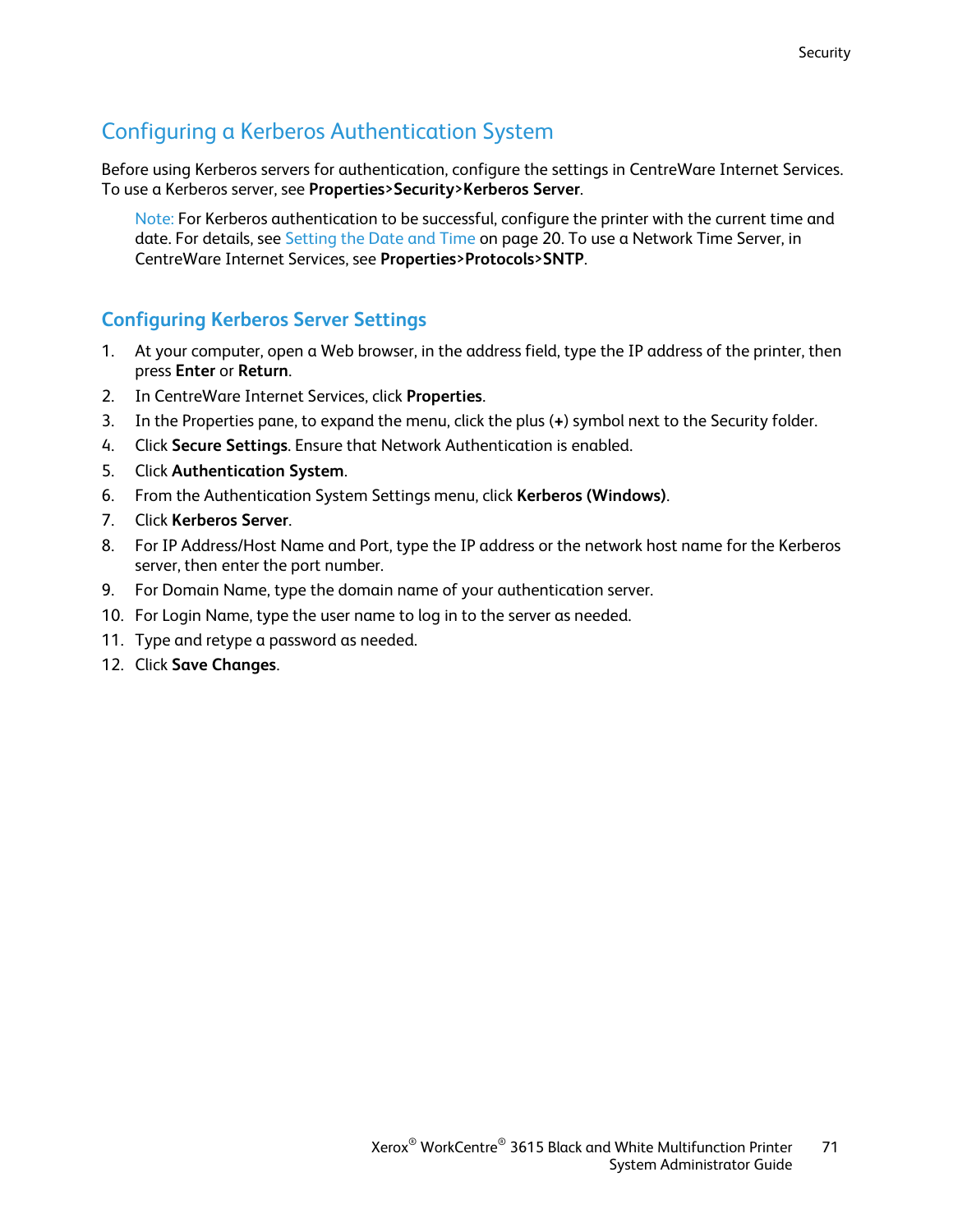### Configuring IP Filtering

<span id="page-71-0"></span>You can prevent unauthorized network access by creating an IP Filter to block or allow data sent from particular IP addresses.

You can use this page to add, edit, or delete an IP filter rule.

To create or edit an IP filter rule:

- 1. At your computer, open a Web browser, in the address field, type the IP address of the printer, then press **Enter** or **Return**.
- 2. In CentreWare Internet Services, click **Properties**.
- 3. In the Properties pane, to expand the menu, click the plus (**+**) symbol next to the Security folder.
- 4. Click **IP Filtering**.
- 5. To create an IP filter rule click **Add**.
- 6. To edit an IP filter rule, select the rule and click **Edit**.

To delete an IP filter rule:

- 1. Click an IP filter rule.
- 2. Click **Delete**.
- <span id="page-71-1"></span>3. Click **OK**.

#### Configuring SSL Settings

Secure Sockets Layer (SSL) is a protocol that creates an encrypted connection between your printer and a server.

Before you can enable SSL, create a digital certificate.

- 1. In CentreWare Internet Services, click **Properties** >**Security**>**SSL**.
- 2. For Enable SSL, select the **Enable SSL** check box.
- 3. For Encryption Strength, select an option.
- 4. For Port Number, type a valid port number.
- 5. For LDAP SSL/TLS Communication, select **Enabled**.

Note: If you do not select Enabled, queries to the LDAP server are not encrypted. SSL encryption is still used for your connection over HTTP even if LDAP is not encrypted.

- 6. For SMTP SSL/TLS Communication, select an option.
	- − **STARTTLS (if Available)**: This option scans for STARTTLS compatibility and, if available, uses it.
	- − **STARTTLS**: This option is for servers that require STARTTLS.
	- − **SSL/TLS**: This option is for servers that require SSL/TLS.
- 7. To view certificate details, click **Certificate Management**.
- 8. Click **Save Changes**.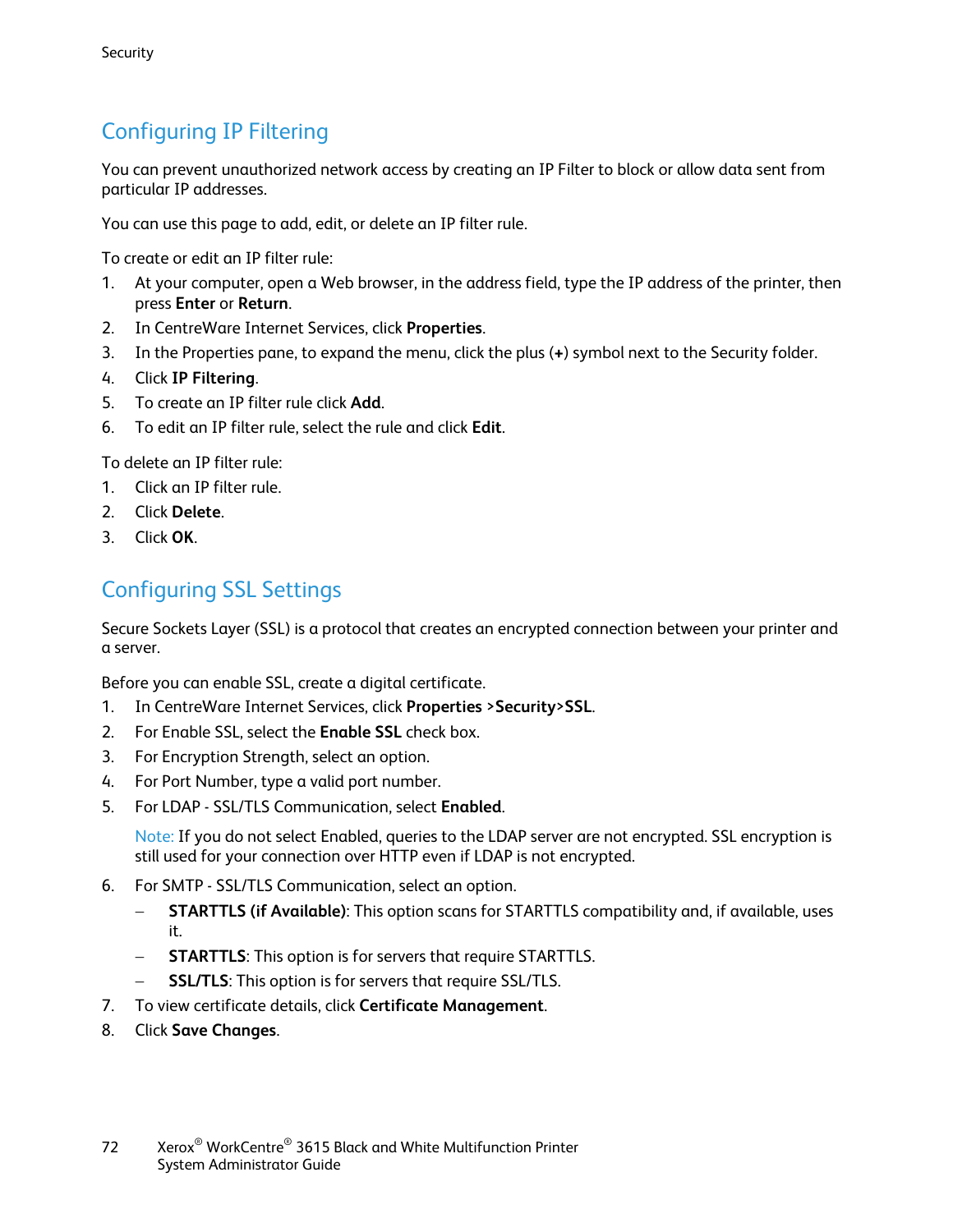### Configuring IPsec Settings

IPsec is a protocol suite that uses authentication or encryption of each IP packet in a datastream to secure Internet Protocol (IP) communications. IPsec also includes protocols for cryptographic key establishment and can be implemented as part of the overall security policy for your company.

To enable IPsec on the printer:

- 1. At your computer, open a Web browser, in the address field, type the IP address of the printer, then press **Enter** or **Return**.
- 2. In CentreWare Internet Services, click **Properties**.
- 3. In the Properties pane, to expand the menu, click the plus (**+**) symbol next to the Security folder.
- 4. Click **IPsec**.
- 5. To use the IPsec protocol, next to Protocol, select **Enabled**.
- 6. For IKE Authentication Method, select an option.
- 7. For Shared Key, enter the shared key value, up to 255 characters long.
- 8. For Verify Shared Key, reenter the shared key value.
- 9. To specify the lifetime of the secure association, for IKE SA Lifetime, enter a number.
- 10. To set the maximum time that a secure association is linked without activity, for IPsec SA Lifetime, enter a number.
- 11. To set the level of cryptographic strength, for DH Group, select **G1** for low or **G2** for strong.
- 12. To turn on Perfect Forward Security, for PFS, select **Enabled**.
- 13. For Specify Destination IPv4 Address, enter the IP address and port number as X.X. X.X/P, where X is a number from 0 through 255.
- 14. For Specify Destination IPv6 Address, enter the IP address and port exactly as it appears for the destination server.
- 15. To specify how the printer treats data from non-IPsec devices, for Communicate with Non-IPsec device, select an option.
	- **Bypass:** The printer bypasses the IPsec security protocol and uses the data.
	- **Discard:** The printer discards the data without using it.
- 16. Click **Save Changes**.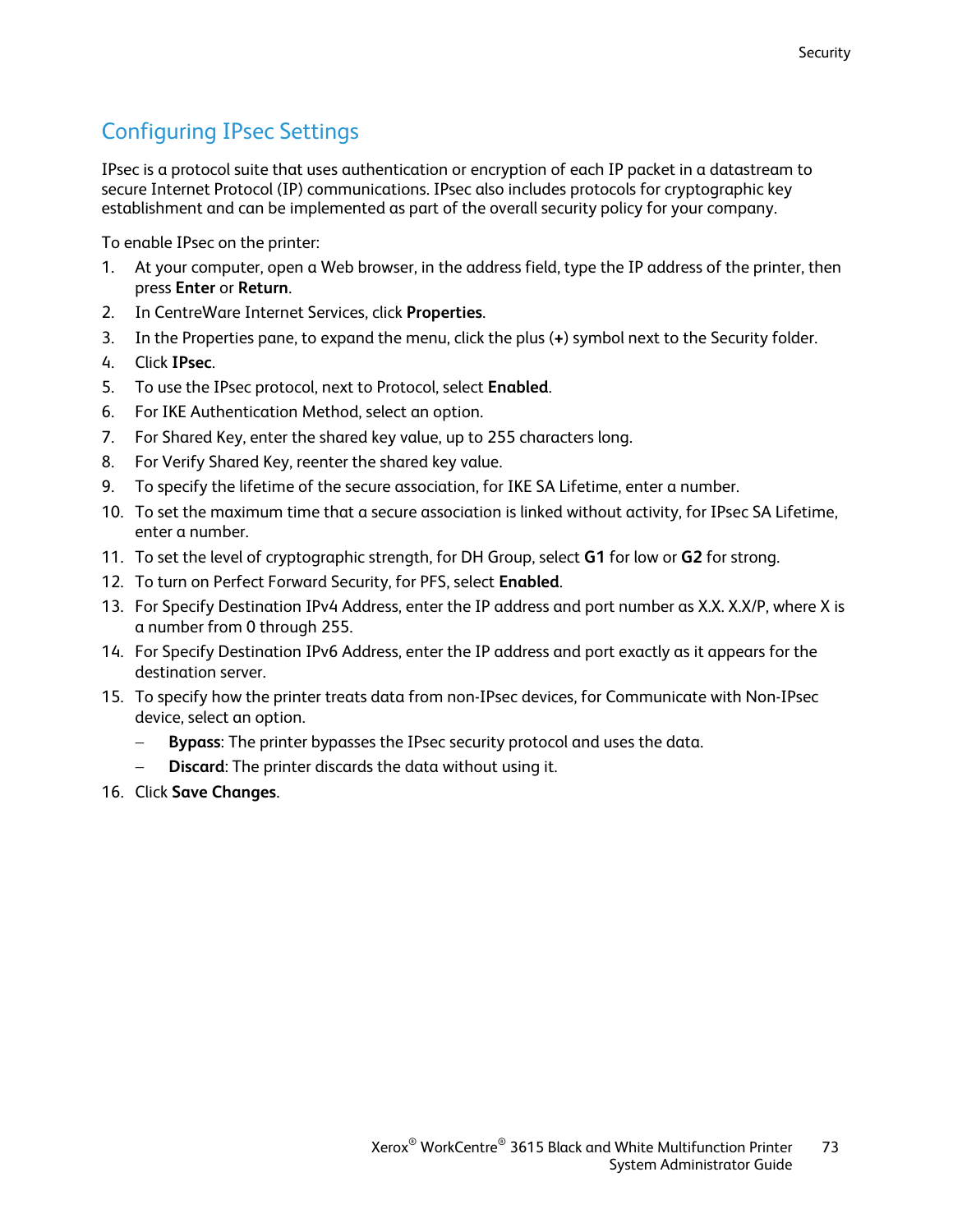#### Configuring 802.1x Settings

- 1. At your computer, open a Web browser, in the address field, type the IP address of the printer, then press **Enter** or **Return**.
- 2. In CentreWare Internet Services, click **Properties**.
- 3. In the Properties pane, to expand the menu, click the plus (**+**) symbol next to the Security folder.
- 4. Click **802.1X**.
- 5. If the printer is connected to a RADIUS server, for Enable IEEE 802.1X, select **Enabled**.
- 6. For Authentication Method, select an option.
- 7. For Login Name, type the login name for the printer.
- 8. Under Password, type and confirm a password.
- 9. To configure the printer validate certificates, for Certificate Validation, select **Enabled**.
- 10. Click **Save Changes**.

#### Configuring SMTP Domain Filtering

- 1. At your computer, open a Web browser, in the address field, type the IP address of the printer, then press **Enter** or **Return**.
- 2. In CentreWare Internet Services, click **Properties**.
- 3. In the Properties pane, to expand the menu, click the plus (**+**) symbol next to the Security folder.
- 4. Click **SMTP Domain Filtering**.
- 5. To enable domain filtering, next to Domain Filtering, select **Allow Domains**.
- 6. In the Allow Domain List area, under Destination Domain, enter the names of the domains to allow.
- 7. Click **Save Changes**.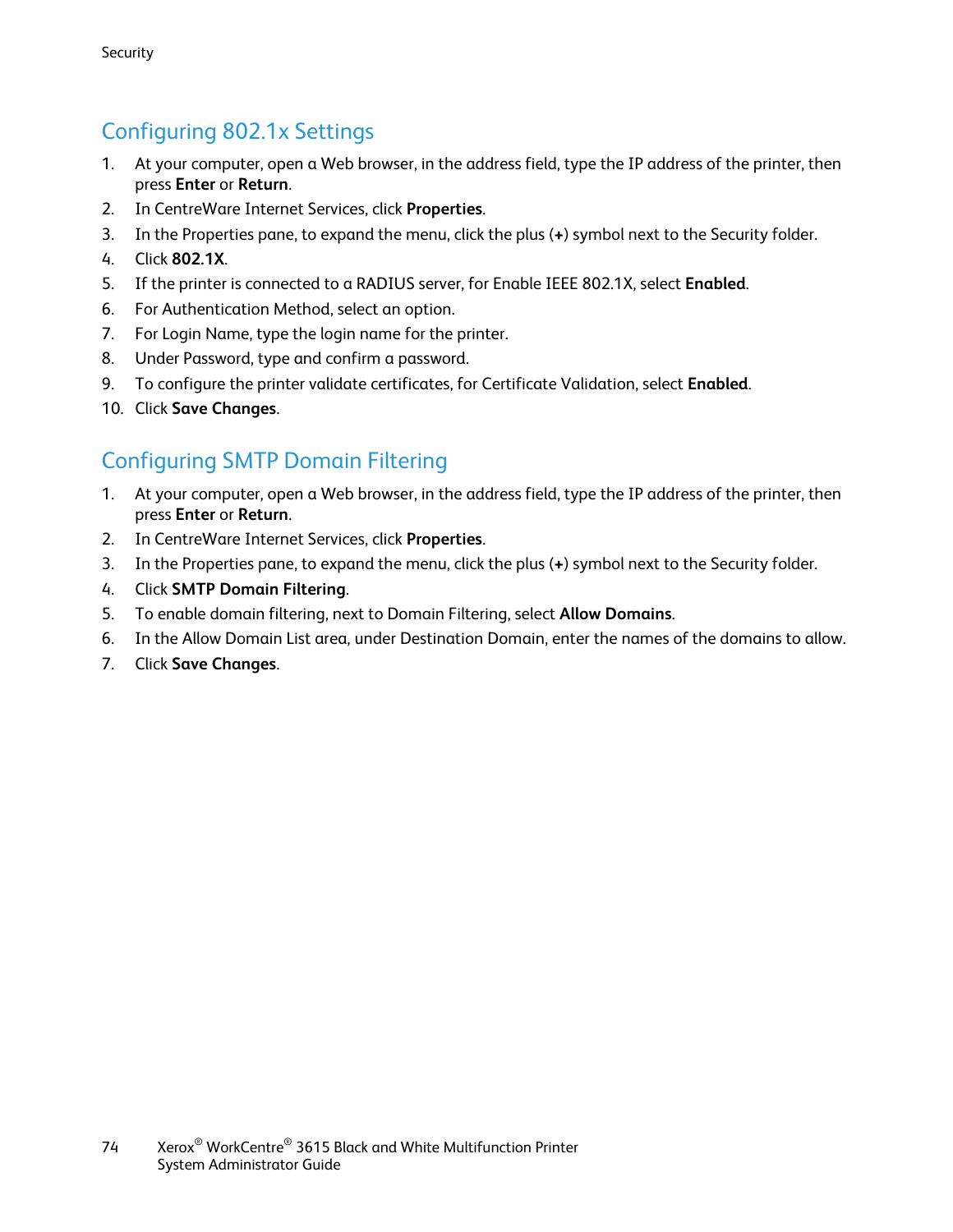## Configuring Secure Settings Using the Control Panel

#### This section includes:

<span id="page-74-0"></span>Use this menu for controlling access to printer features.

#### Accessing the Secure Settings Menu

- 1. At the printer control panel, press the **Machine Status** button.
- 2. Touch **Tools**>**Admin Settings**.
- <span id="page-74-1"></span>3. Use the **Up** or **Down** arrows to navigate, then touch **Secure Settings**.

#### Managing Panel Lock

The Panel Lock password limits access to the Admin menu.

To set the Panel Lock password:

- 1. At the printer control panel, press the **Machine Status** button.
- 2. Touch **Tools**>**Admin Settings**.
- 3. Touch **Secure Settings**.
- 4. At the Secure Settings screen, touch **Panel Lock**>**Enable**>**OK**.
- 5. At the prompt, enter a four-digit passcode, then touch **OK**.
- 6. At the prompt, re-enter the passcode.
- 7. Touch the **Back** arrow to return to the previous menu, or press the **Services Home** button to return to Service Home.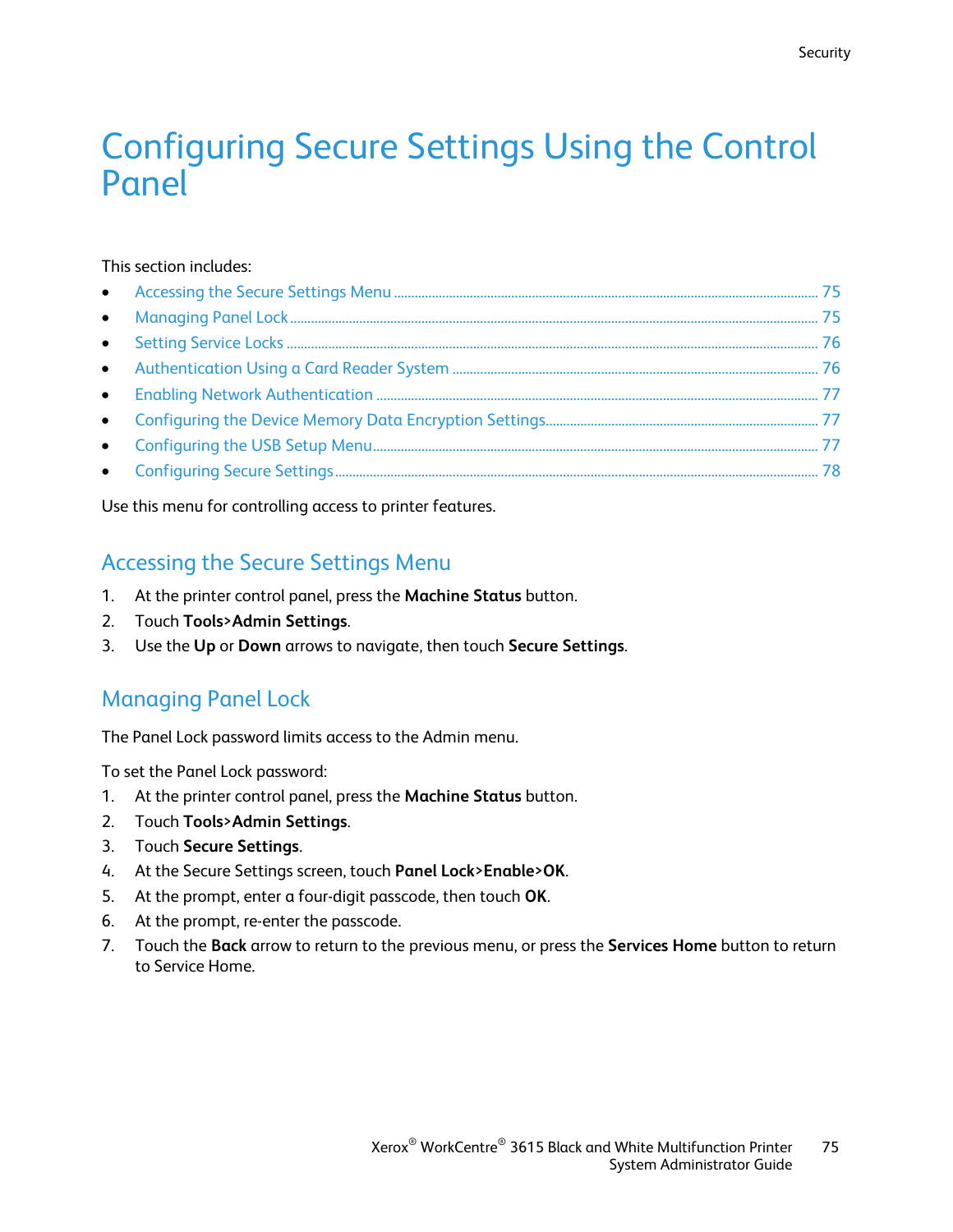To change the passcode:

- 1. At the printer control panel, press the **Machine Status** button.
- 2. Touch **Tools**>**Admin Settings**.
- 3. At the prompt, enter a four-digit passcode, then touch **OK**.
- 4. Use the **Up** or **Down** arrows to navigate, then touch **Secure Settings**.
- 5. Touch **Panel Lock**, then touch **Change Passcode**.
- 6. At the prompt, enter a four-digit passcode, then touch **OK**.
- 7. At the prompt, enter the new passcode, then touch **OK**.
- 8. At the prompt, re-enter the passcode, then touch **OK**.
- 9. Touch the **Back** arrow to return to the previous menu, or press the **Services Home** button to return to Service Home.

#### <span id="page-75-0"></span>Setting Service Locks

A list of installed services appears in this menu and lets you configure the way they appear on the control panel for non-authorized users. Each service can be set from a selection of access levels.

Note: Panel Lock must be enabled before setting the service locks.

To set the service locks:

- 1. From the Secure Settings menu, to navigate to the menu with the service listed, use the **Up** or **Down** arrows.
- 2. Touch a service name.
- 3. Touch an access option.
	- − **Enabled**: Non-authorized users can access the service.
	- **Password Locked:** Authorized users can access the service. Enter a passcode or, if network authentication has been enabled, enter a user name and password.
	- − **Disabled**: Access to the service is blocked.
- 4. Touch **OK**.

Note: After setting a service lock for fax access, at the Restart prompt, touch **Close**.

#### <span id="page-75-1"></span>Authentication Using a Card Reader System

When Xerox<sup>®</sup> Secure Access authentication is configured, users swipe a pre-programmed identification card at the control panel. The printer compares the user credentials to the information stored on the Convenience Authentication server.

For details, refer to the documentation provided with your authentication software.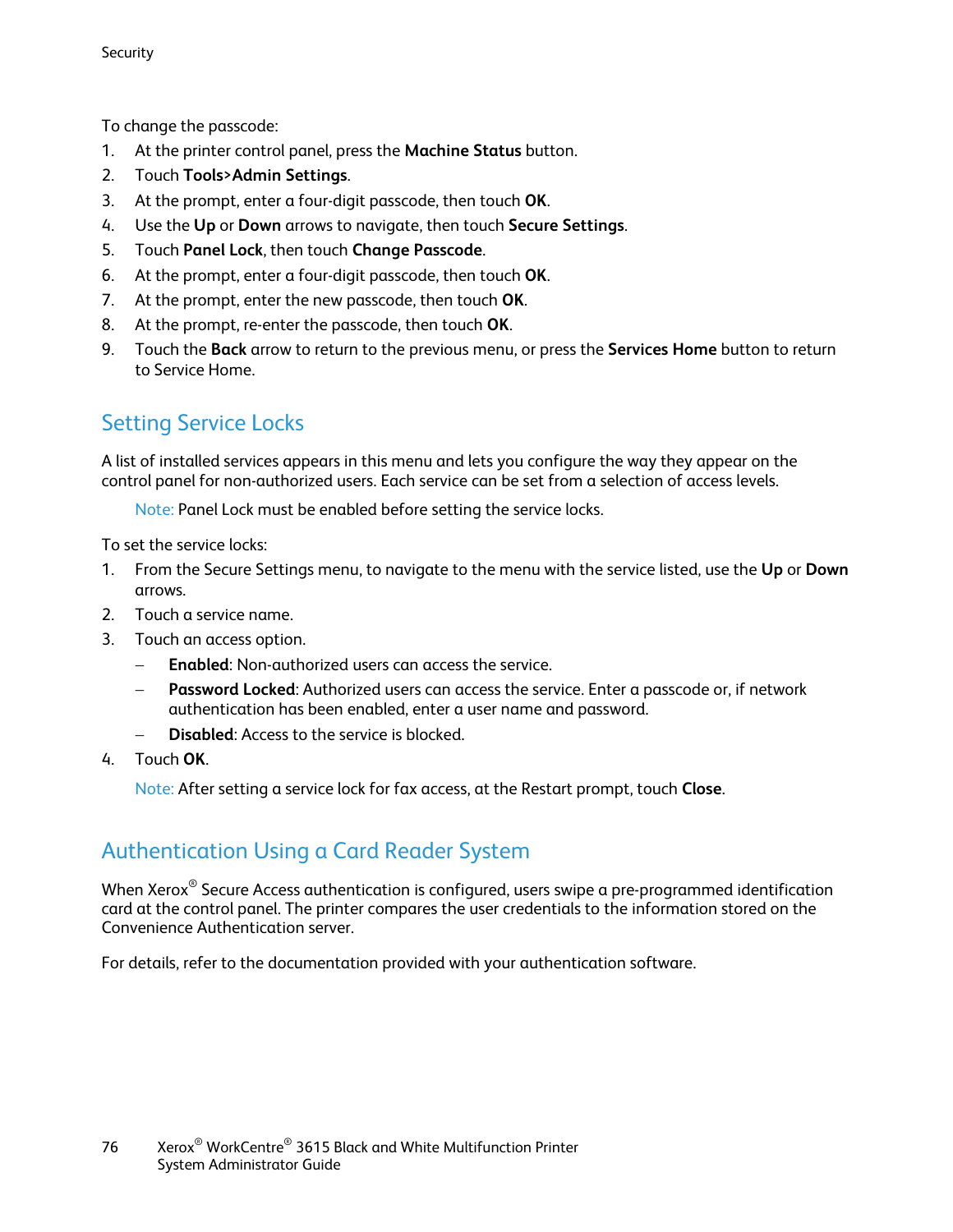#### Enabling Network Authentication

<span id="page-76-0"></span>Before you begin, enable panel lock. For details, see Setting Panel Lock on pag[e 75.](#page-74-1)

- 1. At the printer control panel, press the **Machine Status** button, then touch the **Tools** tab.
- 2. Touch **Admin Settings**>**Secure Settings**>**Network Authentication**.
- 3. Touch **On**.
- 4. Touch **OK**.
- 5. Touch the **Back** arrow to return to the previous menu, or press the **Services Home** button to return to Service Home.

### <span id="page-76-1"></span>Configuring the Device Memory Data Encryption Settings

- 1. At the printer control panel, press the **Machine Status** button.
- 2. Touch **Tools**>**Admin Settings**.
- 3. Use the **Up** or **Down** arrows to navigate, then touch **Secure Settings**.
- 4. Touch **Device Memory Data Encryption**>**Encryption**>**On**.
- 5. At the prompt, enter a passphrase, then touch **OK**.
- 6. To delete stored documents on the drive and restart the printer, at the prompt, touch **Yes, Delete**.
- 7. To change the encryption key for Device Memory Data encryption, touch **Encryption Key**, then enter the passphrase. At the prompt, touch **Yes, Delete**.
- 8. Touch the **Back** arrow to return to the previous menu, or press the **Services Home** button to return to Service Home.

### <span id="page-76-2"></span>Configuring the USB Setup Menu

- 1. At the printer control panel, press the **Machine Status** button.
- 2. Touch **Tools**>**Admin Settings**.
- 3. Touch **USB Setup**.
- 4. To enable the USB port status to appear on the display, touch **Port Status**>**Enable**>**OK**.
- 5. At the Restart System prompt, touch **Close**.
- 6. To select the PS Data Format, touch **PS Data Format**, select an option from the list, then touch **OK**.
- 7. At the Restart System prompt, touch **Close**.
- 8. To specify how long the printer remains inactive before disconnecting from the USB device, for Job Timeout, enter the time, then touch **OK**.
- 9. To restart the system, turn off the power switch, then turn it on again.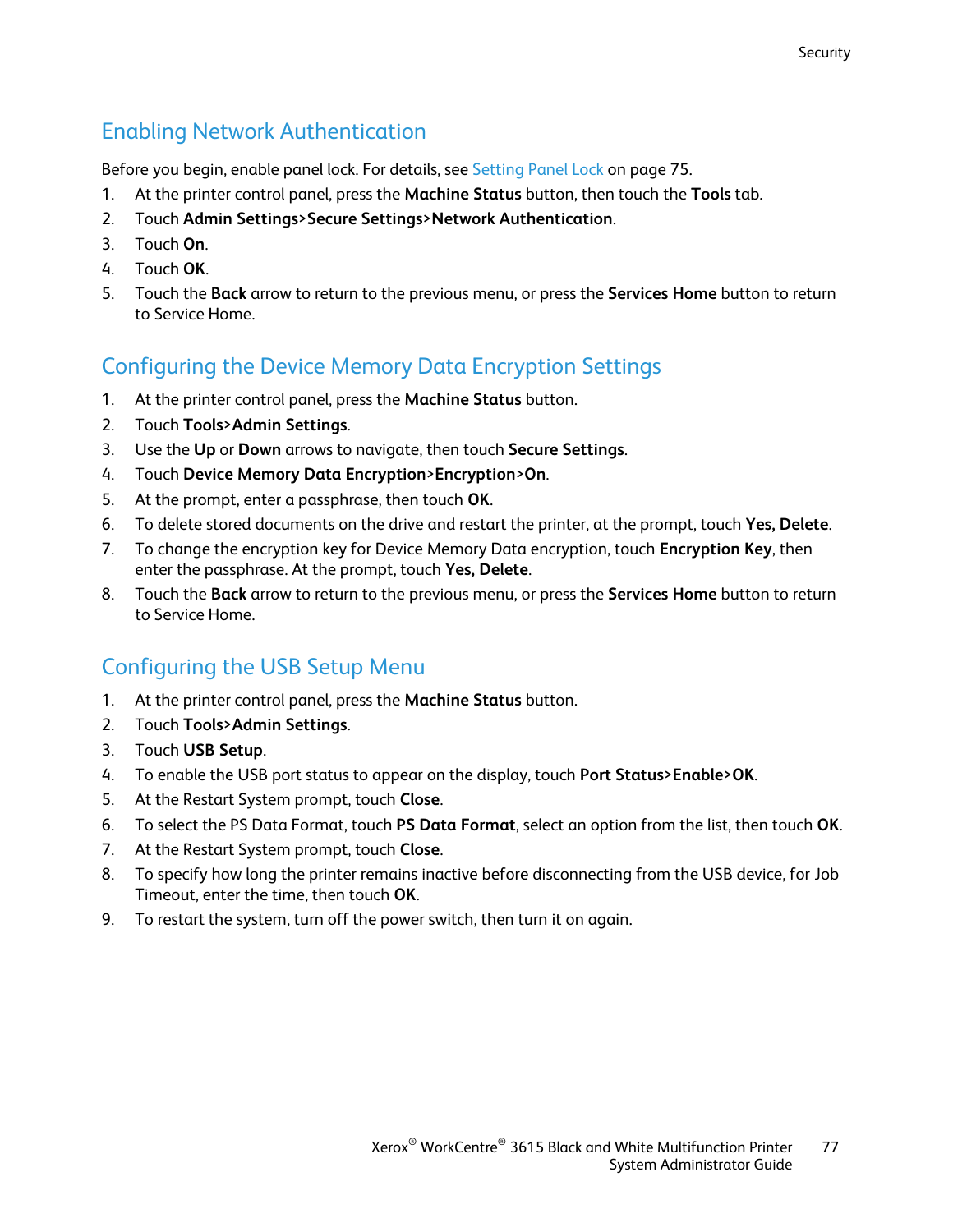#### Configuring Secure Settings

- <span id="page-77-0"></span>1. To allow users to edit the From field in emails sent from the printer, touch **Edit Email From Field**>**Enable**>**OK**.
- 2. To allow users to select recipients only from the phonebook or address book, touch **Confirm Recipients**>**Confirm Recipient**>**OK**.
- 3. To restrict emails to only selected domains, touch **Domain Filtering**>**Enable**>**OK**.
- 4. To enable downloading firmware upgrades, touch **Software Download**>**Enable**>**OK**.
- 5. To set the IP address or host name to appear on the control panel screen, or to hide the network information, touch **Display Network Information.** Touch an option, then touch **OK**.
- 6. To configure the Device Memory Data Encryption settings, see Configuring the Device Memory Data Encryption Settings on page [77](#page-76-1) as needed.
- 7. To limit the number of attempts allowed when logging in as an administrator, touch **Login Attempts**>**On**. Enter a number from 1 through 10, then touch **OK**.
- 8. Touch the **Back** arrow to return to the previous menu, or press the **Services Home** button to return to Service Home.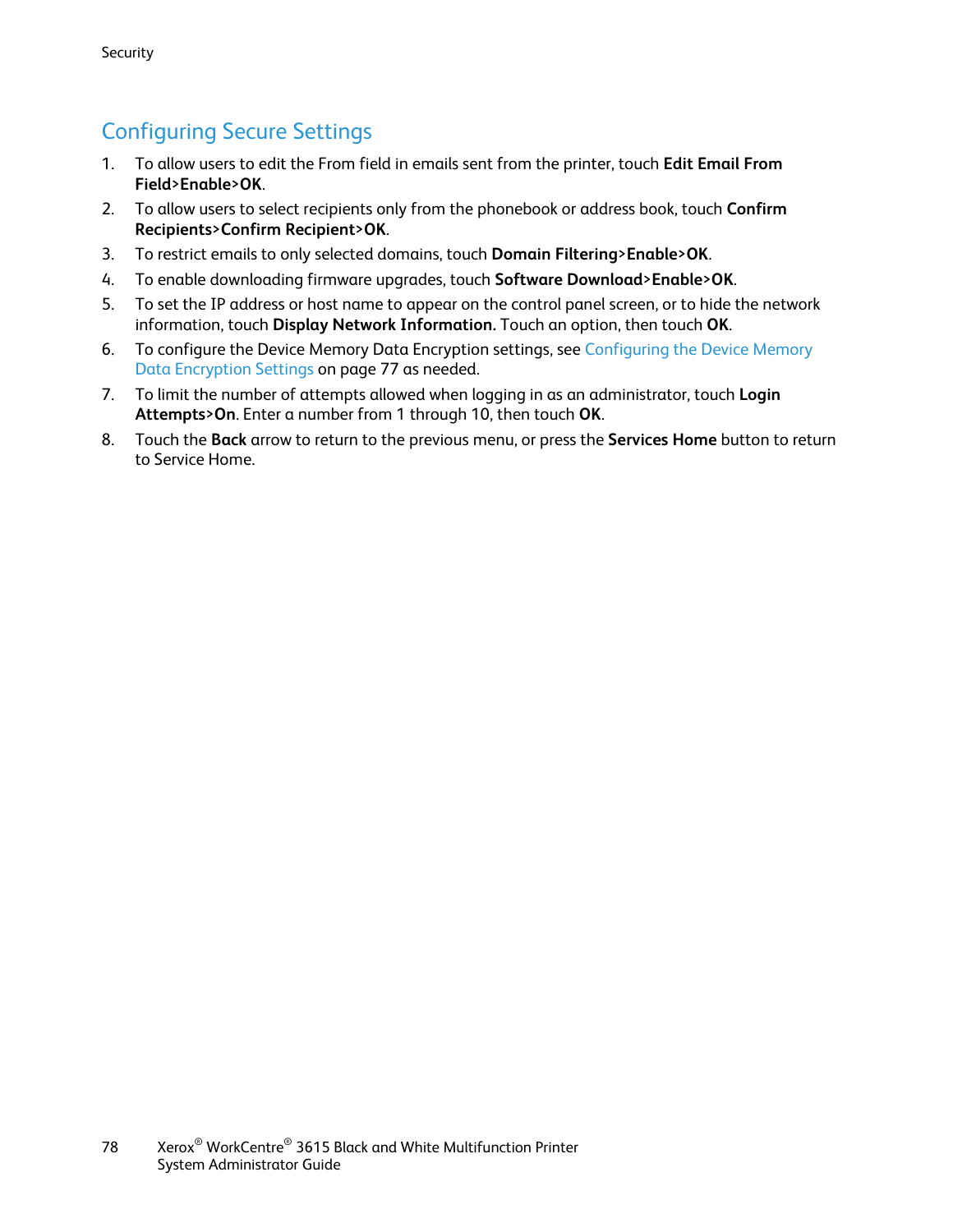# Managing Certificates

#### This section includes:

#### <span id="page-78-0"></span>Before You Begin

Before you can manage certificates, do the following:

- Ensure that the optional Data Memory Device is installed.
- Ensure that Data Memory Device Encryption is enabled. For details, see Configuring the Data Encryption Settings on page [77.](#page-76-1)
- <span id="page-78-1"></span>• Ensure that SSL is configured. For details, see Preparing to Manage Certificates on page [79.](#page-78-1)

#### Preparing to Manage Certificates

Some settings are available only when the encryption setting on the optional Data Memory Drive is enabled. To use these settings, enable data encryption and set up an encryption key.

Note: All stored data is deleted after you change the Data Encryption Settings.

To configure the Data Encryption Settings:

- 1. At the printer control panel, press the **Machine Status** button.
- 2. Touch **Tools**>**Admin Settings**.
- 3. Use the **Up** or **Down** arrows to navigate, then touch **Secure Settings**.
- 4. Touch **Device Memory Data Encryption**>**Encryption**>**On**.
- 5. At the prompt, enter a passphrase, then touch **OK**.
- 6. To delete stored documents on the drive and restart the printer, at the prompt, touch **Yes, Delete**.
- 7. To change the encryption key for Device Memory Data encryption, touch **Encryption Key**, then enter the passphrase. At the prompt, touch **Yes, Delete**.
- 8. Touch the **Back** arrow to return to the previous menu, or press the **Services Home** button to return to Service Home.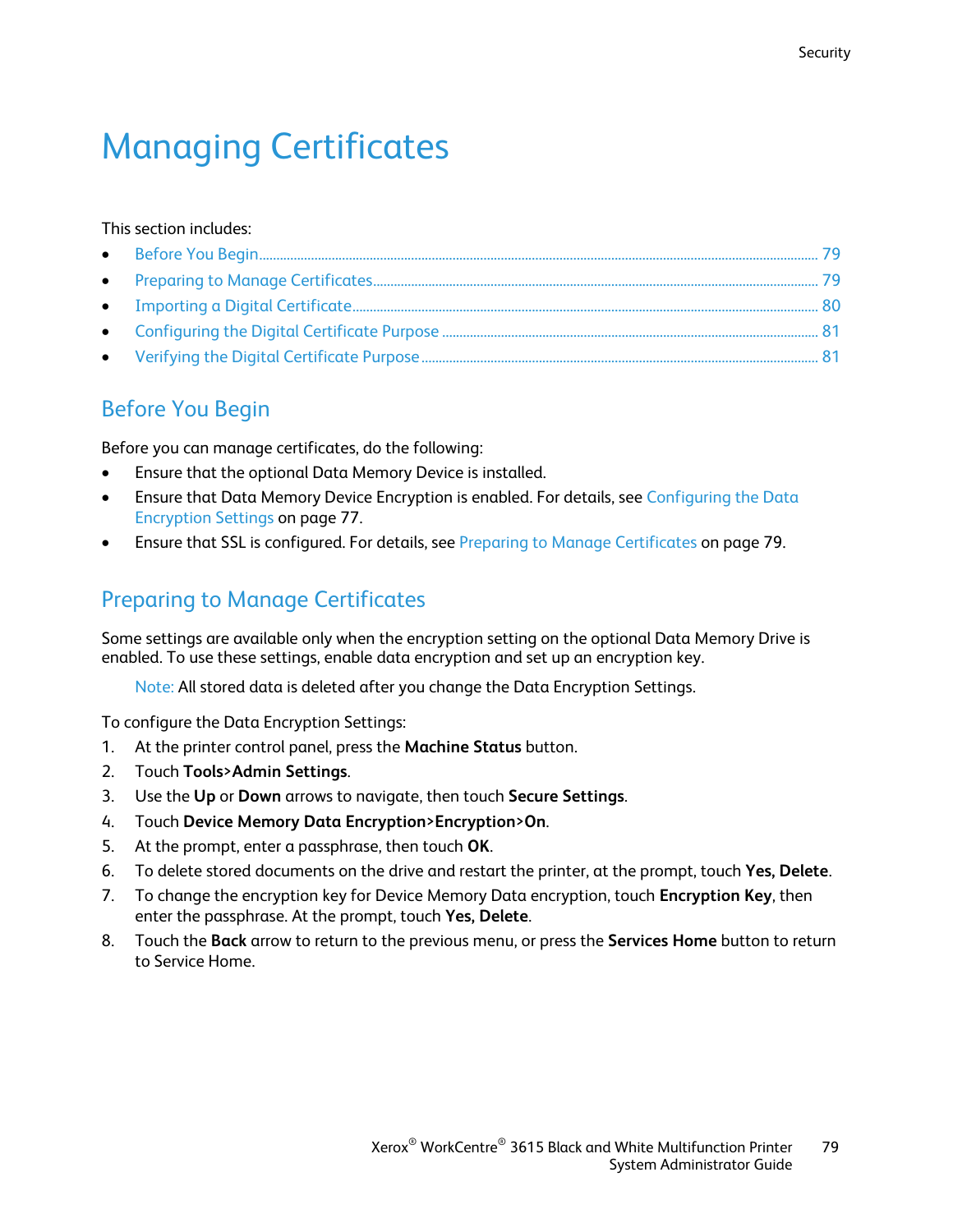To enable HTTPS communication, create a certificate, and enable SSL:

- 1. At your computer, open a Web browser, in the address field, type the IP address of the printer, then press **Enter** or **Return**.
- 2. Click **Properties**.
- 3. In the left navigation panel, scroll to **Security**, then select **SSL**.
- 4. To configure the printer to create a digitally signed certificate, click **Create New Certificate**.
- 5. To select the DKIM signature type, for Public Key Method, select **RSA/SHA-256** or **RSA/SHA-1**.
- 6. To select the size of the key, for Public Key Size, select the number of bits.
- 7. To set the number of days that the certificate is effective, for Validity, enter a number.
- 8. Adjust the parameters of the new digital certificate as needed, then, to restart the printer, click **Generate Signed Certificate**.

Notes:

- If Device Memory Data Encryption is available in the Secure Settings, more options appear in the SSL menu.
- After you generate a signed certificate, Certificate Management appears in the Security menu.

#### <span id="page-79-0"></span>Importing a Digital Certificate

- 1. At your computer, open a Web browser, in the address field, type the IP address of the printer, then press **Enter** or **Return**.
- 2. Click **Properties**.
- 3. In the left navigation panel, scroll to **Security**, then select **SSL**.
- 4. Click **Upload Signed Certificate**.
- 5. Under Password, type and confirm a password.
- 6. Click **Choose File**.
- 7. Select the file, then click **Import**.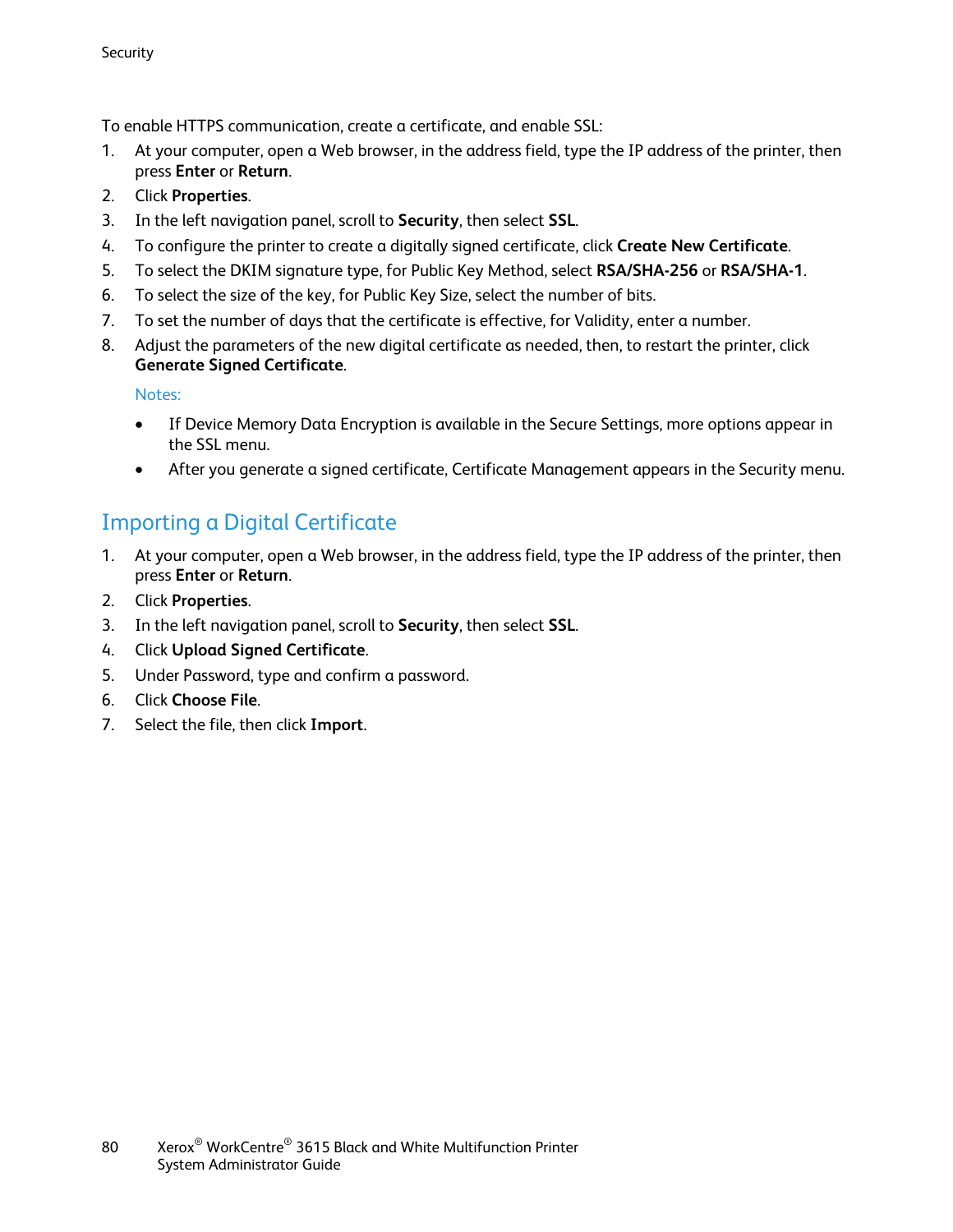#### Configuring the Digital Certificate Purpose

- <span id="page-80-0"></span>1. At your computer, open a Web browser, in the address field, type the IP address of the printer, then press **Enter** or **Return**.
- 2. Click **Properties**.
- 3. In the left navigation panel, click **Security**>**Certificate Management**.

Note: Certificate Management appears in the Security menu only after you enable SSL.

- 4. For Category, select an option.
	- When you set a certificate for an SSL server, SSL client, IPsec, or Wireless LAN client, select **Local Device**.
	- − When you set a certificate for a Wireless LAN server, select **Trusted Certificate Authority**.
- 5. For Certificate Purpose, select an option.
- 6. For Certificate Order, select the order that certificates appear.
- 7. To display the list of certificates, click **Display the List**.

Note: If the list includes more than 20 certificates, to display the next page, click **Next**.

- 8. Select the certificate to associate with the Certificate Purpose you selected.
- 9. To display the Certificate Details page, click **Certificate Details**.
- <span id="page-80-1"></span>10. After you confirm the certificate details, at the top of the details window, click **Use this certificate**.

#### Verifying the Digital Certificate Purpose

- 1. At your computer, open a Web browser, in the address field, type the IP address of the printer, then press **Enter** or **Return**.
- 2. Click **Properties**.
- 3. In the left navigation panel, scroll to **Security**, then select **Certificate Management**.
- 4. Verify the information selected next to **Category**, **Certificate Purpose**, and **Certificate Order**. If a selection is incorrect, select another option.
- 5. To display the Certificate List page, click **Display the List**.

Note: If the list includes more than 20 certificates, click **Next** to display the next page.

6. Ensure that the certificate that appears with an asterisk is valid and that it is the certificate associated with the Certificate Purpose.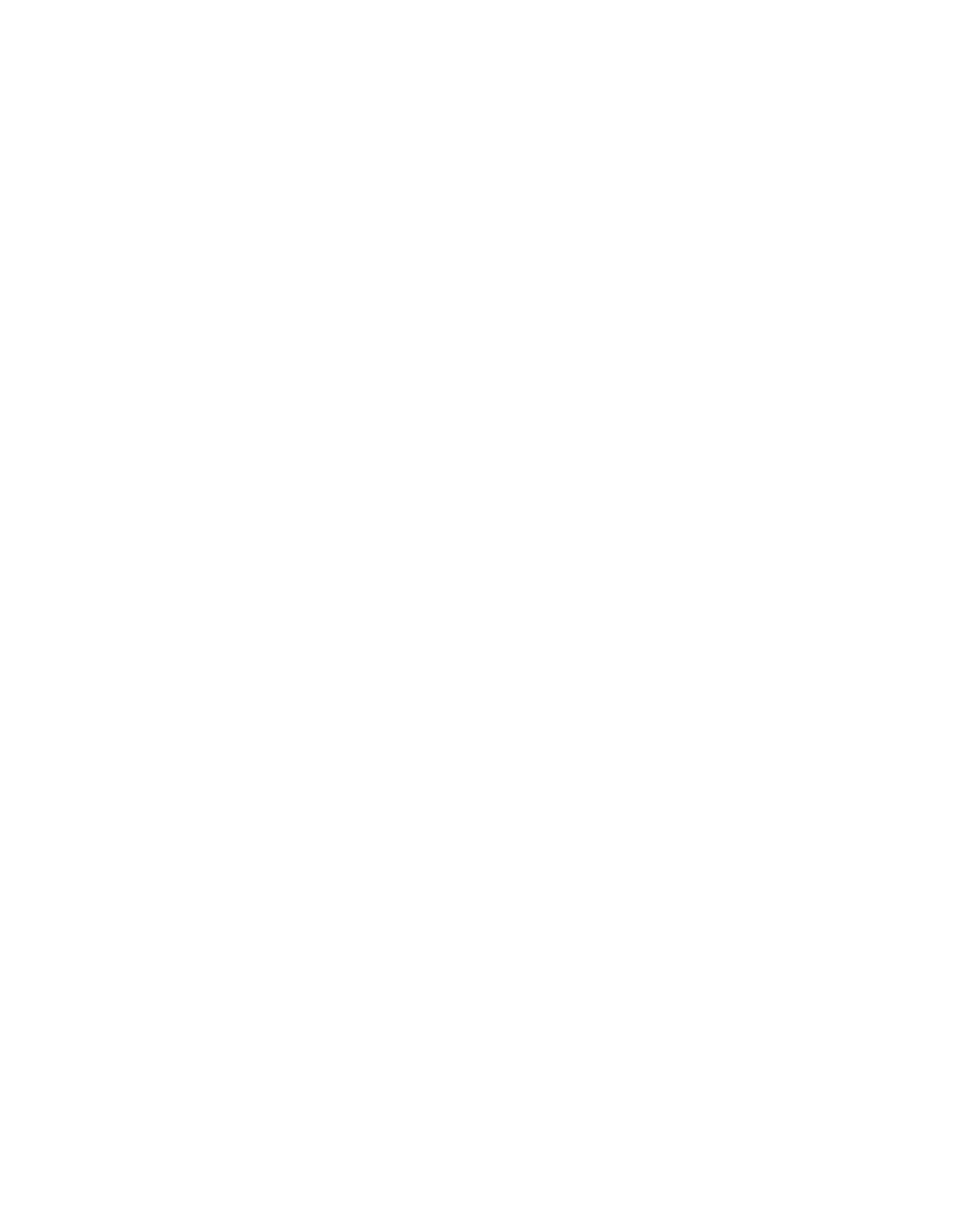# Copying 5

#### This chapter includes: • [Changing the Default Copy Settings.](#page-83-0).......................................................................................................................... [84](#page-83-0) • [Limiting Access to Copying.](#page-86-0)............................................................................................................................................. [87](#page-86-0)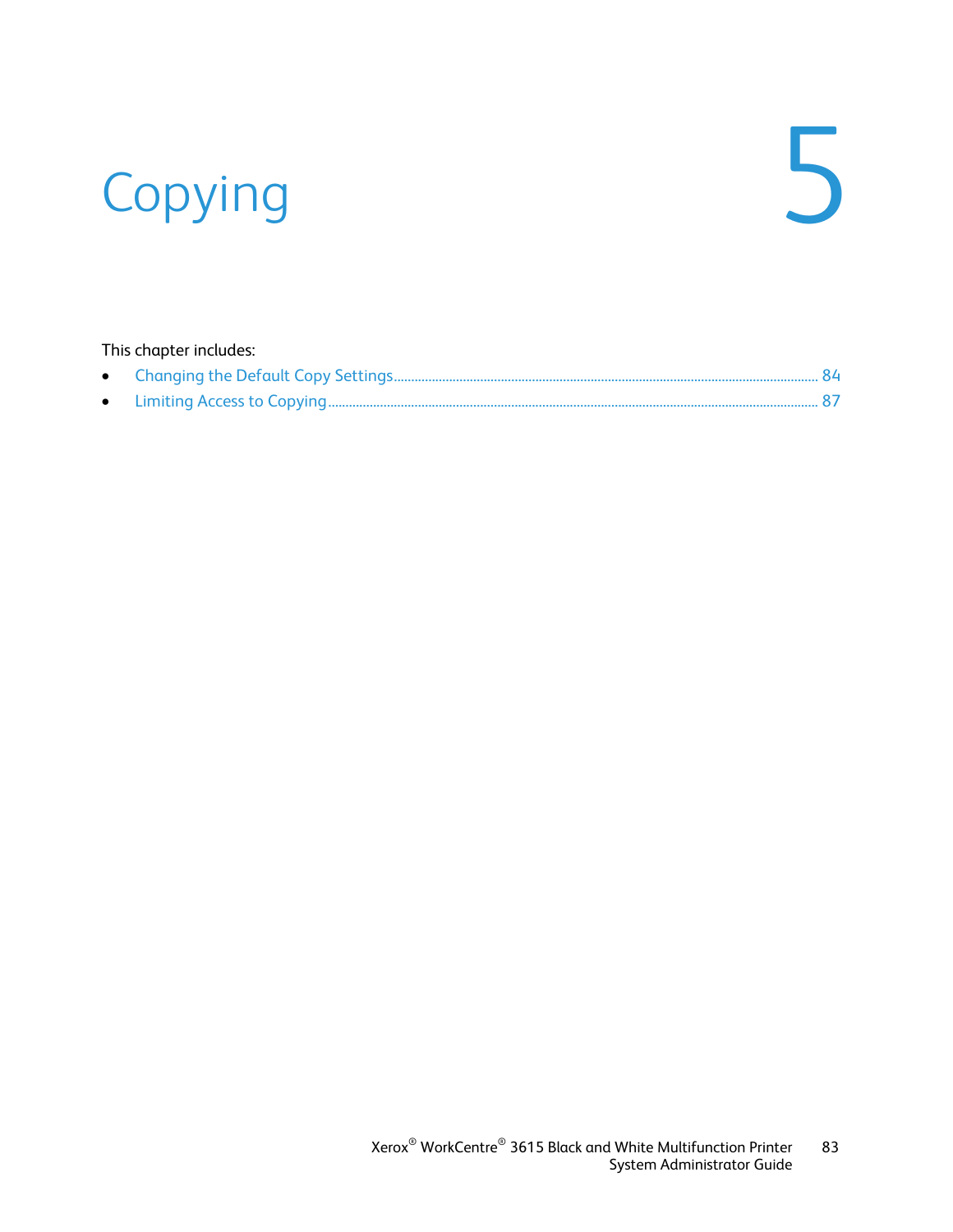# <span id="page-83-0"></span>Changing the Default Copy Settings

#### This section includes:

The printer uses the default copy settings on all copy jobs unless you change them for an individual job. You can modify the default copy settings.

To change the default copy settings:

- 1. At the printer control panel, press the **Machine Status** button.
- 2. Touch the **Tools** tab.
- 3. Touch **Service Defaults**.
- <span id="page-83-1"></span>4. Touch **Copy Defaults**, then touch the option you want to change.

#### Changing the Original Size

- 1. Touch **Original Size**.
- 2. Touch the document size.
- <span id="page-83-2"></span>3. Touch **OK**.

#### Changing Auto Background Suppression Level

- 1. Touch **Auto Background Suppression Level**, then select an option.
- 2. Touch **OK**.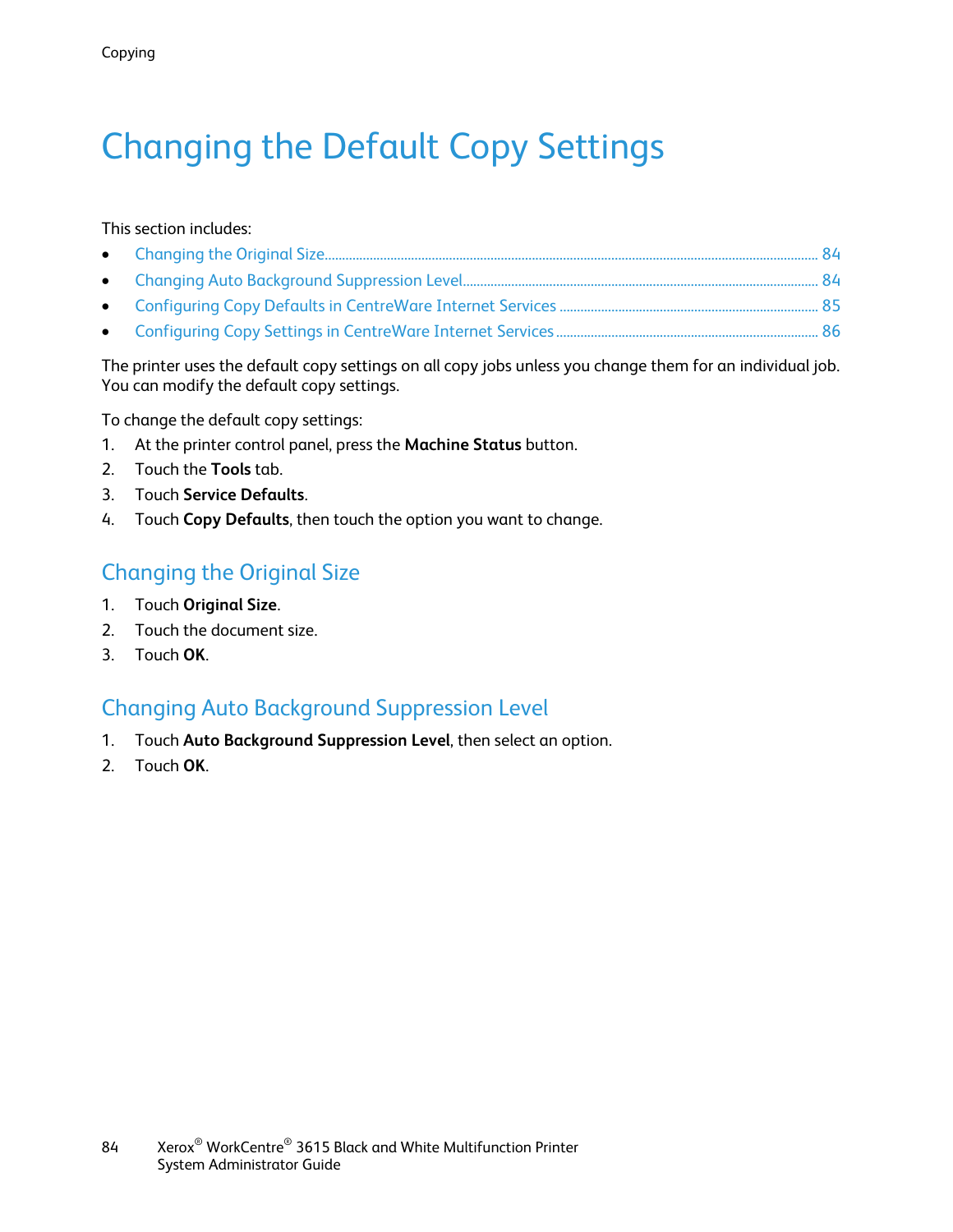#### Configuring Copy Defaults in CentreWare Internet Services

<span id="page-84-0"></span>1. At your computer, open a Web browser, in the address field, type the IP address of the printer, then press **Enter** or **Return**.

Note: If you do not know the IP address of your printer, see Finding the IP Address of Your Printer on pag[e 12.](#page-11-0)

- 2. Select **Properties**>**Copy**>**Copy Defaults**.
- 3. To specify the paper tray used to print the copies, for Paper Supply, select an option.
- 4. To turn on or off collated copies, for Collation, select an option.
- 5. To reduce or enlarge copies by a set percentage, for Reduce/Enlarge, select an option.
- 6. To customize the percentage to reduce or enlarge copies:
	- a. For Reduce/Enlarge, select Custom.
	- b. For Custom Reduce/Enlarge, type a percentage.
- 7. To specify the size of the original document, for Original Size, select an option.
- 8. To specify the type of the original document, for Original Type, select an option.
- 9. To lighten or darken the copied image, for Lighten/Darken, select an option.
- 10. To specify the sharpness of the copied image, for Sharpness, select an option.
- 11. To reduce the sensitivity of the printer to variations in light background colors, for Auto Background Suppression, select **On**.
- 12. To adjust the level of the auto background suppression functionality, for Auto Background Suppression Level, select an option.
- 13. Click **Save Changes**.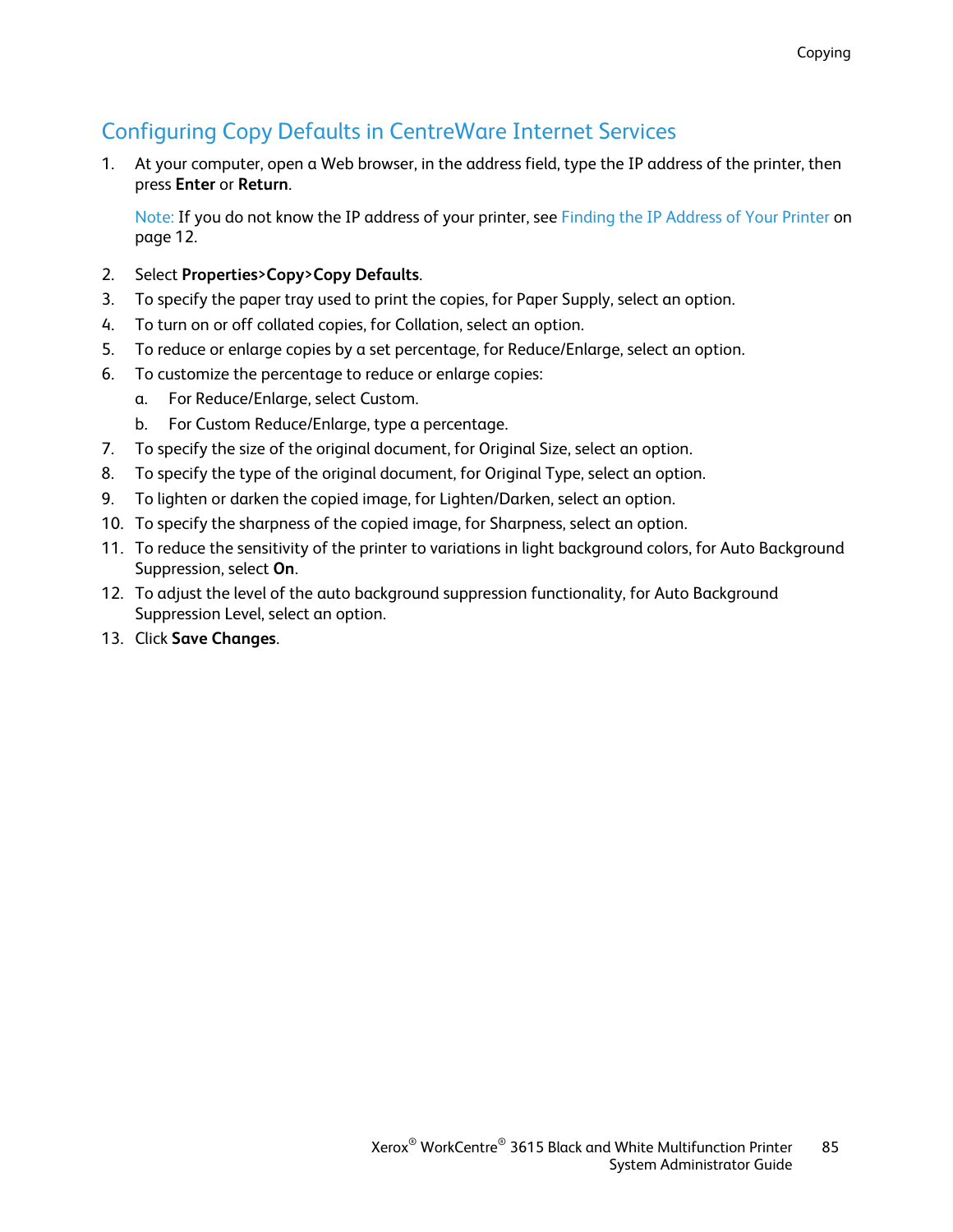#### Configuring Copy Settings in CentreWare Internet Services

<span id="page-85-0"></span>The printer uses the default copy settings on all copy jobs unless you change them for an individual job. You can modify the default copy settings.

1. At your computer, open a Web browser, in the address field, type the IP address of the printer, then press **Enter** or **Return**.

Note: If you do not know the IP address of your printer, see Finding the IP Address of Your Printer on pag[e 12.](#page-11-0)

- 2. Select **Properties**>**Copy**>**Copy Settings**.
- 3. To specify the 2-sided copy options, for 2 Sided Copying, select an option.
- 4. To rotate the image on side 2 by 180 degrees, for Rotate Side 2, select **On**.
- 5. To copy a single page multiple times onto one or both sides of the paper, for Pages per Side, select an option. The printer reduces the pages proportionally to fit the paper.
- 6. To erase unwanted images from the top and bottom of the page, for Edge Erase Top/Bottom, type a value.
- 7. To erase unwanted images from the left and right of the page, for Edge Erase Left/Right, type a value.
- 8. To erase unwanted images from the middle of the page, for Edge Erase Middle, type a value.
- 9. Click **Save Changes**.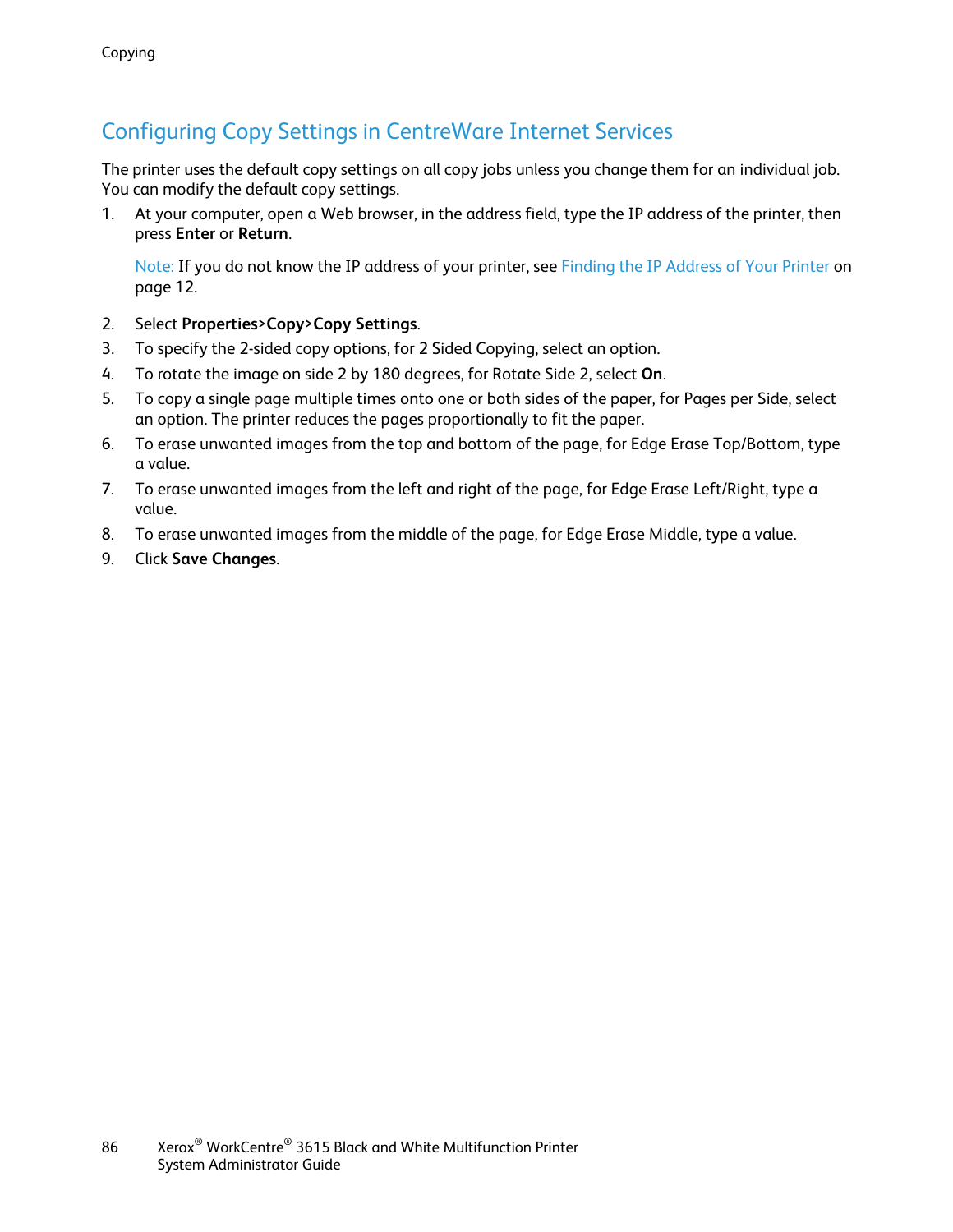# <span id="page-86-0"></span>Limiting Access to Copying

The Copy Lock options limit access to copying by requiring a passcode, or a user name and password, to use the Copy function. You can also turn off copying.

For details about limiting access, see Security on page [63.](#page-62-0)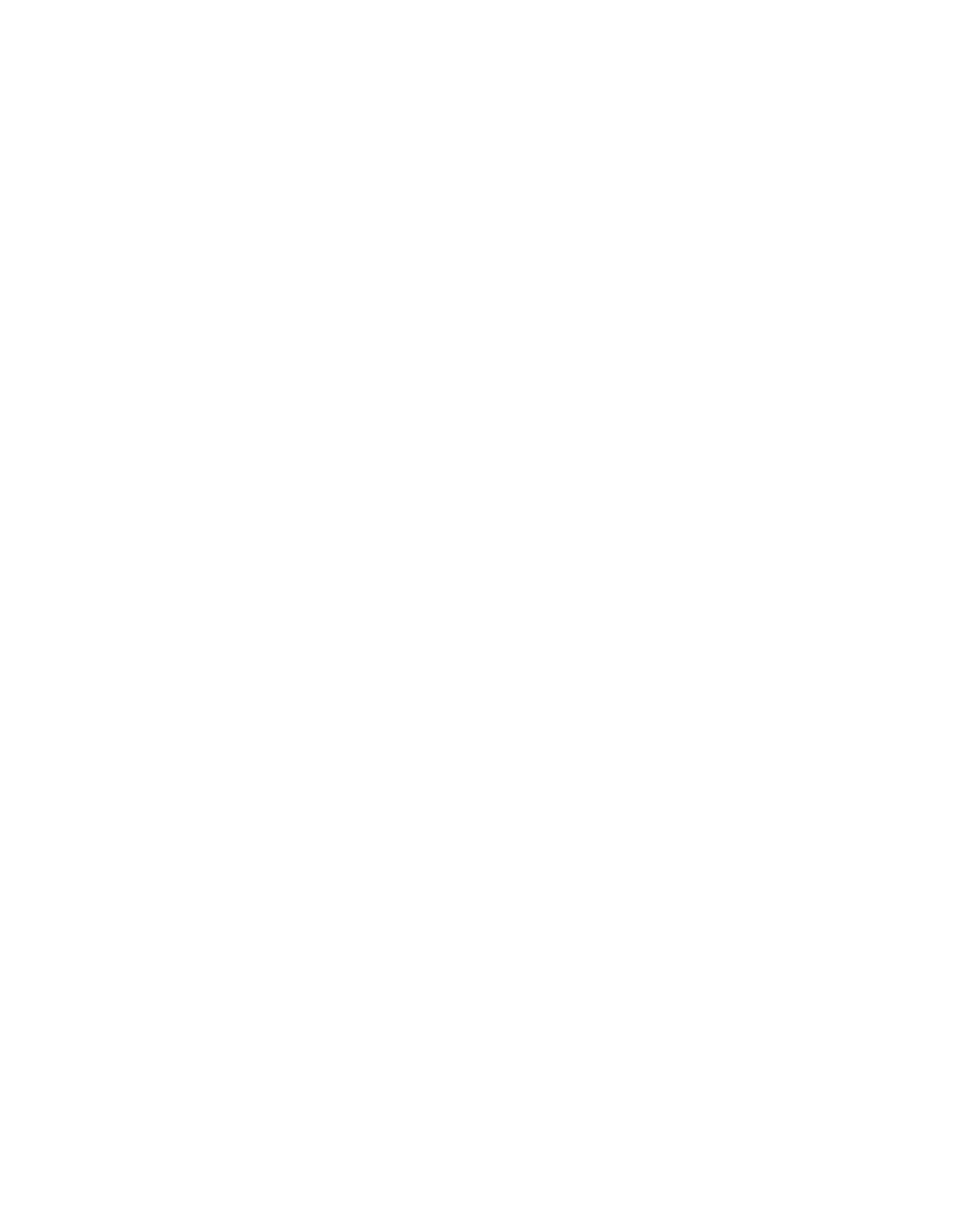# Scanning 6

| This chapter includes: |  |  |
|------------------------|--|--|
|                        |  |  |
|                        |  |  |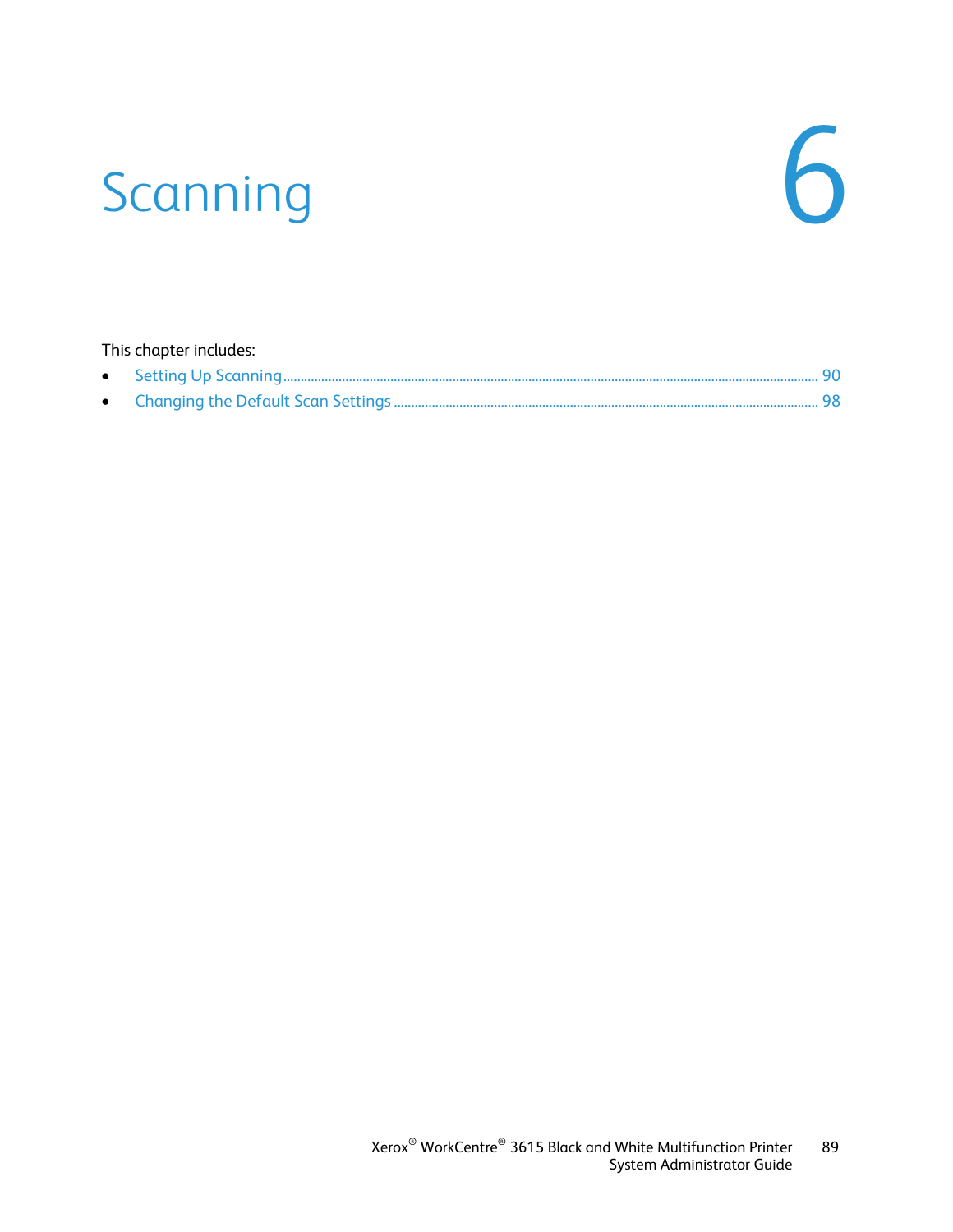# <span id="page-89-0"></span>Setting Up Scanning

#### This section includes:

#### <span id="page-89-1"></span>Scanning Setup Overview

This printer can scan over a network, to a computer connected by USB, or to a USB storage device using the front USB memory port.

Before you can scan over a network:

- To scan to a shared folder on your computer, share the folder, set the correct permissions, then add the folder to the Address Book in CentreWare Internet Services.
- To scan to an FTP server, on the FTP server, set the correct folder permissions, then add the FTP server to the Address Book in CentreWare Internet Services.
- To scan to an email address, in CentreWare Internet Services, configure the email server.

If the printer is connected using a USB cable, you cannot scan to an email address or a network location. You can scan to a folder on your computer, or scan into an application after installing the scan drivers and the Express Scan Manager utility.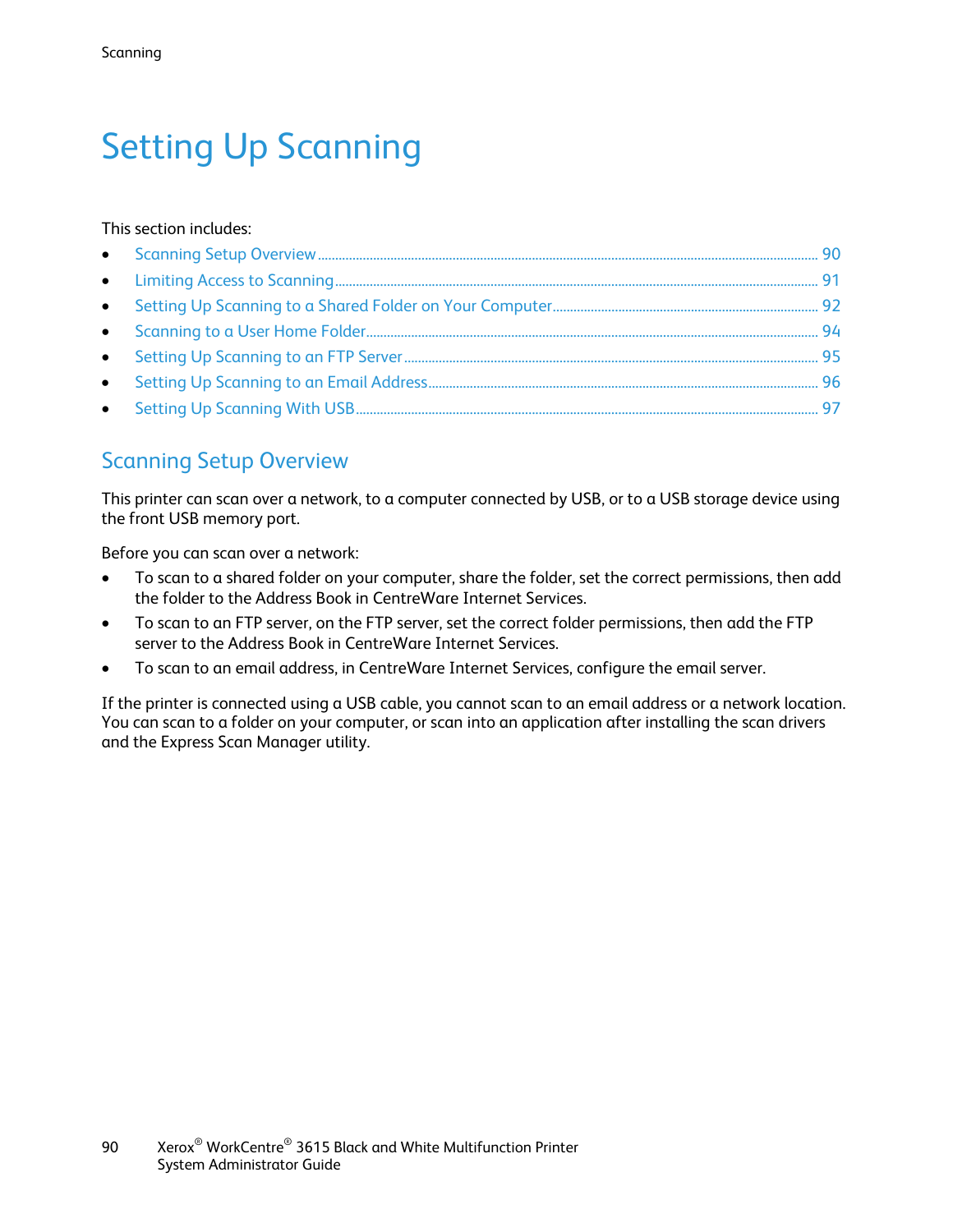#### Limiting Access to Scanning

<span id="page-90-0"></span>The Scan Lock options limit access to scanning by requiring a password to use the Scan function. You can also turn off scanning.

Note: Panel Lock must be enabled before setting the service locks. For details, see Enabling Panel Lock on page [75.](#page-74-1)

To set the Scan Lock:

- 1. At the printer control panel, press the **Machine Status** button.
- 2. Touch **Tools**>**Admin Settings**.
- 3. Enter the 4-digit password, then touch **OK**.
- 4. Touch **Secure Settings**.
- 5. Touch **Service Lock**.
- 6. Touch an option:
	- − **Copy**: Limits access to copy options.
	- **Email:** Limits access to an email service.
	- − **Fax**: Limits access to fax options.
	- **Send via Fax Driver:** Limits faxes sent from the fax driver.
	- **Scan to Network: Limits access to the Network option.**
	- **Scan to PC:** Limits access to the PC and WSD options.
	- − **PC Scan**: Limits access for TWAIN or WIA scans.
	- **Scan to USB:** Limits access to the USB Memory option.
	- − **Print from USB**: Limits the ability to print from a USB Flash drive that is inserted in the printer.
	- − **ID Card Copy**: Limits the ability of copying ID cards front and back.
	- − **USB Services**: Restricts how the USB services appear.
		- **Show USB Pop Up Menu**: Restricts when the USB pop up menu appears.
		- **Display USB Memory Services**: Restricts the display of USB memory services until the USB drive is installed.
- 7. Touch an option:
	- − **Enabled**: Turns on scanning and turns off the service lock.
	- − **Password Locked**: Requires a password to use scanning. Enter a new 4-digit password, then press **OK**.
	- − **Disabled**: Turns off scanning and removes the Scan To button from the printer control panel.
- 8. Touch **OK**.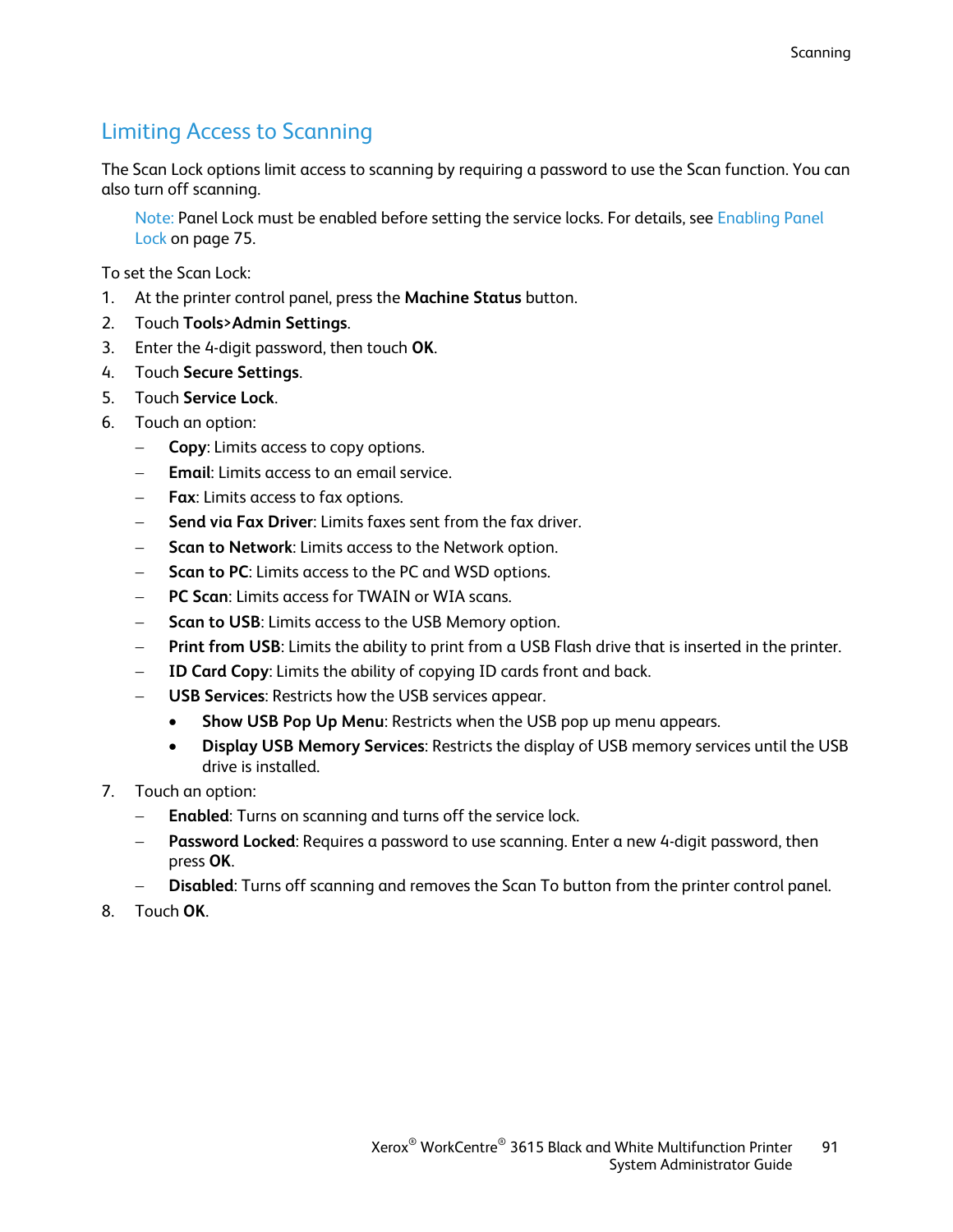#### <span id="page-91-0"></span>Setting Up Scanning to a Shared Folder on Your Computer

#### This section includes:

- [Sharing a Folder on a Windows Computer](#page-91-1) ............................................................................................................... [92](#page-91-1)
- [Sharing a Folder Using Macintosh OS X Version 10.5 and Later.](#page-91-2).................................................................... [92](#page-91-2)
- [Adding a Folder as an Address Book Entry Using CentreWare Internet Services.](#page-92-0)................................... [93](#page-92-0)
- [Adding a Folder as an Address Book Entry Using the Address Book Editor.](#page-92-1)............................................... [93](#page-92-1)

Before you can scan to a shared folder, you must share the folder, then add the folder as an Address Book entry in CentreWare Internet Services.

#### <span id="page-91-1"></span>**Sharing a Folder on a Windows Computer**

- 1. Open Windows Explorer.
- 2. Right-click the folder you want to share, then select **Properties**.
- 3. Click the **Sharing** tab, then click **Advanced Sharing**.
- 4. Select **Share this folder**.
- 5. Click **Permissions**.
- 6. Select the **Everyone** group, and verify that all permissions are enabled.
- 7. Click **OK**.

Note: Remember the Share name for later use.

- 8. Click **OK** again.
- <span id="page-91-2"></span>9. Click **Close**.

#### **Sharing a Folder Using Macintosh OS X Version 10.5 and Later**

- 1. From the Apple menu, select **System Preferences**.
- 2. From the View menu, select **Sharing**.
- 3. From the Services list, select **File Sharing**.
- 4. Click the plus icon (**+**) below the Shared Folders field. A folder list appears.
- 5. Select the folder you want to share on the network, then click **Add**.
- 6. From the Users list, click **Everyone**.
- 7. From the list to the right of the Users window, use the arrow buttons to set user privileges to **Read & Write**.
- 8. Click the **Options** button.
- 9. To share this folder with Windows computers, select **Share files and folders using SMB**.
- 10. Select the **On** check box to the left of File Sharing in the Service pane. The folder and its contents are shared with network users.
- 11. Close the System Preferences window.

Note: When you open a shared folder, a Shared Folder banner appears in the Finder for the folder and its subfolders.

92 Xerox<sup>®</sup> WorkCentre<sup>®</sup> 3615 Black and White Multifunction Printer System Administrator Guide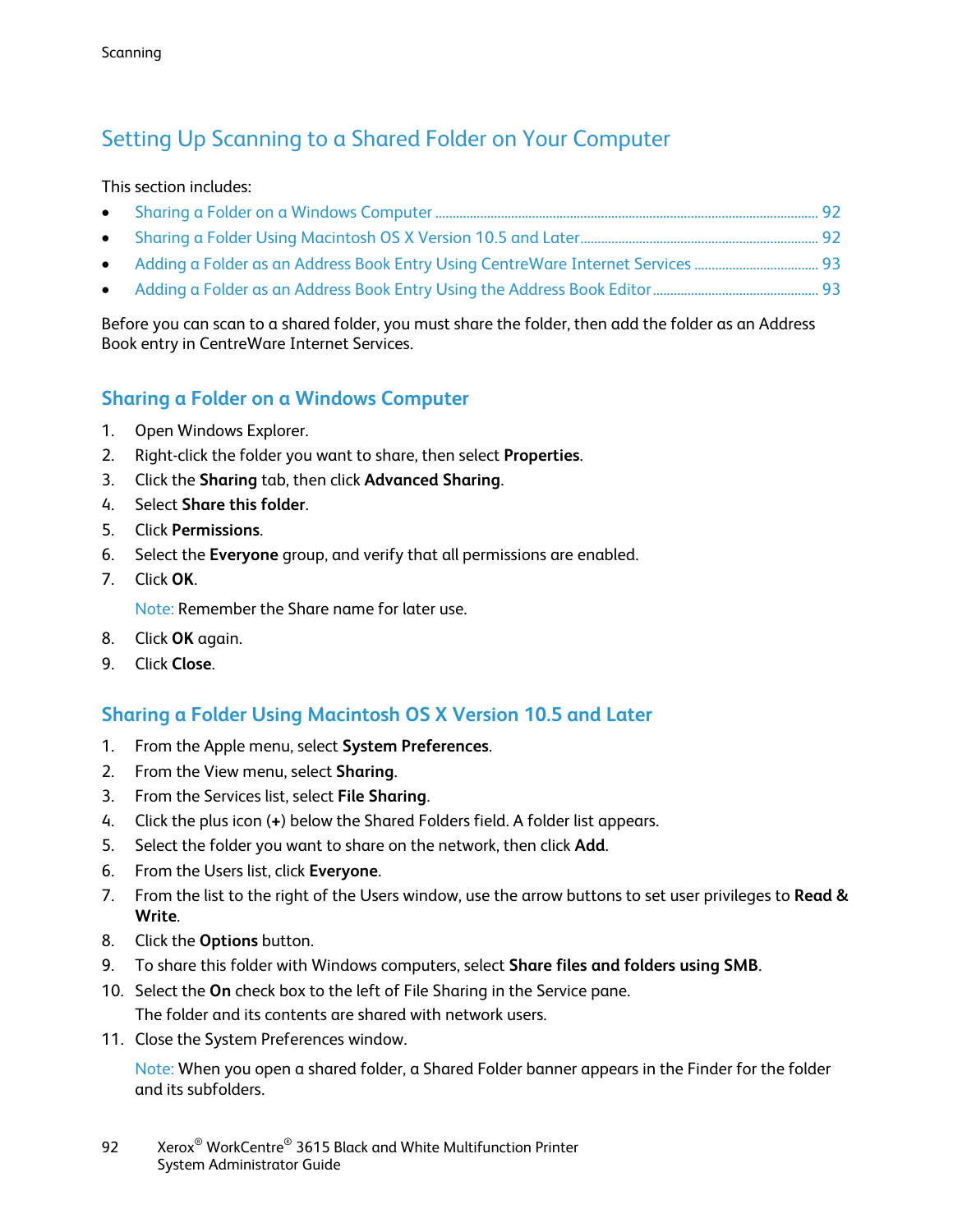#### **Adding a Folder as an Address Book Entry Using CentreWare Internet Services**

<span id="page-92-0"></span>1. At your computer, open a Web browser, in the address field, type the IP address of the printer, then press **Enter** or **Return**.

Note: If you do not know the IP address of your printer, see Finding the IP Address of Your Printer on page [12.](#page-11-0)

- 2. Click **Address Book**.
- 3. Under Network Scan (Comp./Serv.), click **Computer/Server Address Book**.
- 4. Next to any empty field, click **Add**, then enter the following information:
	- − **Name**: Enter the name that you want to appear in the Address Book.
	- − **Server Type**: Select **Computer (SMB)**.
	- − **Host Address:** Enter the IP address of your computer.
	- Port Number: Enter the default port number for SMB, 139, or select a number from the range provided.
	- − **Login Name**: Enter your computer user name.
	- − **Login Password**: Enter your computer login password.
	- − **Re-enter Password**: Enter your login password again.
	- − **Name of Shared Directory**: Enter a name for the directory or folder. For example, if you want the scanned files to go in a folder named scans, type **scans**.
	- − **Subdirectory Path**: Enter the path of the folder on the SMB server. For example, if you want the scanned files to go in a folder named *colorscans* inside the *scans* folder, type **\colorscans**.
- <span id="page-92-1"></span>5. Click **Save Changes**.

#### **Adding a Folder as an Address Book Entry Using the Address Book Editor**

- 1. Ensure that Fax Scan Utilities are installed.
- 2. Click **Start**>**All Programs**>**Xerox Office Printing**>**WorkCentre 3615**.
- 3. In the left navigation pane, under Printer Address Book, click **Server**.
- 4. For Name, enter the name of the shared file on your computer.
- 5. For Server Type, select **Computer (SMB)**.
- 6. Click **Computer Settings Wizard**, then click **Browse**.
- 7. Navigate to a shared folder on your computer.
- 8. Click **OK**, then click **Next**.
- 9. To give the printer access to the shared folder, enter a login name and password.
- 10. Click **Next**, then click **Finish**.
- 11. Click **OK**.

The new entry appears in the Server pane.

12. Click **Save All**.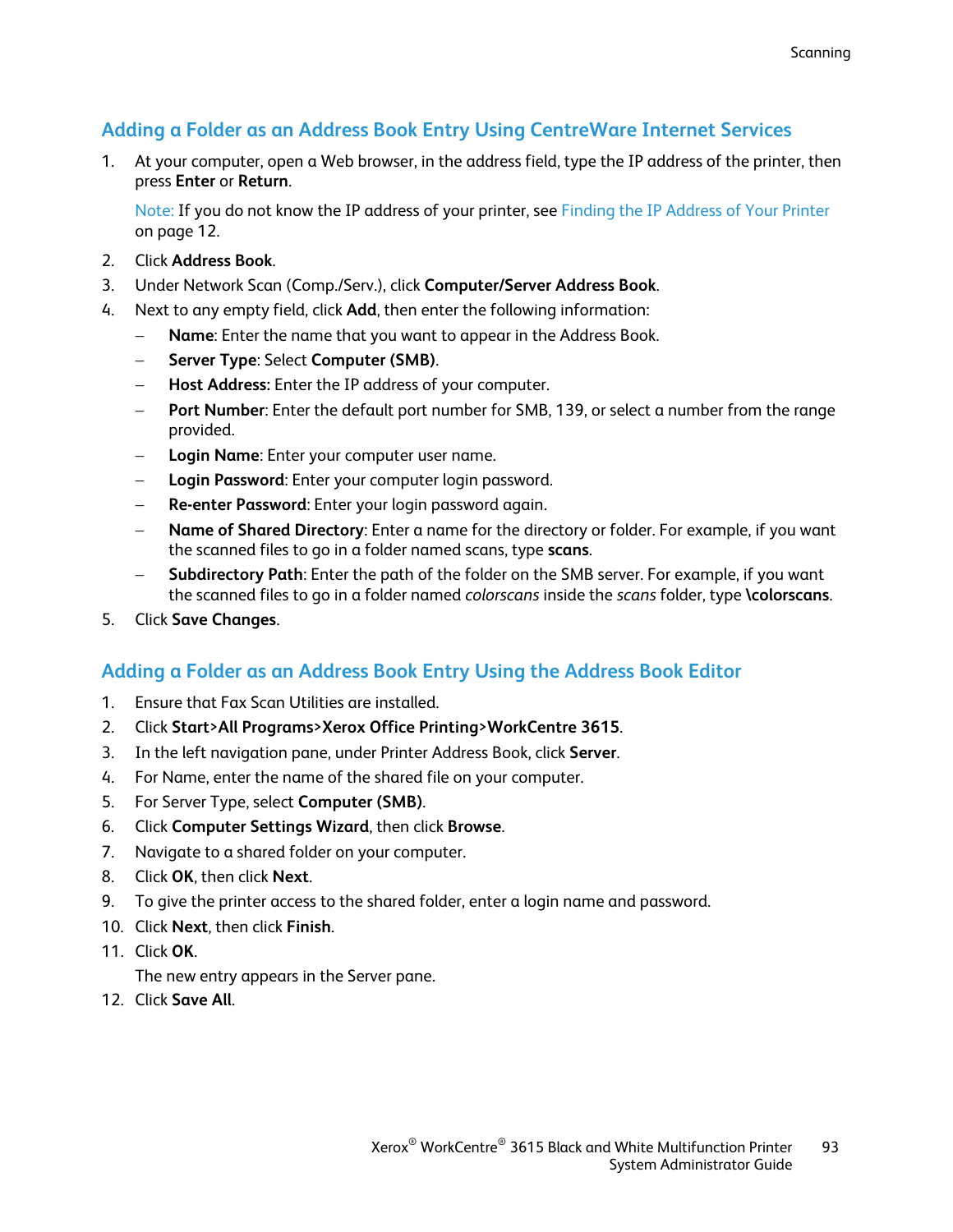#### Scanning to a User Home Folder

<span id="page-93-0"></span>Scan to Home allows you to scan documents that are saved to a home directory on an external server. The home directory is distinct for each authenticated user. The directory path is established through LDAP.

#### **Before You Begin**

To scan to the home folder defined in an LDAP directory, first ensure that the home folder locations are defined for each user.

If you want to scan to a shared folder on the network, create a shared folder on your network with read and write access privileges.

#### **Scanning to a Home Directory**

Note: If LDAP Network Authentication is configured, Home appears as an option on the Scan To screen.

- 1. Load the original on the document glass or in the duplex automatic document feeder.
- 2. On the printer control panel, touch **Scan to**.
- 3. Touch **Home**.
- 4. Enter **User Name** and **Password**, then click **OK**.
- 5. To begin the scan, press **Start**.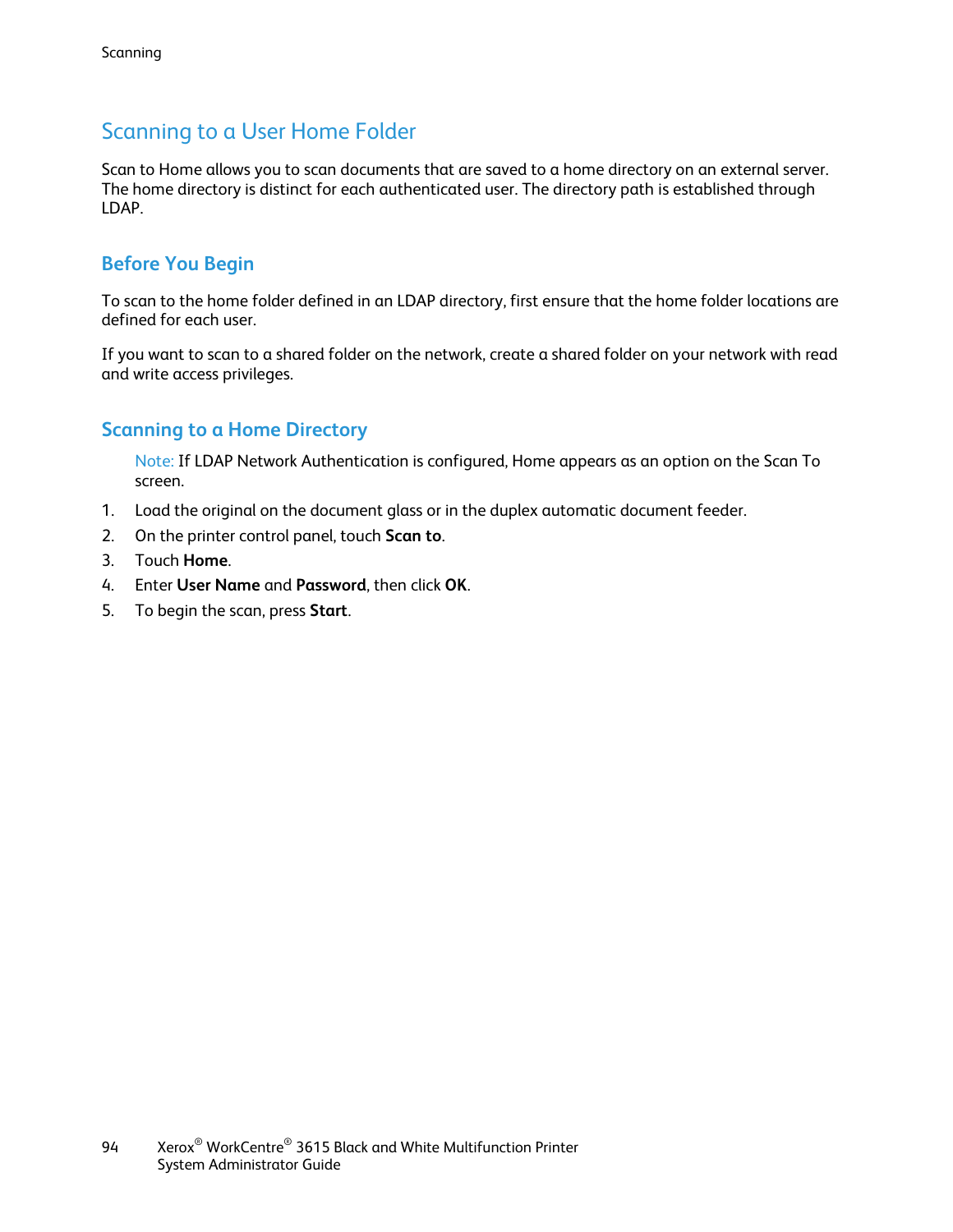#### Setting Up Scanning to an FTP Server

<span id="page-94-0"></span>Before you set up scanning to an FTP Server, the server must have the proper software installed and be configured with shared folders for each user.

1. At your computer, open a Web browser, in the address field, type the IP address of the printer, then press **Enter** or **Return**.

Note: If you do not know the IP address of your printer, see Finding the IP Address of Your Printer on page [12.](#page-11-0)

- 2. In CentreWare Internet Services, click **Address Book**.
- 3. Under Network Scan (Comp./Serv.), click **Computer/Server Address Book**.
- 4. Next to any empty field, click **Add**.
- 5. Enter the name to display in the address book.
- 6. For Network Type, select **Server (FTP)**.
- 7. For Host Address, type the IP address or DNS name for the server.
- 8. For Port Number, enter the default port number, or select a number from the range provided.
- 9. For Login Name, type a login name for the FTP server.
- 10. Type and confirm the password for the FTP server.
- 11. For Name of Shared Directory, type the name of the destination folder on the FTP server. For example, to save scanned files to a shared folder named scans*,* type **scans**.
- 12. For Subdirectory path, type the path of the folder as needed. For example, to save scans to a folder called colorscans that is one level below the scans folder, type **/colorscans**.
- 13. Click **Save Changes**. A new address book entry is created.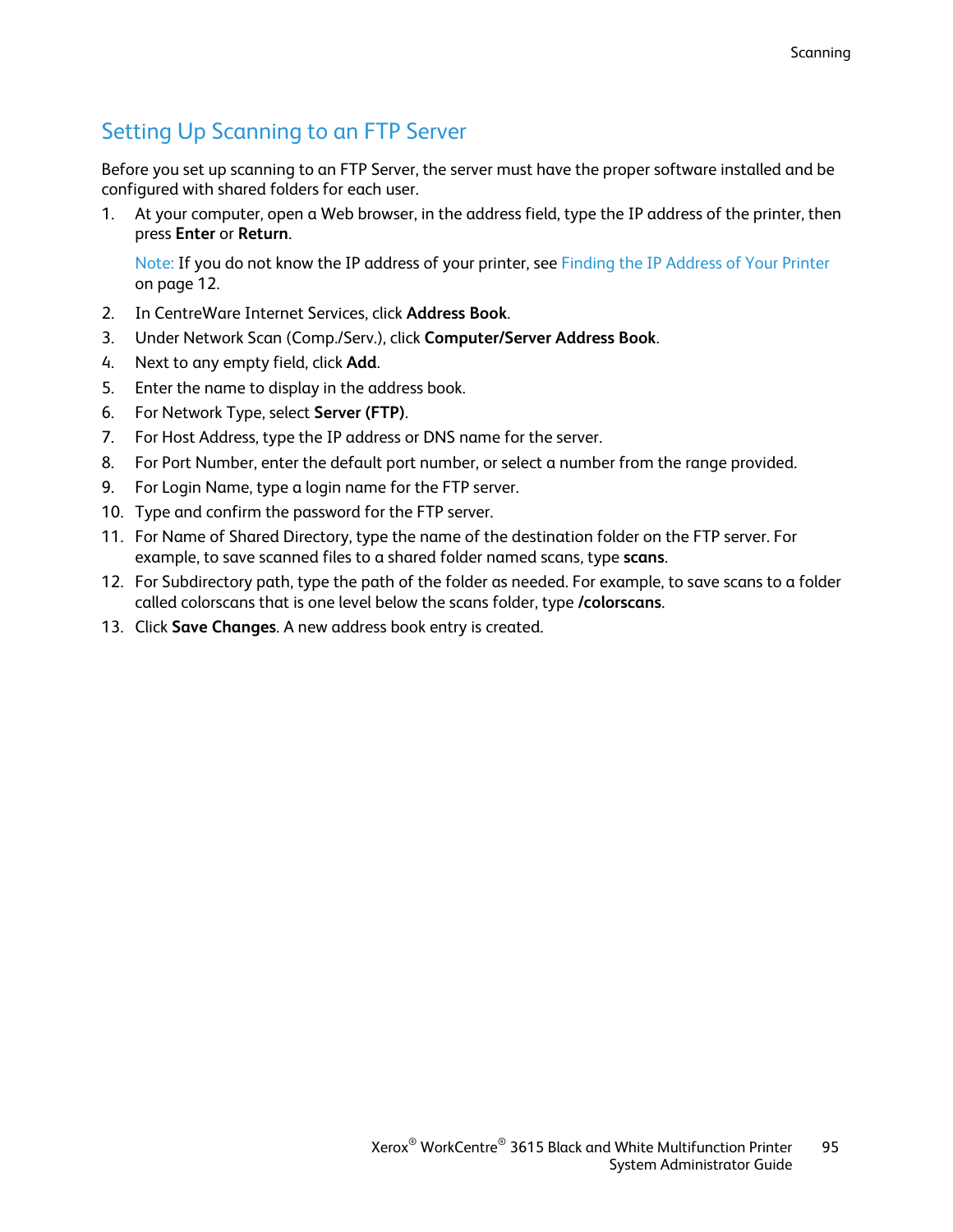#### Setting Up Scanning to an Email Address

<span id="page-95-0"></span>Before you can scan to an email address, you must configure the printer to communicate with your SMTP email server. Before you can scan to an email address, configure the printer to communicate with your SMTP email server.

To configure the SMTP server settings:

1. At your computer, open a Web browser, in the address field, type the IP address of the printer, then press **Enter** or **Return**.

Note: If you do not know the IP address of your printer, see Finding the IP Address of Your Printer on page [12.](#page-11-0)

- 2. Click **Properties**.
- 3. In the left pane, under Protocols, click **Email Settings**.
- 4. For Enter the From: Email Address, type the email address that you want to use to send emails from the printer.

Note: Before you click Auto Detect SMTP Server, to save your entries, click **Save Changes**.

- 5. For SMTP Server, enter the IP Address or DNS Name of the SMTP server. If you do not know the IP Address or DNS Name of the SMTP server, click **Auto Detect SMTP Server**.
- 6. For SMTP Port, enter the port number for the SMTP server.
- 7. If the SMTP server requires authentication, select the Authentication Type, then enter the SMTP Login Name and SMTP Password. If the login feature is not used, select **No Authentication**.

Note: When you select SMTP AUTH (Auto), the printer automatically supports Plain/Login/CRAM-MD5. SMTP AUTH (Auto) works for most SMTP servers.

- 8. To verify the status of the SMTP Server Connection, click **Refresh Status**.
- 9. Click **Save Changes**.

Note: Ensure that the authentication type is compatible with your SMTP server.

- 10. If authentication is required, for the SMTP server, enter the SMTP Login Name and password.
- 11. Re-enter the password.
- 12. Scroll down, then click **Save Changes**.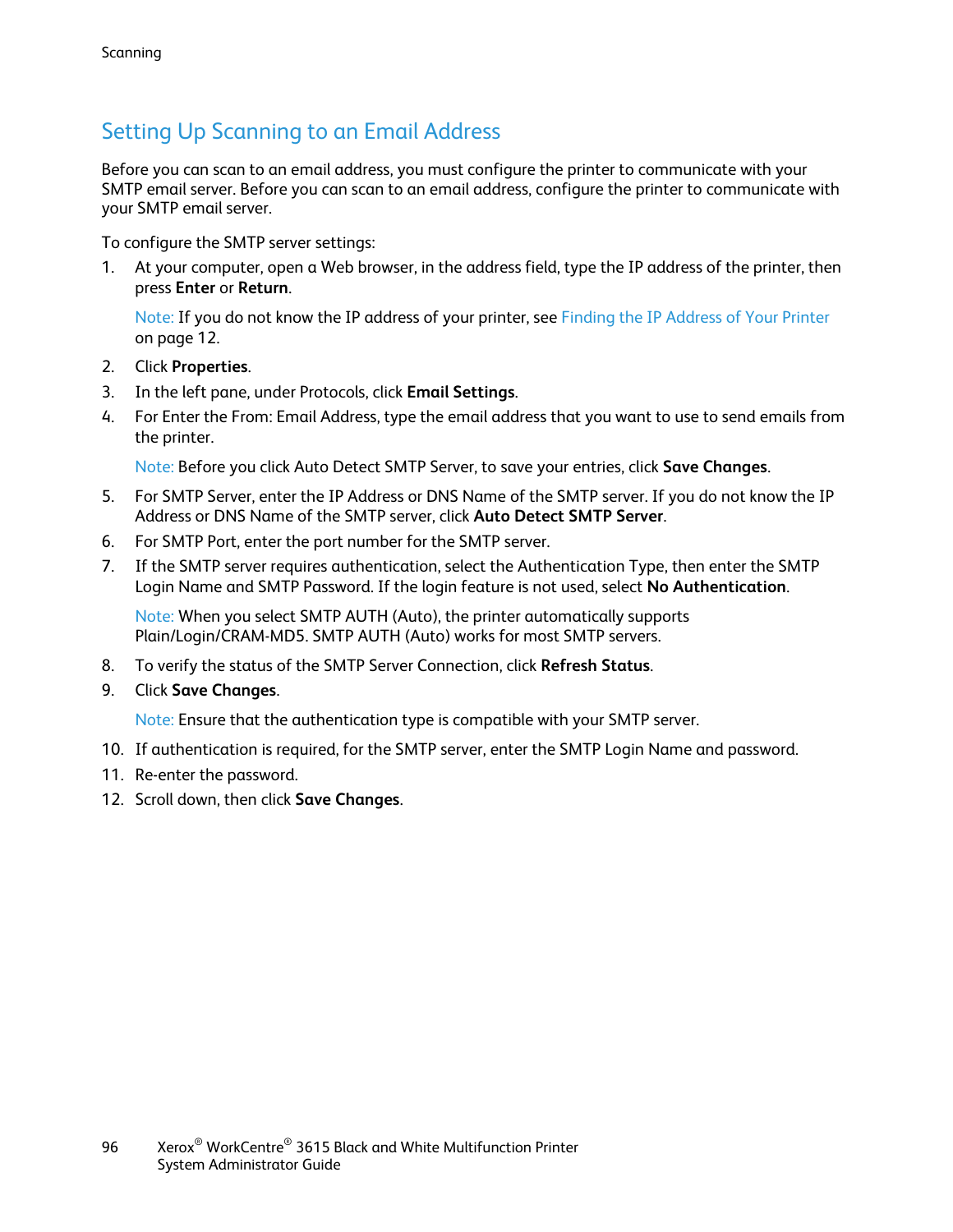#### Setting Up Scanning With USB

<span id="page-96-0"></span>If the printer is connected using a USB cable, you cannot scan to an email address or a network location. You can scan to a folder on your computer, or scan into an application after installing the scan drivers and the Express Scan Manager utility.

#### **Starting Express Scan Manager**

To start Express Scan Manager on Windows computers:

- 1. Click **Start**>**All Programs**>**Xerox Office Printing**.
- 2. Select your printer.
- 3. Double-click **Express Scan Manager**.

To start Express Scan Manager on Macintosh computers:

- 1. Navigate to **Applications**>**Xerox**.
- 2. Select your printer.
- 3. Double-click **Express Scan Manager**.
- 4. To accept the default Destination Path folder, click **OK**.
- 5. To navigate to another folder, click **Browse**.
- 6. Press **OK**.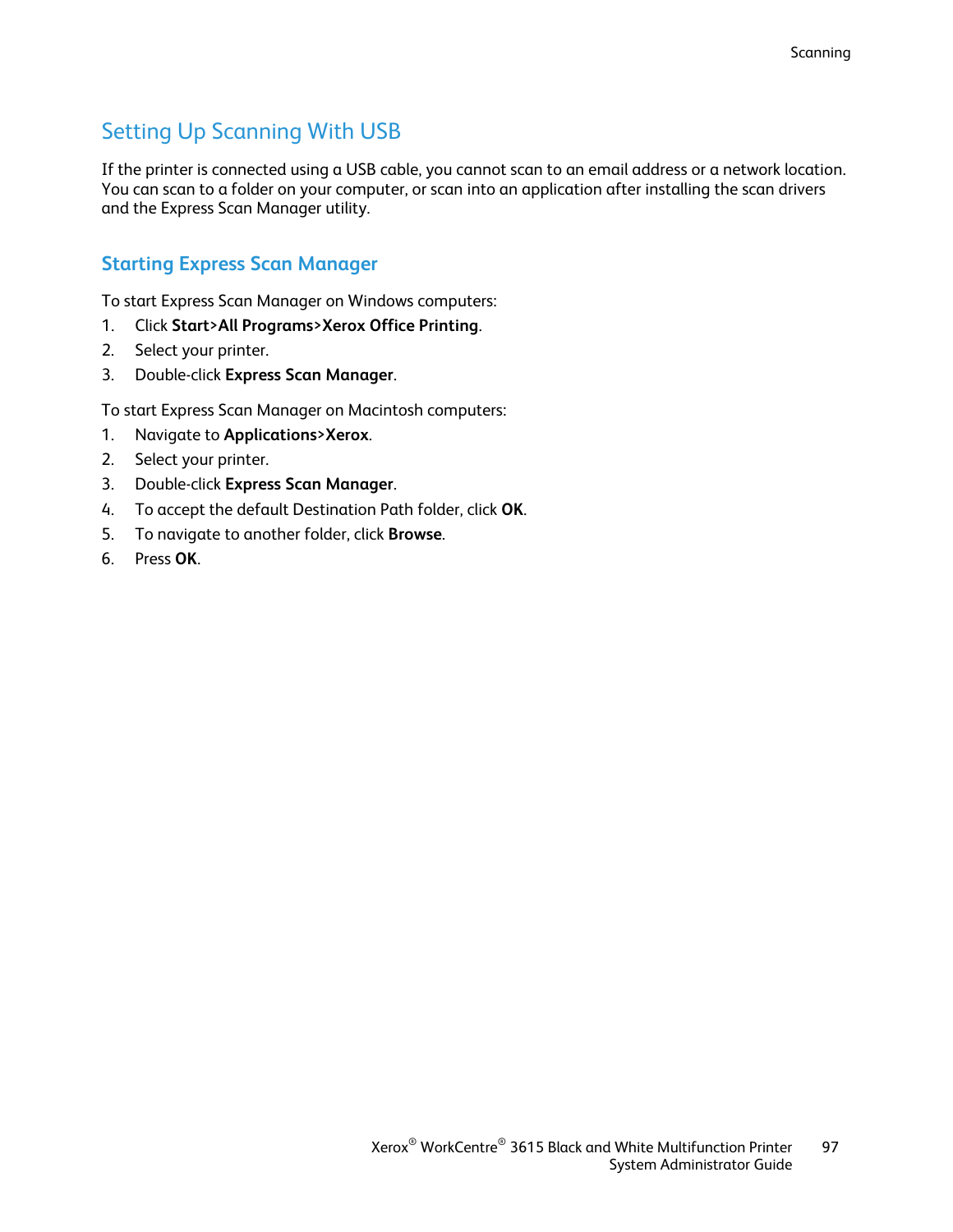# <span id="page-97-0"></span>Changing the Default Scan Settings

#### This section includes:

| $\bullet$ |    |
|-----------|----|
| $\bullet$ |    |
| $\bullet$ |    |
| $\bullet$ |    |
| $\bullet$ | 99 |
| $\bullet$ |    |
| $\bullet$ |    |
| $\bullet$ |    |
| $\bullet$ |    |
| $\bullet$ |    |
| $\bullet$ |    |
| $\bullet$ |    |
| $\bullet$ |    |
| $\bullet$ |    |
|           |    |

The printer uses the default scan settings on all scan jobs unless you change them for an individual job. You can modify the default scan settings.

To change the default scan settings:

- 1. At the printer control panel, press the **Machine Status** button.
- 2. Touch **Tools**.
- 3. Touch **Service Defaults**.
- 4. Touch **Scan Defaults**.
- <span id="page-97-1"></span>5. Navigate to the option that you want to modify.

#### Changing the Default for File Format

- 1. Touch **File Format**.
- 2. Touch a default setting.
- <span id="page-97-2"></span>3. Touch **OK**.

#### Changing Output Color

- 1. Touch **Output Color**, then select an option.
- 2. Touch **OK**.
- 98 Xerox<sup>®</sup> WorkCentre<sup>®</sup> 3615 Black and White Multifunction Printer System Administrator Guide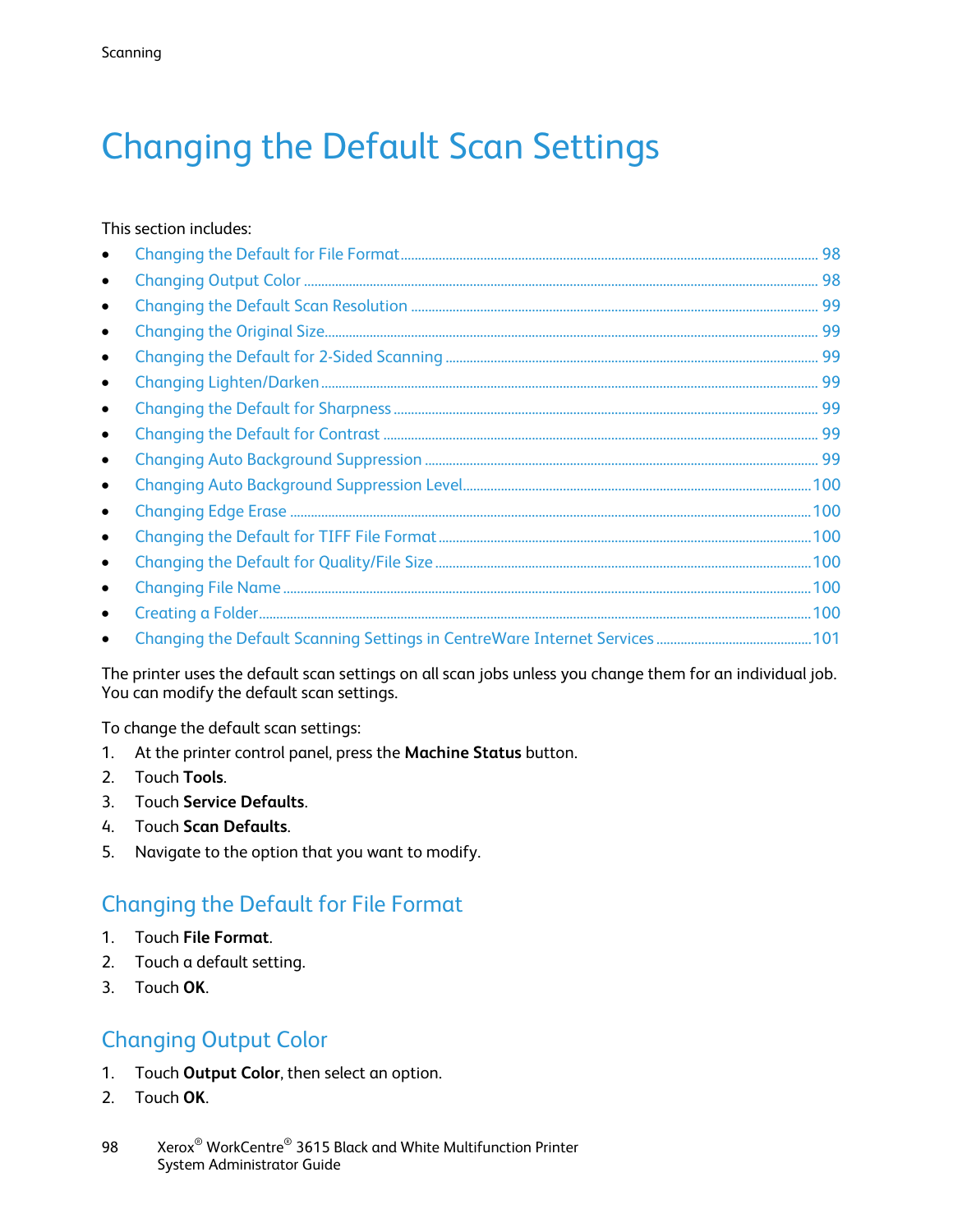#### Changing the Default Scan Resolution

<span id="page-98-0"></span>The scan resolution depends on how you plan to use the scanned image. Scan resolution affects both the size and image quality of the scanned image file. Higher scan resolution produces better image quality and a larger file size.

To set the default scan resolution:

- 1. Touch **Resolution**.
- 2. Touch a default scan resolution.
- <span id="page-98-1"></span>3. Touch **OK**.

#### Changing the Original Size

- 1. Touch **Original Size**.
- 2. Touch the document size.
- <span id="page-98-2"></span>3. Touch **OK**.

#### Changing the Default for 2-Sided Scanning

- 1. Touch **2-Sided Scanning**.
- 2. Touch to print 1-sided or 2-sided copies by default.
- 3. If you touch 2-Sided, to rotate the image on side 2 by 180 degrees, touch **Rotate Side 2**.
- <span id="page-98-3"></span>4. Touch **OK**.

#### Changing Lighten/Darken

- 1. Touch **Lighten/Darken**.
- 2. To lighten or darken the image, touch the buttons.
- <span id="page-98-4"></span>3. Touch **OK**.

#### Changing the Default for Sharpness

- 1. Touch **Sharpness**, then select an option.
- <span id="page-98-5"></span>2. Touch **OK**.

#### Changing the Default for Contrast

- 1. Touch **Contrast**, then select an option.
- <span id="page-98-6"></span>2. Touch **OK**.

#### Changing Auto Background Suppression

- 1. Touch **Auto Background Suppression**, then select an option.
- 2. Touch **OK**.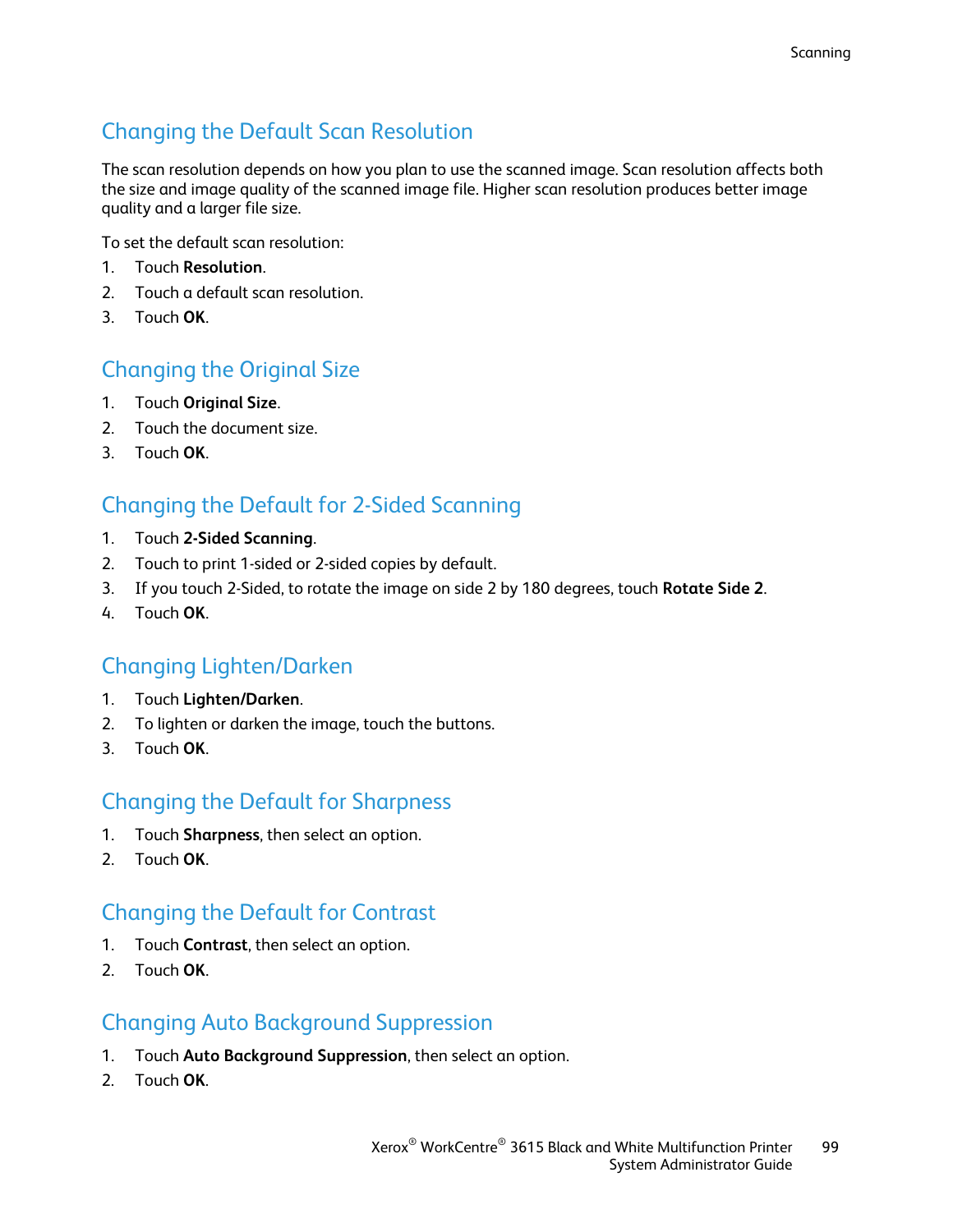#### Changing Auto Background Suppression Level

- <span id="page-99-0"></span>1. Touch **Auto Background Suppression Level**, then select an option.
- <span id="page-99-1"></span>2. Touch **OK**.

#### Changing Edge Erase

- 1. Touch **Edge Erase**.
- 2. To set the edge erase default, touch the **+** or **-** buttons.
- <span id="page-99-2"></span>3. Touch **OK**.

#### Changing the Default for TIFF File Format

Note: TIFF files created by this printer can fail to open properly in some computer applications.

- 1. Touch **TIFF File Format**, then select an option.
- <span id="page-99-3"></span>2. Touch **OK**.

#### Changing the Default for Quality/File Size

- 1. Touch **Quality/File Size**, then select an option.
- <span id="page-99-4"></span>2. Touch **OK**.

#### Changing File Name

- 1. Touch **File Name**.
- 2. Select the desired options.
- <span id="page-99-5"></span>3. Touch **OK**.

#### Creating a Folder

- 1. Touch **Create Folder**.
- 2. Select the desired options.
- 3. Touch **OK**.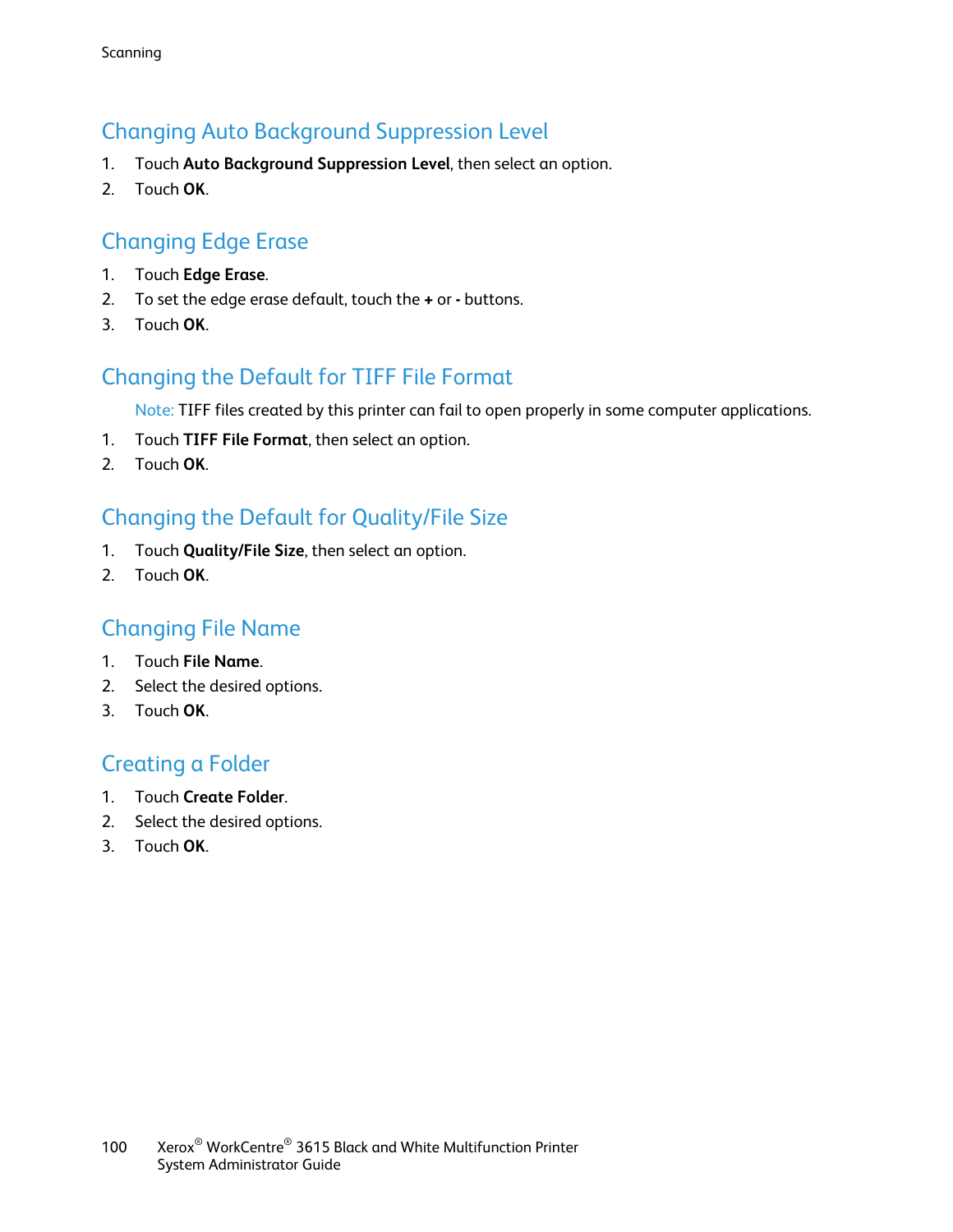#### Changing the Default Scanning Settings in CentreWare Internet Services

<span id="page-100-0"></span>The printer uses the default scan settings on all scan jobs unless you change them for an individual job. You can modify the default scan settings.

1. At your computer, open a Web browser, in the address field, type the IP address of the printer, then press **Enter** or **Return**.

Note: If you do not know the IP address of your printer, see Finding the IP Address of Your Printer on page [12.](#page-11-0)

- 2. Click **Properties**>**Scan Defaults**.
- 3. To set the file type of the scanned image, for File Format, select an option.
- 4. To set the output color mode for the scanned image to Color, Black and White, or Grayscale, for Output Color, select an option.
- 5. To set the scan resolution, for Resolution, select an option.
- 6. To specify the size of the original document, for Original Size, select an option.
- 7. To specify the 2-sided scanning options, for 2-Sided Scanning, select an option.
- 8. To rotate the image on side 2 by 180 degrees, for Rotate Side 2, select **On**.
- 9. To lighten or darken the scanned image, for Lighten/Darken, select an option.
- 10. To specify the sharpness of the scanned image, for Sharpness, select an option.
- 11. To specify the contrast of the scanned image, for Contrast, select an option.
- 12. To reduce the sensitivity of the printer to variations in light background colors, for Auto Background Suppression, select **On**.
- 13. To adjust the level of the auto background suppression functionality, for Auto Background Suppression Level, select an option.
- 14. To erase unwanted images from the top and bottom of the page, for Edge Erase Top/Bottom, select an option.
- 15. To erase unwanted images from the left and right of the page, for Edge Erase Left/Right, type a value.
- 16. To erase unwanted images from the middle of the page, for Edge Erase Middle, type a value.
- 17. To set the TIFF file format, for TIFF File Format, select an option.
- 18. To specify the amount of image compression, for Quality/File Size, select an option.
- 19. To add a prefix or a suffix to a file name, for File Name, select an option.
- 20. For Text String, type any custom text to appear in the file name.
- 21. To create a folder for the scanned file, for Create Folder, select **On**.
- 22. Click **Save Changes**.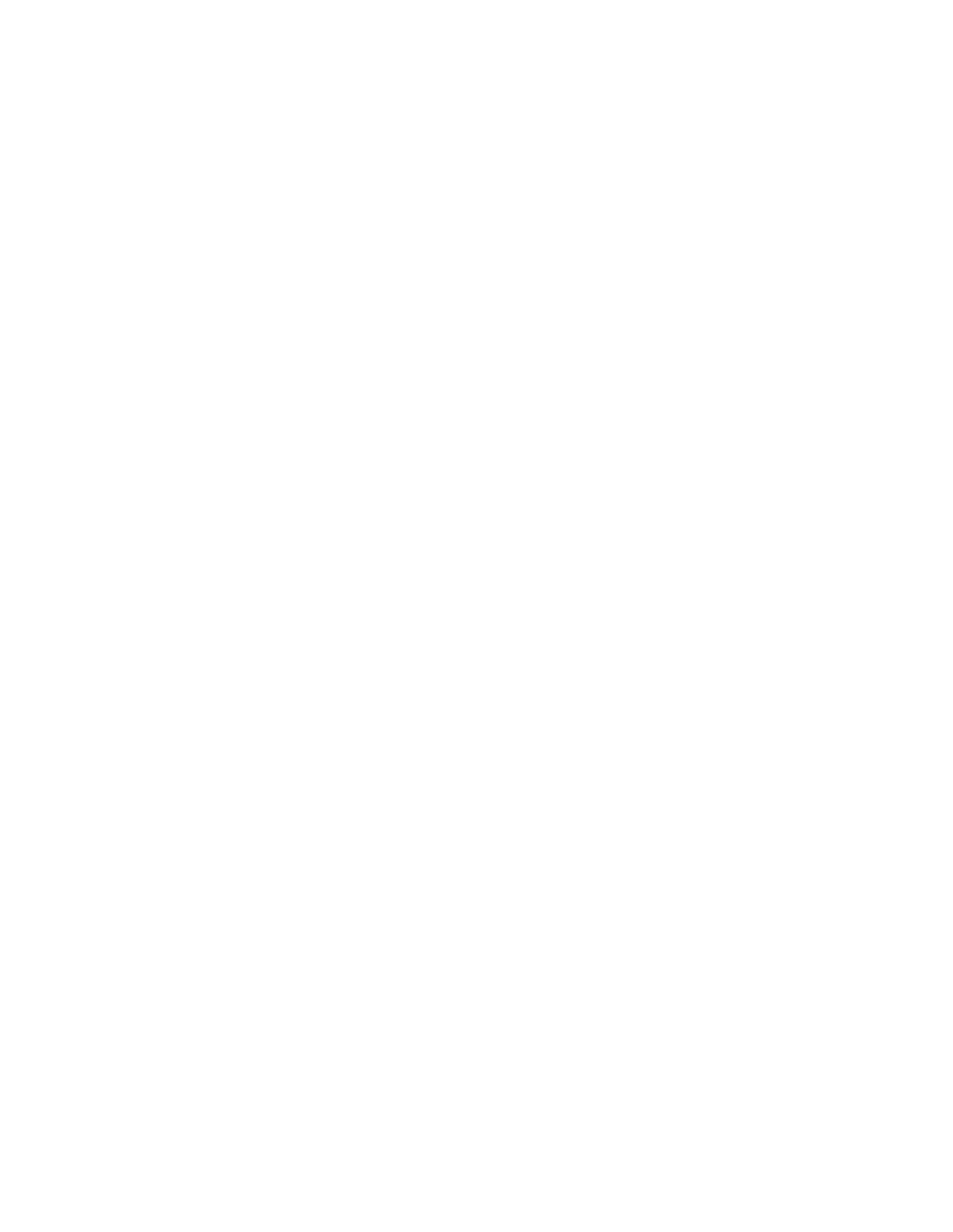# Faxing 7

#### This chapter includes: • [Configuring Fax Defaults and Settings.](#page-103-0)..................................................................................................................[.104](#page-103-0) • [Editing the Fax Address Book](#page-112-0) ......................................................................................................................................[.113](#page-112-0)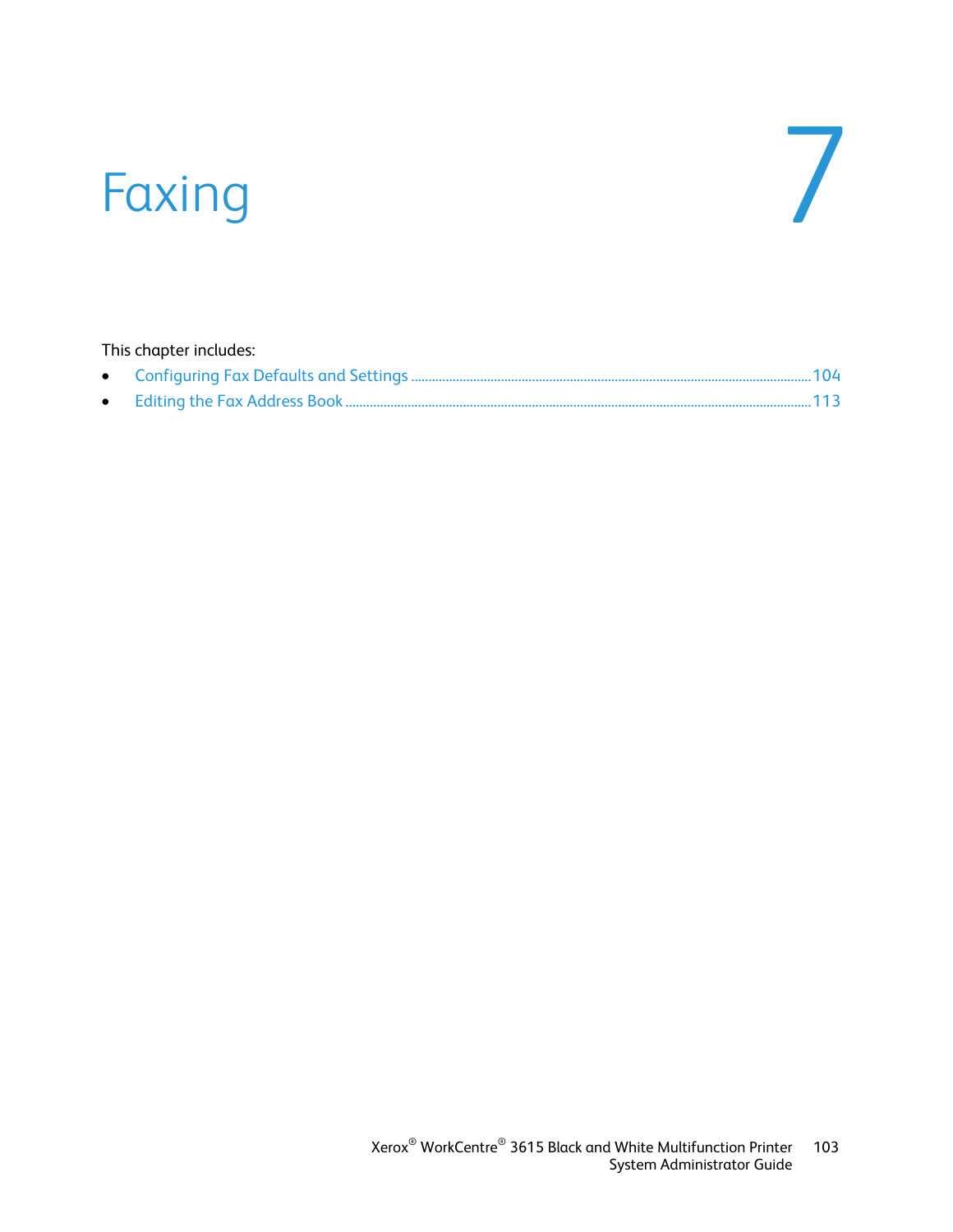## <span id="page-103-0"></span>Configuring Fax Defaults and Settings

#### This section includes:

It is unlawful to send a message from a fax machine without the proper Fax Send Header information. The following information must appear on the first transmitted page, or in the top or bottom margin of each transmitted page:

- Identity of the business or individual sending the fax
- Telephone number of the sending machine
- Date and time of the transmission

Proper configuration of the fax requires setting up the Fax Defaults and Configuring the Fax Settings. You can configure the defaults and settings from the printer control panel or from CentreWare Internet Services.

#### <span id="page-103-1"></span>Configuring the Printer for Faxing

Before you use the fax, you must configure the Fax Settings to make it compatible with your local connection and regulations. The Fax Settings include optional features you can use to configure the printer for faxing.

#### <span id="page-103-2"></span>Setting Fax Defaults from CentreWare Internet Services

1. At your computer, open a Web browser, in the address field, type the IP address of the printer, then press **Enter** or **Return**.

Note: If you do not know the IP address of your printer, see Finding the IP Address of Your Printer on pag[e 12.](#page-11-0)

- 2. Select **Properties**>**Fax**>**Fax Defaults**.
- 3. To set the resolution for fax transmissions, for Resolution, select an option.
- 4. For 2-Sided Scanning, select **1-Sided** or **2-Sided**.
- 5. To have side 2 of the transmitted fax pages rotated to flip on the long edge, for Rotate Side 2, select **On**.
- 6. To lighten or darken the transmitted copy, for Lighten/Darken, select an option.
- 7. For Delayed Send, enter the time that you want to send the faxes.
- 8. To specify the size of the original document, for Document Glass Original Size, select an option.
- 9. Click **Save Changes**.
- 104 Xerox® WorkCentre® 3615 Black and White Multifunction Printer System Administrator Guide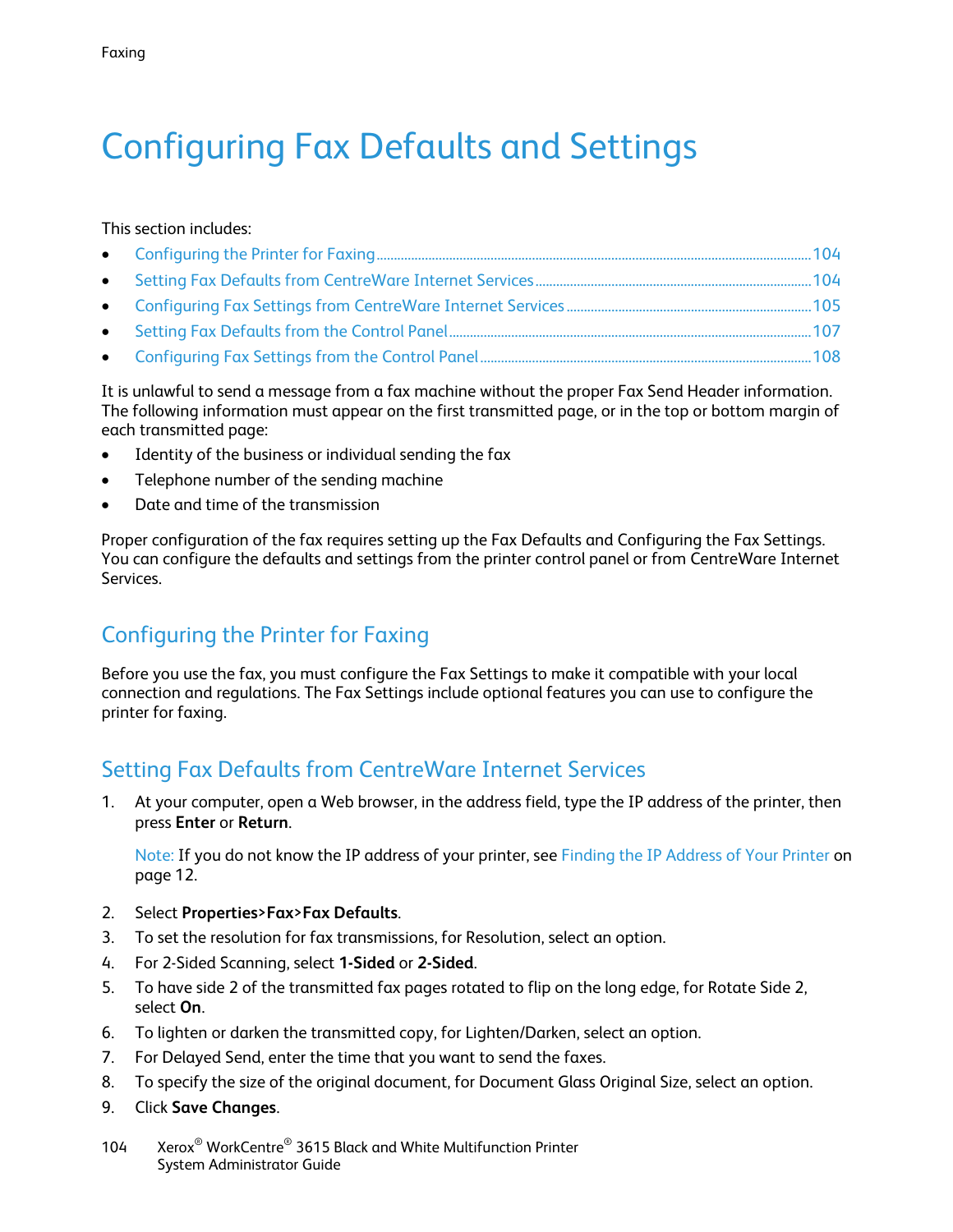#### Configuring Fax Settings from CentreWare Internet Services

<span id="page-104-0"></span>If your printer is connected to your computer through a wired or wireless network connection, use CentreWare Internet Services to configure the fax settings.

1. At your computer, open a Web browser, in the address field, type the IP address of the printer, then press **Enter** or **Return**.

Note: If you do not know the IP address of your printer, see Finding the IP Address of Your Printer on pag[e 12.](#page-11-0)

- 2. Click **Properties**>**Fax**>**Fax Settings**.
- 3. The first time you set up the fax settings, under Country, specify the country where the printer is located.
- 4. Click **Save Changes**. Once the printer restarts, select the remaining options as needed.
- 5. Configure Fax Line Settings:
	- a. To specify the telephone number to appear at the top of each page sent from the printer, type a fax number.
	- b. Update the country name where the printer is located as needed.
	- c. Type the name of your company as needed.
	- d. To specify the line type, select an option.
	- e. For Line Monitor, specify the volume for the external telephone.
	- f. To specify a distinctive ring pattern, for Distinctive Ring Pattern Detection (DRPD), select an option. Your telephone company specifies the DRPD Patterns.
	- g. To specify the threshold value for the external telephone, for Extel Hook Threshold, select an option.
- 6. In the Incoming Defaults section, enter information.
	- a. To specify the Receive Mode, select an option.
	- b. To specify the Ring Tone Volume, select an option.
	- c. To specify how long the printer waits before answering an incoming call, for Auto Answer receive mode, select an option.
		- TEL Mode: Automatic fax reception is turned Off. You can receive a fax by picking up the handset of the external phone, then pressing the remote receive code. You can also set OnHook to On to start the Fax after you hear fax tones from the remote device.
		- FAX Mode: This mode sets the printer to receive faxes automatically.
		- TEL/FAX Mode: When the printer receives an incoming fax, the external telephone rings for the time specified by Auto Ans, then the printer automatically receives the fax. If the incoming data is not a fax, the printer beeps.
		- Ans/FAX Mode: The printer can share one telephone line with an answering machine. In this mode, the printer monitors the fax signal and picks up the line if there are fax tones. If the phone communication in your country is serial, this mode is not available.
		- DRPD Mode: Before using the Distinctive Ring Pattern Detection (DRPD) option, distinctive ring service must be installed on your telephone line by the telephone company. After the telephone company provides a separate number with a distinctive ring pattern, configure the fax setup to monitor for that specific ring pattern.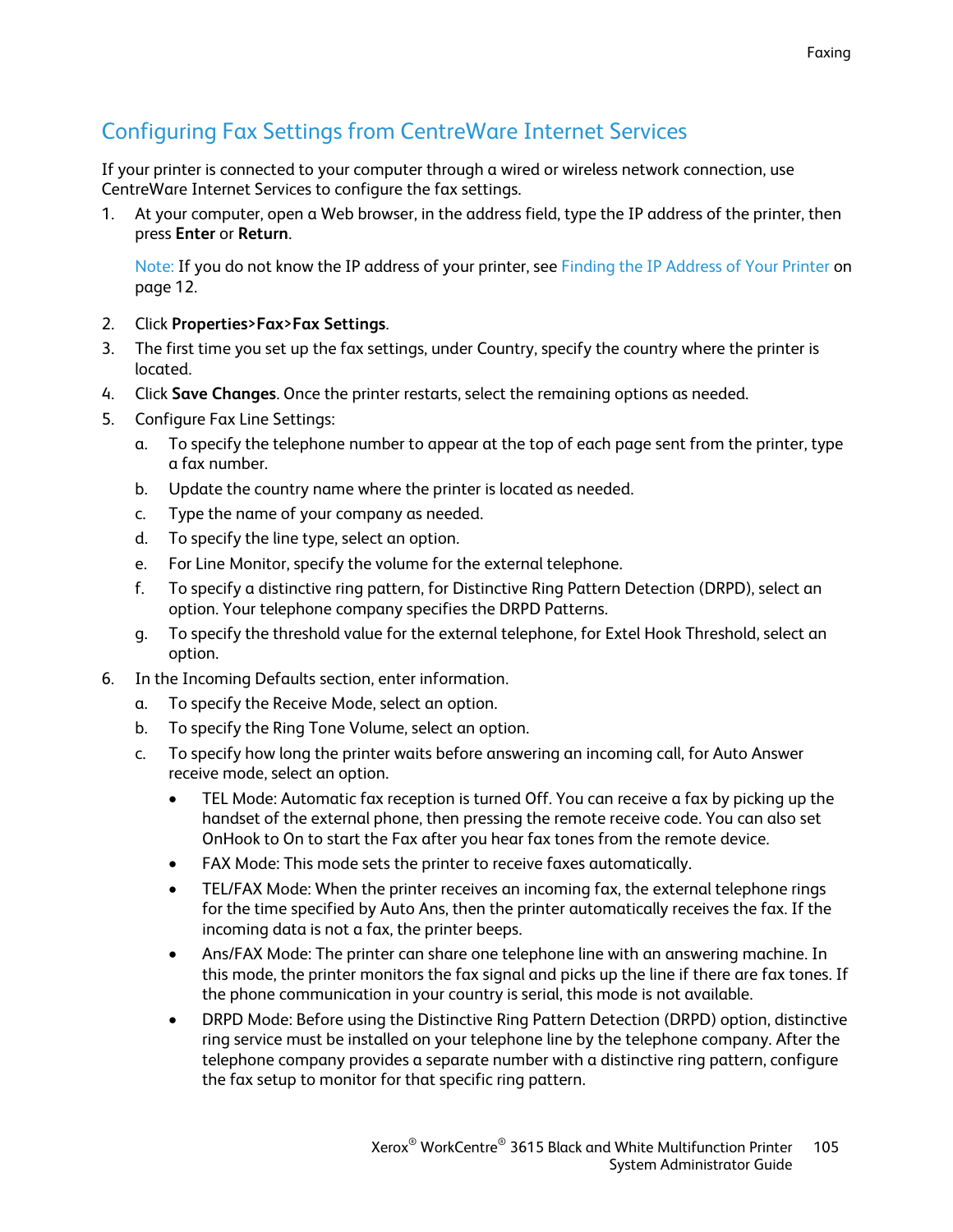- d. To set the printer to accept incoming faxes only from numbers registered in the Address Book, for Junk Fax Filter, select **On**.
- e. To enable 2-sided printing, select **On**.
- f. To set the printer to receive a fax when you enter the remote receive code using the external telephone keypad, for Remote Receive, select **On**.
- g. To specify the tone when the printer receives a remote fax, for Remote Receive Tone, type a number.
- h. To set the printer to discard any excess data at the bottom of the page, for Discard Size, select an option.
- 7. In the Forward Settings section, for Forward Settings, select an option.
	- − To disable fax forwarding, select **Off**.
	- − To direct all incoming faxes to the forwarding number, select **Forward**.
	- − To print incoming faxes and forward them to the forwarding number, select **Print and Forward**.
	- − To forward faxes to an email address, select **Forward to Email**.
	- − To print incoming faxes and forward them to an email address, select **Print and Email**.

Note: For the Forward to Email and Print and Email functions to operate, configure the Email Settings with a valid SMTP server.

To forward incoming faxes to a server, select **Forward to Server**.

- − To print incoming faxes and forward them to a server, select **Print and Forward to Server**.
- 8. To enter a forwarding fax number, under Forward to Fax, enter a number in the Forwarding number field.
- 9. To enter up to five email addresses, under Forward to Email, in each of the Forwarding Email Address fields, enter a valid email address.
- 10. To enter server information, under Forward to Server:
	- − For Server Type, from the list, select the server type.
	- − For Host Address, type the IP address or DNS name for the server.
	- − For Port Number, type a valid port number for the selected server type.
	- − For Login Name, type the user name to log in to the server as needed.
	- − Under Password, type and confirm a password.
	- − For Name of Shared Directory, type the name of the destination folder on the FTP server.
	- For Subdirectory Path, type the path to the folder to save files within the shared directory as needed.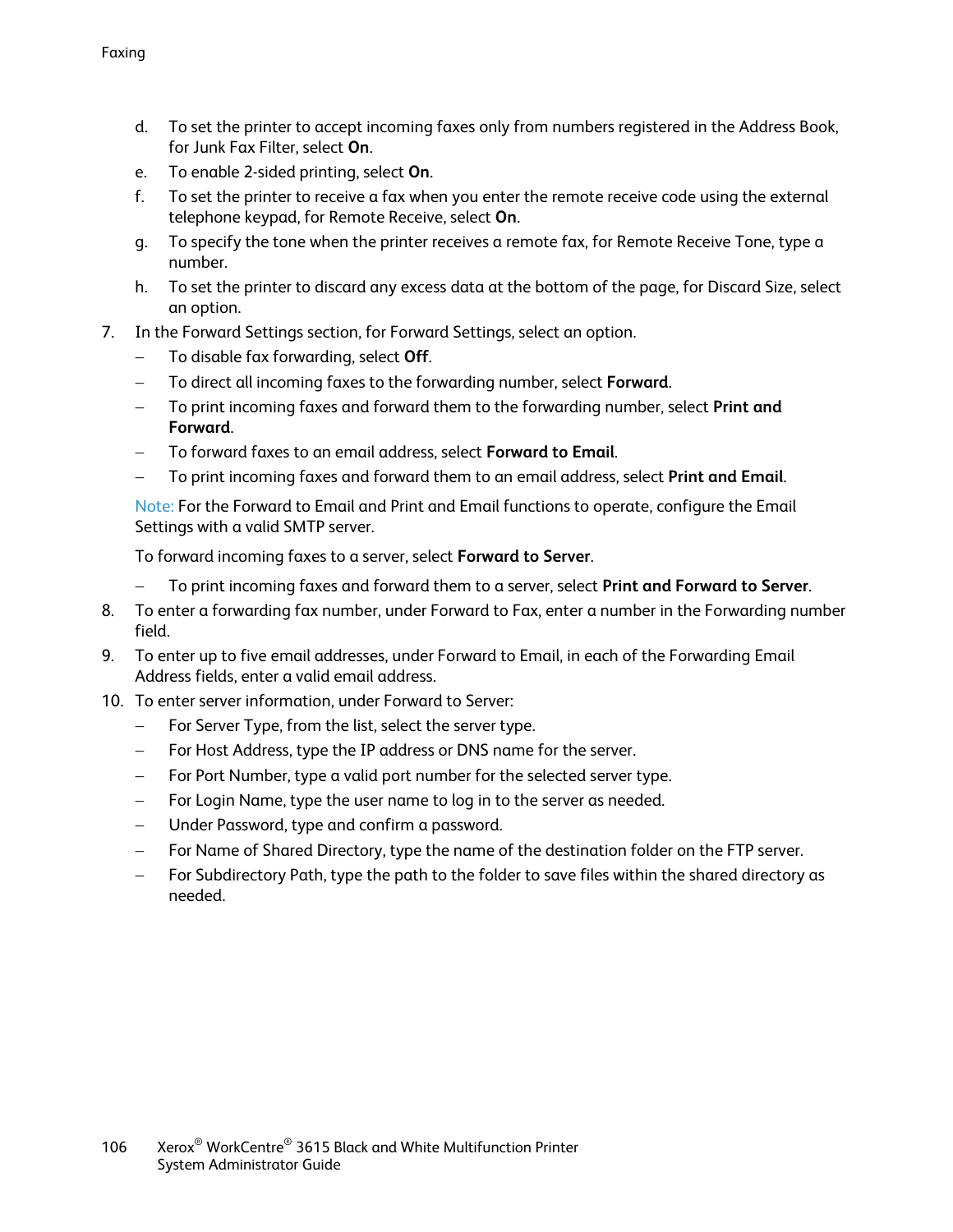- 11. In the Transmission Defaults section, enter information.
	- a. Specify the number of attempts the printer makes to redial a fax number.
	- b. Specify the interval between redial attempts, interval timer, and dialing type.
	- c. To specify when to add the prefix number when you send a fax, for Prefix Dial, select **On**.
	- d. To specify the prefix dial number up to five digits, for Prefix Dial Number, type the number. This number dials before any auto dial number starts.
	- e. To have the printer print a fax cover page automatically, select **On**.
	- f. To have the printer attempt to correct errors in the fax transmission, for Error Correction Mode (ECM), set the ECM to **On**.
	- g. To specify the fax modem speed, for Modem Speed, select an option.
	- h. To display the number of the recipient on the Sending Fax screen, for Display Manual Fax Recipients, select **On**.
- 12. In the Fax Reports section, from each list, select the condition when the printer prints a fax report.
	- To print a fax activity report after every 50 fax communication attempts, for Fax Activity, select **Auto Print**.
	- To print a report of the transmission results after sending a fax, for Fax Transmit, select an option.
	- To print a report of the transmission results after sending a fax to multiple destinations, for Fax Broadcast, select an option.
	- To print a fax protocol report to help troubleshoot fax problems, for Fax Protocol, select an option.
- <span id="page-106-0"></span>13. Click **Save Changes**.

#### Setting Fax Defaults from the Control Panel

Note: If your printer is connected to your computer through a wired or wireless network connection, use CentreWare Internet Services to configure the fax settings.

- 1. At the printer control panel, press the **Machine Status** button.
- 2. Touch **Tools**, then touch **Service Defaults**.
- 3. Touch **Fax Defaults**.
- 4. Touch **Resolution**, select the default resolution for fax transmissions, then touch **OK**.
- 5. Touch **2-Sided Scanning**, select **1-Sided** or **2-Sided**, then touch **OK**.
- 6. Touch **Lighten/Darken**, use the scale to make the fax lighter or darker, then touch **OK**.
- 7. To select a delayed transmission time, touch **Delayed Send**.
	- a. Touch the hour field, then use the keypad to enter the hour.
	- b. Touch the minute field, then use the keypad to enter the minutes.
	- c. Touch **AM** or **PM**.
	- d. To save the setting, touch **OK**.
- 8. To select the original size of documents placed on the document glass, touch **Document Glass Original Size**.
- 9. Touch **OK**.
- 10. To return to the Services Home menu, press the **Services Home** button.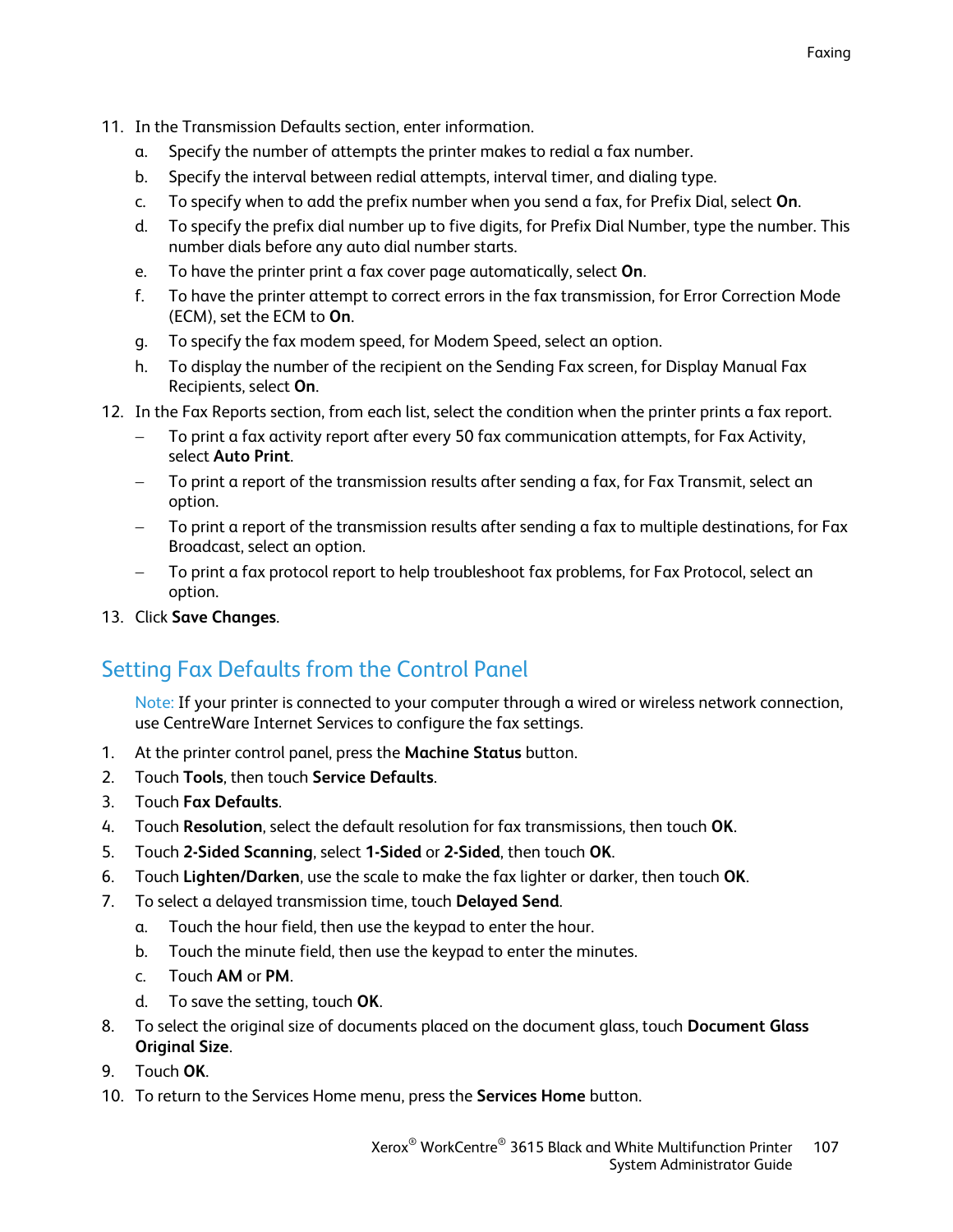#### Configuring Fax Settings from the Control Panel

<span id="page-107-0"></span>If your printer is connected to your computer through a wired or wireless network connection, use CentreWare Internet Services to configure the fax settings.

There are four areas to configure in Fax Settings:

- Fax Line Settings
- Incoming Defaults
- Transmission Defaults
- Fax Reports

For proper fax operation, before you use the fax, configure all of the settings. You can change the settings using the control panel or CentreWare Internet Services.

#### **Configuring Fax Line Settings from the Control Panel**

- 1. At the printer control panel, press the **Machine Status** button.
- 2. Touch **Tools**>**Admin Settings**>**Fax Settings**>**Fax Line Settings**.
- 3. Touch **Fax Number**, enter the fax line number, then touch **OK**.
- 4. Touch **Country**, use the arrow keys to scroll through the lists, select your country, then touch **OK**.
- 5. At the Restart is Required message, to save the settings and restart the printer, click **Yes, Save**.

Note: If you are setting up fax for the first time, to view the remaining menu items, restart the printer.

- 6. At the printer control panel, press the **Machine Status** button.
- 7. Touch **Tools**>**Admin Settings**>**Fax Settings**>**Fax Line Settings**.
- 8. Touch **Company Name**, enter the company name on the touch pad, then touch **OK**.
- 9. Touch **Line Type**, select **PSTN** or **PBX**, then touch **OK**. At the Restart System prompt, touch **Close**.
- 10. To select the next screen, touch the **Up** and **Down** arrows on the display.
- 11. Touch **Line Monitor**, select the level, then touch **OK**. At the Restart System prompt, touch **Close**.
- 12. Touch **DRPD Patterns**, select a pattern, then touch **OK**. At the Restart System prompt, touch **Close**.
- 13. Touch **Extel Hook Threshold**, select the level, then touch **OK**. At the Restart System prompt, touch **Close**.
- 14. Touch the **Back** arrow to return to the previous menu, or press the **Services Home** button to return to Service Home.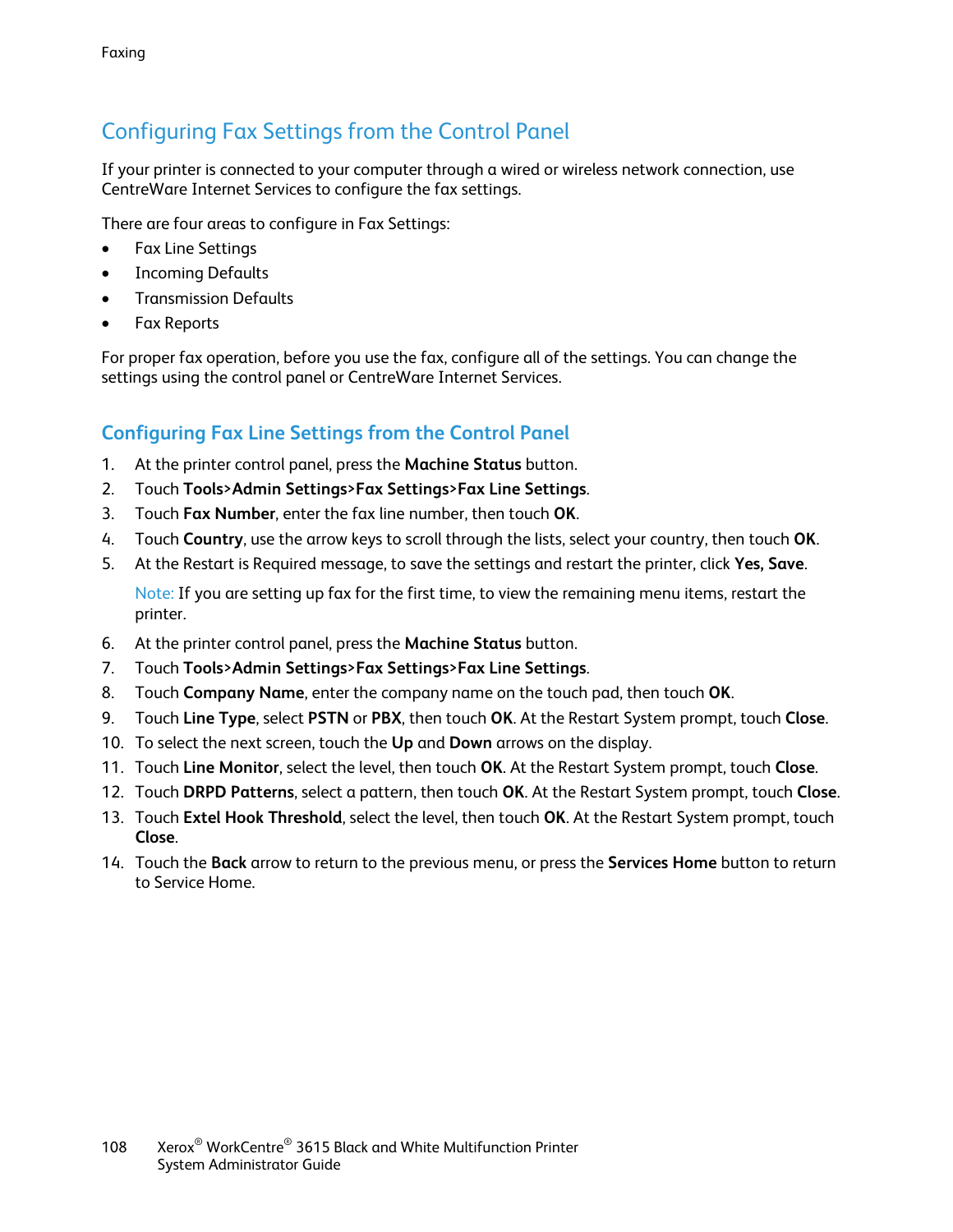#### **Configuring Fax Incoming Defaults from the Control Panel**

- 1. At the printer control panel, press the **Machine Status** button.
- 2. Touch **Tools**>**Admin Settings**>**Fax Settings**>**Incoming Defaults**.
- 3. To navigate between the lists, use the **Up** and **Down** arrows.
- 4. Touch **Receive Mode**, select a mode, then touch **OK**.
- 5. Touch **Ring Tone Volume**, select the volume, then touch **OK**. At the Restart System prompt, touch **Close**.
- 6. Touch **Auto Answer Setup**.
	- a. Select the appropriate setup for your fax set:
		- **Auto Answer**: Use for a fax line that is not connected to a telephone or answering machine.
		- **Auto Answer TEL/FAX**: Use for a fax line that is connected to a telephone.
		- **Auto Answer ANS/FAX**: Used for a fax line that is connected to an answering machine.
	- b. Before the printer responds, next to your selection, enter the time delay.
	- c. To return to the previous menu, touch the **Back** arrow.
- 7. To reject faxes sent from unwanted sources:
	- a. Touch **Junk Filter**, then touch **On**.
	- b. Touch **OK**.
	- c. At the Restart System prompt, touch **Close**.
	- d. To return to the previous menu, touch the **Back** arrow.
- 8. To configure Secure Receive, see Security on page [63.](#page-62-0)
- 9. To configure how faxes are forwarded, touch **Forward Settings**, then select an option.
	- − To forward the fax without printing, touch **Forward**, enter the forwarding number, then touch **OK**.
	- − To print the fax then forward it to another number, touch **Print and Forward**, enter the forwarding number, then touch **OK**.

Note: For the Forward to Email and Print and Email functions to operate, configure the Email Settings with a valid SMTP server.

- − To forward the fax to an email address, touch **Forward to Email**. To forward the fax to an email address, touch **Forward to Email**.
- − To print the fax then forward it to an email account, touch **Print and Email**.
- − To forward the fax to a server, touch **Forward to Server**.
- − To print the fax then forward it to a server, touch **Print and Forward to Server**.
- − At the Restart System prompt, touch **Close**.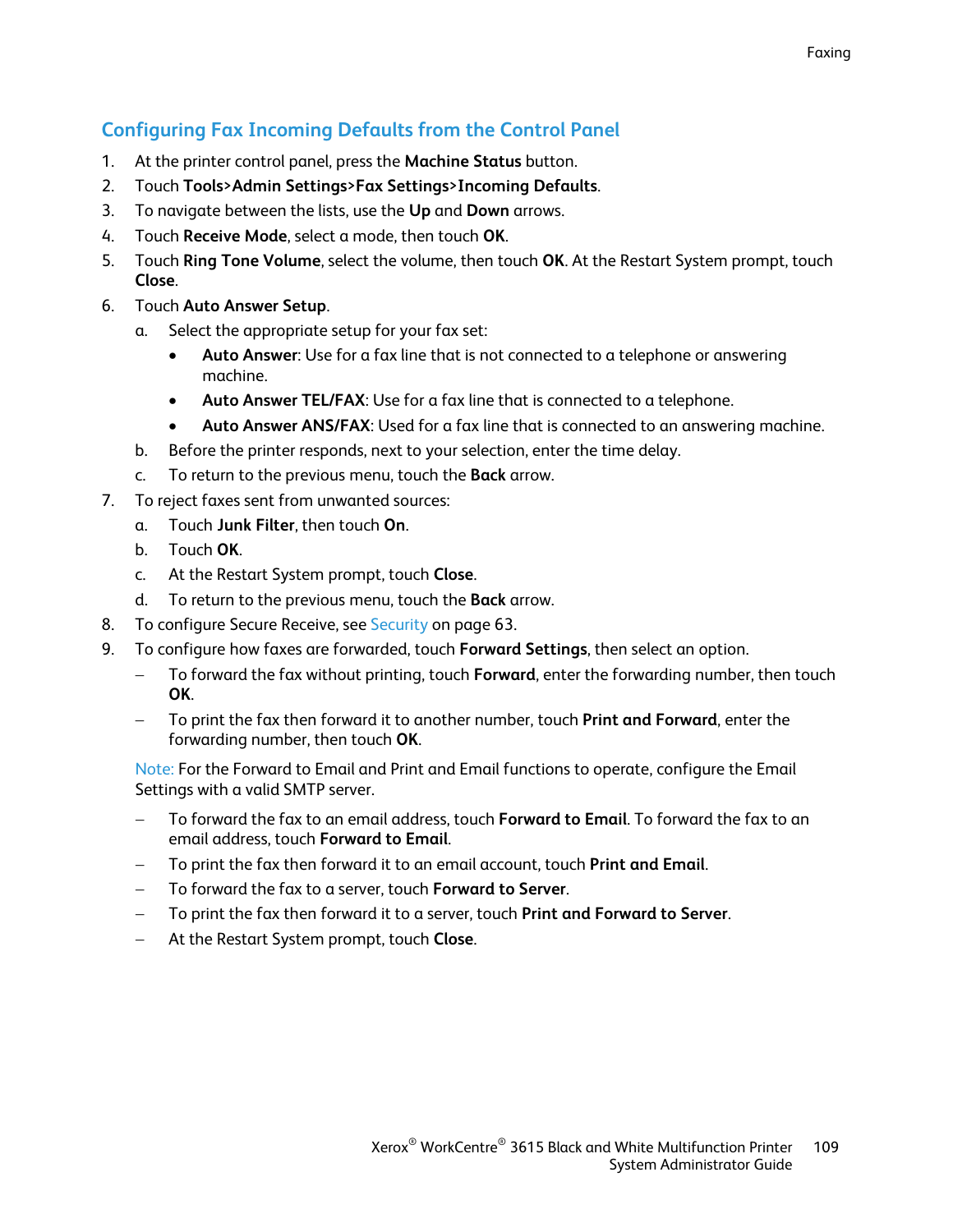- 10. To print faxes on both sides of the sheets of paper:
	- a. Touch **2-Sided Printing**, select **On**, then touch **OK**.
	- b. At the Restart System prompt, touch **Close**.
- 11. To receive a fax while using the external telephone after hearing a fax tone:
	- a. Touch **Remote Receive**, then touch **On**.
	- b. Enter a two-digit tone code, then touch **OK**.
	- c. At the Restart System prompt, touch **Close**.
- 12. To customize printer instructions when the specifications of the received documents do not match the printer sheets:
	- a. Touch **Discard Size**.
	- b. To have the printer print oversized faxes on two sheets of paper, select **Off**.
	- c. To have the printer reduce the size of the incoming fax to fit the selected paper, select **Auto Reduction**.
	- d. To have the printer discard the data or image that does not fit the margins specifications, select **On**.
	- e. Touch **OK**.
	- f. At the Restart System prompt, touch **Close**.
	- g. Touch the **Back** arrow to return to the previous menu, or press the **Services Home** button to return to Service Home.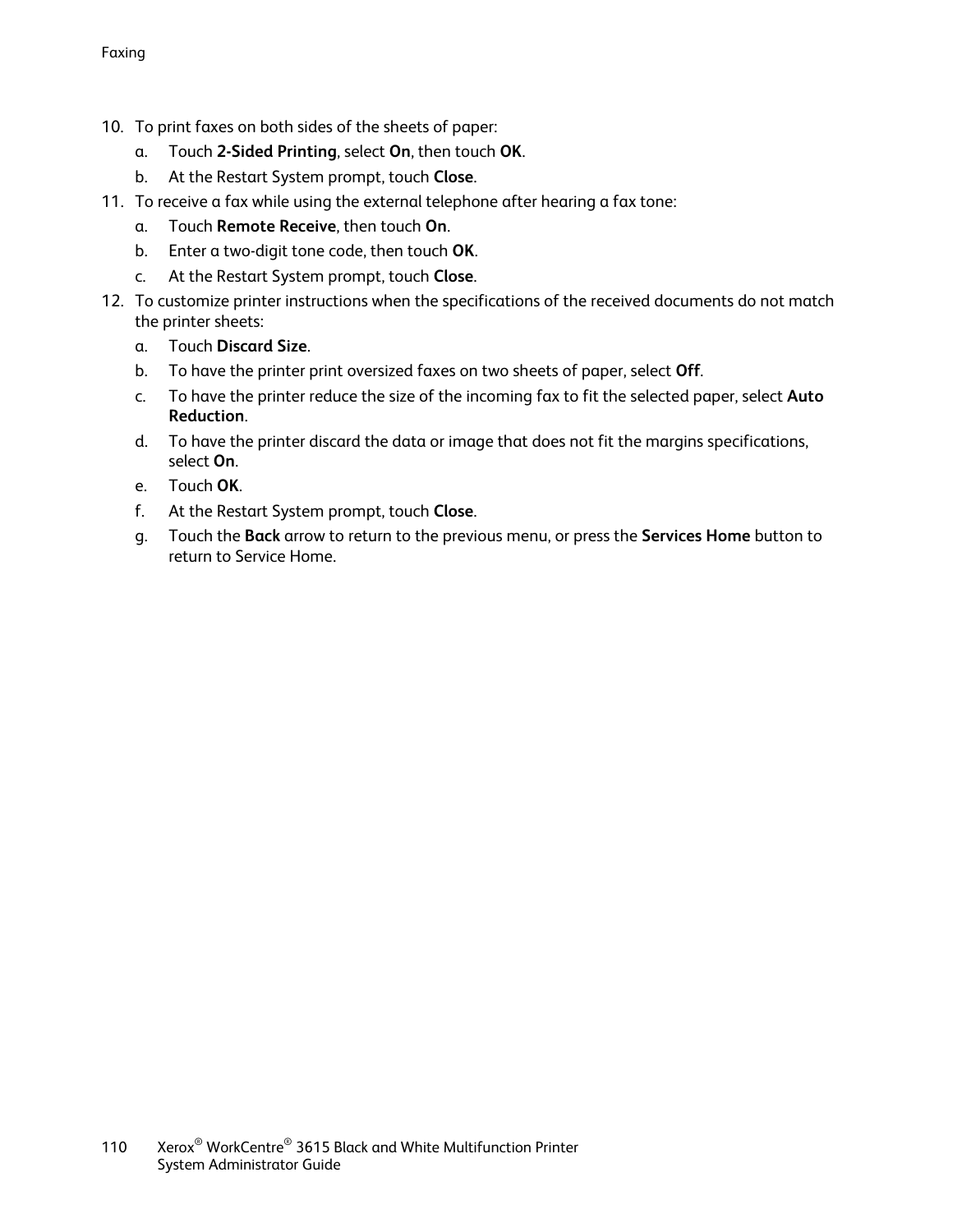#### **Configuring Fax Transmission Defaults from the Control Panel**

- 1. At the printer control panel, press the **Machine Status** button.
- 2. Touch **Tools**>**Admin Settings**.
- 3. Touch **Fax Settings**.
- 4. Touch **Transmission Defaults**.
- 5. To configure the printer to auto redial a busy number or a line that does not answer:
	- a. Touch **Auto Redial Setup**.
	- b. To change the number of redial attempts, touch **Number of Redial**, enter a number from 0–9, then touch **OK**.
	- c. Touch **OK**.
	- d. At the Restart System prompt, touch **Close**.
- 6. To change the interval between the redial attempts:
	- a. Touch **Redial Interval**, then enter a number from 1–15 for the delay in minutes.
	- b. Touch **OK**.
	- c. At the Restart System prompt, touch **Close**.
- 7. To change the interval between resend attempts:
	- a. Touch **Interval Timer**, then enter a number from 3–255 for the delay in seconds.
	- b. Touch **OK**.
	- c. At the Restart System prompt, touch **Close**.
	- d. Touch the **Back** arrow to return to Transmission Defaults.
- 8. To select the dialing type for your outgoing faxes:
	- a. Touch **Dial Type**.
	- b. Select an option:
		- **PB** uses push-button tone dialing.
		- **DP (10 PPS)** sets 10 pulse per second dialing pulses as the dial type.
		- **DP (20 PPS)** sets 20 pulse per second dialing pulses as the dial type.
	- c. Touch **OK**.
	- d. At the Restart System prompt, touch **Close**.
- 9. To enter a prefix dial number:
	- a. Touch **Prefix Dial**, then select **On**.
	- b. Enter the prefix number, then touch **OK**.
	- c. At the Restart System prompt, touch **Close**.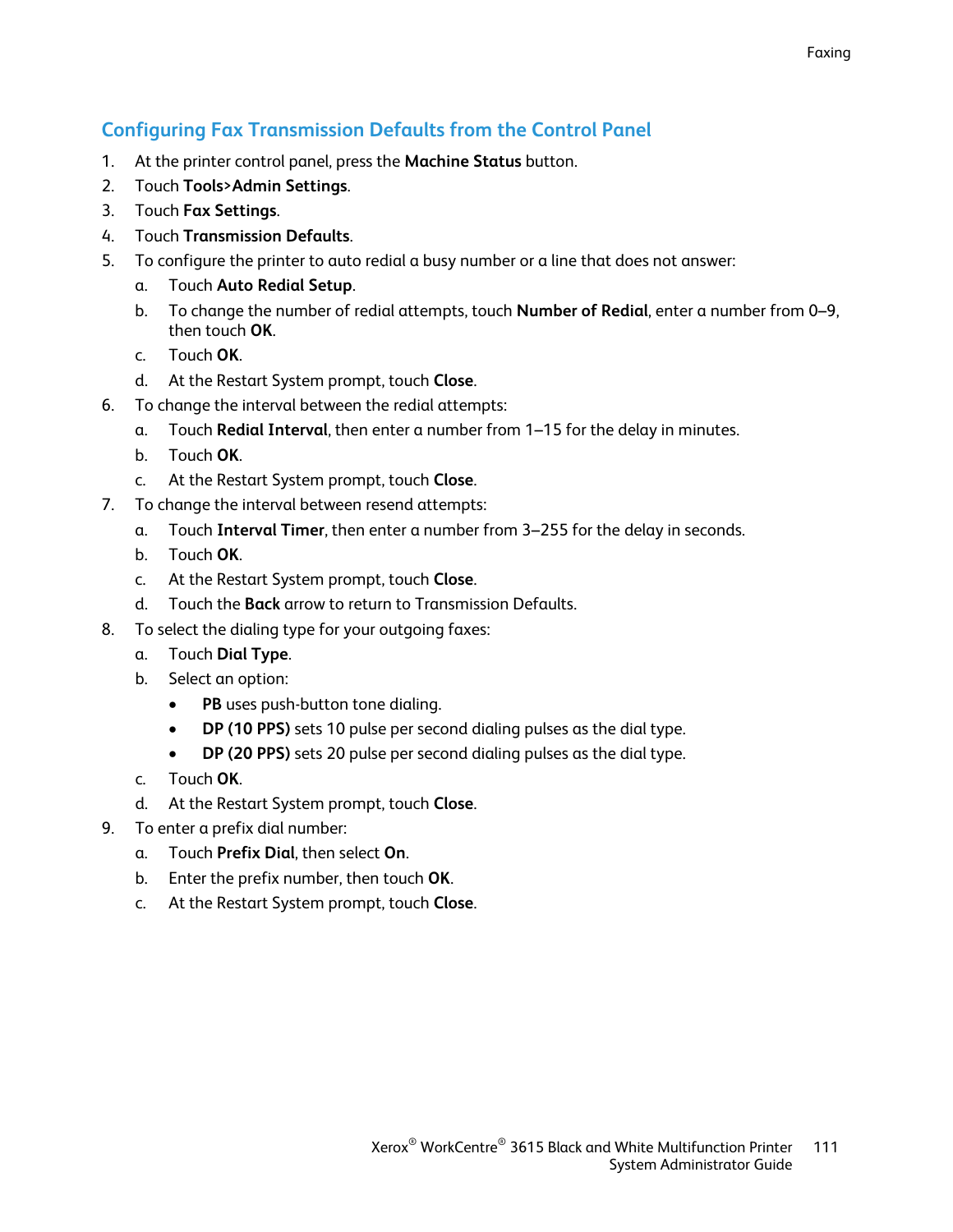- 10. To have the printer generate a cover page for each fax transmission, touch **Fax Cover Page**, touch **On**, then touch **OK**.
- 11. To enable or disable the Error Correction Mode:
	- a. Touch **ECM**, then touch **On** or **Off**.
	- b. Touch **OK**.
	- c. At the Restart System prompt, touch **Close**.
- 12. To select the modem speed, touch **Modem Speed**, select the transmission speed, then touch **OK**.
- 13. When sending a manual fax, to have the number of the recipient appear on the Sending Fax screen:
	- a. Touch **Display Manual Fax Recipients**, then touch **On**.
	- b. Touch **OK**.
- 14. Touch the **Back** arrow to return to the previous menu, or press the **Services Home** button to return to Service Home.

#### **Configuring Fax Reports from the Control Panel**

- 1. At the printer control panel, press the **Machine Status** button.
- 2. Touch **Tools**>**Admin Settings**.
- 3. Touch **Fax Settings**.
- 4. Touch **Fax Reports**.
- 5. To print a fax activity report after every 50 fax communications, touch **Fax Activity**, touch **Auto Print**, then touch **OK**.
- 6. To print a report of the transmission results after sending a fax, touch **Fax Transmit**, select an option, then touch **OK**.
- 7. To print a report of the transmission results after sending a fax to multiple destinations, touch **Fax Broadcast**, select an option, then touch **OK**.
- 8. To print a fax protocol report to help troubleshoot fax problems, touch **Fax Protocol**, select an option, then touch **OK**.
- 9. Touch the **Back** arrow to return to the previous menu, or press the **Services Home** button to return to Service Home.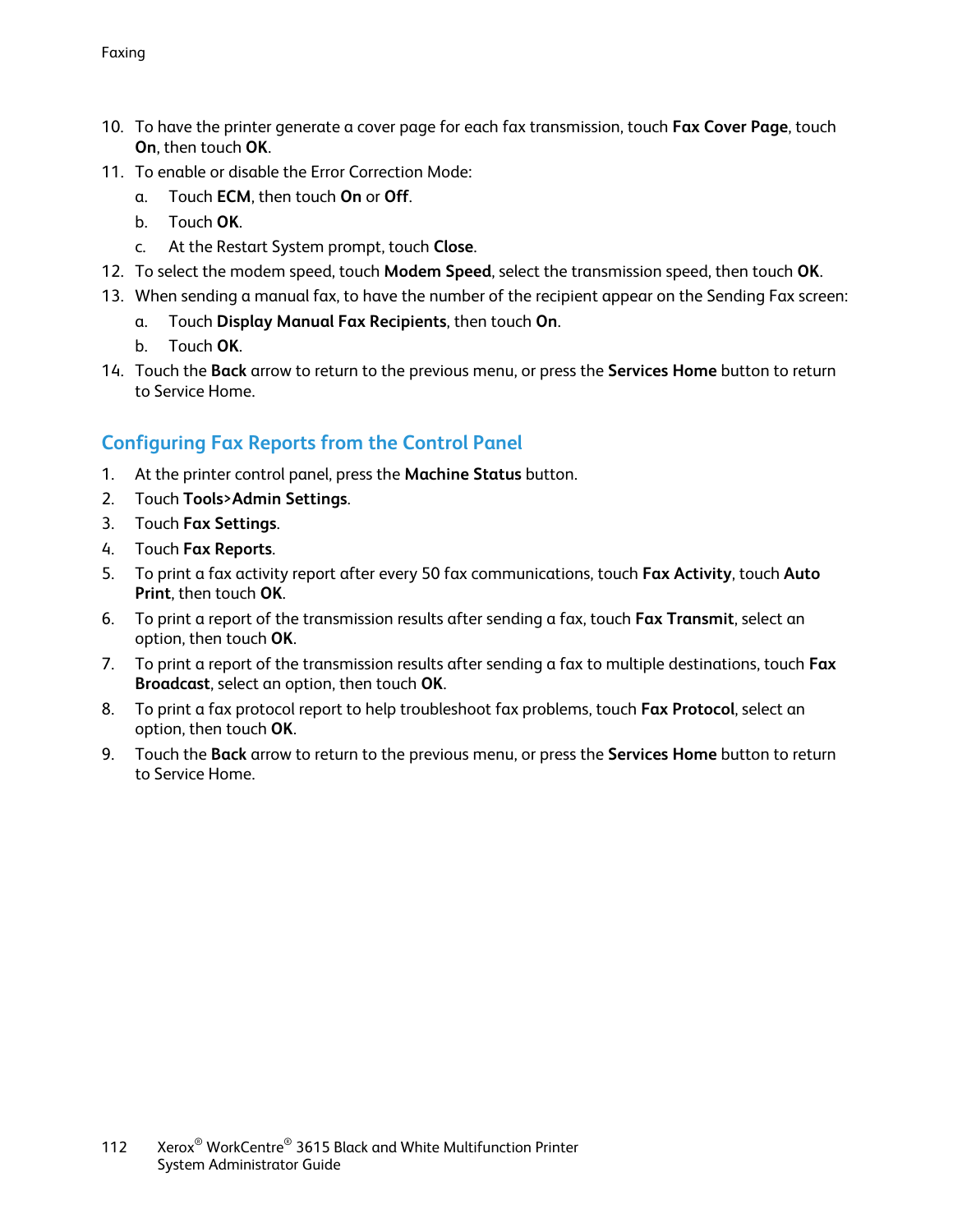# Editing the Fax Address Book

#### This section includes:

| • Adding or Editing Contacts in the Fax Address Book in CentreWare Internet Services 113 |  |
|------------------------------------------------------------------------------------------|--|
| • Adding or Editing Groups in the Fax Address Book in CentreWare Internet Services113    |  |
|                                                                                          |  |
|                                                                                          |  |
|                                                                                          |  |

You can create and save fax information for individual contacts or groups. Each contact is associated with a speed dial number. You can manage address book contacts in CentreWare Internet Services, at the control panel, or using the Address Book Editor utility.

# <span id="page-112-0"></span>Adding or Editing Contacts in the Fax Address Book in CentreWare Internet Services

- 1. At your computer, open a Web browser, in the address field, type the IP address of the printer, then press **Enter** or **Return**.
- 2. Click **Address Book**.
- 3. Under **Fax**, click **Fax Address Book**.
- 4. To add or edit a contact, next to the contact, click **Add** or **Edit**.
- 5. Type a name and fax number for the contact. To indicate a dialing pause, use a dash (**-**) character.
- <span id="page-112-1"></span>6. Click **Save Changes**.

# Adding or Editing Groups in the Fax Address Book in CentreWare Internet **Services**

- 1. At your computer, open a Web browser, in the address field, type the IP address of the printer, then press **Enter** or **Return**.
- 2. Click **Address Book**.
- 3. Under **Fax**, click **Fax Groups**.
- 4. To add or edit a group, next to the group, click **Add** or **Edit**.
- 5. In Group Name, type a name for the group.
- 6. Click **Save Changes**.
- 7. Click **Return**.
- 8. To add a contact, click the group, then select each contact to add.

Note: Before you can add a contact to a group, add the contact to the Fax address book.

9. Click **Save Changes**.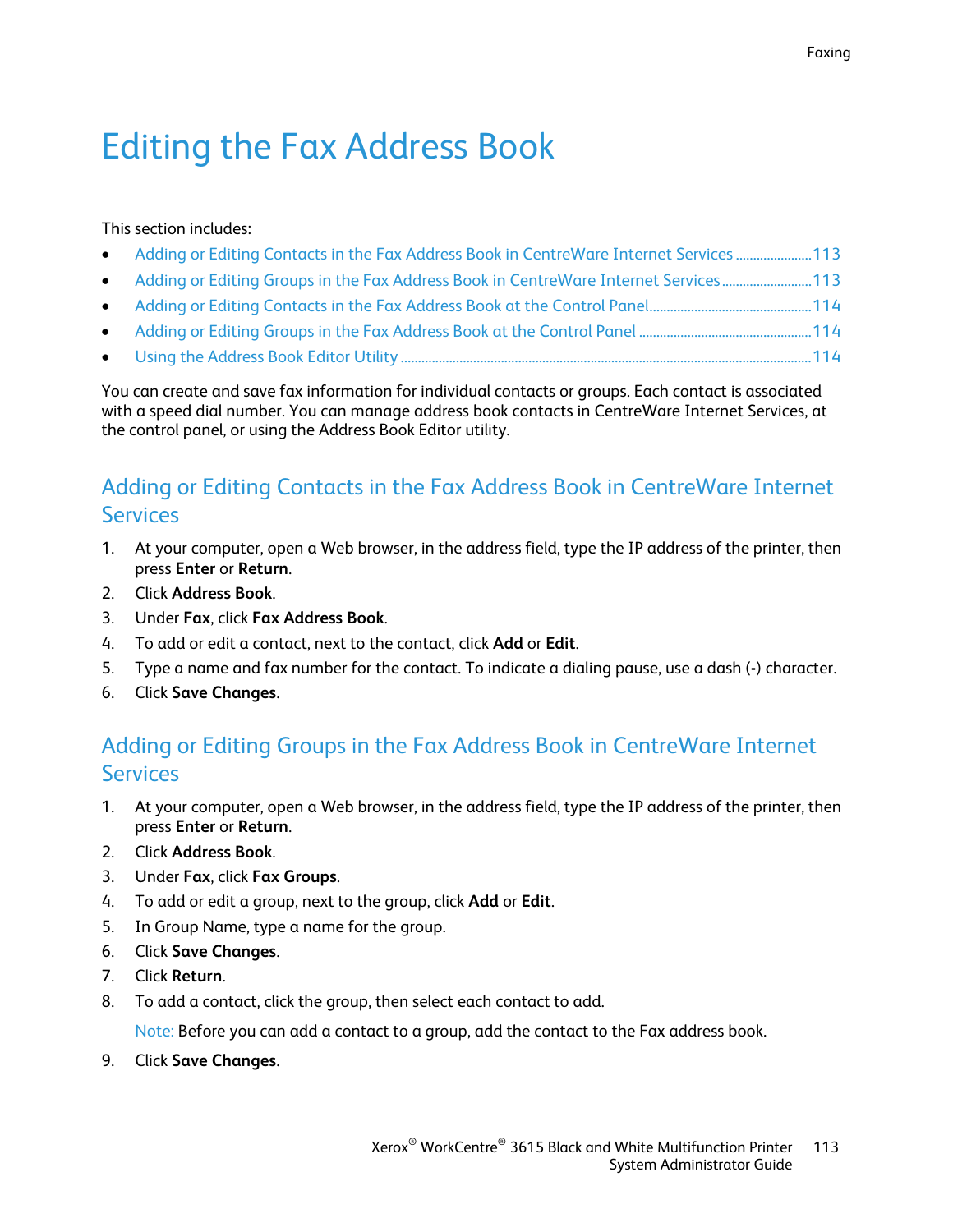# Adding or Editing Contacts in the Fax Address Book at the Control Panel

- <span id="page-113-0"></span>1. At the printer control panel, press the **Machine Status** button.
- 2. Touch **Tools**>**Admin Settings**>**Fax Address Book**>**Individuals**.
- 3. To add a contact, touch an unused contact, then touch **Edit**. To edit a contact, touch an existing contact, then touch **Edit**.
- 4. Touch **Name**, type a name, then touch **OK**.
- 5. Touch **Fax Number**, use the keypad to type a fax number, then touch **OK**. To insert a pause, press the **Redial/Pause** button (**-**).
- <span id="page-113-1"></span>6. Touch **OK**.

### Adding or Editing Groups in the Fax Address Book at the Control Panel

- 1. At the printer control panel, press the **Machine Status** button.
- 2. Touch **Tools**>**Admin Settings**>**Fax Address Book**>**Groups**.
- 3. To add a group, touch an unused group, then touch **Edit**. To edit a group, touch an existing group, then touch **Edit**.
- 4. Touch **Enter Group Name**, type a name for the group, then touch **OK**.
- 5. To add contacts to the group, touch **Add from Address Book**.
- 6. Touch the contacts to add to the group, then touch **OK**.
- <span id="page-113-2"></span>7. Touch **OK**.

#### Using the Address Book Editor Utility

The Address Book Editor utility allows you to manage address book contacts at your computer.

To access the Address Book Editor utility:

- For Windows computers, select **Start**>**Programs**>**Xerox Office Printing**>**WorkCentre 3615Address Book Editor**.
- For Macintosh computers, navigate to **Applications**>**Xerox**>**WorkCentre 3615** , then open **Address Book Editor**.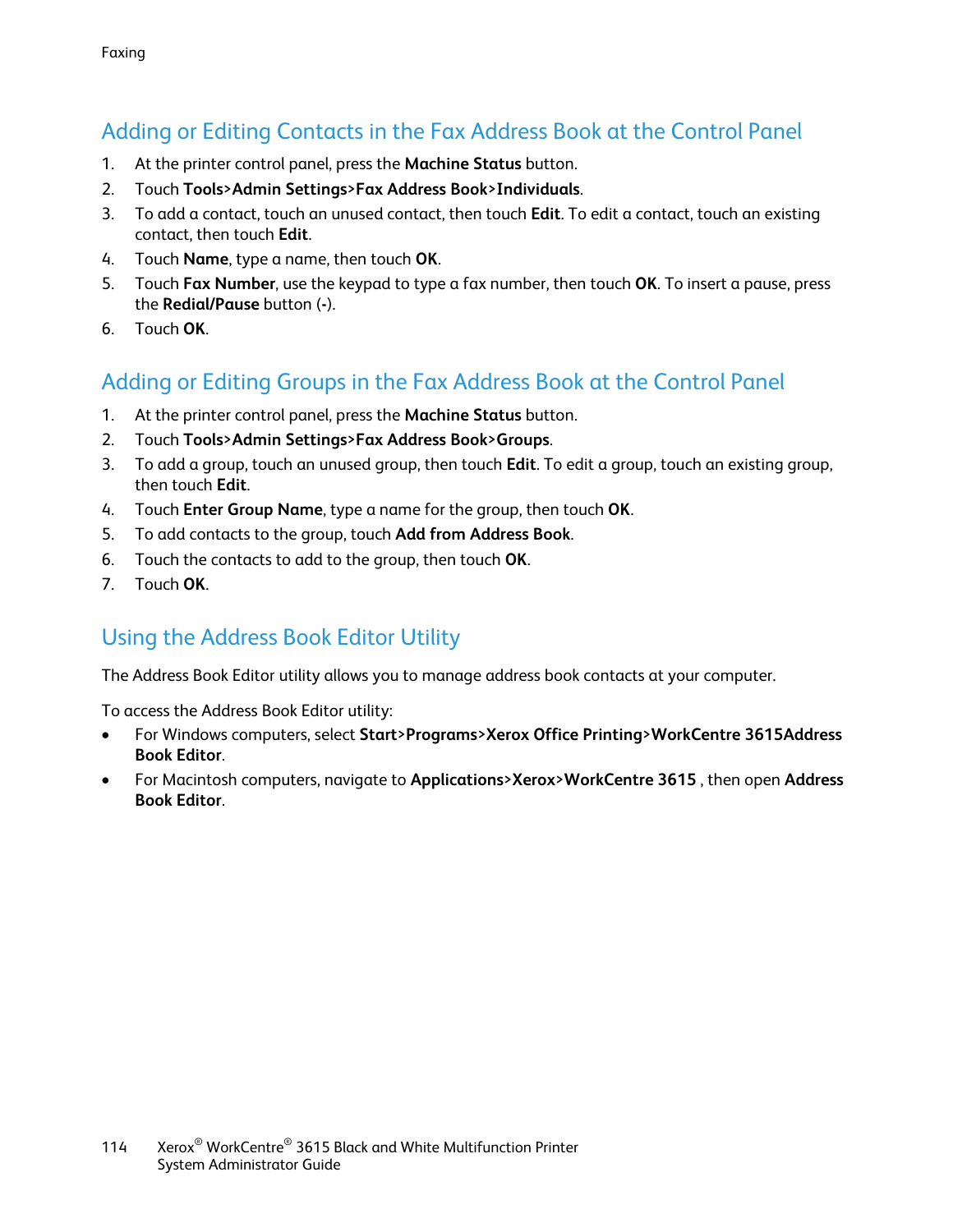# Administrator Tools



#### This chapter includes: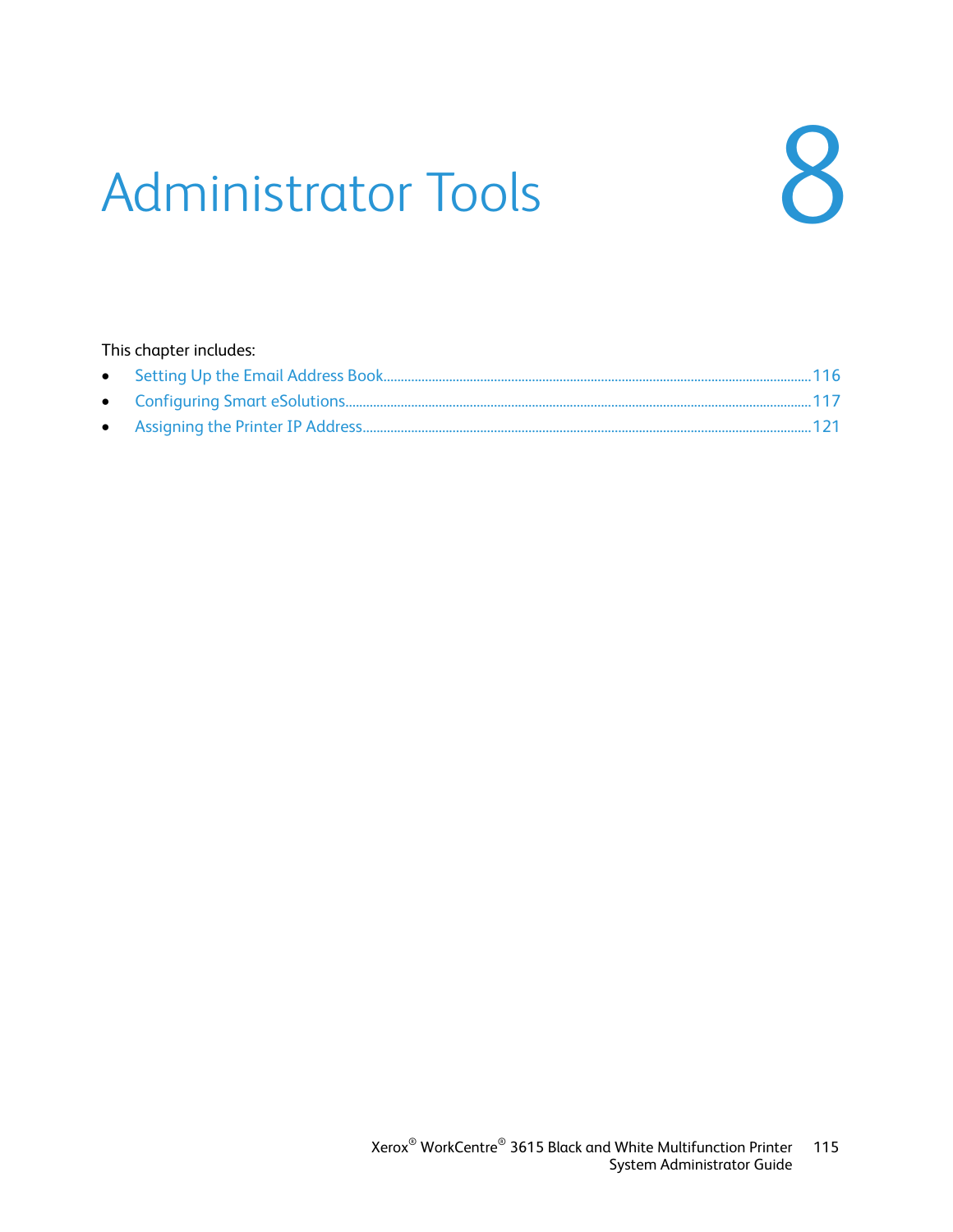# <span id="page-115-0"></span>Setting Up the Email Address Book

## Adding or Editing Contacts in the Email Address Book

1. At your computer, open a Web browser, in the address field, type the IP address of the printer, then press **Enter** or **Return**.

Note: If you do not know the IP address of your printer, see Finding the IP Address of Your Printer on pag[e 12.](#page-11-0)

- 2. Click **Address Book**.
- 3. Under Scan to Email, click **Email Address Book**.
- 4. To add or edit a contact, next to the contact, click **Add** or **Edit**.
- 5. Type a name and email address.
- 6. Click **Save Changes**.

### Adding or Editing Groups in the Email Address Book

1. At your computer, open a Web browser, in the address field, type the IP address of the printer, then press **Enter** or **Return**.

Note: If you do not know the IP address of your printer, see Finding the IP Address of Your Printer on pag[e 12.](#page-11-0)

- 2. Click **Address Book**.
- 3. Under Scan to Email, click **Email Groups**.
- 4. To add or edit a group, next to the group, click **Add** or **Edit**.
- 5. Type a name for the group, then select contacts to add to the group.
- 6. Click **Save Changes**.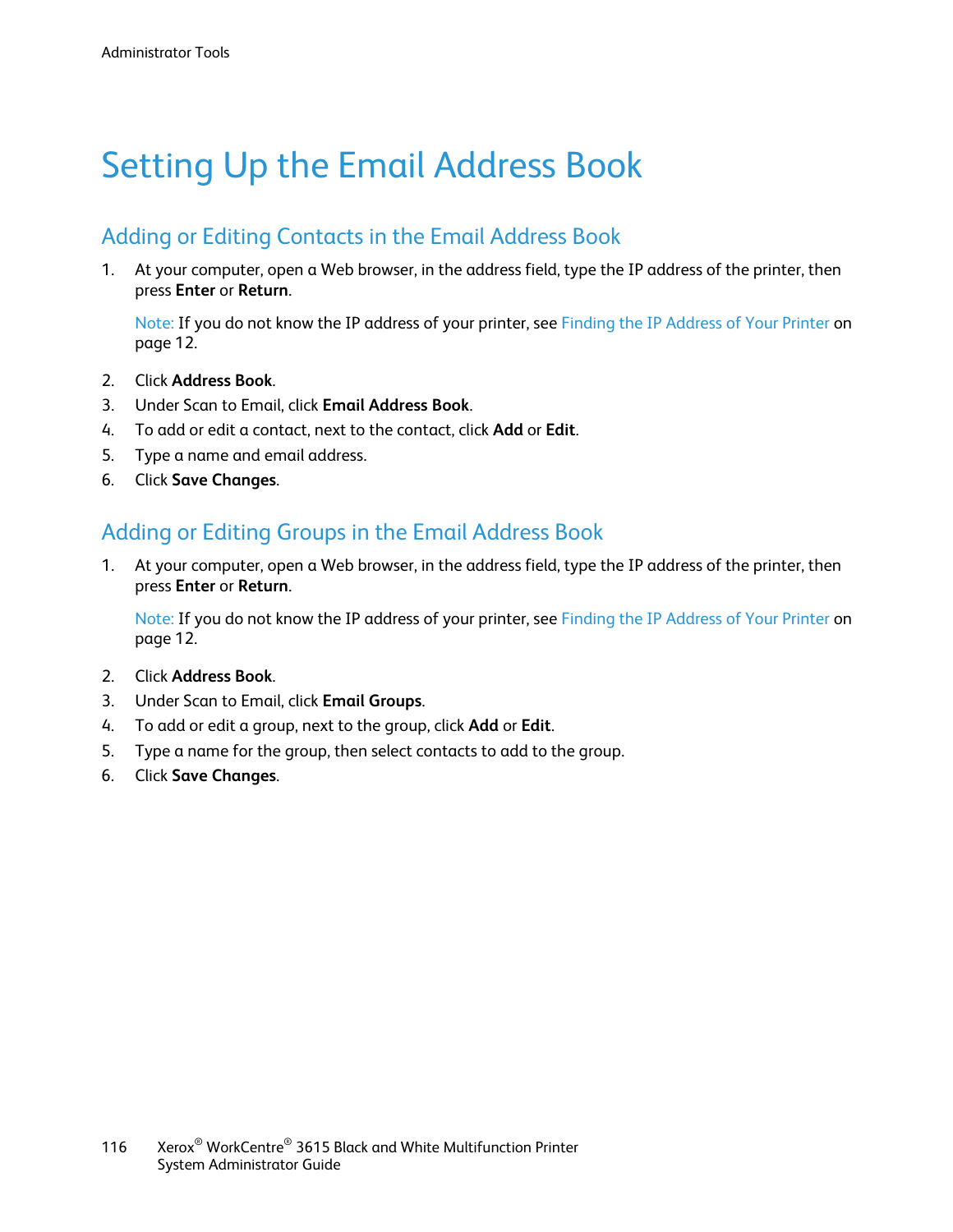# <span id="page-116-0"></span>Configuring Smart eSolutions

#### This section includes:

## <span id="page-116-1"></span>Using Smart eSolutions

Smart eSolutions is a suite of features that simplifies printer ownership and administration. It provides free services to enable administration of metered billing and supplies replenishment plans for printers on a network. For details, see [www.xerox.com/smartesolutions.](http://www.xerox.com/smartesolutions)

MeterAssistant automatically counts all metered impressions printed on network printers, then submits them to Xerox. This process eliminates the need to collect and report meter read information manually.

SuppliesAssistant monitors the remaining life of the toner or ink, and other printer consumables. When Smart eSolutions is configured to communicate with Xerox, SuppliesAssistant also monitors the usage of consumables. The data reported to Xerox is used to replenish supplies.

# <span id="page-116-2"></span>Overview for Setting Up Smart eSolutions

This section is an overview of the steps required to set up the Smart eSolutions feature.

- 1. Select a proxy server option.
- 2. Validate the DNS settings as needed.
- 3. Register the printer with the Xerox Communication Server.
- 4. Set up email notifications for MeterAssistant.
- 5. Set up email notifications for SuppliesAssistant.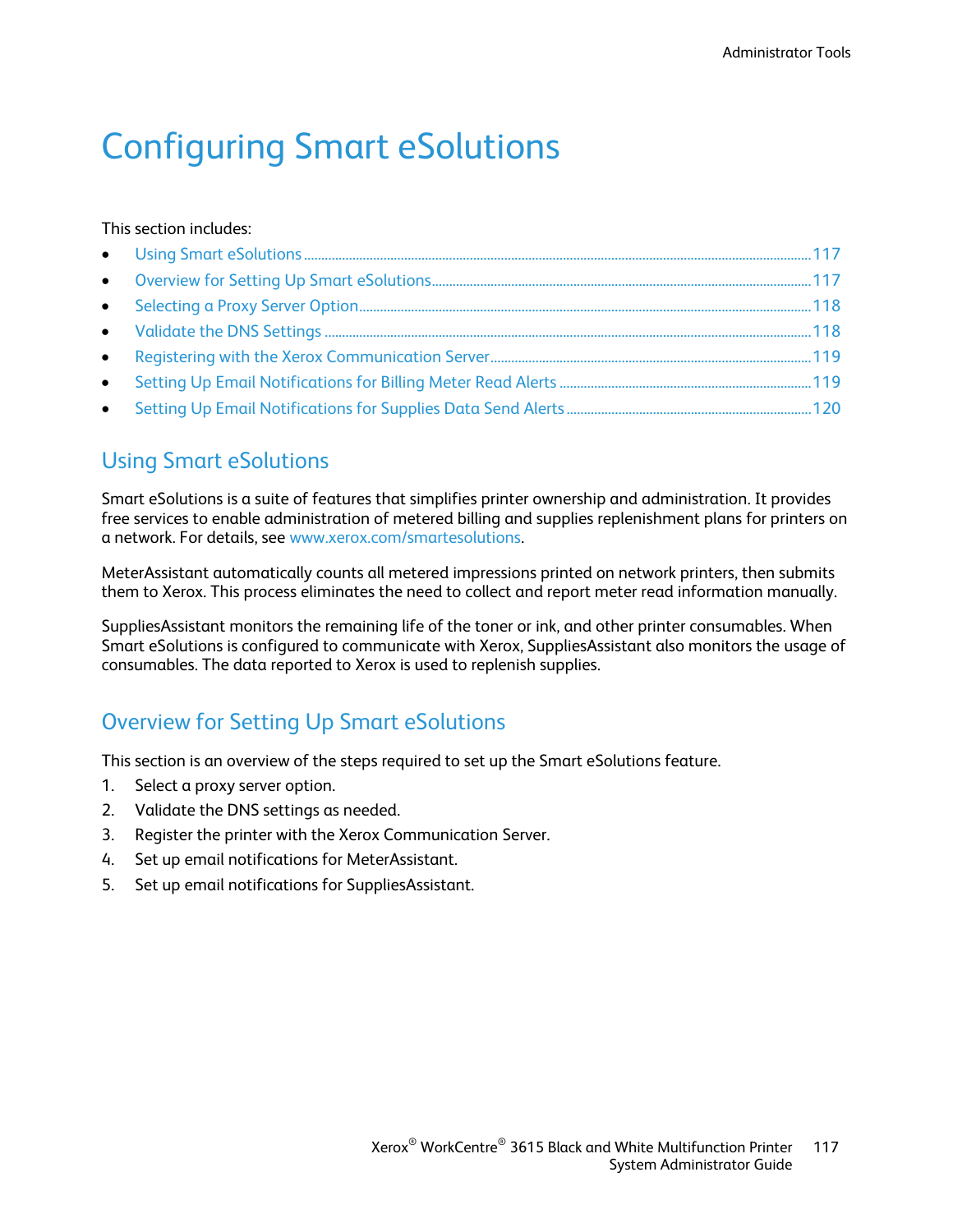# Selecting a Proxy Server Option

- <span id="page-117-0"></span>1. At your computer, open a Web browser, in the address field, type the IP address of the printer, then press **Enter** or **Return**.
- 2. Click **Properties**.
- 3. In the Properties panel, under Smart eSolutions, click **Registration**.
- 4. In the Registration Window, under Setup, click **Enable Proxy Server**.
- 5. If your network does not use a proxy server, for Use Proxy Server, clear **Enabled**, then click **Save Changes**. Proceed to Registering with the Xerox Communication Server on page [119.](#page-118-0)
- 6. If your network uses a proxy server, next to Use Proxy Server, select **Enabled**.
- 7. To specify an address for the proxy server to bypass, next to Address to Bypass Proxy Server, type an address or addresses. If you have several addresses to bypass, separate each entry with a semicolon.
- 8. Next to Server Name, type the name for the proxy server.
- 9. Next to Port Number, type the port number of the proxy server.
- 10. If your proxy server requires authentication, next to Authentication, select **Enabled**.
- 11. If authentication is enabled, next to Login Name, type the login name for the proxy server.
- 12. Type and retype a password as needed.
- <span id="page-117-1"></span>13. Click **Save Changes**.

# Validate the DNS Settings

- 1. At your computer, open a Web browser, in the address field, type the IP address of the printer, then press **Enter** or **Return**.
- 2. Click **Properties**.
- 3. In the left navigation panel, scroll to **TCP/IP**.
- 4. Scroll to **DNS** and ensure that the **Obtain DNS Server Address Automatically** button is enabled.

Note: If the printer does not find the DNS server automatically, manually configure the settings for the DNS server.

- 5. If the field is not enabled, in the **DNS Server Address Field**, enter the IP address of the DNS.
- 6. Click **Save Changes**.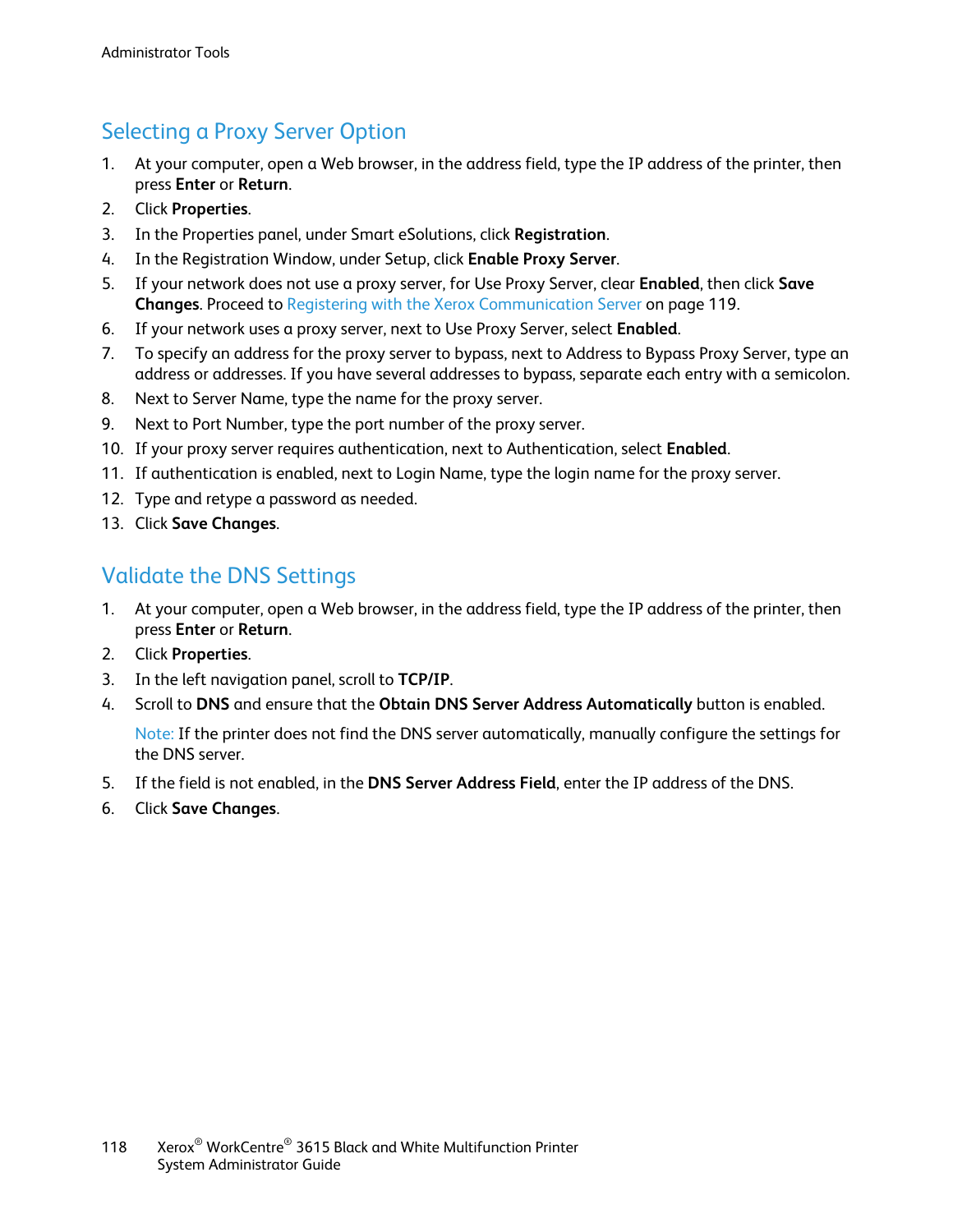## Registering with the Xerox Communication Server

- <span id="page-118-0"></span>1. At your computer, open a Web browser, in the address field, type the IP address of the printer, then press **Enter** or **Return**.
- 2. Click **Properties**.
- 3. In the Properties panel, under Smart eSolutions, click **Registration**.
- 4. Under Setup, click **Register with Xerox Communication Server**.
- 5. On the Xerox Communication Server page, under Communication Setup, for Server Communication, select **Enabled**.
- 6. For Transmission Time, in the field, enter the UTC time for the printer to communicate with the Xerox Communication Server.

Note: Do not enter the local time for the transmission.

- 7. Click **Test Communication Now**.
- 8. If you receive a download error, check the settings and try again. If the problem persists, for online support information, go to [www.xerox.com/office/WC3615support.](http://www.office.xerox.com/cgi-bin/printer.pl?APP=udpdfs&Page=Color&Model=WorkCentre+WC3615&PgName=tech&Language=English)
- 9. If the communication completes successfully, click **Back**, then click **Save Changes**. Setup is complete. No other action is required.

# <span id="page-118-1"></span>Setting Up Email Notifications for Billing Meter Read Alerts

Billing Meters allow you to view impression count details for the printer and to print Billing Meter reports. The current total number of impressions appear on the Billing Meters screen. You can send Billing Meters data to up to five email addresses for billing administrators and key operators. Use this page to manage the email addresses and determine when the printer sends email notifications.

Note: Before using email notifications, configure the SMTP server for mail alerts. For details, see Configuring Mail Alerts on page [27.](#page-26-0)

To set up email notifications for Billing Meter reads:

1. At your computer, open a Web browser, in the address field, type the IP address of the printer, then press **Enter** or **Return**.

Note: If you do not know the IP address of your printer, see Finding the IP Address of Your Printer on pag[e 12.](#page-11-0)

- 2. Click **Properties**.
- 3. In the left navigation panel, scroll to **Smart eSolutions**, then select **Registration**.
- 4. In the Registration Window, under Setup, click **Setup Email Notification (Billing Meter Read Alerts)**.
- 5. Under Recipient Group Addresses, for Billing Administrator Email Addresses, type the email address of each administrator to receive email alerts.
- 6. Next to Send Alert, select when the printer sends email alerts.
- 7. Click **Save Changes**.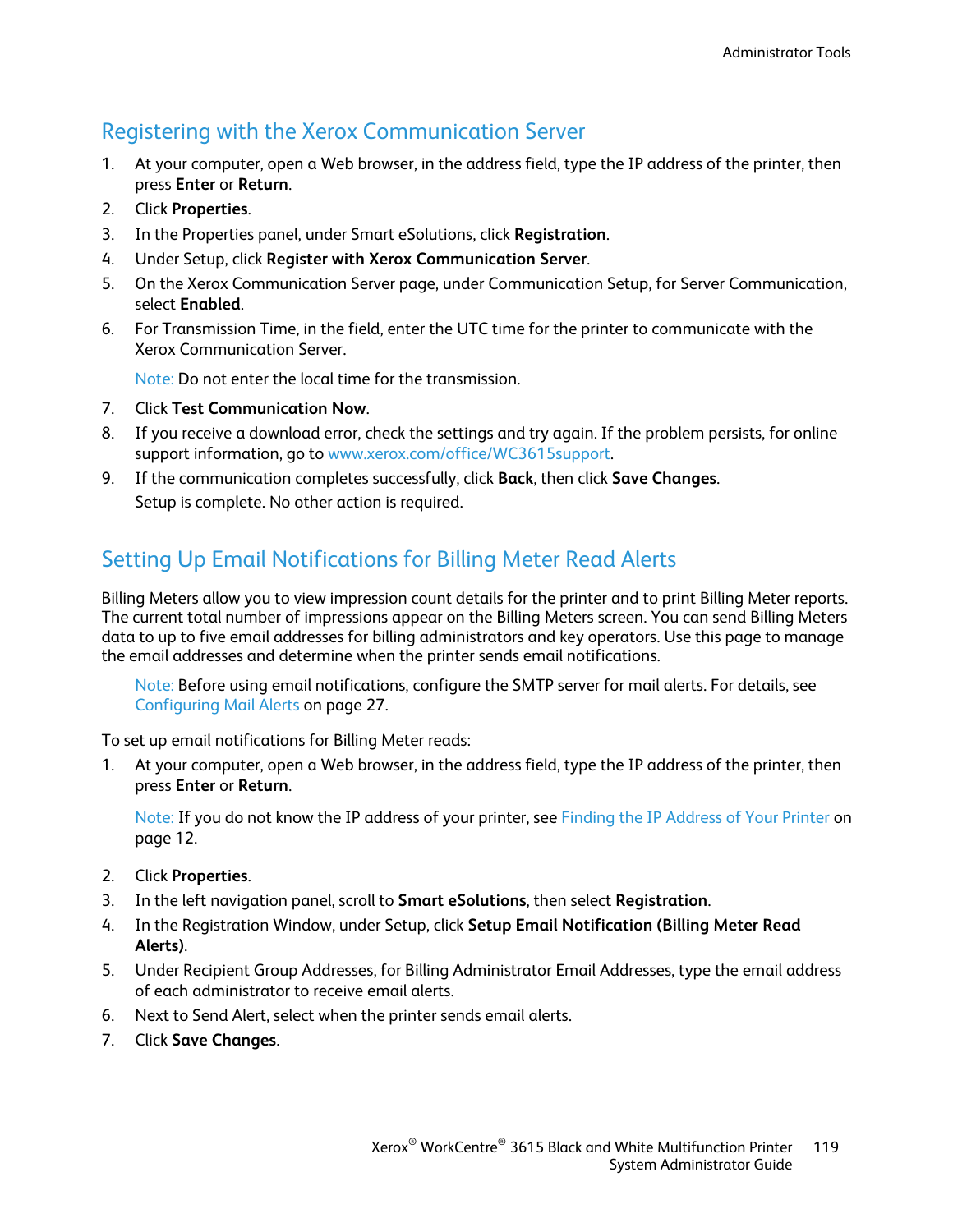# Setting Up Email Notifications for Supplies Data Send Alerts

<span id="page-119-0"></span>SuppliesAssistant monitors the remaining life of the toner or ink, and other printer consumables. When Smart eSolutions is configured to communicate with Xerox, SuppliesAssistant also monitors the usage of consumables. The data reported to Xerox is used to replenish supplies. The printer can also send email alerts up to five email addresses for supplies administrators and key operators. Use this page to manage the email addresses and determine when the printer sends email notifications.

Note: Before using email notifications, configure the SMTP server for mail alerts. See Configuring Mail Alerts on page [27.](#page-26-0)

To set up email notifications for supplies data:

1. At your computer, open a Web browser, in the address field, type the IP address of the printer, then press **Enter** or **Return**.

Note: If you do not know the IP address of your printer, see Finding the IP Address of Your Printer on pag[e 12.](#page-11-0)

- 2. Click **Properties**.
- 3. In the left navigation panel, scroll to **Smart eSolutions**, then select **Registration**.
- 4. In the Registration Window, under Setup, click **Setup Email Notification (Supplies Data Send Alerts)**.
- 5. Under Recipient Group Addresses, next to Supplies Administrator Email Addresses, enter the email addresses of the administrators that the printer sends email notifications.
- 6. To send an email alert if the registration with the Xerox Communication Server is canceled, select **Send Alert**.
- 7. Click **Save Changes**.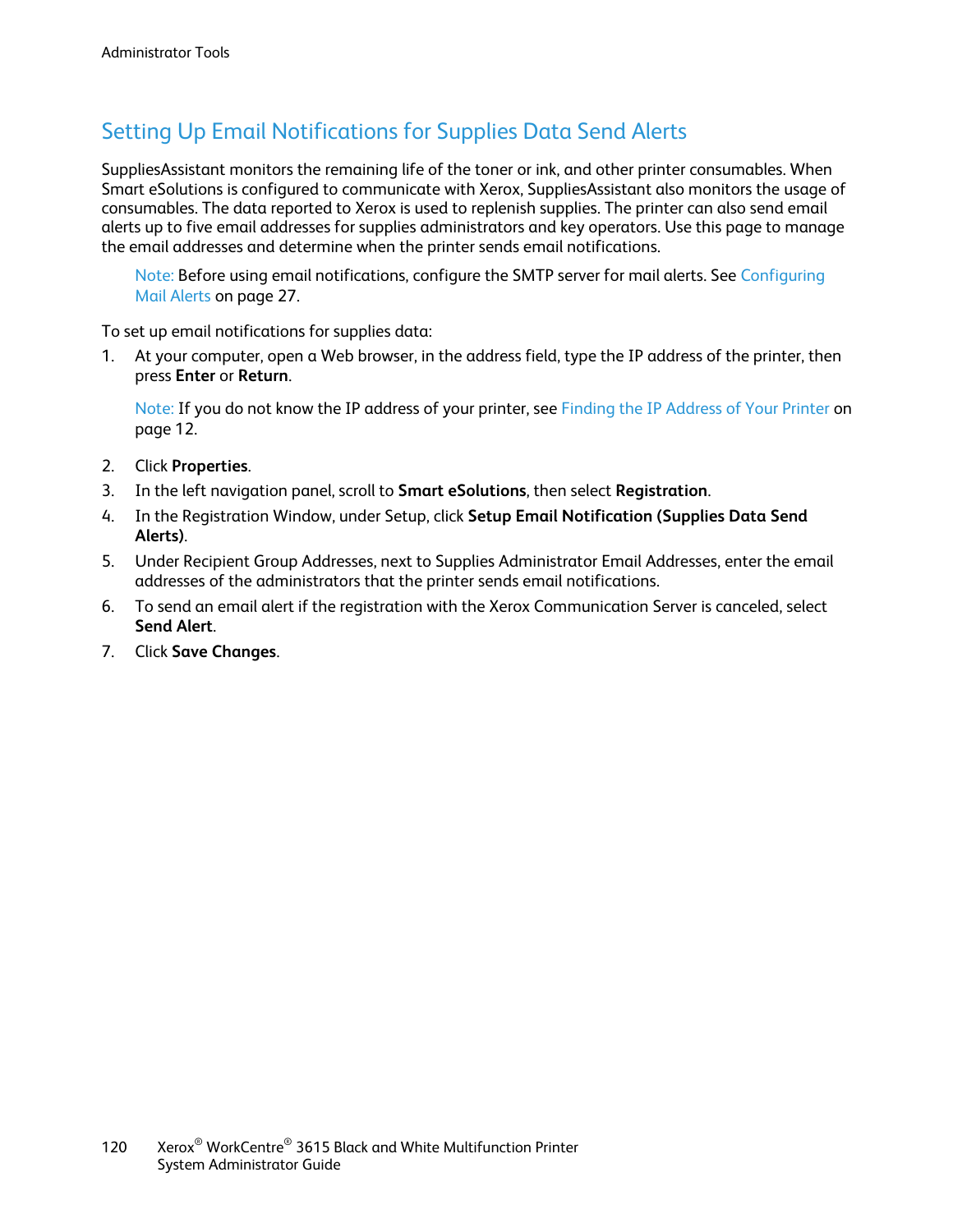# <span id="page-120-0"></span>Assigning the Printer IP Address

#### This section includes:

- [Changing the IP Address Using CentreWare Internet Services.](#page-120-1)...................................................................[.121](#page-120-1)
- [Assigning the Printer IP Address for the Xerox](#page-121-0)® WorkCentre® 3615 Black and White Multifunction [Printer..](#page-121-0)...................................................................................................................................................................................[.122](#page-121-0)
- [Assigning the Printer IP Address for the Xerox](#page-123-0)® Phaser® 3610 Black and White Printer ....................[.124](#page-123-0)

By default, the printer is set to acquire an IP address from the network server using DHCP. Network addresses assigned by DHCP are temporary, however. After a specified time, the network could assign a new IP address to the printer. If the print driver is set to an IP address that changes periodically, you can experience connectivity issues. To avoid problems, or if your network administrator requires a static IP address for the printer, you can assign the IP address to the printer.

Note: If both IPv4 and IPv6 are disabled, you cannot access CentreWare Internet Services. To set an IP address, use the control panel.

#### <span id="page-120-1"></span>Changing the IP Address Using CentreWare Internet Services

To change the IP address of the printer using CentreWare Internet Services:

1. At your computer, open a Web browser, in the address field, type the IP address of the printer, then press **Enter** or **Return**.

Note: If you do not know the IP address of your printer, see Finding the IP Address of Your Printer on pag[e 12.](#page-11-0)

2. Click the **Properties** link.

If the Protocols link is not expanded under Properties, scroll to the Protocols link and expand it.

- 3. Click **TCP/IP**.
- 4. In the IPv4 section of the page, make the desired changes. For example, to change the way the printer acquires the IP address, in the Get IP Address field, select a method from the drop-down list.
- 5. After changing the address information, scroll to the bottom of the page and click **Save Changes**.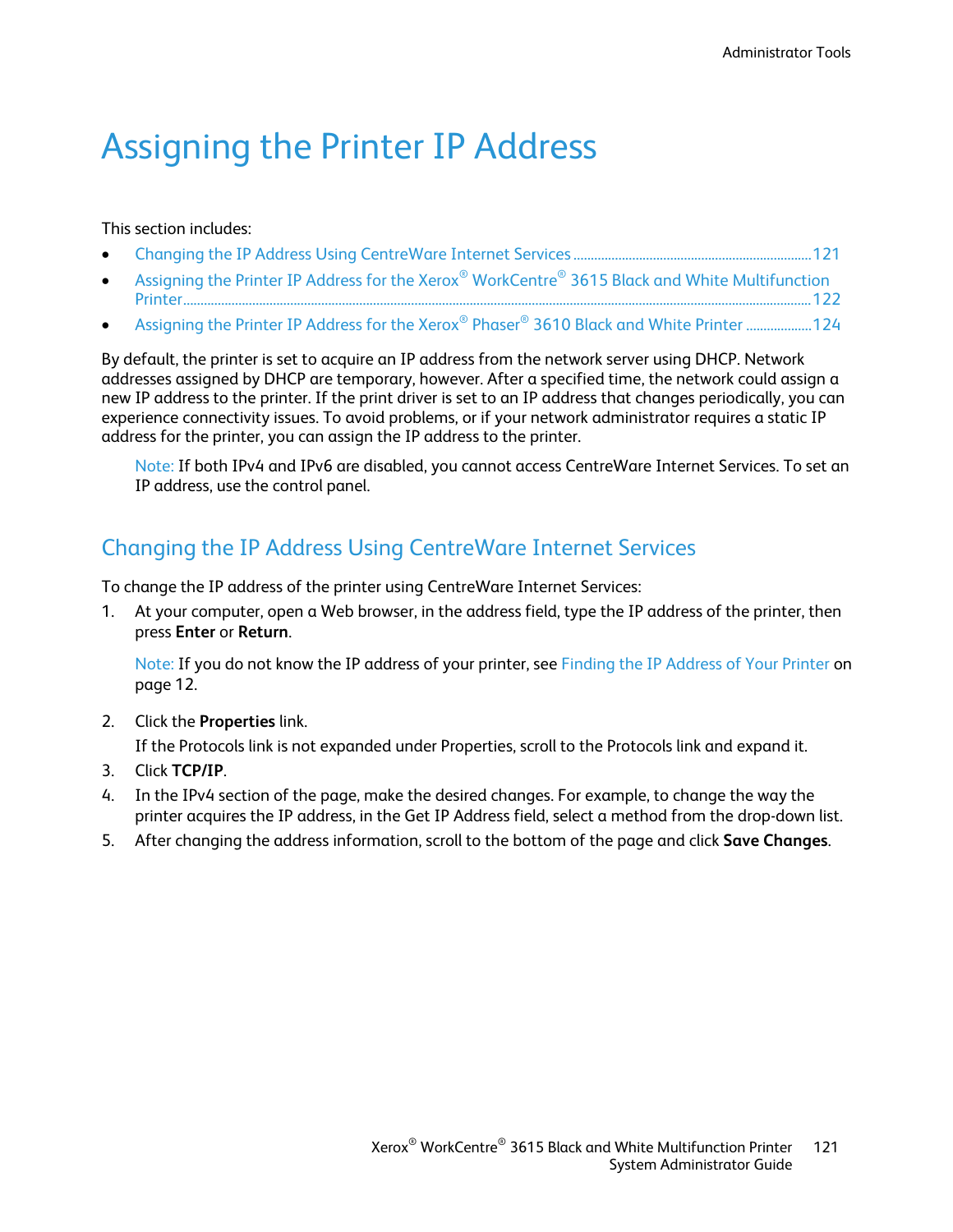# <span id="page-121-0"></span>Assigning the Printer IP Address for the Xerox® WorkCentre® 3615 Black and White Multifunction Printer

#### **Assigning the IP Address Automatically**

- 1. At the printer control panel, press the **Machine Status** button.
- 2. Touch the **Tools** tab.
- 3. Touch **Admin Setting**>**Network**.
- 4. Touch **Ethernet**>**TCP/IP**>**Get IP Address**.
- 5. To configure the printer to get an IP address from the server automatically or set its own IP address, select an option:
	- − **DHCP** allows your DHCP server to assign an IP address to the printer. Dynamic DNS Registration is enabled.
	- − **Auto IP** allows the printer to assign an IP address to itself, in the absence of a DHCP-capable router or access point.
	- **BOOTP** allows the printer to obtain an IP address from a BOOTP server that does not respond to DHCP requests.
	- **RARP** allows the printer to obtain an IPv4 address from an administrative host server.

Note: For best results in most networks, select **DHCP/AutoIP**.

- 6. Touch **OK**.
- 7. At the Restart System prompt, touch **Close**.

#### **Finding the IP Address of the Printer**

To install the print drivers for a network-connected printer, you need the IP address of your printer. You also need the IP address to access the settings of your printer through CentreWare Internet Services. You can view the IP address of your printer from the Configuration Report or on the printer control panel.

Note: After the printer has been on for two minutes, print the Configuration Report. The TCP/IP address appears in the Network section of the page. If the IP address listed on the page is 0.0.0.0, the printer needs more time to acquire an IP address from the DHCP server. Wait two minutes, then print the Configuration Report again.

To print the Configuration Report:

- 1. At the printer control panel, press the **Machine Status** button.
- 2. Touch **Information Pages**.
- 3. Touch **Configuration**, then touch **Print**.

To view the IP address of the printer on the control panel:

- 1. At the printer control panel, press the **Machine Status** button.
- 2. Touch **Tools**>**Admin Settings**>**Network**>**Ethernet**>**TCP/IP**.
- 3. Record the IP address from the display.
- 4. To return to the Services Home menu, press the **Services Home** button.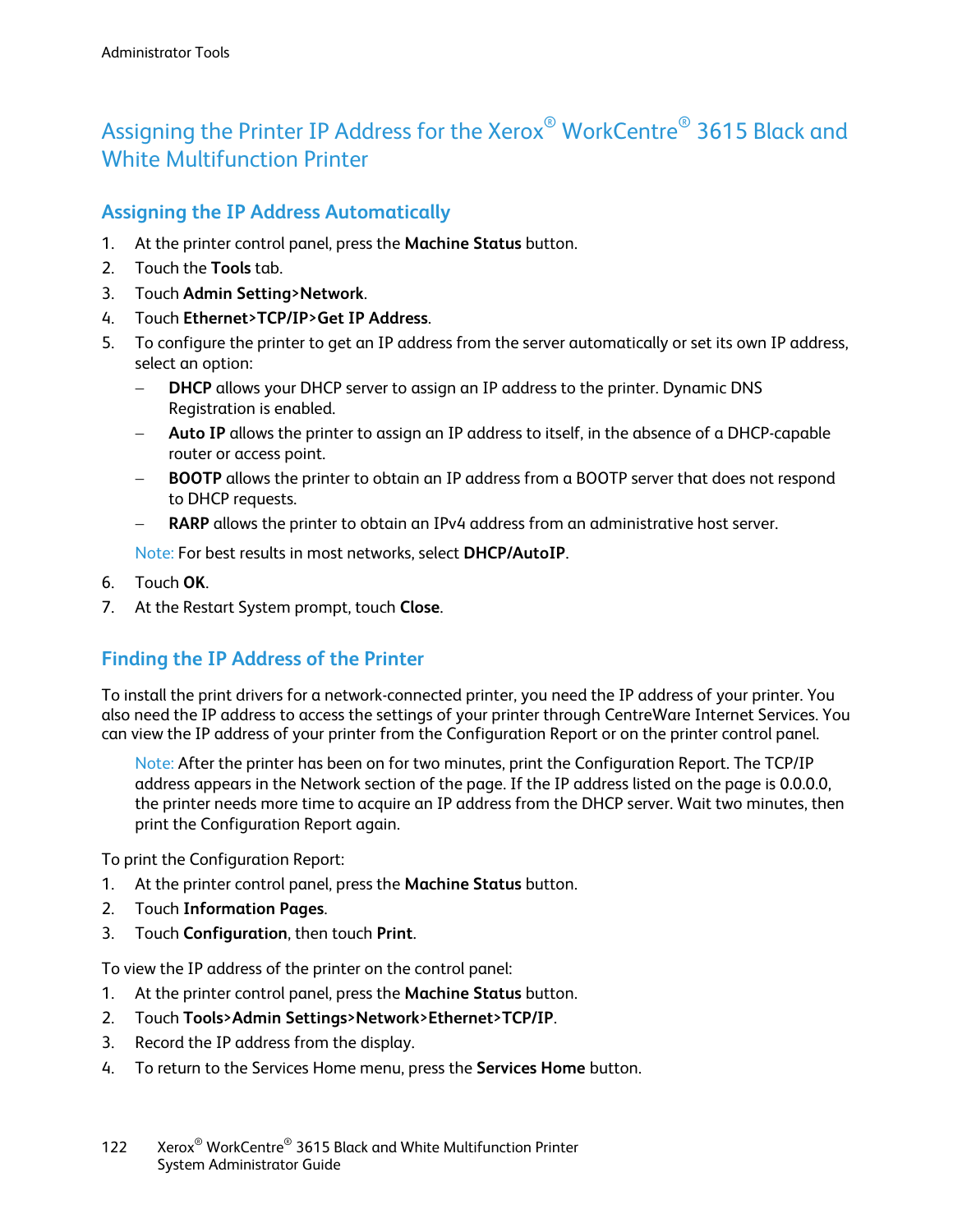#### **Assigning the IP Address Manually**

You can assign a static IP address to your printer from the printer control panel. Once an IP address is assigned, you can change it using CentreWare Internet Services.

To assign a static IP address to the printer, you need the following information:

- An IP address properly configured for your network
- The Network Mask address
- The default Router/Gateway address

If you are on a network managed by a network administrator, contact your network administrator to obtain the network information.

For a home network using routers or other devices to connect the printer to the network, refer to the device instructions on assigning network addresses. The router or device documentation can give you a range of acceptable address numbers you can use. It is important that the addresses be similar to the IP addresses used by other printers and computers on the network, but not the same. Only the last digit must be different. For example, your printer can have the IPv4 address 192.168.1.2 while your computer has the IP address 192.168.1.3. Another device can have the IP address 192.168.1.4.

The router could assign the static IP address of the printer to another computer that obtains its IP address dynamically. To avoid having the IP address reassigned, give the printer an address at the higher end of the range allowed by the router or device. For example, if your computer has IP address 192.168.1.2, and your device allows IP addresses to 192.168.1.25, select an address between 192.168.1.20 and 192.168.1.25.

In IPv6 network configurations, the IPv6 address is assigned automatically.

To assign a static IP address to the printer:

- 1. At the printer control panel, press the **Machine Status** button.
- 2. Touch the **Tools** tab.
- 3. Touch **Admin Setting**>**Network**.
- 4. Touch **Ethernet**>**TCP/IP**>**Get IP Address**.
- 5. Touch **Panel**>**OK**.
- 6. At the Restart System prompt, touch **Close**.
- 7. Touch **IP Address**.
- 8. Using the keypad, enter the address as X.X.X.X, where X is a number from 0–255:
	- − To clear an existing number from a cell, press **Clear**.
	- − To enter a one or two-digit number, to advance to the next cell, touch the **Right** arrow. When you enter the third digit of a three-digit number, the cursor automatically advances to the next cell.
	- − After entering the number in the last cell, touch **OK**.
- 9. At the Restart System prompt, touch **Close**.
- 10. Touch **Subnet Mask**.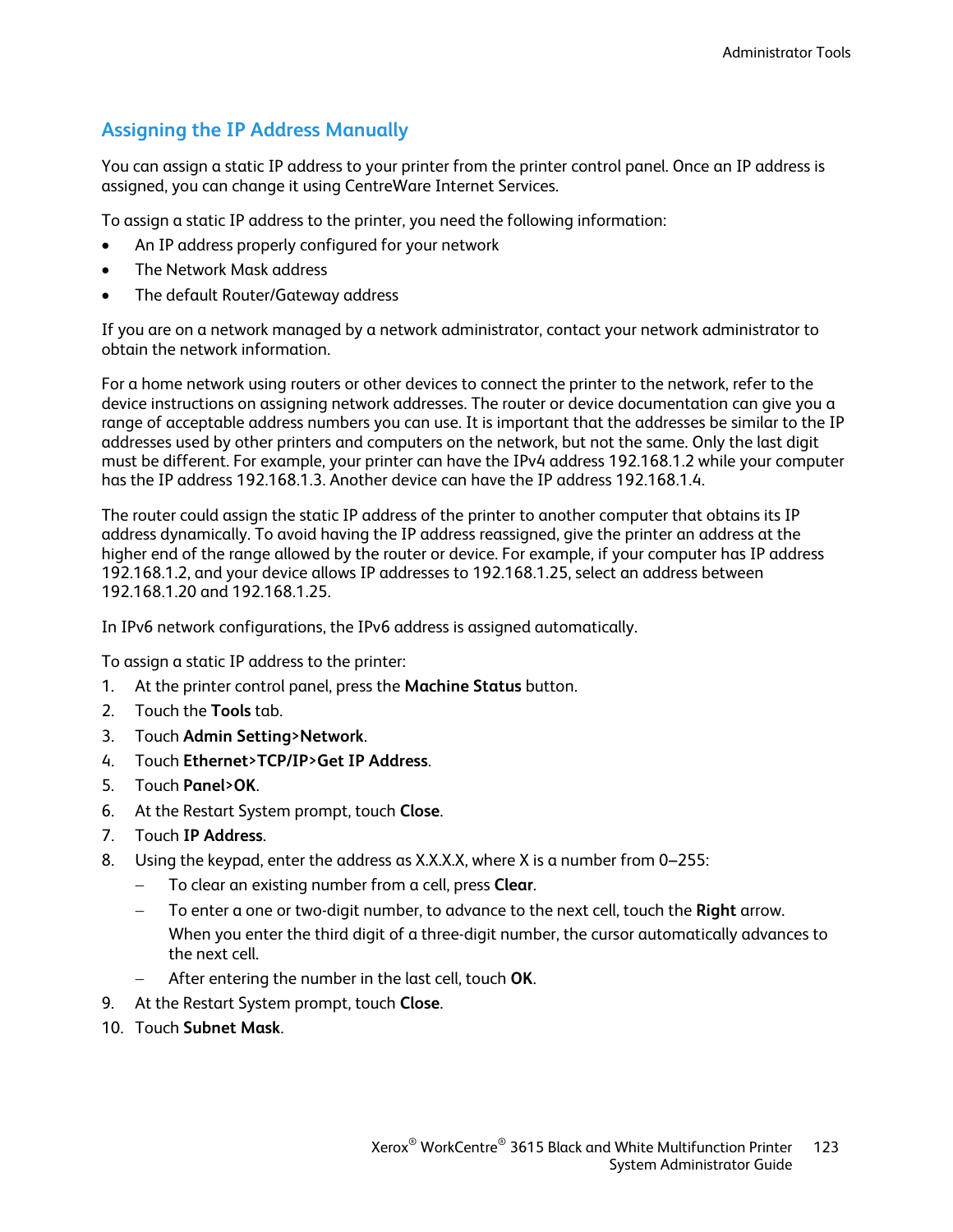- 11. Using the keypad, enter the address as X.X.X.X, where X is a number from 0–255:
	- − To clear an existing number from a cell, press **Clear**.
	- − To enter a one or two-digit number, to advance to the next cell, touch the **Right** arrow. When you enter the third digit of a three-digit number, the cursor automatically advances to the next cell.
	- − After entering the number in the last cell, touch **OK**.
- 12. At the Restart System prompt, touch **Close**.
- 13. Touch **Gateway Address**.
- 14. Using the keypad, enter the address as X.X.X.X, where X is a number from 0–255:
	- − To clear an existing number from a cell, press **Clear**.
	- − To enter a one or two-digit number, to advance to the next cell, touch the **Right** arrow. When you enter the third digit of a three-digit number, the cursor automatically advances to the next cell.
	- − After entering the number in the last cell, touch **OK**.
- 15. At the Restart System prompt, touch **Close**.
- 16. Turn off the printer, then turn it on again.

#### See also:

<span id="page-123-0"></span>Online Support Assistant at: [www.xerox.com/office/WC3615support](http://www.office.xerox.com/cgi-bin/printer.pl?APP=udpdfs&Page=Color&Model=WorkCentre+WC3615&PgName=tech&Language=English)

# Assigning the Printer IP Address for the Xerox® Phaser® 3610 Black and White Printer

#### **Assigning the IP Address Automatically**

1. At the printer control panel, press the **Menu** button.

Note: To navigate through the menu, use the up or down arrow buttons.

- 2. Navigate to **Admin Settings**, then press **OK**.
- 3. Navigate to **Network Setup**, then press **OK**.
- 4. Navigate to **TCP/IP**, then press **OK**.
- 5. Navigate to **IPv4**, then press **OK**.
- 6. Navigate to **Get IP Address**, then press **OK**.
- 7. Navigate to **DHCP/AutoIP**, then press **OK**.
- 8. Turn off the printer, then turn it on again.
- 9. To view the new IP address and ensure that the connection is successful, print a Configuration Report.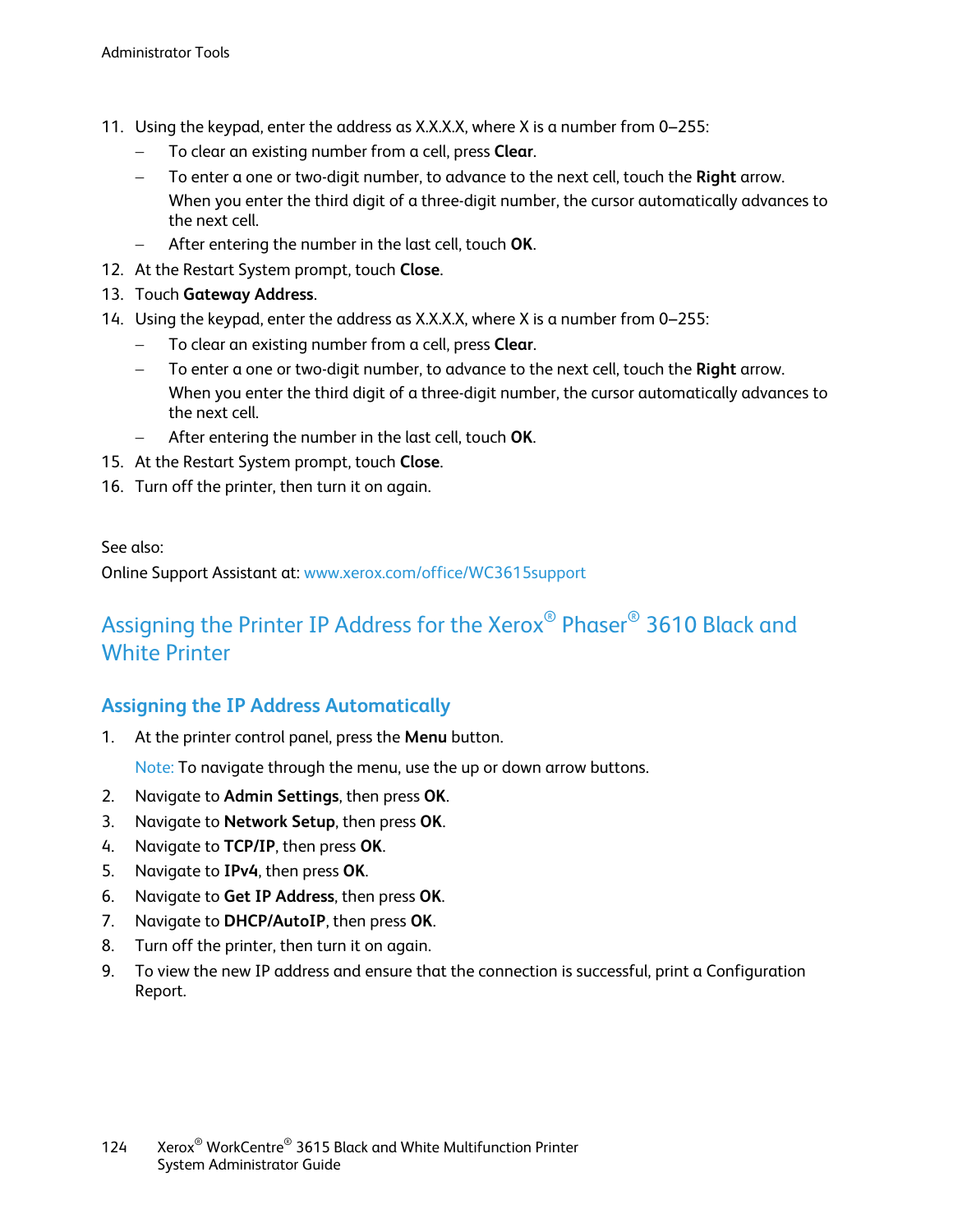#### **Finding the IP Address of the Printer Using the Control Panel**

To install the print drivers for a network-connected printer, you need the IP address of your printer. You also need the IP address to access the settings of your printer through CentreWare Internet Services. You can view the IP address of your printer on the Configuration Page or on the control panel.

After the printer has been on for two minutes, print the Configuration Page. The TCP/IP address appears in the Network section of the page. If the IP address listed on the page is 0.0.0.0, the printer needs more time to acquire an IP address from the DHCP server. Wait two minutes, then print the Configuration Page again.

To print the Configuration Page:

1. At the printer control panel, press the **Menu** button.

Note: To navigate through the menu, use the up or down arrow buttons.

- 2. Navigate to **Information Pages**, then press **OK**.
- 3. Navigate to **Configuration**, then press **OK**. The IP address of the printer is listed in the Wired Network section of the page.

To view the IP address of the printer on the control panel:

1. At the printer control panel, press the **Menu** button.

Note: To navigate through the menu, use the up or down arrow buttons.

- 2. Navigate to **Admin Settings**, then press **OK**.
- 3. Navigate to **Network Setup**, then press **OK**.
- 4. Navigate to **TCP/IP**, then press **OK**.
- 5. Navigate to **IPv4**, then press **OK**.
- 6. Navigate to **IP Address**, then press **OK**. The IP address of the printer appears on the IP Address screen.

#### **Assigning the IP Address Manually**

You can assign a static IP address to your printer from the printer control panel. Once an IP address is assigned, you can change it using CentreWare Internet Services.

To assign a static IP address to the printer, you need the following information:

- An IP address properly configured for your network
- The Network Mask address
- The default Router/Gateway address

If you are on a network managed by a network administrator, contact your network administrator to obtain the network information.